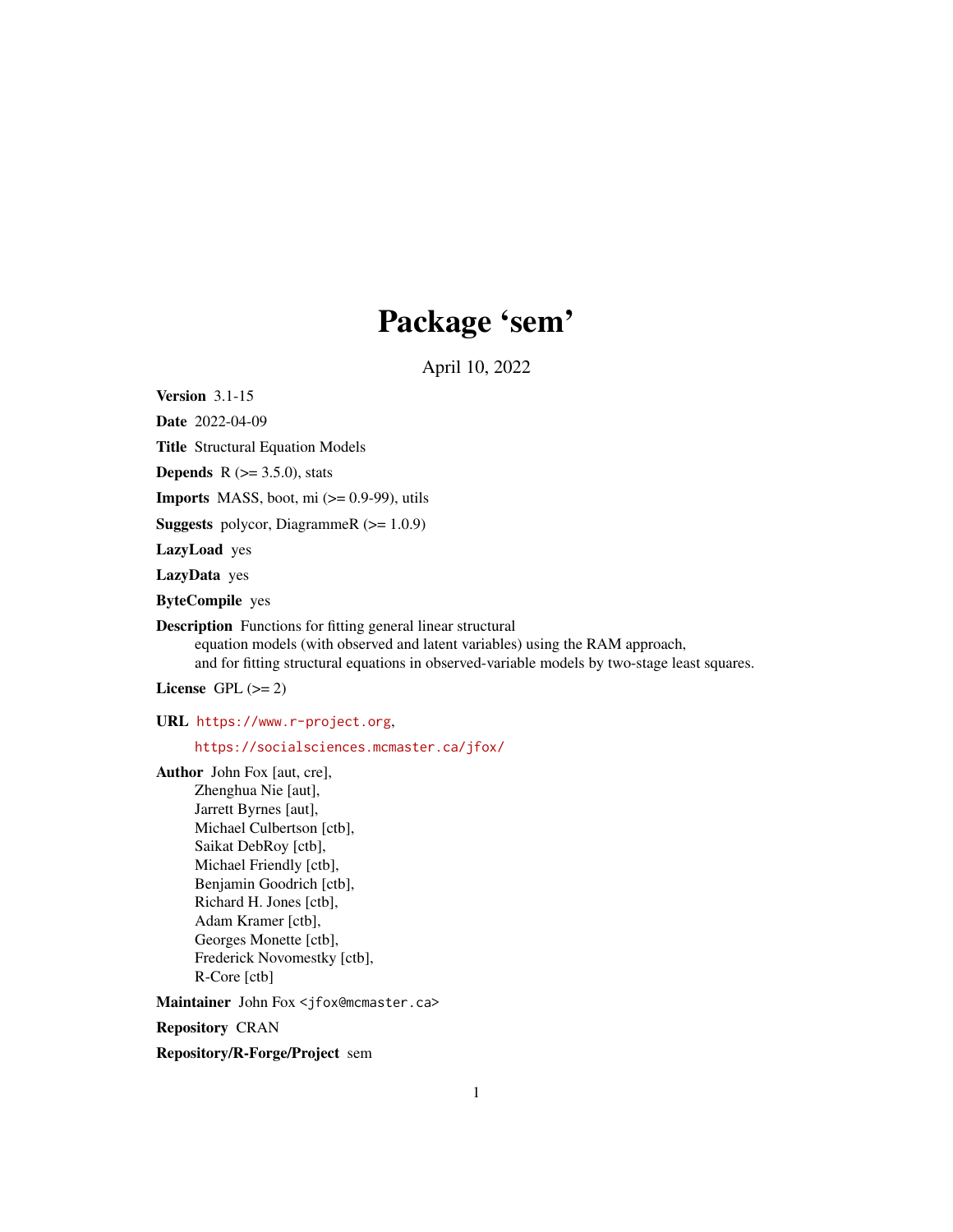<span id="page-1-0"></span>2 Bollen and the set of the set of the set of the set of the set of the set of the set of the set of the set of the set of the set of the set of the set of the set of the set of the set of the set of the set of the set of

Repository/R-Forge/Revision 185 Repository/R-Forge/DateTimeStamp 2022-04-09 16:13:00 Date/Publication 2022-04-10 21:40:06 UTC NeedsCompilation yes

# R topics documented:

|       | <b>Bollen</b> | $\overline{2}$ |
|-------|---------------|----------------|
|       |               | 3              |
|       |               | 7              |
|       | effects.sem   | 8              |
|       |               | 10             |
|       | HS data       | 12             |
|       |               | 14             |
|       | Klein         | 15             |
|       |               | 16             |
|       |               | 17             |
|       |               | 19             |
|       | modIndices    | 22             |
|       |               | 24             |
|       |               | 26             |
|       |               | 27             |
|       |               | 33             |
|       |               | 34             |
|       | readMoments   | 36             |
|       |               | 37             |
|       | sem           | 40             |
|       |               | 62             |
|       | specifyModel  | 63             |
|       |               | 72             |
|       |               | 74             |
|       |               | 75             |
| Index |               | 78             |

Bollen *Bollen's Data on Industrialization and Political Democracy*

### Description

This data set includes four measures of democracy at two points in time, 1960 and 1965, and three measures of industrialization in 1960, for 75 developing countries.

### Usage

Bollen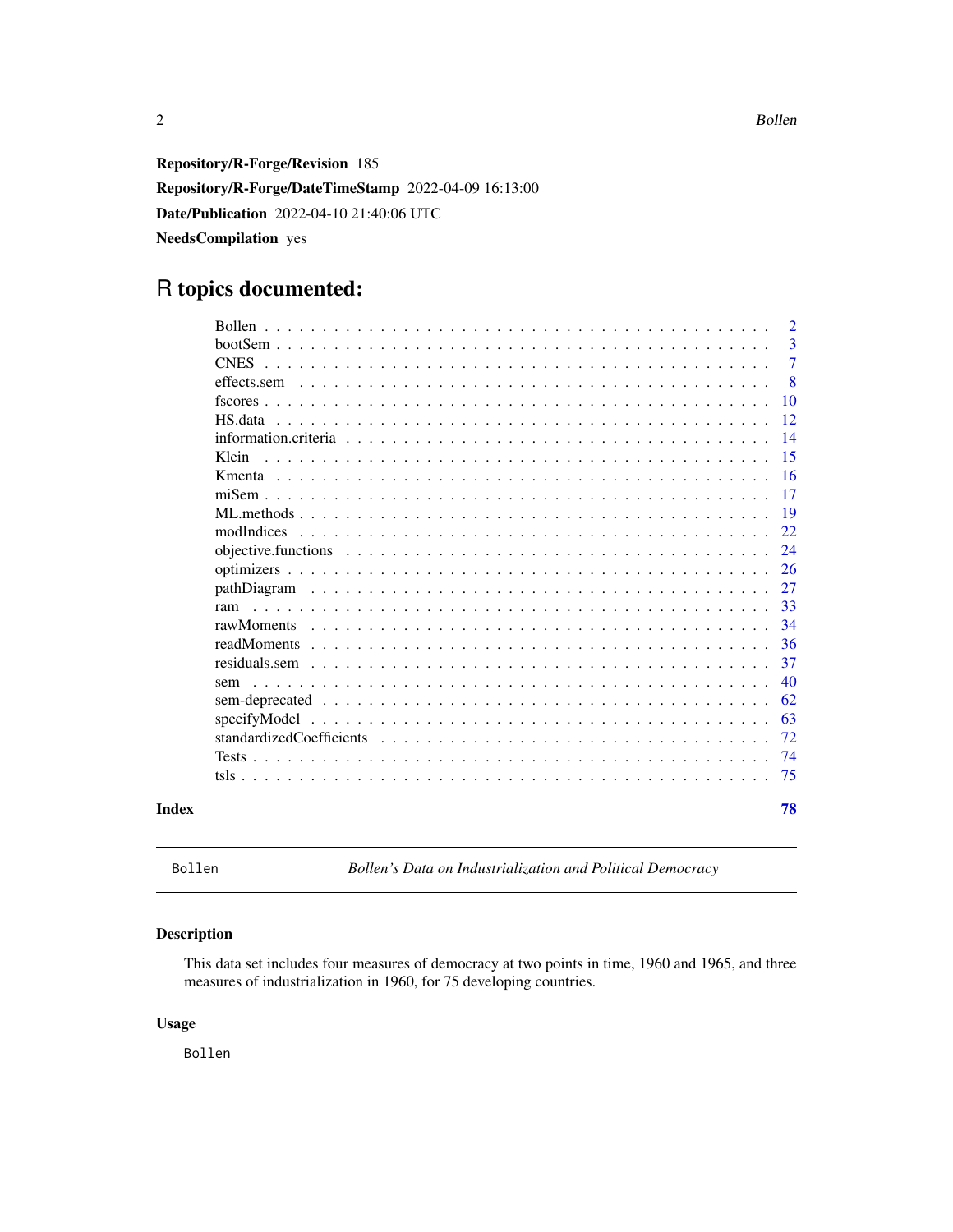#### <span id="page-2-0"></span>bootSem 3

### Format

A data frame with 75 observations on the following 11 variables.

- y1 freedom of the press, 1960
- y2 freedom of political opposition, 1960
- y3 fairness of elections, 1960
- y4 effectivness of elected legislature, 1960
- y5 freedom of the press, 1965
- y6 freedom of political opposition, 1965
- y7 fairness of elections, 1965
- y8 effectivness of elected legislature, 1965
- x1 GNP per capita, 1960
- x2 energy consumption per capita, 1960
- x3 percentage of labor force in industry, 1960

### Details

Variables y1 through y4 are intended to be indicators of the latent variable *political democracy in 1960*; y5 through y8 indicators of *political democracy in 1965*; and x1 through x3 indicators of *industrialization in 1960*.

#### Source

personal communication from Ken Bollen.

#### References

Bollen, K. A. (1989) *Structural Equations With Latent Variables*. Wiley.

bootSem *Bootstrap a Structural Equation Model*

### Description

Bootstraps a structural equation model in an sem object (as returned by the [sem](#page-39-1) function).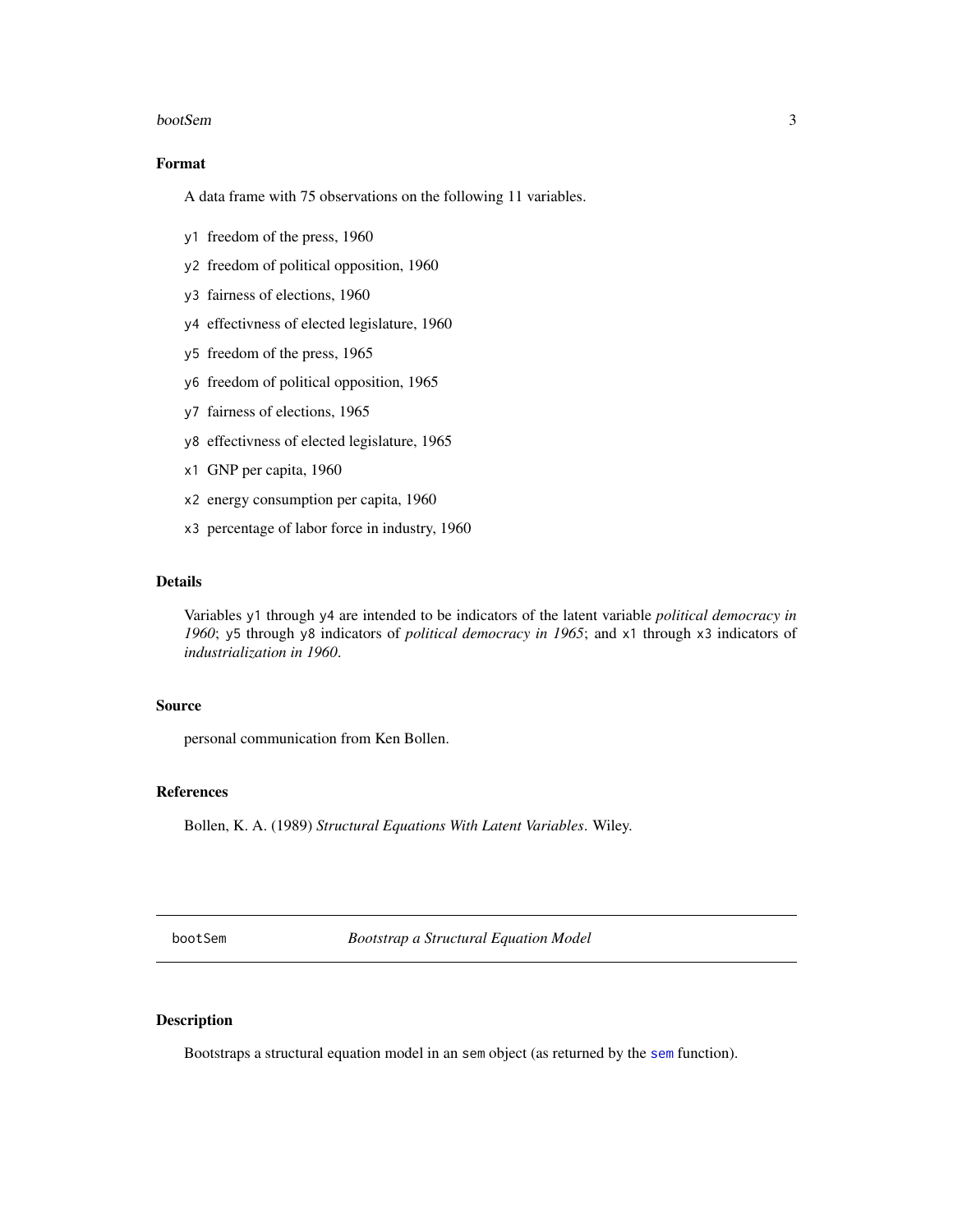### Usage

```
bootSem(model, ...)
## S3 method for class 'sem'
bootSem(model, R=100, Cov=cov, data=model$data,
   max.failures=10, show.progress=TRUE, ...)
## S3 method for class 'msem'
bootSem(model, R=100, Cov=cov, data=model$data,
   max.failures=10, show.progress=TRUE, ...)
## S3 method for class 'bootsem'
print(x, digits=getOption("digits"), ...)
## S3 method for class 'bootsem'
summary(object,
    type=c("perc", "bca", "norm", "basic", "none"), level=0.95, ...)
```
### Arguments

| model         | an sem or msem object, produced by the sem function.                                                                                                                                                                                                                                                                                                                                                                                                                                                                                                                                                                                                                                                                                                               |
|---------------|--------------------------------------------------------------------------------------------------------------------------------------------------------------------------------------------------------------------------------------------------------------------------------------------------------------------------------------------------------------------------------------------------------------------------------------------------------------------------------------------------------------------------------------------------------------------------------------------------------------------------------------------------------------------------------------------------------------------------------------------------------------------|
| R             | the number of bootstrap replications; the default is 100, which should be enough<br>for computing standard errors, but not confidence intervals (except for the normal-<br>theory intervals).                                                                                                                                                                                                                                                                                                                                                                                                                                                                                                                                                                      |
| Cov           | a function to compute the input covariance or moment matrix; the default is<br>cov. Use cor if the model is fit to the correlation matrix. The function hetcor<br>in the polycor package will compute product-moment, polychoric, and poly-<br>serial correlations among mixed continuous and ordinal variables (see the first<br>example below for an illustration).                                                                                                                                                                                                                                                                                                                                                                                              |
| data          | in the case of a sem (i.e., single-group) model, a data set in a form suitable for<br>Cov; for example, for the default Cov=cov, data may be a numeric data frame<br>or a numeric matrix. In the case of an msem (i.e., multi-group) model, a list<br>of data sets (again in the appropriate form), one for each group; in this case,<br>bootstrapping is done within each group, treating the groups as strata. Note<br>that the original observations are required, not just the covariance matrix of the<br>observed variables in the model. The default is the data set stored in the sem<br>object, which will be present only if the model was fit to a data set rather than to<br>a covariance or moment matrix, and may not be in a form suitable for Cov. |
| max.failures  | maximum number of consecutive convergence failures before bootSem gives up.                                                                                                                                                                                                                                                                                                                                                                                                                                                                                                                                                                                                                                                                                        |
| show.progress | display a text progress bar on the console tracing the bootstrap replications.                                                                                                                                                                                                                                                                                                                                                                                                                                                                                                                                                                                                                                                                                     |
| x, object     | an object of class bootsem.                                                                                                                                                                                                                                                                                                                                                                                                                                                                                                                                                                                                                                                                                                                                        |
| digits        | controls the number of digits to print.                                                                                                                                                                                                                                                                                                                                                                                                                                                                                                                                                                                                                                                                                                                            |
| type          | type of bootstrapped confidence intervals to compute; the default is "perc" (per-<br>centile); see boot.ci for details.                                                                                                                                                                                                                                                                                                                                                                                                                                                                                                                                                                                                                                            |
| level         | level for confidence intervals; default is 0.95.                                                                                                                                                                                                                                                                                                                                                                                                                                                                                                                                                                                                                                                                                                                   |
| .             | in bootSem, arguments to be passed to sem; otherwise ignored.                                                                                                                                                                                                                                                                                                                                                                                                                                                                                                                                                                                                                                                                                                      |
|               |                                                                                                                                                                                                                                                                                                                                                                                                                                                                                                                                                                                                                                                                                                                                                                    |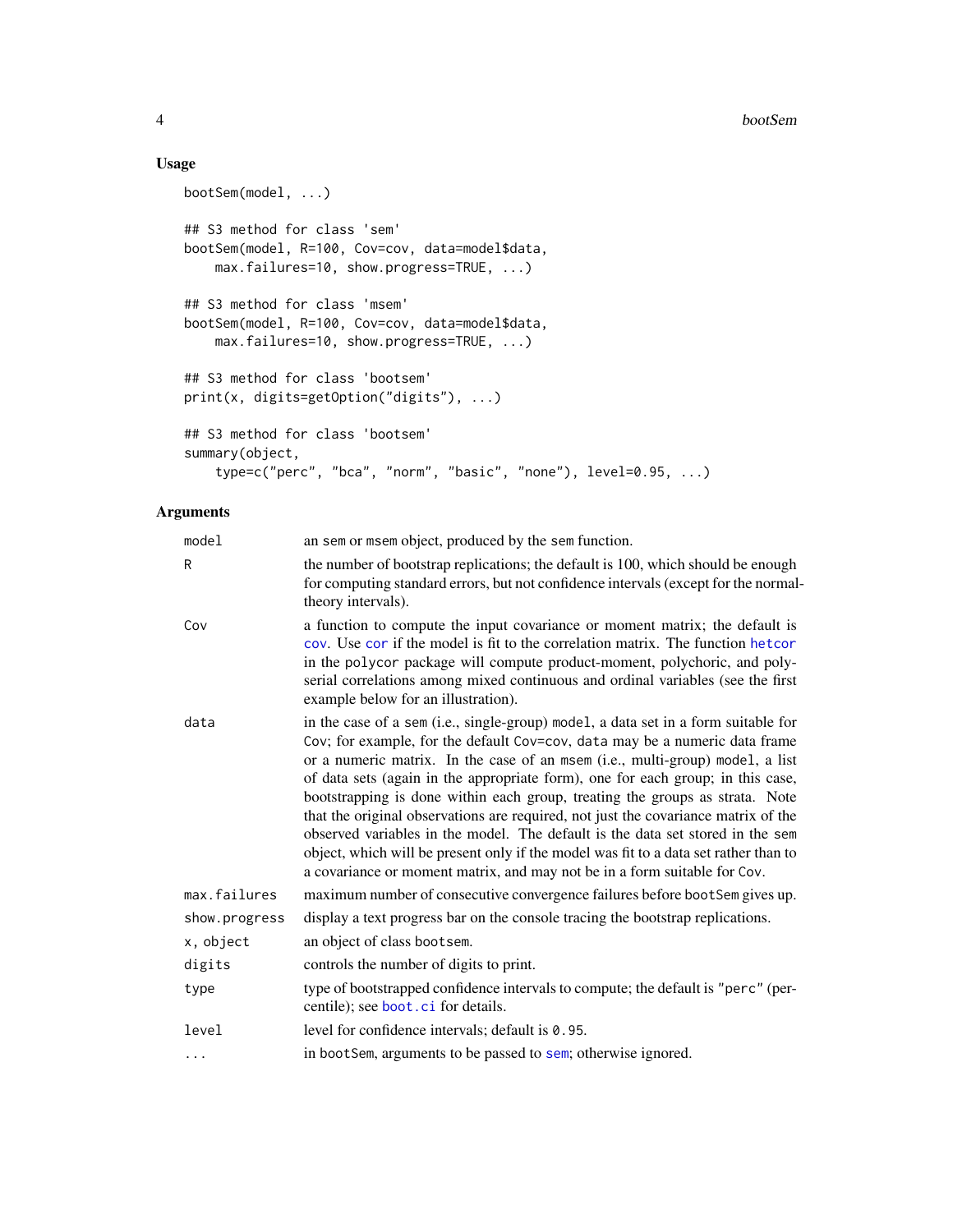#### bootSem 5

### Details

bootSem implements the nonparametric bootstrap, assuming an independent random sample. Convergence failures in the bootstrap resamples are discarded (and a warning printed); more than max.failures consecutive convergence failures (default, 10) result in an error. You can use the [boot](#page-0-0) function in the boot package for more complex sampling schemes and additional options.

Bootstrapping is implemented by resampling the observations in data, recalculating the input covariance matrix with Cov, and refitting the model with [sem](#page-39-1), using the parameter estimates from the original sample as start-values.

Warning: the bootstrapping process can be very time-consuming.

### Value

bootSem returns an object of class bootsem, which inherits from class boot, supported by the boot package. The returned object contains the following components:

| t0        | the estimated parameters in the model fit to the original data set.                                                                                                                                        |
|-----------|------------------------------------------------------------------------------------------------------------------------------------------------------------------------------------------------------------|
| t         | a matrix containing the bootstrapped estimates, one bootstrap replication per<br>row.                                                                                                                      |
| data      | the data to which the model was fit.                                                                                                                                                                       |
| seed      | the value of . Random. seed when boot Sem was called.                                                                                                                                                      |
| statistic | the function used to produce the bootstrap replications; this is always the local<br>function refit from bootSem.                                                                                          |
| sim       | always set to "ordinary"; see the documentation for the boot function.                                                                                                                                     |
| stype     | always set to "i"; see the documentation for the boot function.                                                                                                                                            |
| call      | the call of the boot Sem function.                                                                                                                                                                         |
| weights   | a vector of length equal to the number of observations N, with entries $1/N$ . For<br>a multi-group model, the weights in group j are $1/N_i$ , the inverse of the number<br>of observations in the group. |
| strata    | a vector of length $N$ containing the number of the stratum to which each obser-<br>vation belongs; for a single-group model, all entries are 1.                                                           |

#### Author(s)

John Fox <jfox@mcmaster.ca>

### References

Davison, A. C., and Hinkley, D. V. (1997) *Bootstrap Methods and their Application.* Cambridge. Efron, B., and Tibshirani, R. J. (1993) *An Introduction to the Bootstrap.* Chapman and Hall.

### See Also

[boot](#page-0-0), [sem](#page-39-1)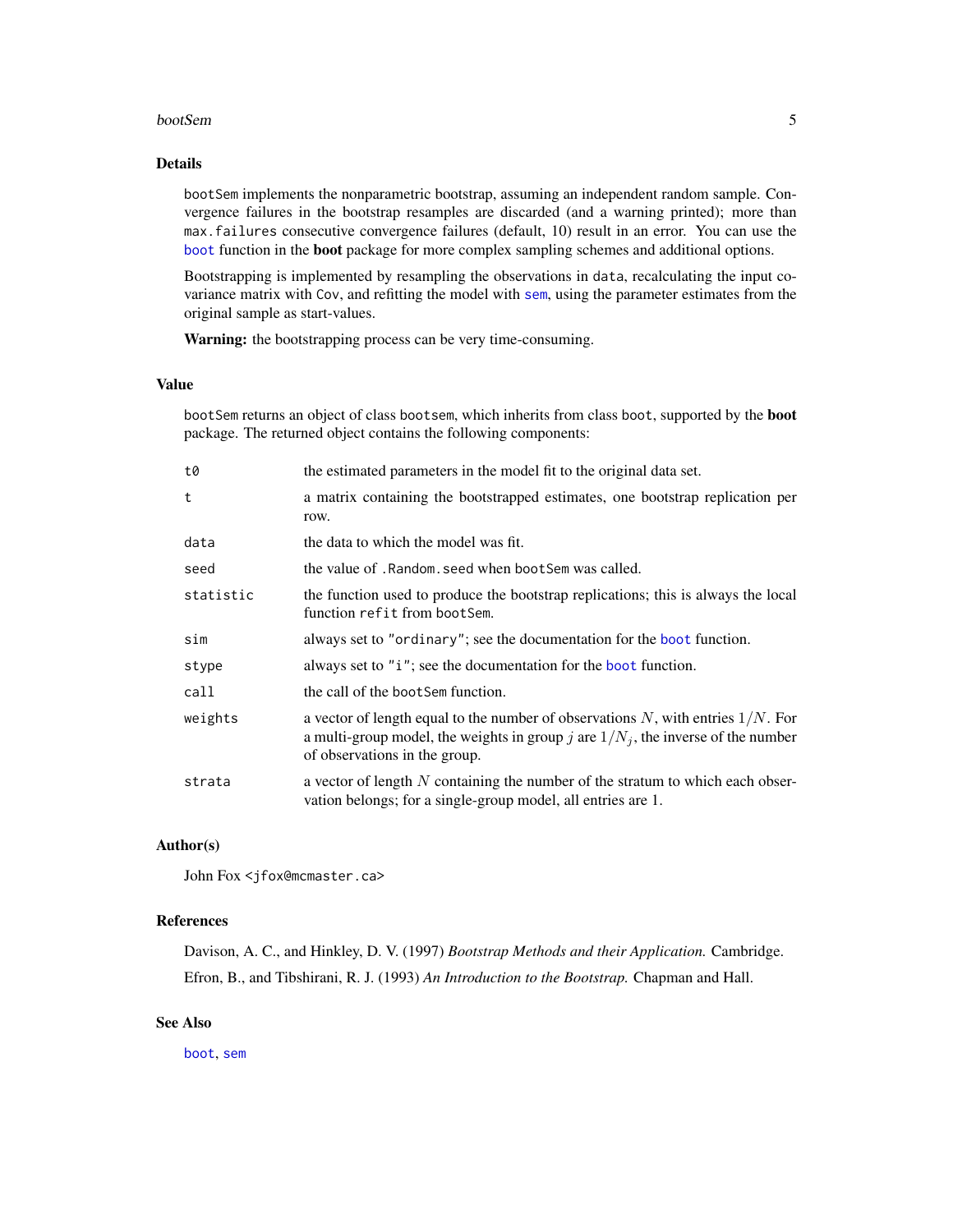#### Examples

```
## Not run: # because of long execution time
# A simple confirmatory factor-analysis model using polychoric correlations.
# The polycor package is required for the hetcor function.
if (require(polycor)){
# The following function returns correlations computed by hetcor,
# and is used for the bootstrapping.
hcor <- function(data) hetcor(data, std.err=FALSE)$correlations
model.cnes <- specifyModel(text="
F -> MBSA2, lam1
F -> MBSA7, lam2
F -> MBSA8, lam3
F -> MBSA9, lam4
F \iff F, NA, 1
MBSA2 <-> MBSA2, the1
MBSA7 <-> MBSA7, the2
MBSA8 <-> MBSA8, the3
MBSA9 <-> MBSA9, the4
")
R.cnes <- hcor(CNES)
sem.cnes <- sem(model.cnes, R.cnes, N=1529)
summary(sem.cnes)
}
# Note: this can take a minute:
set.seed(12345) # for reproducibility
system.time(boot.cnes <- bootSem(sem.cnes, R=100, Cov=hcor, data=CNES))
summary(boot.cnes, type="norm")
# cf., standard errors to those computed by summary(sem.cnes)
## End(Not run)
    ## Not run: # because of long execution time
# An example bootstrapping a multi-group model
mod.hs <- cfa(text="
spatial: visual, cubes, paper, flags
verbal: general, paragrap, sentence, wordc, wordm
memory: wordr, numberr, figurer, object, numberf, figurew
math: deduct, numeric, problemr, series, arithmet
")
```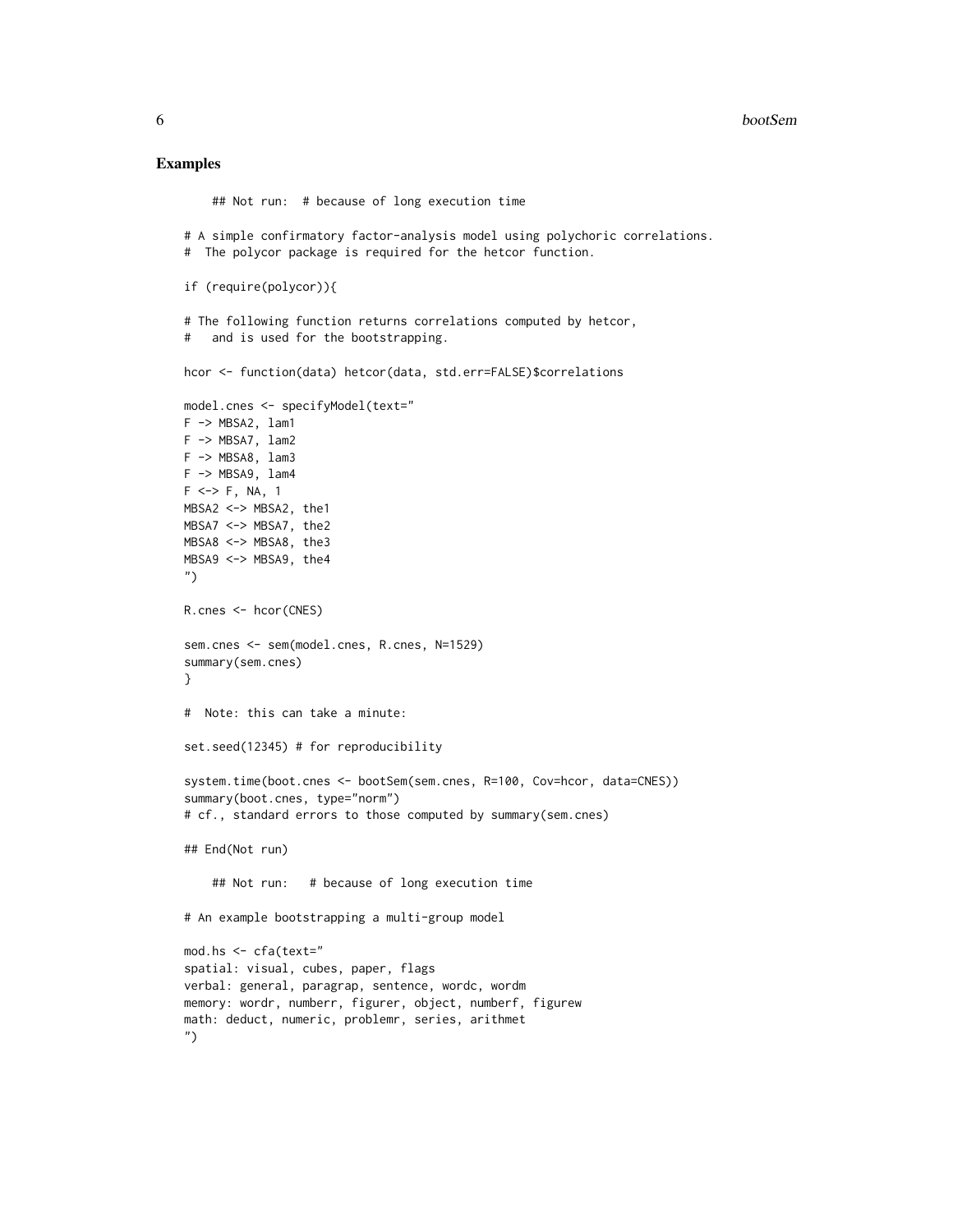```
mod.mg <- multigroupModel(mod.hs, groups=c("Female", "Male"))
sem.mg <- sem(mod.mg, data=HS.data, group="Gender",
              formula = \sim visual + cubes + paper + flags +
              general + paragrap + sentence + wordc + wordm +
              wordr + numberr + figurer + object + numberf + figurew +
              deduct + numeric + problemr + series + arithmet
              )
# Note: this example can take several minutes or more;
# you can decrease R if you just want to see how it works:
set.seed(12345) # for reproducibility
system.time(boot.mg <- bootSem(sem.mg, R=100))
summary(boot.mg, type="norm")
# cf., standard errors to those computed by summary(sem.mg)
## End(Not run)
```
CNES *Variables from the 1997 Canadian National Election Study*

#### Description

These variables are from the mailback questionnaire to the 1997 Canadian National Election Study, and are intended to tap attitude towards "traditional values."

#### Usage

**CNES** 

### Format

A data frame with 1529 observations on the following 4 variables.

- MBSA2 an ordered factor with levels StronglyDisagree, Disagree, Agree, and StronglyAgree, in response to the statement, "We should be more tolerant of people who choose to live according to their own standards, even if they are very different from our own."
- MBSA7 an ordered factor with levels StronglyDisagree, Disagree, Agree, and StronglyAgree, in response to the statement, "Newer lifestyles are contributing to the breakdown of our society."
- MBSA8 an ordered factor with levels StronglyDisagree, Disagree, Agree, and StronglyAgree, in response to the statement, "The world is always changing and we should adapt our view of moral behaviour to these changes."
- MBSA9 an ordered factor with levels StronglyDisagree, Disagree, Agree, and StronglyAgree, in response to the statement, "This country would have many fewer problems if there were more emphasis on traditional family values."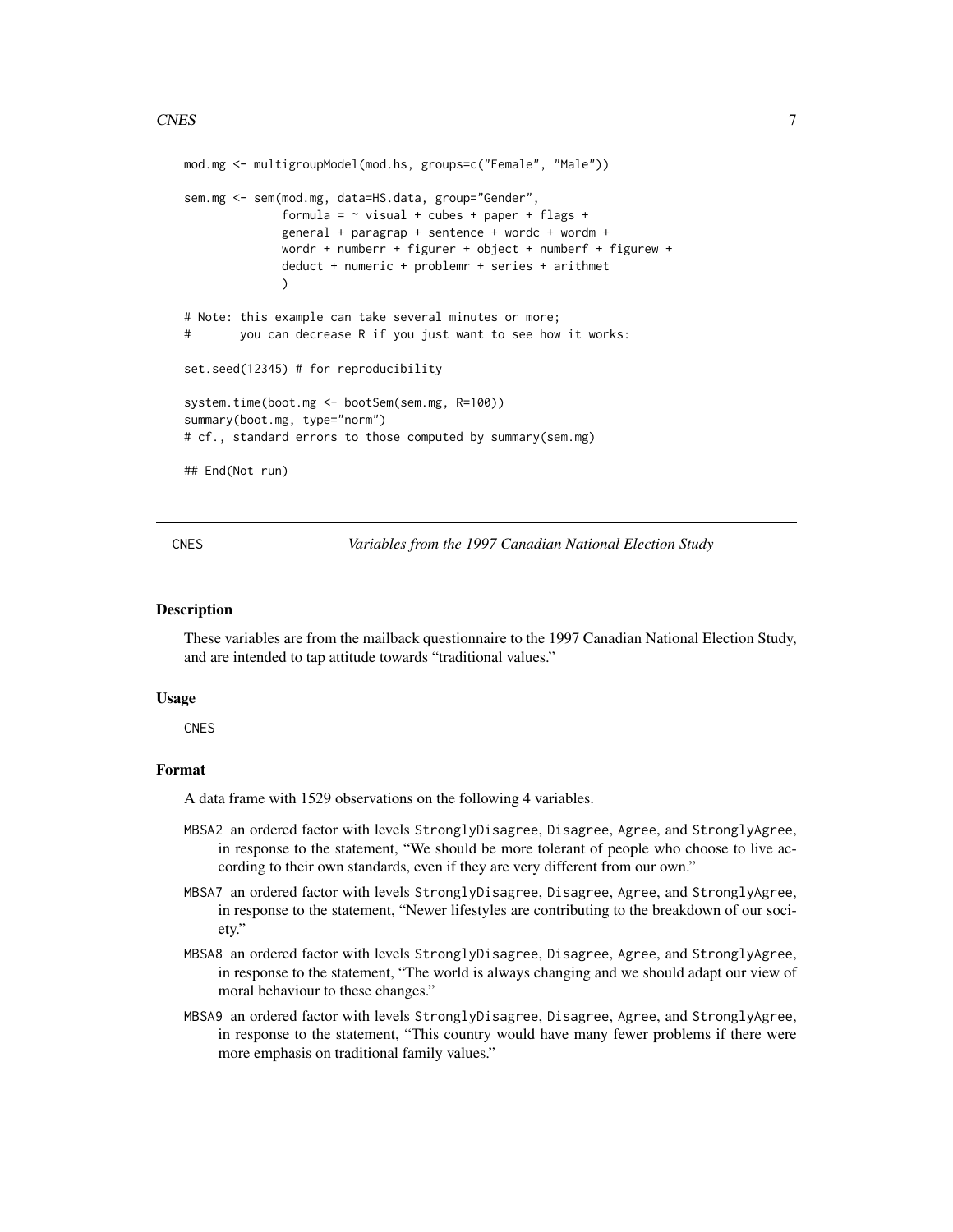#### <span id="page-7-0"></span>Source

York University Institute for Social Research.

effects.sem *Total, Direct, and Indirect Effects for Structural Equation Models*

### Description

The sem method for the standard generic function effects computes total, direct, and indirect effects for a fitted structural equation model according to the method described in Fox (1980).

#### Usage

```
## S3 method for class 'sem'
effects(object, ...)
## S3 method for class 'msem'
effects(object, ...)
## S3 method for class 'semeffects'
print(x, \text{ digits} = getOption("digits"), ...)## S3 method for class 'semeffectsList'
print(x, \text{ digits} = getOption("digits"), ...)
```
#### Arguments

| object                  | a fitted structural-equation model object produced by the sem function. |
|-------------------------|-------------------------------------------------------------------------|
| x.                      | an object of class semeffects or semeffects List, produced by effects.  |
| digits                  | digits to print.                                                        |
| $\cdot$ $\cdot$ $\cdot$ | not used.                                                               |

#### Value

effect.sem returns an object of class semeffects with Total, Direct, and Indirect elements.

### Author(s)

```
John Fox <jfox@mcmaster.ca>
```
### References

Fox, J. (1980) Effect analysis in structural equation models: Extensions and simplified methods of computation. *Sociological Methods and Research* 9, 3–28.

#### See Also

[sem](#page-39-1)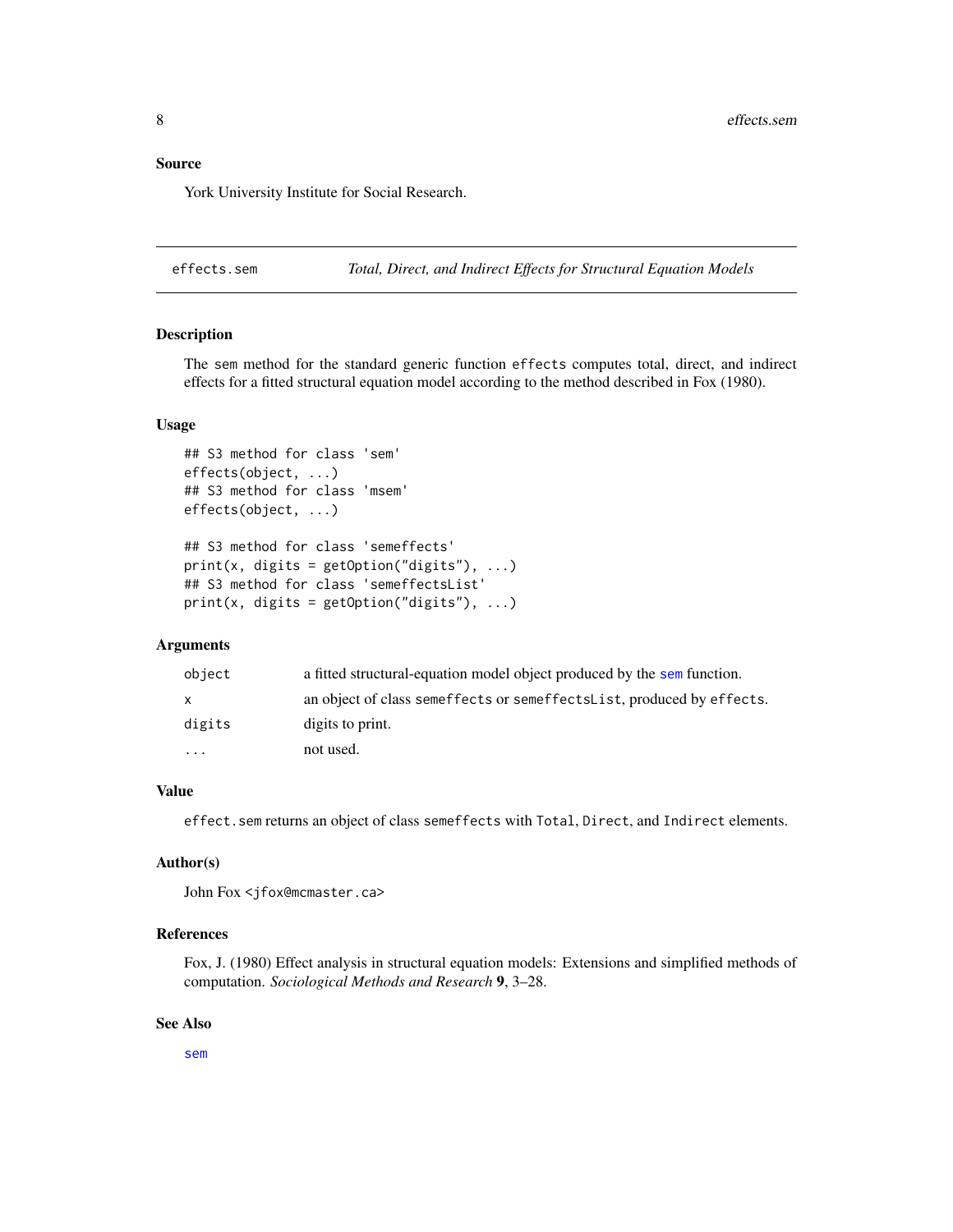#### effects.sem 9

#### Examples

## Not run:

# These examples are from Fox (1980)

```
# In the first pair of examples, readMoments() and specifyModel() read from the
# input stream. These examples cannot be executed via example() but can be entered
# at the command prompt. The Blau and Duncan example is repeated using file input;
# this example can be executed via example().
```

```
# The recursive Blau and Duncan basic stratification model:
# x1 is father's education, x2 father's SES, y3 respondent's education,
# y4 SES of respondent's first job, y5 respondent's SES in 1962
R.bd <- readMoments(names=c("x1", "x2", "y3", "y4", "y5"))
1
.516 1
.453 .438 1
.332 .417 .538 1
.322 .405 .596 .541 1
mod.bd <- specifyModel()
y3 <- x1, gam31
y3 <- x2, gam32
y4 <- x2, gam42
y4 <- y3, beta43
y5 \leq x2, gam52
y5 <- y3, beta53
y5 <- y4, beta54
sem.bd <- sem(mod.bd, R.bd, N=20700, fixed.x=c("x1", "x2"))
summary(sem.bd)
effects(sem.bd)
```
# The nonrecursive Duncan, Haller, and Portes peer-influences model for observed variables:

```
R.DHP <- readMoments(diag=FALSE, names=c("ROccAsp", "REdAsp", "FOccAsp",
"FEdAsp", "RParAsp", "RIQ", "RSES", "FSES", "FIQ", "FParAsp"))
.6247
.3269 .3669
.4216 .3275 .6404
.2137 .2742 .1124 .0839
.4105 .4043 .2903 .2598 .1839
.3240 .4047 .3054 .2786 .0489 .2220
.2930 .2407 .4105 .3607 .0186 .1861 .2707
.2995 .2863 .5191 .5007 .0782 .3355 .2302 .2950
.0760 .0702 .2784 .1988 .1147 .1021 .0931 -.0438 .2087
model.dhp <- specifyModel()
RIQ -> ROccAsp, gam51, NA
RSES -> ROccAsp, gam52, NA
```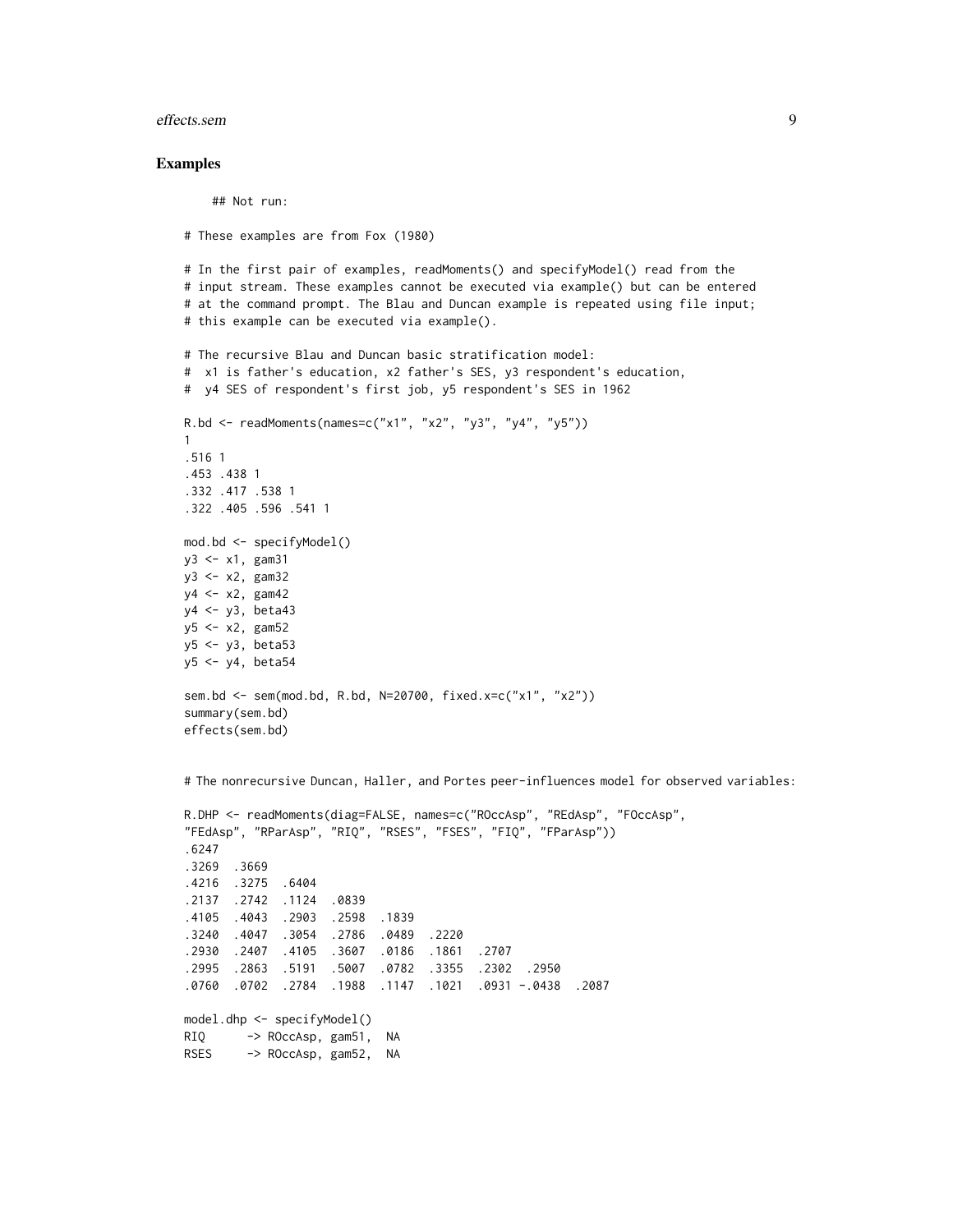```
10 fscores and the state of the state of the state of the state of the state of the state of the state of the state of the state of the state of the state of the state of the state of the state of the state of the state of
```

```
FSES -> FOccAsp, gam63, NA
FIQ -> FOccAsp, gam64, NA
FOccAsp -> ROccAsp, beta56, NA
ROccAsp -> FOccAsp, beta65, NA
ROccAsp <-> ROccAsp, ps55, NA
FOccAsp <-> FOccAsp, ps66, NA
ROccAsp <-> FOccAsp, ps56, NA
# Note: The following generates a warning because not all of the variables
# in the correlation matrix are used
sem.dhp <- sem(model.dhp, R.DHP, 329,
                fixed.x=c('RIQ', 'RSES', 'FSES', 'FIQ'))
summary(sem.dhp)
effects(sem.dhp)
## End(Not run)
## the following example may be executed via example()
etc <- system.file(package="sem", "etc") # path to data and model files
# The recursive Blau and Duncan basic stratification model:
# x1 is father's education, x2 father's SES, y3 respondent's education,
# y4 SES of respondent's first job, y5 respondent's SES in 1962
(R.bd <- readMoments(file=file.path(etc, "R-Blau-Duncan.txt"),
names=c("x1", "x2", "y3", "y4", "y5")))
(mod.bd <- specifyModel(file=file.path(etc, "model-Blau-Duncan.txt")))
sem.bd <- sem(mod.bd, R.bd, N=20700, fixed.x=c("x1", "x2"))
summary(sem.bd)
effects(sem.bd)
```
fscores *Factor Scores for Latent Variables*

#### **Description**

Calculate factor scores or factor-score coefficients for the latent variables in a structural-equation model.

### Usage

```
## S3 method for class 'sem'
fscores(model, data=model$data, center=TRUE, scale=FALSE, ...)
## S3 method for class 'msem'
fscores(model, data=model$data, center=TRUE, scale=FALSE, ...)
```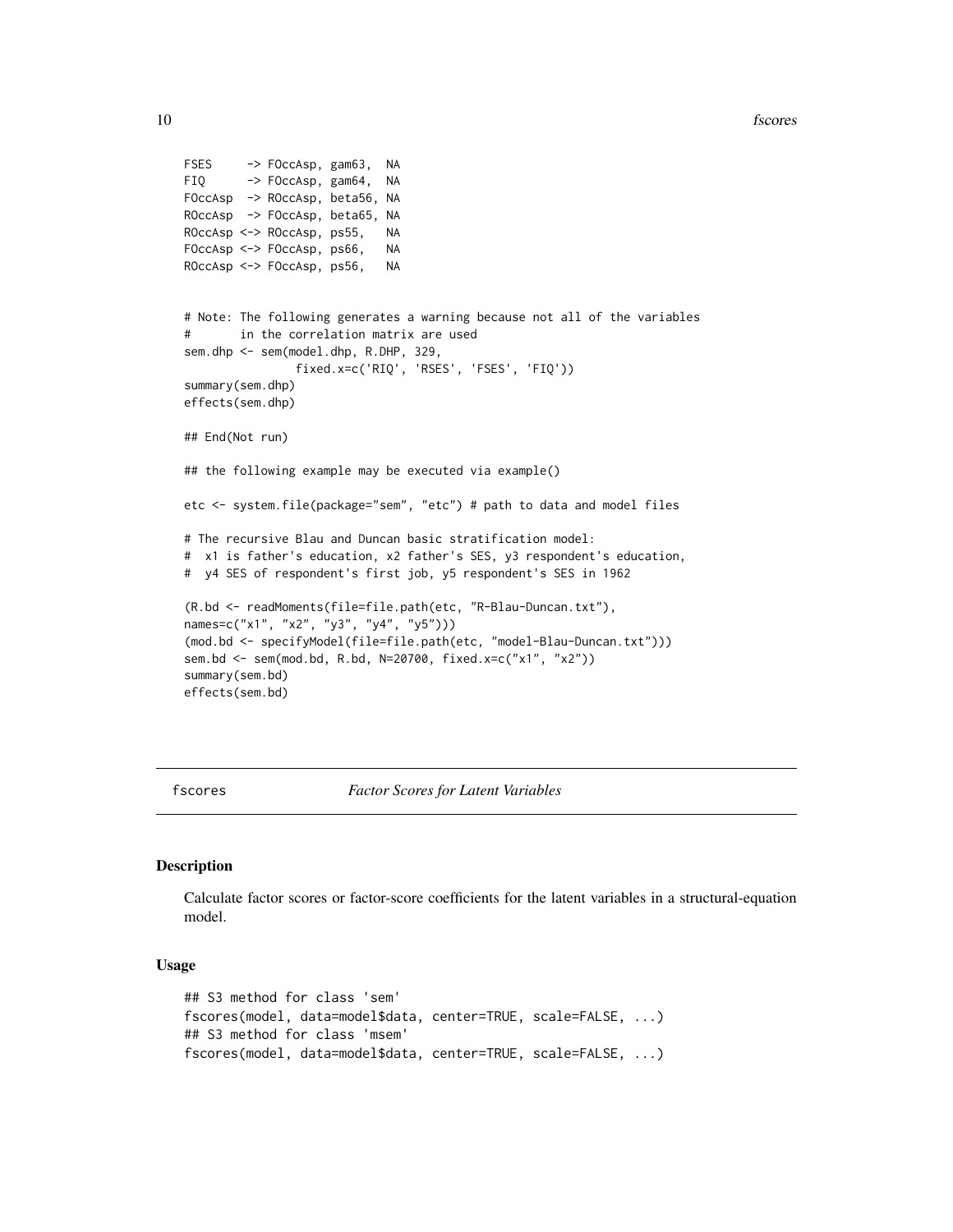#### fscores and the state of the state of the state of the state of the state of the state of the state of the state of the state of the state of the state of the state of the state of the state of the state of the state of th

#### Arguments

| model    | an object of class "sem" or "msem", produced by the sem function.                                                                                                                                                                                                                                                                                                 |
|----------|-------------------------------------------------------------------------------------------------------------------------------------------------------------------------------------------------------------------------------------------------------------------------------------------------------------------------------------------------------------------|
| data     | an optional numeric data frame or matrix containing the observed variables in<br>the model; if not NULL, the estimated factor scores are returned; if NULL, the<br>factor-score <i>coefficients</i> are returned. The default is the data element of model,<br>which is non-NULL if the model was fit to a data set rather than a covariance or<br>moment matrix. |
| center   | if TRUE, the default, the means of the observed variables are subtracted prior<br>to computing factor scores. One would normally use this option if the model is<br>estimated from a covariance or correlation matrix among the observed variables.                                                                                                               |
| scale    | if TRUE, the possibly centered variables are divided by their root-mean-squares;<br>the default is FALSE. One would normally use this option if the model is esti-<br>mated from a correlation matrix among the observed variables. Centering and<br>scaling are performed by the scale function.                                                                 |
| $\cdots$ | arguments to pass down.                                                                                                                                                                                                                                                                                                                                           |

### Details

Factor-score coefficients are computed by the "regression" method as  $B = C^{-1}C^*$ , where C is the model-implied covariance or moment matrix among the observed variables and  $C^*$  is the matrix of model-implied covariances or moments between the observed and latent variables.

### Value

Either a matrix of estimated factor scores (if the data argument is supplied) or a matrix of factorscore coefficients (otherwise). In the case of an "msem" argument, a list of matrices is returned.

#### Author(s)

John Fox <jfox@mcmaster.ca>

### References

Bollen, K. A. (1989) *Structural Equations With Latent Variables.* Wiley.

#### See Also

[sem](#page-39-1), [scale](#page-0-0)

### Examples

```
# In the first example, readMoments() and specifyModel() read from the
# input stream. This example cannot be executed via example() but can be entered
# at the command prompt. The example is repeated using file input;
# this example can be executed via example().
   ## Not run:
S.wh <- readMoments(names=c('Anomia67','Powerless67','Anomia71',
```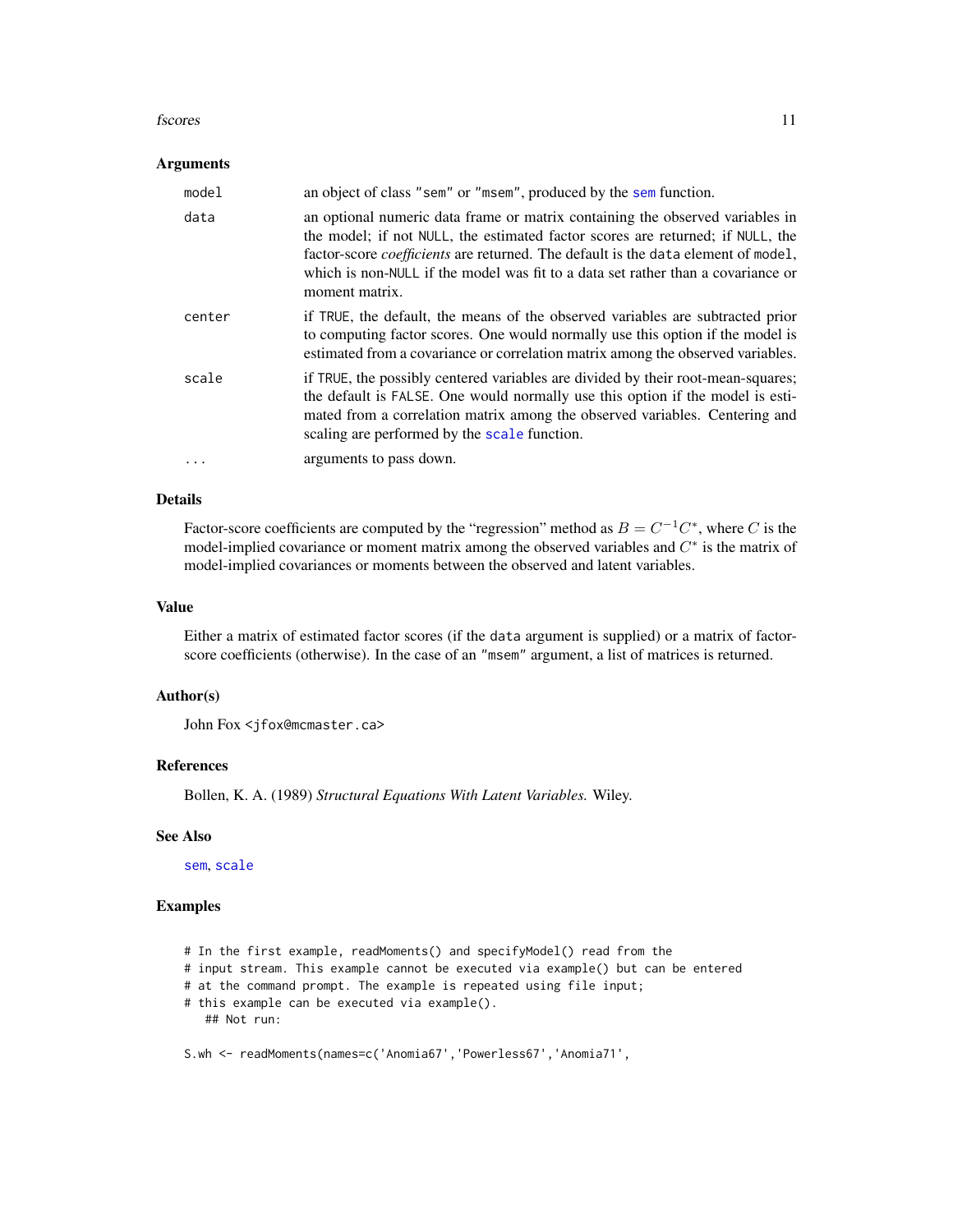```
'Powerless71','Education','SEI'))
```

```
11.834
   6.947 9.364
   6.819 5.091 12.532
   4.783 5.028 7.495 9.986
  -3.839 -3.889 -3.841 -3.625 9.610-21.899 -18.831 -21.748 -18.775 35.522 450.288
# This model in the SAS manual for PROC CALIS
model.wh.1 <- specifyModel()
   Alienation67 -> Anomia67, NA, 1
   Alienation67 -> Powerless67, NA, 0.833
   Alienation71 -> Anomia71, NA, 1
   Alienation71 -> Powerless71, NA, 0.833
   SES -> Education, NA, 1
   SES -> SEI, lamb, NA
   SES -> Alienation67, gam1, NA
   Alienation67 -> Alienation71, beta, NA
   SES -> Alienation71, gam2, NA
   Anomia67 <-> Anomia67, the1, NA
   Anomia71 <-> Anomia71, the1, NA
   Powerless67 <-> Powerless67, the2, NA
   Powerless71 <-> Powerless71, the2, NA
   Education <-> Education, the3, NA
   SEI <-> SEI, the4, NA
   Anomia67 <-> Anomia71, the5, NA
   Powerless67 <-> Powerless71, the5, NA
   Alienation67 <-> Alienation67, psi1, NA
   Alienation71 <-> Alienation71, psi2, NA
   SES <-> SES, phi, NA
sem.wh.1 <- sem(model.wh.1, S.wh, 932)
fscores(sem.wh.1)
## End(Not run)
# The following example can be executed via example():
etc <- system.file(package="sem", "etc") # path to data and model files
(S.wh <- readMoments(file=file.path(etc, "S-Wheaton.txt"),
names=c('Anomia67','Powerless67','Anomia71',
                       'Powerless71','Education','SEI')))
(model.wh.1 <- specifyModel(file=file.path(etc, "model-Wheaton-1.txt")))
(sem.wh.1 <- sem(model.wh.1, S.wh, 932))
fscores(sem.wh.1)
```
HS.data *Holizinger and Swineford's Data*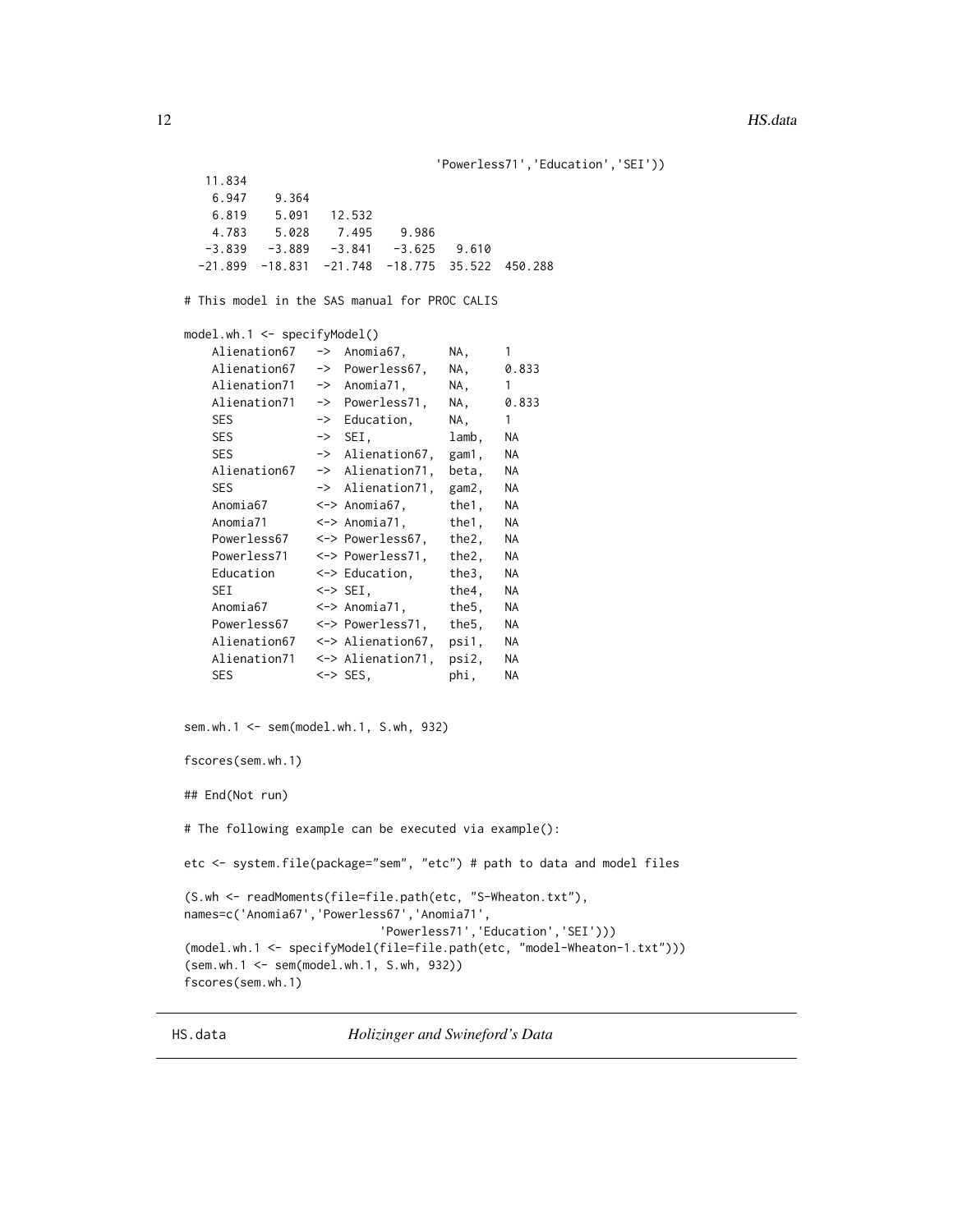#### HS.data 13

### Description

This data set, for scores on a variety of tests, was originally in the MBESS package. A new version of the data set in that package doesn't appear to be identical to this one.

#### Usage

HS.data

#### Format

A data frame with 301 observations on the following 32 variables.

id a numeric vector Gender a factor with levels Female Male grade a numeric vector agey a numeric vector agem a numeric vector school a factor with levels Grant-White Pasteur visual a numeric vector cubes a numeric vector paper a numeric vector flags a numeric vector general a numeric vector paragrap a numeric vector sentence a numeric vector wordc a numeric vector wordm a numeric vector addition a numeric vector code a numeric vector counting a numeric vector straight a numeric vector wordr a numeric vector numberr a numeric vector figurer a numeric vector object a numeric vector numberf a numeric vector figurew a numeric vector deduct a numeric vector numeric a numeric vector problemr a numeric vector series a numeric vector arithmet a numeric vector paperrev a numeric vector flagssub a numeric vector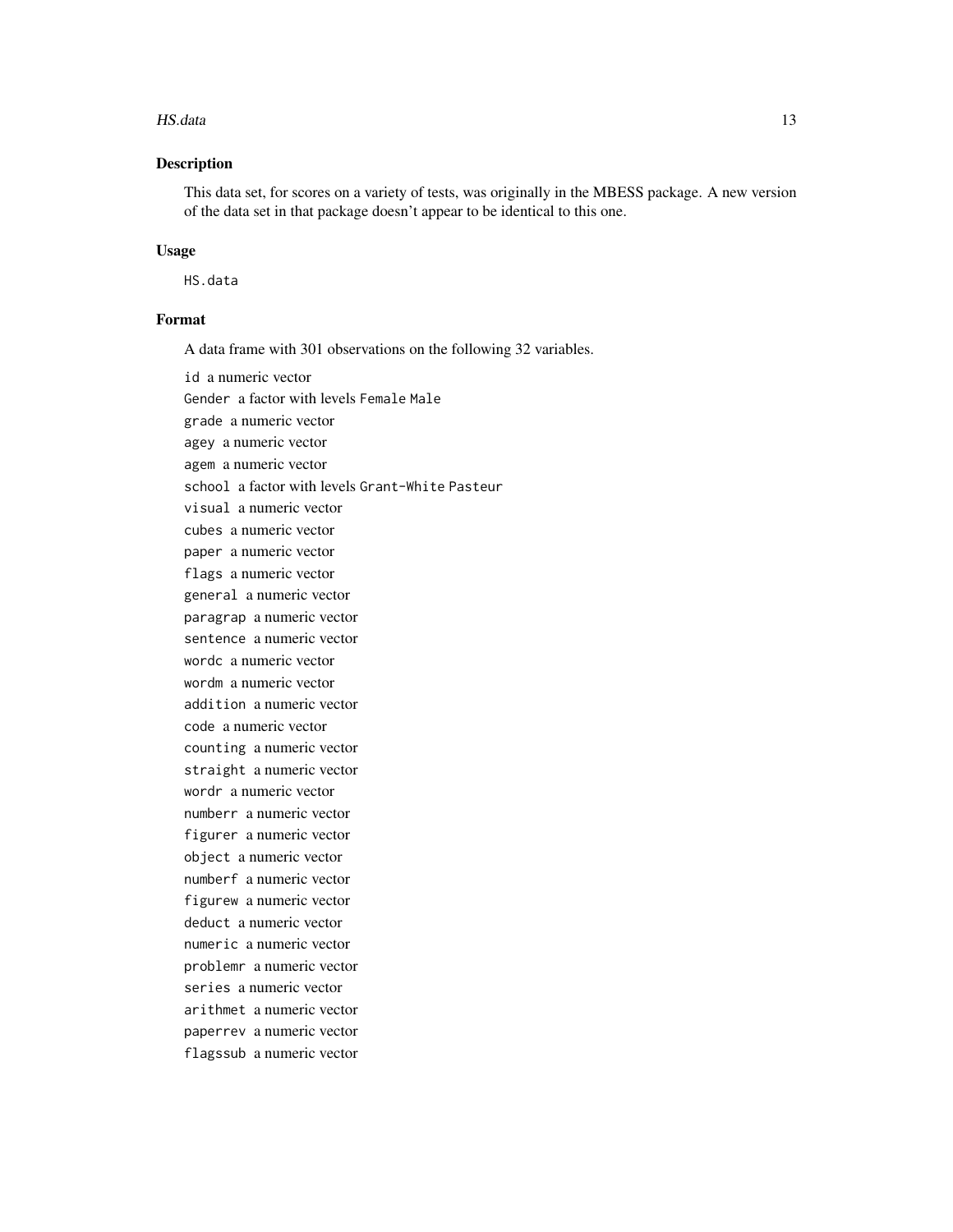#### <span id="page-13-0"></span>Source

Originally from Holzinger and Swineford (1939). This copy is originally from version 4.6.0 of the MBESS package.

#### References

Holzinger, K. J. and Swineford, F. A. (1939). A study in factor analysis: The stability of a bi-factor solution. Supplementary Education Monographs, 48. University of Chicago.

### Examples

summary(HS.data)

information.criteria *Additional Information Criteria*

### Description

These are generic functions for computing, respectively, the AICc (second-order corrected Akaike Information Criterion) and CAIC (consistent Akaike Information Criterion).

#### Usage

AICc(object, ...) CAIC(object, ...)

#### Arguments

| object   | an object for which an appropriate AICc or CAIC method exists. |
|----------|----------------------------------------------------------------|
| $\cdots$ | possible additional arguments for methods.                     |

### Author(s)

Jarrett Byrnes and John Fox <jfox@mcmaster.ca>

### References

Burnham, K. P., and Anderson, D. R. (1998) *Model Selection and Inference: A Practical Information-Theoretical Approach.* Springer.

Bozdogan, H. (1987) Model selection and Akaike's information criterion (AIC). *Psychometrika* bold52, 345–370.

### See Also

[AICc.objectiveML](#page-18-1), [CAIC.objectiveML](#page-18-1)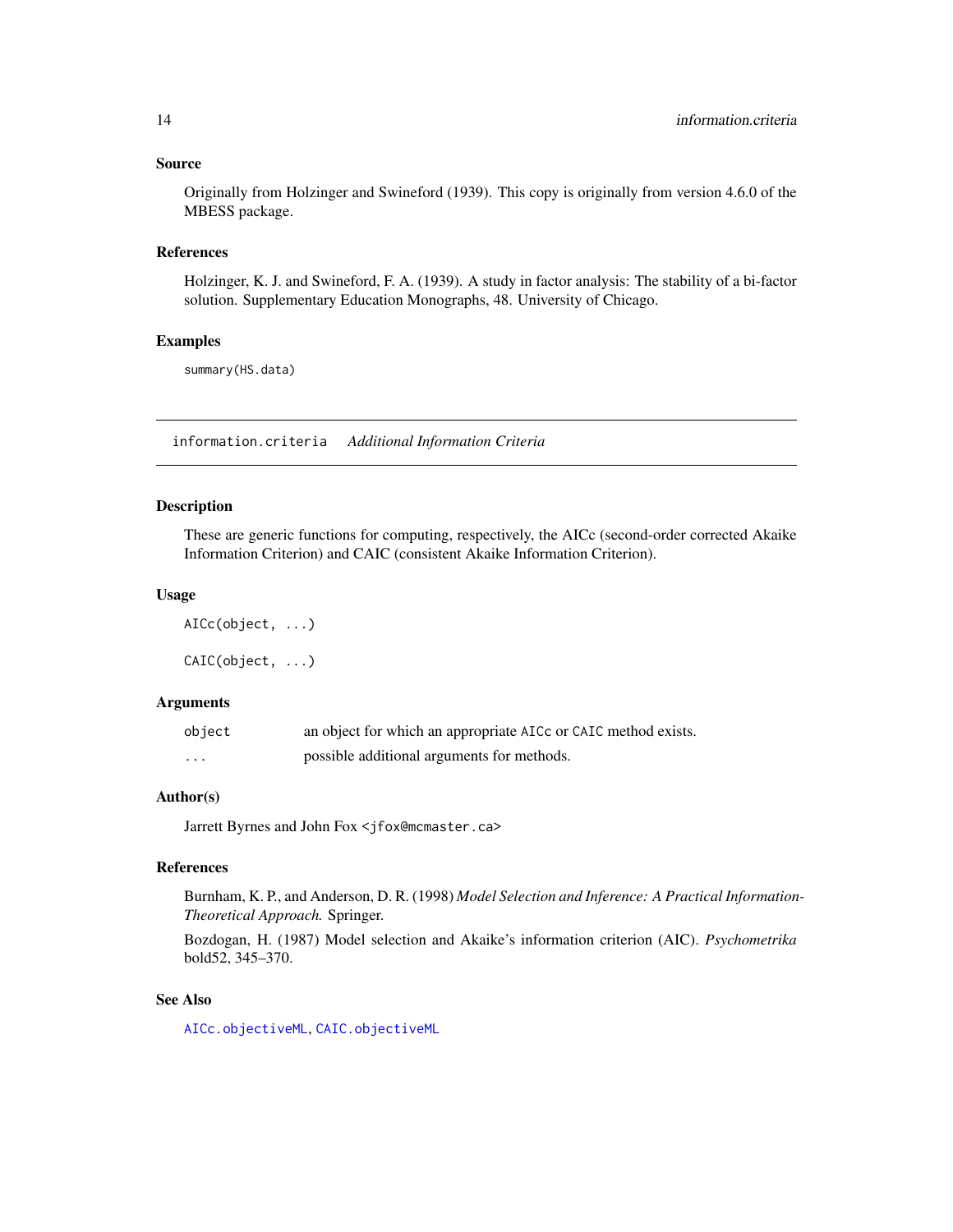#### <span id="page-14-0"></span>Description

Data for Klein's (1950) simple econometric model of the U. S. economy. The Klein data frame has 22 rows and 10 columns.

#### Usage

Klein

### Format

This data frame contains the following columns:

Year 1921–1941

- C consumption.
- P private profits.

Wp private wages.

I investment.

K.lag capital stock, lagged one year.

X equilibrium demand.

Wg government wages.

G government non-wage spending.

T indirect business taxes and net exports.

### Source

Greene, W. H. (1993) *Econometric Analysis, Second Edition.* Macmillan.

### References

Klein, L. (1950) *Economic Fluctuations in the United States 1921–1941.* Wiley.

### Examples

```
Klein$P.lag <- c(NA, Klein$P[-22])
Klein$X.lag <- c(NA, Klein$X[-22])
summary(tsls(C \sim P + P.lag + I(Wp + Wg),
    instruments=~1 + G + T + Wg + I(Year - 1931) + K.lag + P.lag + X.lag,data=Klein))
summary(tsls(I \sim P + P.lag + K.lag,
    instruments=~1 + G + T + Wg + I(Year - 1931) + K.lag + P.lag + X.lag,
```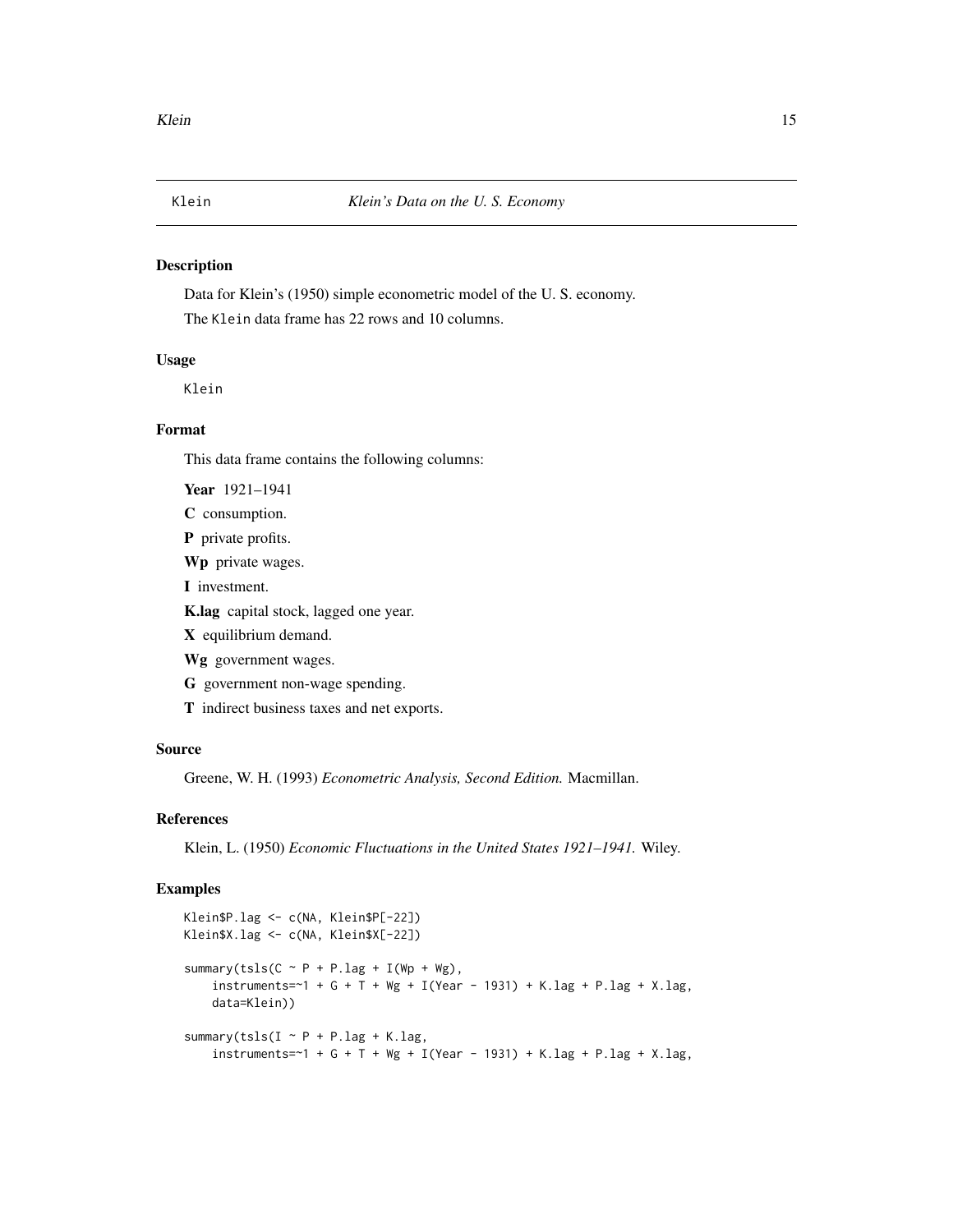```
data=Klein))
summary(tsls(Wp \sim X + X.lag + I(Year - 1931),
    instruments=~1 + G + T + Wg + I(Year - 1931) + K.lag + P.lag + X.lag,data=Klein))
```
Kmenta *Partly Artificial Data on the U. S. Economy*

### Description

These are partly contrived data from Kmenta (1986), constructed to illustrate estimation of a simultaneousequation model.

The Kmenta data frame has 20 rows and 5 columns.

### Usage

Kmenta

### Format

This data frame contains the following columns:

- Q food consumption per capita.
- P ratio of food prices to general consumer prices.
- D disposable income in constant dollars.
- F ratio of preceding year's prices received by farmers to general consumer prices.
- A time in years.

### Details

The exogenous variables D, F, and A are based on real data; the endogenous variables P and Q were generated by simulation.

#### Source

Kmenta, J. (1986) *Elements of Econometrics, Second Edition*, Macmillan.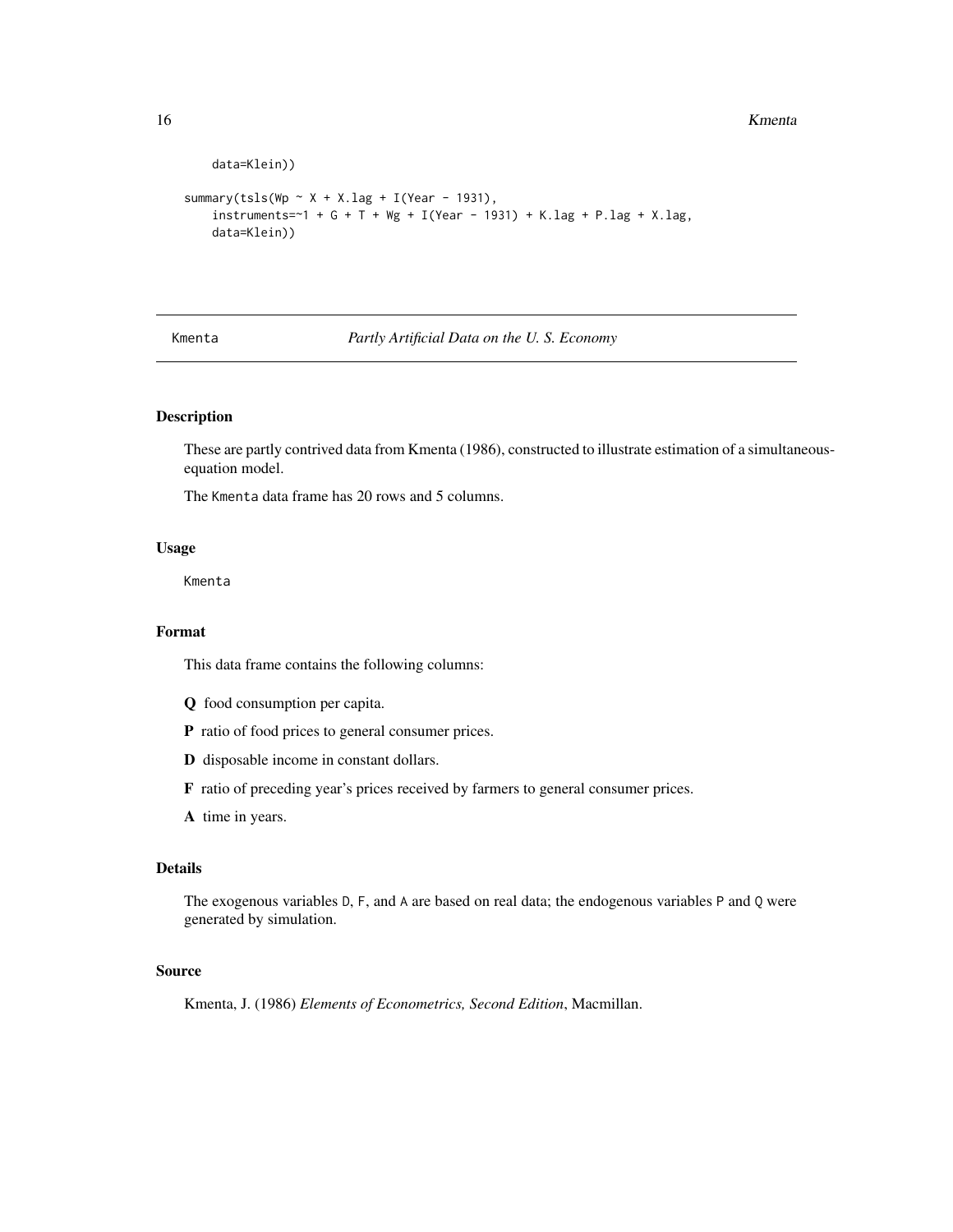<span id="page-16-0"></span>

#### Description

[mi](#page-0-0) Sem uses the mi function in the mi package to generate multiple imputations of missing data, fitting the specified model to each completed data set.

### Usage

```
miSem(model, ...)
## S3 method for class 'semmod'
misem(model, ..., data, formula = ~., raw=FALSE,
        fixed.x=NULL, objective=objectiveML,
       n.imp=5, n.chains=n.imp, n.iter=30, seed=sample(1e6, 1), mi.args=list(),
        show.progress=TRUE)
## S3 method for class 'semmodList'
misem(model, ..., data, formula = ~., group, raw=FALSE,
        fixed.x=NULL, objective=msemObjectiveML,
       n.imp=5, n.chains=n.imp, n.iter=30, seed=sample(1e6, 1), mi.args=list(),
        show.progress=TRUE)
## S3 method for class 'miSem'
print(x, \ldots)## S3 method for class 'miSem'
```
# summary(object, digits=max(3, getOption("digits") - 2), ...)

### **Arguments**

| model    | an SEM model-description object of class semmod or semmodlist, created by<br>specifyEquations cfa, or specifyModel, in the case of a multi-group model                                                                                                                                          |
|----------|-------------------------------------------------------------------------------------------------------------------------------------------------------------------------------------------------------------------------------------------------------------------------------------------------|
|          | in combination with multigroupModel.                                                                                                                                                                                                                                                            |
|          | , formula, raw, fixed.x, objective, group                                                                                                                                                                                                                                                       |
|          | arguments to be passed to sem.                                                                                                                                                                                                                                                                  |
| data     | an R data frame, presumably with some missing data (encoded as NA), containing<br>the data for fitting the SEM, possibly along with other variables to use to obtain<br>multiple imputations of missing values. In the case of a multi-group model, this<br>must be a <i>single</i> data frame. |
| n.imp    | number of imputations (default 5).                                                                                                                                                                                                                                                              |
| n.chains | number of Markov chains (default is the number of imputations).                                                                                                                                                                                                                                 |
| n.iter   | number of iterations for the multiple-imputation process (default 30).                                                                                                                                                                                                                          |
| seed     | seed for the random-number generator (default is an integer sampled from 1 to<br>1E6); stored in the resulting object.                                                                                                                                                                          |
|          |                                                                                                                                                                                                                                                                                                 |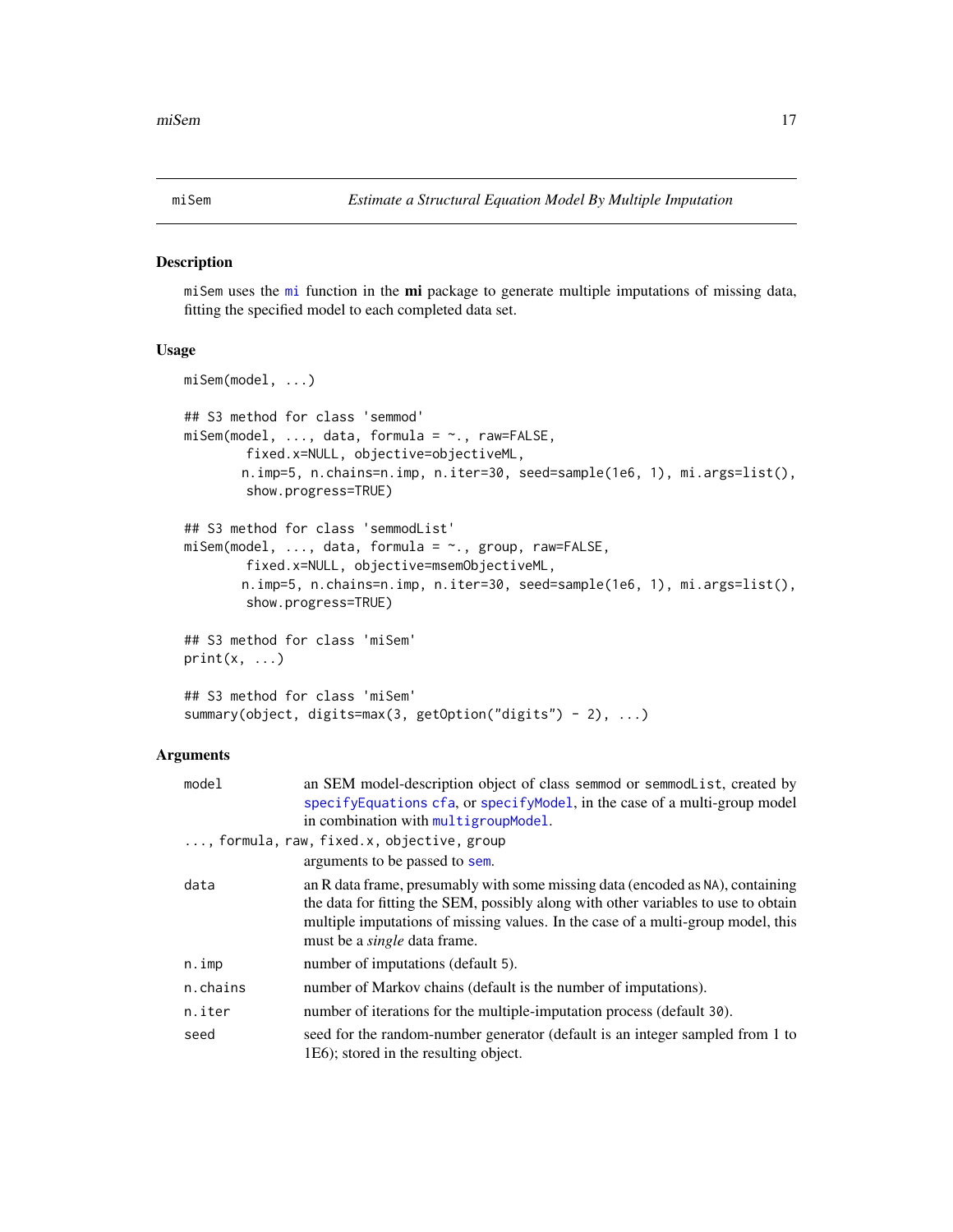| mi.args       | other arguments to be passed to mi.                                                                                                                                                                                                                                                                                                                                     |
|---------------|-------------------------------------------------------------------------------------------------------------------------------------------------------------------------------------------------------------------------------------------------------------------------------------------------------------------------------------------------------------------------|
| show.progress | show a text progress bar on the console tracking model fitting to the multiple<br>imputations; this is distinct from the progress of the multiple-imputation pro-<br>cess, which is controlled by the verbose argument to mi (and which, although it<br>defaults to TRUE, <i>fails</i> to produce verbose output on Windows system, as of <b>mi</b><br>version $1.0$ ). |
| x, object     | an object of class "misem".                                                                                                                                                                                                                                                                                                                                             |
| digits        | for printing numbers.                                                                                                                                                                                                                                                                                                                                                   |
|               |                                                                                                                                                                                                                                                                                                                                                                         |

#### Value

miSem returns an object of class "miSem" with the following components:

| initial.fit | an sem model object produced using objectiveFIML if raw=TRUE, or the objec-<br>tive function given by the objective argument otherwise. |
|-------------|-----------------------------------------------------------------------------------------------------------------------------------------|
| mi.fits     | a list of sem model objects, one for each imputed data set.                                                                             |
| imputation  | the object produced by complete, containing the completed imputed data sets.                                                            |
| seed        | the seed used for the random number generator.                                                                                          |
| mi.data     | the object returned by mi, containing the multiple imputations, and useful, e.g.,<br>for diagnostic checking of the imputation process. |

### Author(s)

John Fox <jfox@mcmaster.ca>

#### References

Yu-Sung Su, Andrew Gelman, Jennifer Hill, Masanao Yajima. (2011). "Multiple imputation with diagnostics (mi) in R: Opening windows into the black box." *Journal of Statistical Software* 45(2).

#### See Also

[sem](#page-39-1), [mi](#page-0-0)

### Examples

```
## Not run: # because of long execution time
mod.cfa.tests <- cfa(raw=TRUE, text="
verbal: x1, x2, x3
math: y1, y2, y3
")
imps <- miSem(mod.cfa.tests, data=Tests, fixed.x="Intercept",
             raw=TRUE, seed=12345)
summary(imps, digits=3)
# introduce some missing data to the HS.data data set:
```

```
HS <- HS.data[, c(2,7:10,11:15,20:25,26:30)]
set.seed(12345)
```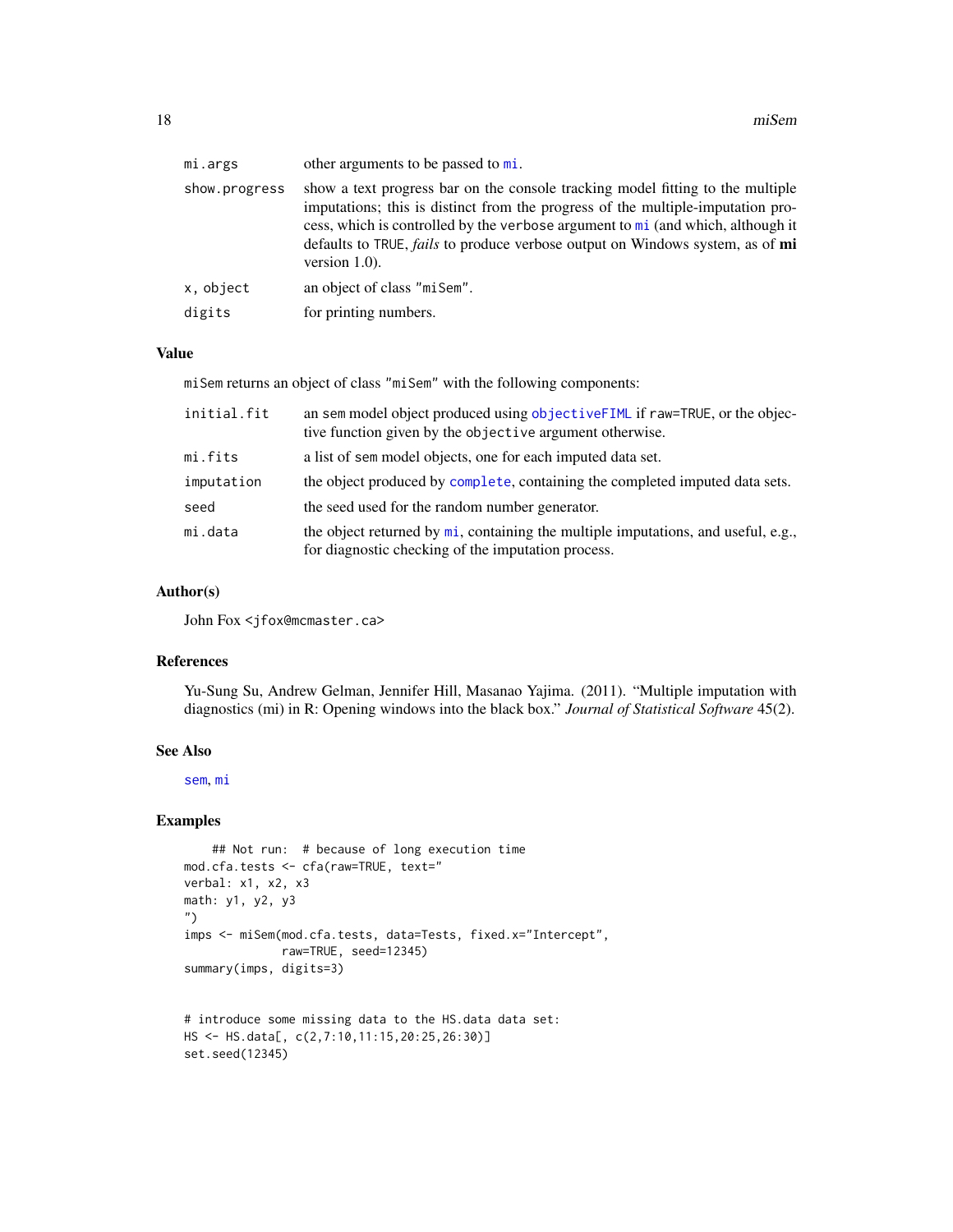#### <span id="page-18-0"></span>ML.methods and the set of the set of the set of the set of the set of the set of the set of the set of the set of the set of the set of the set of the set of the set of the set of the set of the set of the set of the set o

```
r <- sample(301, 100, replace=TRUE)
c \leq - sample(2:21, 100, replace=TRUE)
for (i in 1:100) HS[r[i], c[i]] <- NA
mod.hs <- cfa(text="
spatial: visual, cubes, paper, flags
verbal: general, paragrap, sentence, wordc, wordm
memory: wordr, numberr, figurer, object, numberf, figurew
math: deduct, numeric, problemr, series, arithmet
")
mod.mg <- multigroupModel(mod.hs, groups=c("Female", "Male"))
system.time( # relatively time-consuming!
  imps.mg <- miSem(mod.mg, data=HS, group="Gender", seed=12345)
)
summary(imps.mg, digits=3)
## End(Not run)
```
ML.methods *Methods for sem Objects Fit Using the* objectiveML*,* objectiveGLS*,* objectiveFIML*,* msemObjectiveML*, and* msemObjectiveGLS *Objective Functions*

#### <span id="page-18-1"></span>**Description**

These functions are for objects fit by [sem](#page-39-1) using the [objectiveML](#page-23-1) (multivariate-normal full-information maximum-likelihood), link{objectiveFIML} (multivariate-normal full-information maximum-likihood in the presence of missing data), [objectiveGLS](#page-23-1) (generalized least squares), and [msemObjectiveML](#page-23-1) (multigroup multivariate-normal FIML) objective functions.

#### Usage

```
## S3 method for class 'objectiveML'
anova(object, model.2, robust=FALSE, ...)
## S3 method for class 'objectiveFIML'
anova(object, model.2, ...)
## S3 method for class 'objectiveML'
logLik(object, ...)
## S3 method for class 'objectiveFIML'
logLik(object, saturated=FALSE,
    intercept="Intercept", iterlim=1000, ...)
## S3 method for class 'objectiveML'
deviance(object, ...)
## S3 method for class 'objectiveFIML'
deviance(object, saturated.logLik, ...)
## S3 method for class 'msemObjectiveML'
deviance(object, ...)
```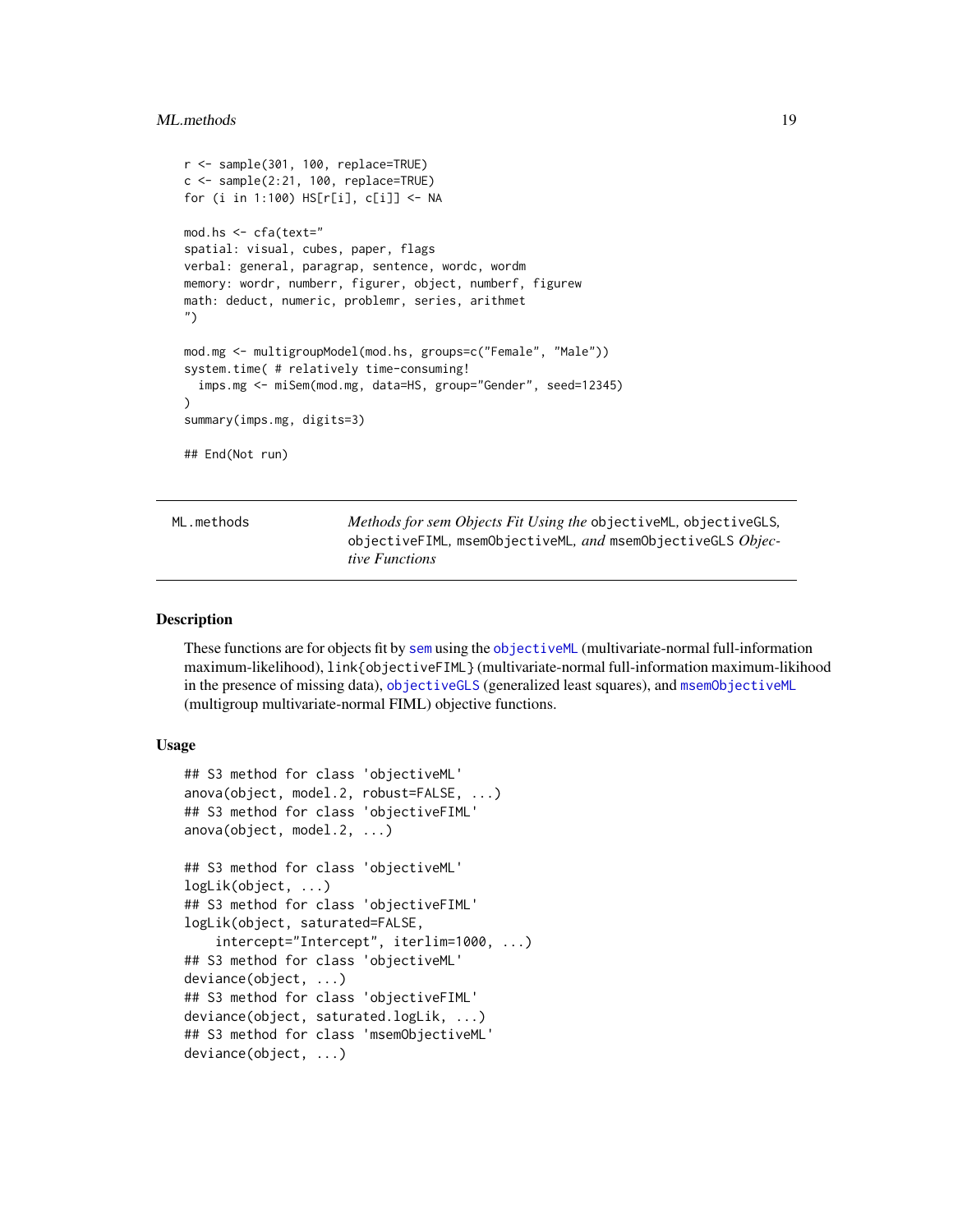20 ML.methods

```
## S3 method for class 'objectiveML'
AIC(object, ..., k)
## S3 method for class 'objectiveFIML'
AIC(object, saturated.logLik, ..., k)
## S3 method for class 'msemObjectiveML'
AIC(object, ..., k)
## S3 method for class 'objectiveML'
AICc(object, ...)
## S3 method for class 'objectiveFIML'
AICc(object, saturated.logLik, ...)
## S3 method for class 'msemObjectiveML'
AICc(object, ...)
## S3 method for class 'objectiveML'
BIC(object, ...)
## S3 method for class 'objectiveFIML'
BIC(object, saturated.logLik, ...)
## S3 method for class 'msemObjectiveML'
BIC(object, ...)
## S3 method for class 'objectiveML'
CAIC(object, ...)
## S3 method for class 'objectiveFIML'
CAIC(object, saturated.logLik, ...)
## S3 method for class 'objectiveML'
print(x, \ldots)## S3 method for class 'objectiveGLS'
print(x, \ldots)## S3 method for class 'objectiveFIML'
print(x, saturated=FALSE, ...)
## S3 method for class 'msemObjectiveML'
print(x, \ldots)## S3 method for class 'msemObjectiveGLS'
print(x, \ldots)## S3 method for class 'objectiveML'
summary(object, digits=getOption("digits"),
    conf.level=.90, robust=FALSE, analytic.se=object$t <= 500,
    fit.indices=c("GFI", "AGFI", "RMSEA", "NFI", "NNFI", "CFI", "RNI",
      "IFI", "SRMR", "AIC", "AICc", "BIC", "CAIC"), ...)
## S3 method for class 'objectiveFIML'
summary(object, digits=getOption("digits"), conf.level=.90,
    fit.indices=c("AIC", "AICc", "BIC", "CAIC"),
    saturated=FALSE, intercept="Intercept", saturated.logLik, ...)
## S3 method for class 'objectiveGLS'
summary(object, digits=getOption("digits"), conf.level=.90,
  fit.indices=c("GFI", "AGFI", "RMSEA", "NFI", "NNFI", "CFI", "RNI", "IFI", "SRMR"),
    ...)
## S3 method for class 'msemObjectiveML'
```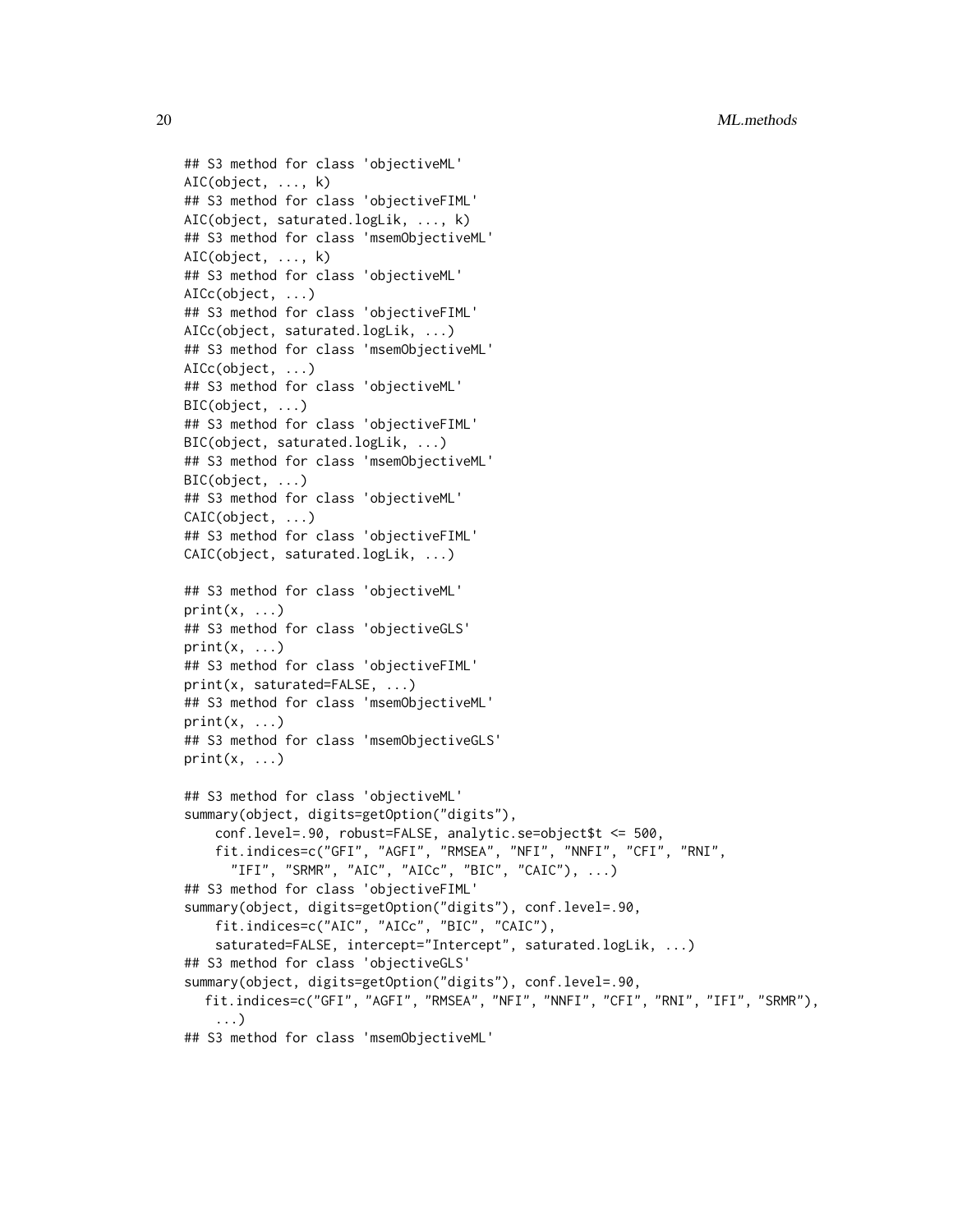### ML.methods 21

```
summary(object, digits=getOption("digits"),
   conf.level=.90, robust=FALSE,
   analytic.se=object$t <= 500,
   fit.indices=c("GFI", "AGFI", "RMSEA", "NFI", "NNFI", "CFI", "RNI",
     "IFI", "SRMR", "AIC", "AICc", "BIC"), ...)
## S3 method for class 'msemObjectiveGLS'
summary(object, digits=getOption("digits"),
   conf.level=.90,
   fit.indices=c("GFI", "AGFI", "RMSEA", "NFI", "NNFI",
     "CFI", "RNI", "IFI", "SRMR"), \ldots)
```
### Arguments

| object, model.2, x |                                                                                                                                                                                                                                                                                                                                                                                                                                                                                         |  |
|--------------------|-----------------------------------------------------------------------------------------------------------------------------------------------------------------------------------------------------------------------------------------------------------------------------------------------------------------------------------------------------------------------------------------------------------------------------------------------------------------------------------------|--|
|                    | an object inheriting from class objectiveML, objectiveGLS, objectiveFIML,<br>msemObjectiveML, or msemObjectiveGLS.                                                                                                                                                                                                                                                                                                                                                                      |  |
| robust             | if TRUE, compute robust standard errors or test.                                                                                                                                                                                                                                                                                                                                                                                                                                        |  |
| fit.indices        | a character vector of "fit indices" to report; the allowable values are those given<br>in Usage above, and vary by the objective function. If the argument isn't given<br>then the fit indices reported are taken from the R fit. indices option; if this<br>option isn't set, then only the AIC and BIC are reported for models fit with<br>objectiveML, objectiveFIML, or msemObjectiveML, and no fit indices are re-<br>ported for models fit with objectiveGLS or msemObjectiveGLS. |  |
| k,                 | ignored.                                                                                                                                                                                                                                                                                                                                                                                                                                                                                |  |
| digits             | digits to be printed.                                                                                                                                                                                                                                                                                                                                                                                                                                                                   |  |
| conf.level         | level for confidence interval for the RMSEA index (default is .9).                                                                                                                                                                                                                                                                                                                                                                                                                      |  |
| analytic.se        | use analytic (as opposed to numeric) coefficient standard errors; default is TRUE<br>where analytic standard errors are available if there are no more than 100 pa-<br>rameters in the model and FALSE otherwise.                                                                                                                                                                                                                                                                       |  |
| saturated          | if TRUE (the default is FALSE); compute the log-likelihood (and statistics that<br>depend on it) for the saturated model when the objective function is FIML in the<br>presence of missing data. This can be computationally costly.                                                                                                                                                                                                                                                    |  |
| intercept          | the name of the intercept regressor in the raw data, to be used in calculating the<br>saturated log-likelihood for the FIML estimator; the default is "Intercept".                                                                                                                                                                                                                                                                                                                      |  |
| saturated.logLik   |                                                                                                                                                                                                                                                                                                                                                                                                                                                                                         |  |
|                    | the log-likelihood for the saturated model, as returned by logLik with saturated=TRUE;<br>if absent, this will be computed and the computation can be time-consuming.                                                                                                                                                                                                                                                                                                                   |  |
| iterlim            | iteration limit used by the nlm optimizer to compute the saturated log-likelihood<br>for the FIML estimator with missing data; defaults to 1000.                                                                                                                                                                                                                                                                                                                                        |  |

### Author(s)

John Fox <jfox@mcmaster.ca> and Jarrett Byrnes

### References

See [sem](#page-39-1).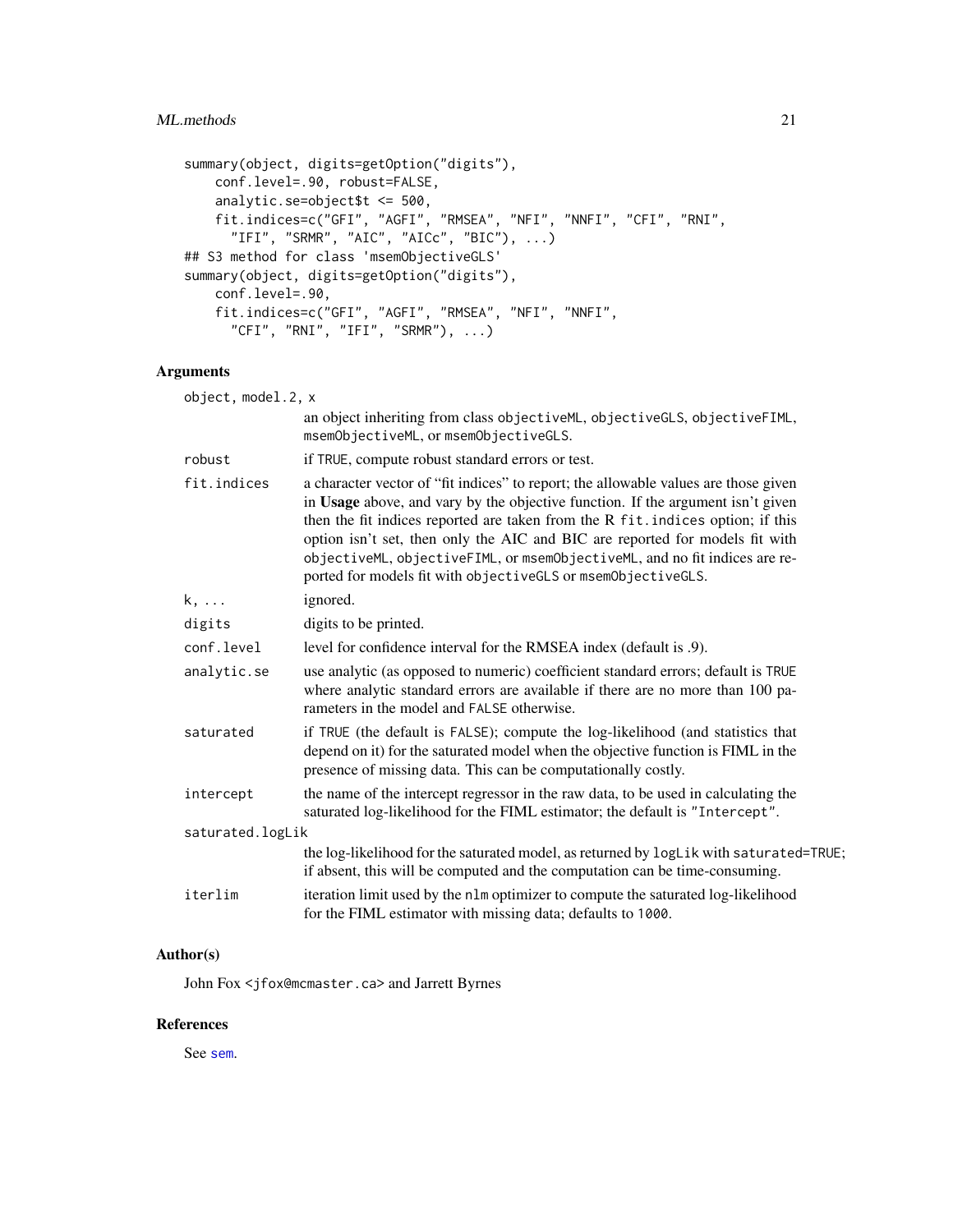22 modIndices and the contract of the contract of the contract of the contract of the contract of the contract of the contract of the contract of the contract of the contract of the contract of the contract of the contract

### See Also

[sem](#page-39-1), [objective.functions](#page-23-2), [modIndices.objectiveML](#page-21-1)

modIndices *Modification Indices for Structural Equation Models*

#### <span id="page-21-1"></span>Description

mod.indices calculates modification indices (score tests) and estimated parameter changes for the fixed and constrained parameters in a structural equation model fit by multinormal maximum likelihood.

### Usage

```
## S3 method for class 'objectiveML'
modIndices(model, duplicated, deviance=NULL, ...)
## S3 method for class 'msemObjectiveML'
modIndices(model, ...)
## S3 method for class 'modIndices'
print(x, n.length = 5, ...)## S3 method for class 'msemModIndices'
print(x, \ldots)## S3 method for class 'modIndices'
summary(object, round=2,
    print.matrices=c("both", "par.change", "mod.indices"), ...)
## S3 method for class 'msemModIndices'
summary(object, ...)
```
#### Arguments

| model                | an object of class objective ML or msem Objective ML, produced by the sem<br>function.                                              |  |
|----------------------|-------------------------------------------------------------------------------------------------------------------------------------|--|
| object, x            | an object of class modIndices or msemModIndices, produced by the modIndices<br>function.                                            |  |
| n.largest            | number of modification indices to print in each of the $A$ and $P$ matrices of the<br>RAM model.                                    |  |
| round                | number of places to the right of the decimal point in printing modification in-<br>dices.                                           |  |
|                      | print. matrices which matrices to print: estimated changes in the fixed parameters, modification<br>indices, or both (the default). |  |
| duplicated, deviance |                                                                                                                                     |  |
|                      | for internal use.                                                                                                                   |  |
| $\cdots$             | arguments to be passed down.                                                                                                        |  |

<span id="page-21-0"></span>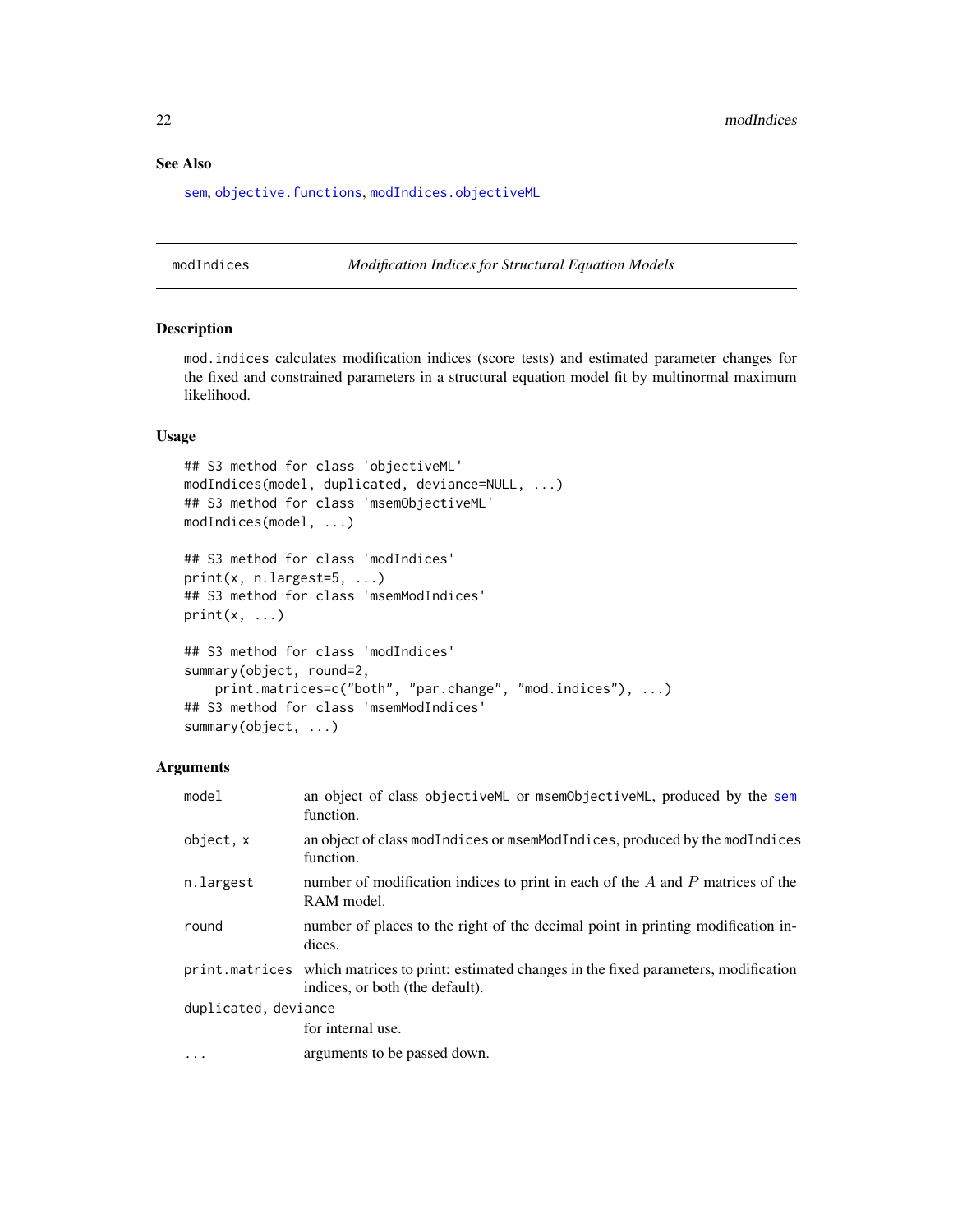#### modIndices 23

#### Details

Modification indices are one-df chi-square score ("Lagrange-multiplier") test statistics for the fixed and constrained parameters in a structural equation model. They may be regarded as an estimate of the improvement in the likelihood-ratio chi-square statistic for the model if the corresponding parameter is respecified as a free parameter. The modIndices function also estimates the change in the value of a fixed or constrained parameter if the parameter is respecified as free. When several parameters are set equal, modification indices and estimated changes are given for all but the first. Modification indices and estimated parameter changes for currently free parameters are given as NA.

The method employed is described in Saris, Satorra, and Sorbom (1987) and Sorbom (1989).

### Value

modIndices returns an object of class modIndices with the following elements:

| mod.A | modification indices for the elements of the A matrix.          |
|-------|-----------------------------------------------------------------|
| mod.P | modification indices for the elements of the $P$ matrix.        |
| par.A | estimated parameter changes for the elements of the A matrix.   |
| par.P | estimated parameter changes for the elements of the $P$ matrix. |
|       |                                                                 |

### Author(s)

John Fox <jfox@mcmaster.ca> and Michael Culbertson

#### References

Sarris, W. E., Satorra, A., and Sorbom, D. (1987) The detection and correction of specification errors in structural equation models. Pp. 105–129 in Clogg, C. C. (ed.), *Sociological Methodology 1987.* American Sociological Association.

Sorbom, D. (1989) Model modification. *Psychometrika* 54, 371–384.

#### See Also

[sem](#page-39-1)

#### Examples

```
# In the first example, readMoments() and specifyModel() read from the
# input stream. This example cannot be executed via example() but can be entered
# at the command prompt. The example is repeated using file input;
# this example can be executed via example().
## Not run:
# This example is adapted from the SAS manual
S.wh <- readMoments(names=c('Anomia67','Powerless67','Anomia71',
                                   'Powerless71','Education','SEI'))
  11.834
   6.947 9.364
   6.819 5.091 12.532
   4.783 5.028 7.495 9.986
```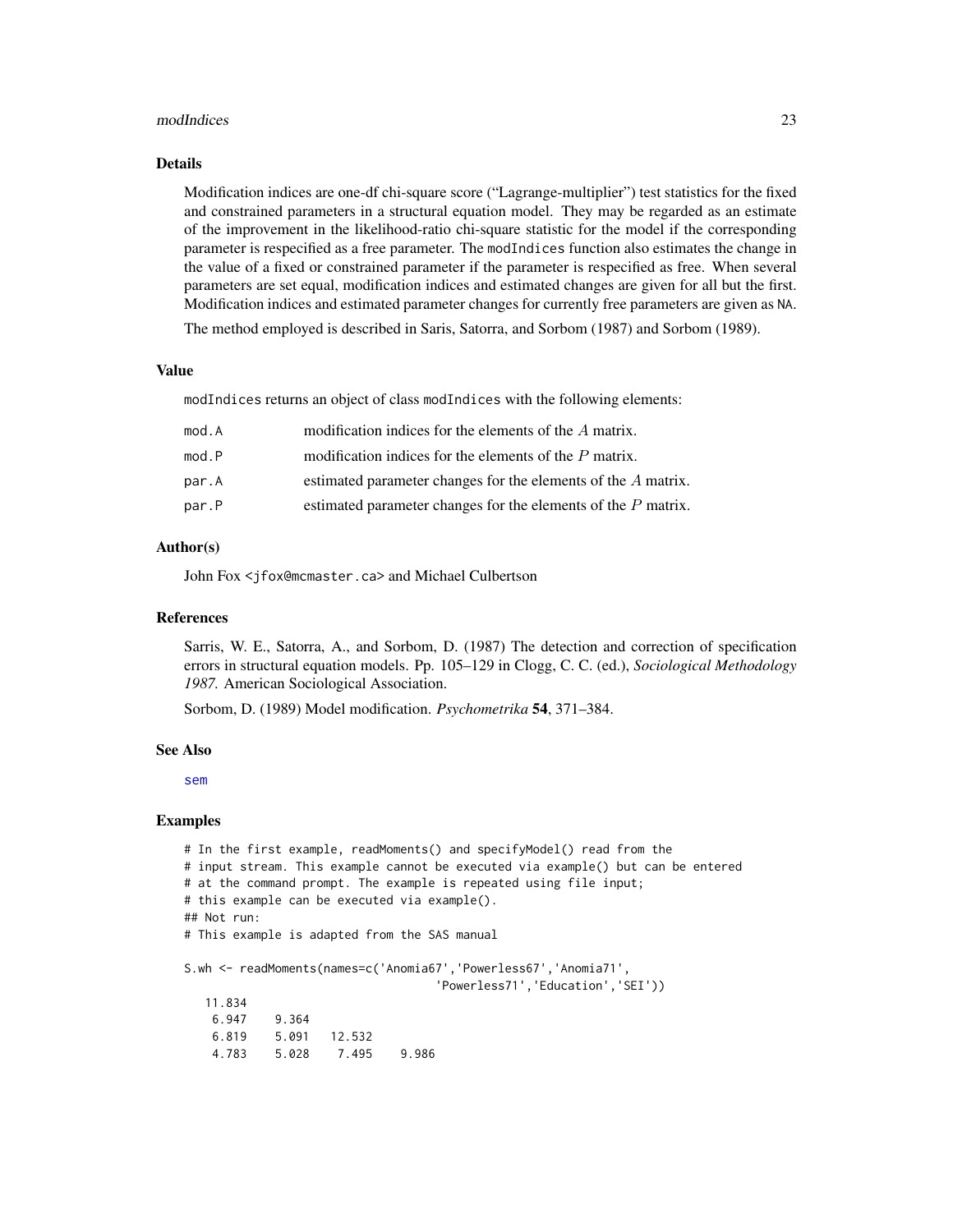<span id="page-23-0"></span> $-3.839$   $-3.889$   $-3.841$   $-3.625$   $9.610$ -21.899 -18.831 -21.748 -18.775 35.522 450.288 model.wh <- specifyModel() Alienation67 -> Anomia67, NA, 1 Alienation67 -> Powerless67, NA, 0.833 Alienation71 -> Anomia71, NA, 1 Alienation71 -> Powerless71, NA, 0.833 SES -> Education, NA, 1 SES -> SEI, lamb, NA SES -> Alienation67, gam1, NA Alienation67 -> Alienation71, beta, NA SES -> Alienation71, gam2, NA Anomia67 <-> Anomia67, the1, NA Anomia71 <-> Anomia71, the1, NA Powerless67 <-> Powerless67, the2, NA Powerless71 <-> Powerless71, the2, NA Education <-> Education, the3, NA SEI <-> SEI, the4, NA Anomia67 <-> Anomia71, the5, NA Powerless67 <-> Powerless71, the5, NA Alienation67 <-> Alienation67, psi1, NA Alienation71 <-> Alienation71, psi2, NA SES <-> SES, phi, NA sem.wh <- sem(model.wh, S.wh, 932) modIndices(sem.wh) ## End(Not run) # The following example can be executed via example(): etc <- system.file(package="sem", "etc") # path to data and model files (S.wh <- readMoments(file=file.path(etc, "S-Wheaton.txt"), names=c('Anomia67','Powerless67','Anomia71', 'Powerless71','Education','SEI'))) (model.wh <- specifyModel(file=file.path(etc, "model-Wheaton-1.txt"))) (sem.wh <- sem(model.wh, S.wh, 932)) modIndices(sem.wh)

<span id="page-23-2"></span>objective.functions *sem Objective-Function Builders*

#### <span id="page-23-1"></span>Description

These functions return objective functions suitable for use with [optimizers](#page-25-1) called by [sem](#page-39-1). The user would not normally call these functions directly, but rather supply one of them in the objective argument to sem. Users may also write their own objective functions. objectiveML and objectiveML2 are for multinormal maximum-likelihood estimation; objectiveGLS and objectiveGLS2 are for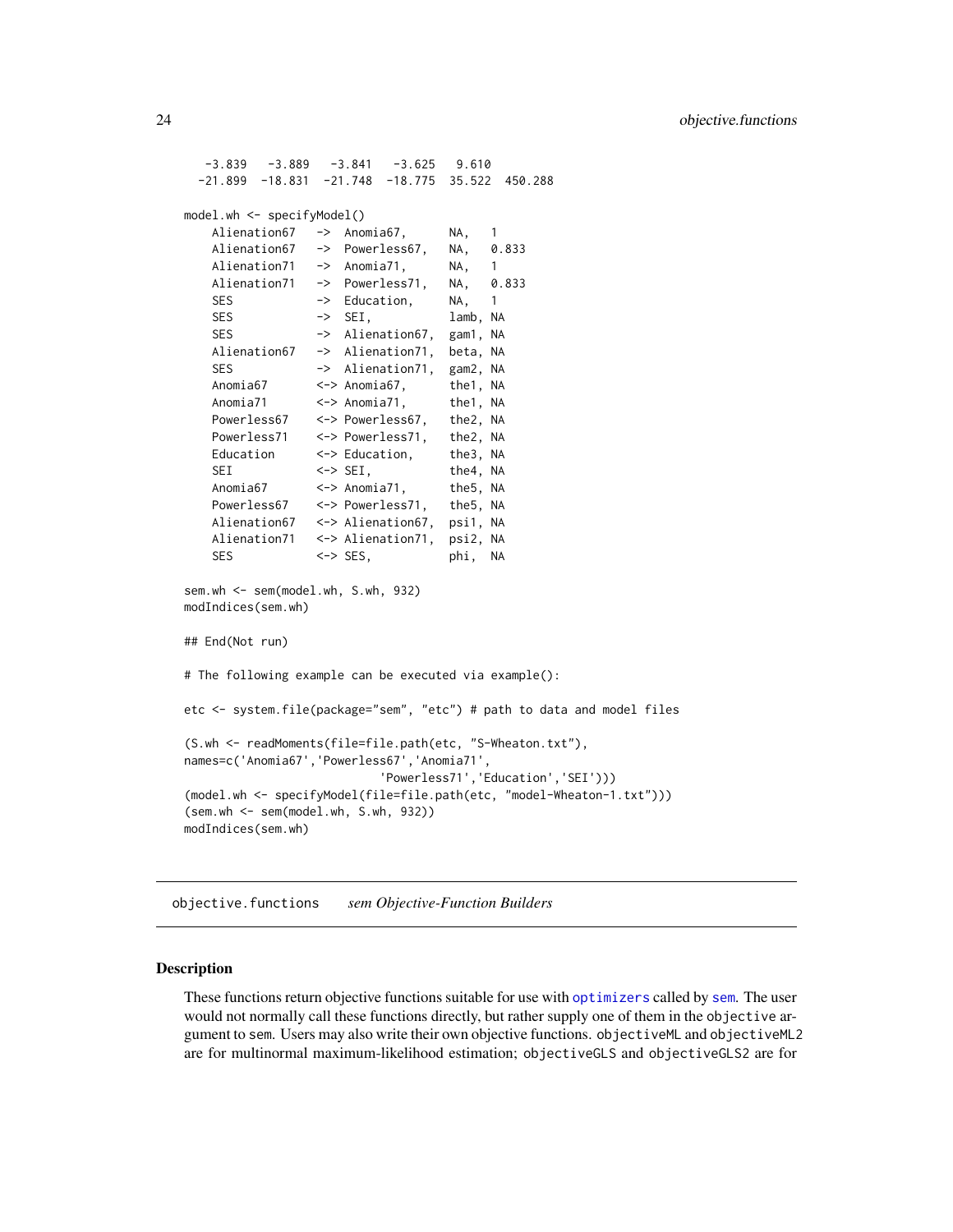### objective.functions 25

generalized least squares; and objectiveFIML2 is for so-called "full-information maximum-likelihood" estimation in the presence of missing data. The FIML estimator provides the same estimates as the ML estimator when there is no missing data; it can be slow because it iterates over the unique patterns of missing data that occur in the data set. objectiveML and objectiveGLS use compiled code and are therefore substantially faster. objectiveML2 and objectiveGLS2 are provided primarily to illustrate how to write sem objective functions in R. msemObjectiveML uses compiled code is for fitting multi-group models by multinormal maximum likelihood; msemObjectiveML2 is similar but doesn't use compiled code. msemObjectiveGLS uses compiled code and is for fitting multi-group models by generalized least squares.

#### Usage

```
objectiveML(gradient=TRUE, hessian=FALSE)
objectiveML2(gradient=TRUE)
objectiveGLS(gradient=FALSE)
objectiveGLS2(gradient=FALSE)
objectiveFIML(gradient=TRUE, hessian=FALSE)
objectiveFIML2(gradient=TRUE, hessian=FALSE)
msemObjectiveML(gradient=TRUE)
msemObjectiveML2(gradient=TRUE)
```

```
msemObjectiveGLS(gradient=FALSE)
```
### Arguments

| gradient | If TRUE, the object that's returned includes a function for computing an analytic |
|----------|-----------------------------------------------------------------------------------|
|          | gradient; there is at present no analytic gradient available for objective FIML,  |
|          | objective GLS, objective GLS2, or msem Objective GL.                              |
| hessian  | If TRUE, the objected returned includes a function to compute an analytic Hes-    |
|          | sian; only avaiable for objective ML and not generally recommended.               |

### Value

These functions return an object of class "semObjective", with up to two elements:

| objective | an objective function. |
|-----------|------------------------|
| gradient  | a gradient function.   |

#### Author(s)

John Fox <jfox@mcmaster.ca>

#### References

See [sem](#page-39-1).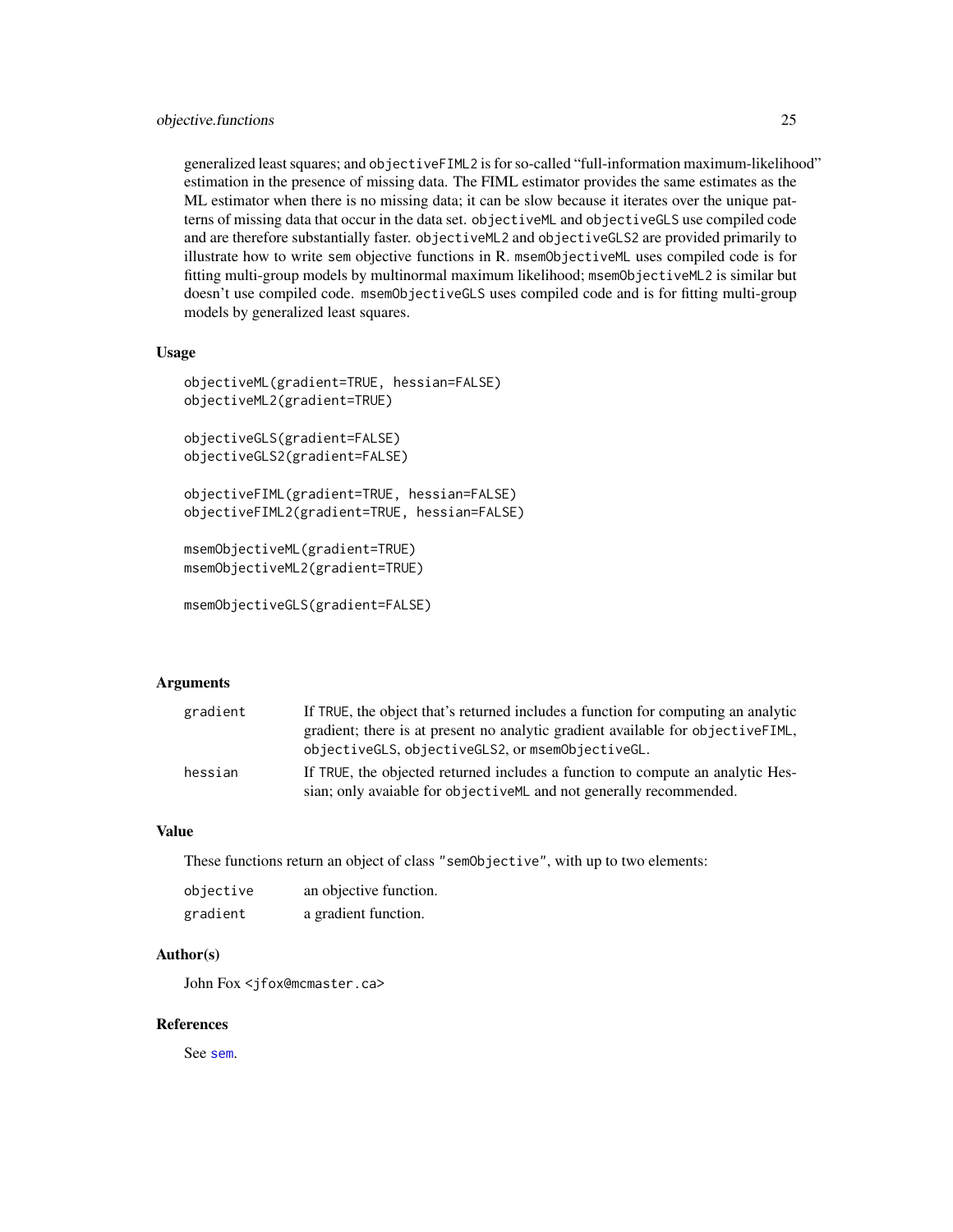#### See Also

[sem](#page-39-1), [optimizers](#page-25-1)

<span id="page-25-1"></span>optimizers *sem Optimizers*

#### **Description**

The default optimizer used by [sem](#page-39-1) is optimizerSem, which employs compiled code and is integrated with the [objectiveML](#page-23-1) and [objectiveGLS](#page-23-1) objective functions; optimizerSem, written by Zhenghua Nie, is a modified version of the standard R nlm optimizer, which was written by Saikat DebRoy, R-core, and Richard H. Jones. The other functions call optimizers ([nlm](#page-0-0), [optim](#page-0-0), or [nlminb](#page-0-0)), to fit structural equation models, and are called by the [sem](#page-39-1) function. The user would not normally call these functions directly, but rather supply one of them in the optimizer argument to sem. Users may also write them own optimizer functions. msemOptimizerNlm is for fitting multigroup models, and also adapts the nlm code.

#### Usage

```
optimizerSem(start, objective=objectiveML,
gradient=TRUE, maxiter, debug, par.size, model.description, warn, ...)
optimizerMsem(start, objective=msemObjectiveML, gradient=TRUE,
maxiter, debug, par.size, model.description, warn=FALSE, ...)
optimizerNlm(start, objective=objectiveML, gradient=TRUE,
maxiter, debug, par.size, model.description, warn, ...)
optimizerOptim(start, objective=objectiveML, gradient=TRUE,
maxiter, debug, par.size, model.description, warn, method="CG", ...)
optimizerNlminb(start, objective=objectiveML, gradient=TRUE, maxiter,
debug, par.size, model.description, warn, ...)
```

```
msemOptimizerNlm(start, objective=msemObjectiveML, gradient=TRUE,
maxiter, debug, par.size, model.description, warn=FALSE, ...)
```
#### Arguments

| start     | a vector of start values for the parameters.                                                  |
|-----------|-----------------------------------------------------------------------------------------------|
| objective | the objective function to be optimized; see objective functions.                              |
| gradient  | TRUE if an analytic gradient is to be used (if one is available).                             |
| maxiter   | the maximum number of iterations allowed.                                                     |
| debug     | TRUE to show the iteration history and other available information about the<br>optimization. |

<span id="page-25-0"></span>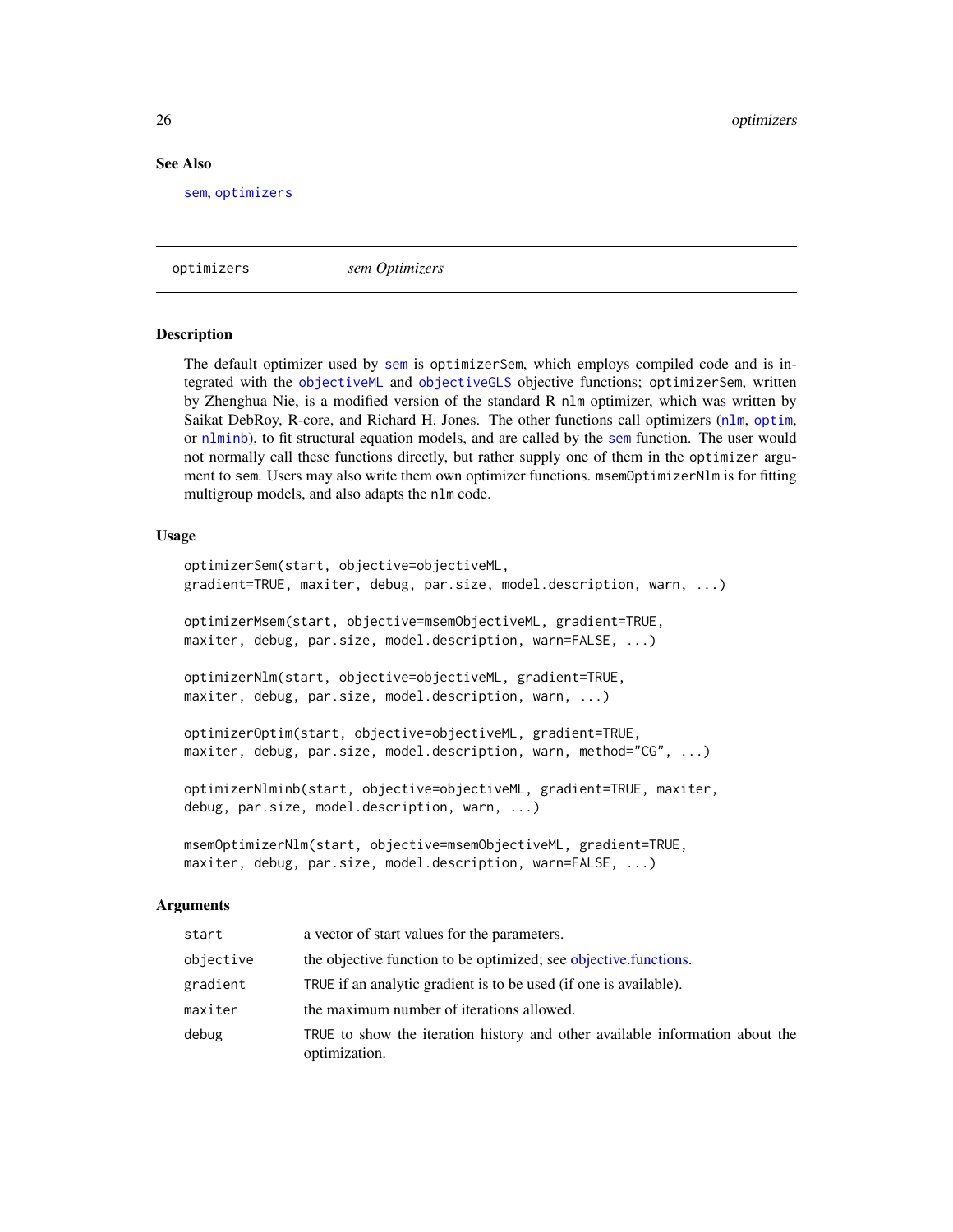### <span id="page-26-0"></span>pathDiagram 27

| par.size          | "startvalues" to have the optimizer scale the problem according to the magi-<br>tudes of the start values (ignored by optimizerNlminb). |
|-------------------|-----------------------------------------------------------------------------------------------------------------------------------------|
| model.description |                                                                                                                                         |
|                   | a list with elements describing the structural-equation model (see the code for<br>details).                                            |
| warn              | if FALSE, suppress warnings during the optimization.                                                                                    |
| method            | the method to be employed by the optimizer; the default is "CG" (conjugate-<br>gradient).                                               |
| $\ddotsc$         | additional arguments for the nlm, optim, or nlminb optimizer.                                                                           |
|                   |                                                                                                                                         |

### Value

An object of class "semResult", with elements:

| convergence | TRUE if the optimization apparently converged.                                                                              |
|-------------|-----------------------------------------------------------------------------------------------------------------------------|
| iterations  | the number of iterations required.                                                                                          |
| par         | the vector of parameter estimates.                                                                                          |
| <b>VCOV</b> | the estimated covariance matrix of the parameter estimates, based on a numeric<br>Hessian; not supplied by optimizerNlminb. |
| criterion   | the optimized value of the objective function.                                                                              |
| C           | the model-implied covariance or moment matrix at the parameter estimates.                                                   |
| A           | the estimated $A$ matrix.                                                                                                   |
| P           | the estimated $P$ matrix.                                                                                                   |

### Author(s)

John Fox <jfox@mcmaster.ca>, and Zhenghua Nie, in part adapting work by Saikat DebRoy, Rcore, and Richard H. Jones.

### See Also

[sem](#page-39-1), [objective.functions](#page-23-2), [nlm](#page-0-0), [optim](#page-0-0), [nlminb](#page-0-0)

pathDiagram *Draw Path Diagram*

### Description

pathDiagram creates a description of the path diagram for a structural-equation-model or SEMspecification object to be processed by the graph-drawing program *dot*.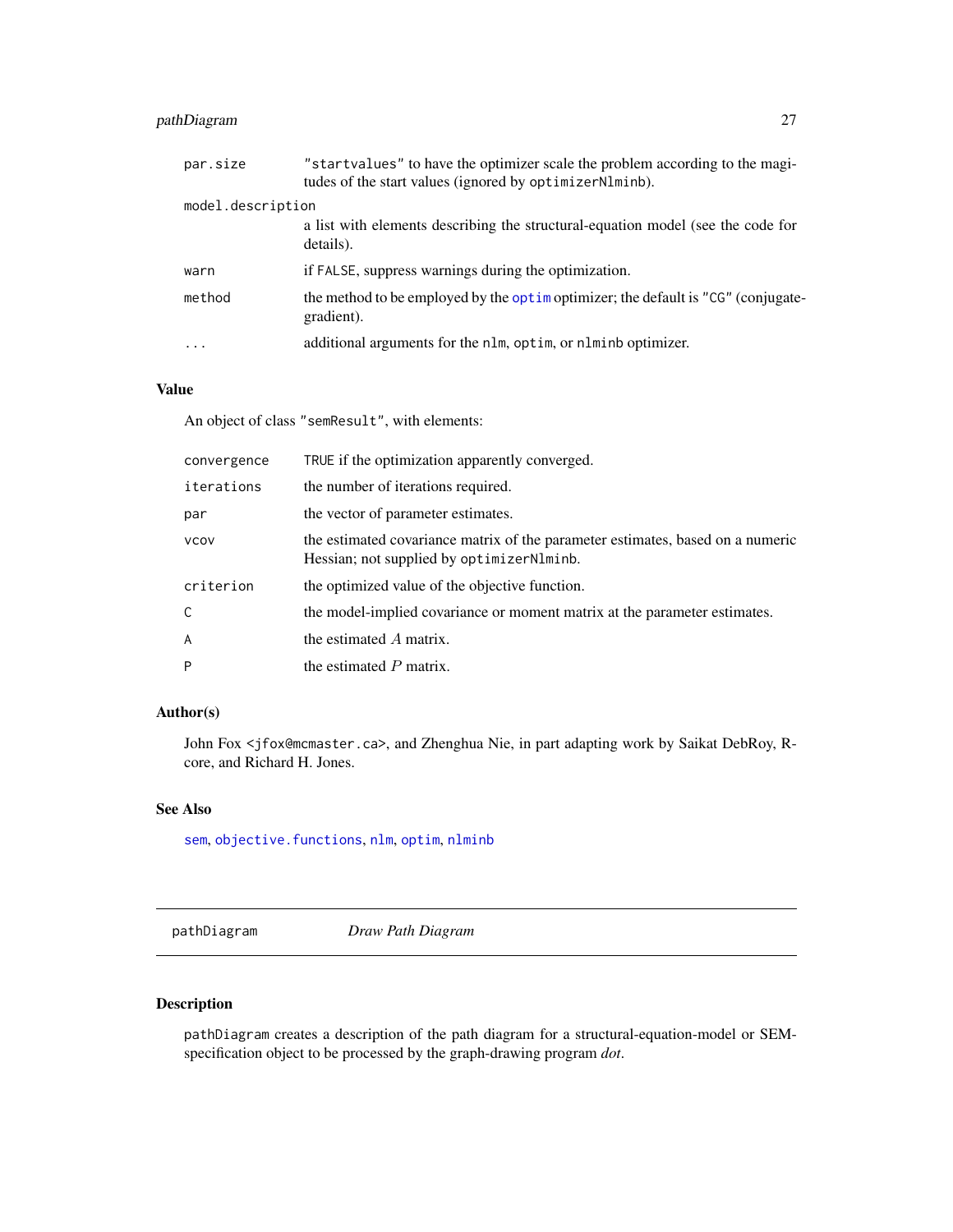### Usage

```
pathDiagram(model, ...)
## S3 method for class 'sem'
pathDiagram(model, file = "pathDiagram",
    style = c("ram", "traditional"),
    output.type = c("html", "graphics", "dot"), graphics.fmt = "pdf",
   dot.options = NULL,
    size = c(8, 8), node.font = c("Helvetica", 14),
    edge.font = c("Helvetica", 10), digits = 2,rank.direction = c("LR", "TB"),
   min.rank = NULL, max.rank = NULL, same.rank = NULL,
    variables = model$var.names, var.labels, parameters, par.labels,
    ignore.double = TRUE, ignore.self = FALSE, error.nodes = TRUE,
    edge.labels = c("names", "values", "both"),
    edge.colors = c("black", "black"),
    edge.weight = c("fixed", "proportional"),
    node.colors = c("transparent", "transparent", "transparent"),
    standardize = FALSE, ...)
## S3 method for class 'semmod'
pathDiagram(model, obs.variables, ...)
```

```
math(text, html.only=FALSE, hat=FALSE)
```
### Arguments

| model        | a structural-equation-model or SEM-specification object produced by sem, or,<br>respectively, specifyEquations, specifyModel, or cfa.                                                                                                                                                                                                                                                                                                               |
|--------------|-----------------------------------------------------------------------------------------------------------------------------------------------------------------------------------------------------------------------------------------------------------------------------------------------------------------------------------------------------------------------------------------------------------------------------------------------------|
| $\ddots$ .   | arguments passed down, e.g., from the semmod method to the sem method.                                                                                                                                                                                                                                                                                                                                                                              |
| file         | a file name, by default "pathDiagram", given without an extension, to which<br>to write the <i>dot</i> description of the path diagram if output. type "graphics" or<br>"dot" is selected, and for the graphics output file (with appropriate extension)<br>if "graphics" output is selected, in which case a ".dot" file and a graphics file<br>of type specified by the graphics. fmt argument (below); file may include a<br>path specification. |
| style        | "ram" (the default) for a RAM path diagram including self-directed double-<br>headed arrows representing variances, including error variances; or "traditional"<br>for a path diagram including nodes representing error variables.                                                                                                                                                                                                                 |
| output.type  | if "html" (the default), the path diagram will open in the user"s default web<br>browser; if "dot", a file containing <i>dot</i> commands will be written; if "graphics",<br>both . dot and graphics files will be written.                                                                                                                                                                                                                         |
| graphics.fmt | a graphics format recognized by the <i>dot</i> program; the default is "pdf"; graphics. fmt<br>is also used for the extension of the graphics file that is created.                                                                                                                                                                                                                                                                                 |
| dot.options  | options to be passed to the <i>dot</i> program, given as a character string.                                                                                                                                                                                                                                                                                                                                                                        |
| size         | the size of the graph, in inches.                                                                                                                                                                                                                                                                                                                                                                                                                   |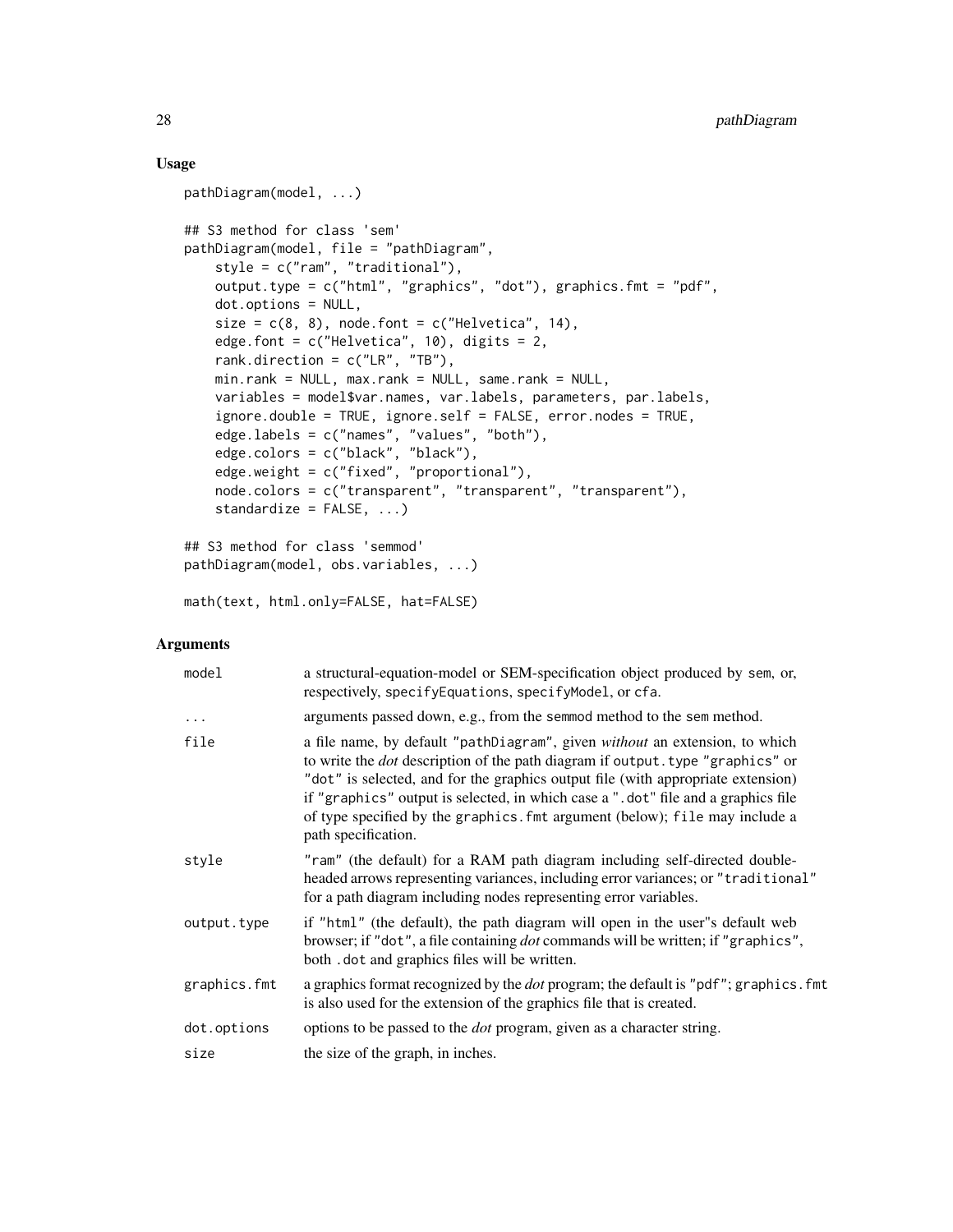## pathDiagram 29

| node.font      | font name and point-size for printing variable names.                                                                                                                                                                                                                                                               |
|----------------|---------------------------------------------------------------------------------------------------------------------------------------------------------------------------------------------------------------------------------------------------------------------------------------------------------------------|
| edge.font      | font name and point-size for printing arrow names or values.                                                                                                                                                                                                                                                        |
| digits         | number of digits after the decimal point (default, 2) to which to round parameter<br>estimates.                                                                                                                                                                                                                     |
| rank.direction | draw graph left-to-right, "LR", the default, or top-to-bottom, "TB".                                                                                                                                                                                                                                                |
| min.rank       | a character string listing names of variables to be assigned minimum rank (order)<br>in the graph; the names should be separated by commas.                                                                                                                                                                         |
| max.rank       | a character string listing names of variables to be assigned maximum rank in the<br>graph; the names should be separated by commas.                                                                                                                                                                                 |
| same.rank      | a character string or vector of character strings of variables to be assigned equiv-<br>alent rank in the graph; names in each string should be separated by commas.                                                                                                                                                |
| variables      | variable names; defaults to the variable names in model. If specified, the variable<br>names should be in the same order as in model.                                                                                                                                                                               |
| var.labels     | a character vector with labels to be used in lieu of (some of) the variables names,<br>for greater flexibility in labelling nodes in the graph $-$ e.g., the labels can be<br>created with the math function. The elements of the vector must have names<br>corresponding to variables in the model.                |
| parameters     | parameter names; defaults to the parameter names in model. If specified, the<br>parameter names should be in the same order as in model.                                                                                                                                                                            |
| par.labels     | a character vector with labels to be used in lieu of (some of) the parameter<br>names, for greater flexibility in labelling edges in the graph $-e.g.,$ the labels<br>can be created with the math function. The elements of the vector must have<br>names corresponding to parameters in the model.                |
| ignore.double  | if TRUE, the default, double-headed arrows, representing variances and covari-<br>ances, are not graphed.                                                                                                                                                                                                           |
| ignore.self    | if TRUE (the default is FALSE), and ignore. double=FALSE, self-directed double-<br>headed arrows representing error variances are suppressed; note that if ignore . double=TRUE,<br>all double-headed arrows, including self-directed arrows, are suppressed.                                                       |
| error.nodes    | if TRUE (the default) and style="traditional", show the nodes representing<br>error variables.                                                                                                                                                                                                                      |
| edge.labels    | "names" to label arrows with parameter names; "values" to label arrows with<br>parameter estimates, or "both".                                                                                                                                                                                                      |
| edge.colors    | two-element character vector giving colors of positive and negative arrows re-<br>spectively; the default is c("black", "black").                                                                                                                                                                                   |
| edge.weight    | if "proportional" (the default is "fixed"), the thickness of edges is propor-<br>tional to the absolute size of the corresponding parameter estimate; this is gen-<br>erally sensible only if standardize=TRUE.                                                                                                     |
| node.colors    | a two- or three-element character vector giving colors of nodes representing<br>exogenous, endogenous, and error variables (for traditional path diagrams) con-<br>secutively; the default is "transparent" for all three; if a two colors are given,<br>error variables are colored as exogenous (the first color. |
| standardize    | if TRUE, display standardized coefficients; default is FALSE.                                                                                                                                                                                                                                                       |
| obs.variables  | a character vector with the names of the observed variables in the model.                                                                                                                                                                                                                                           |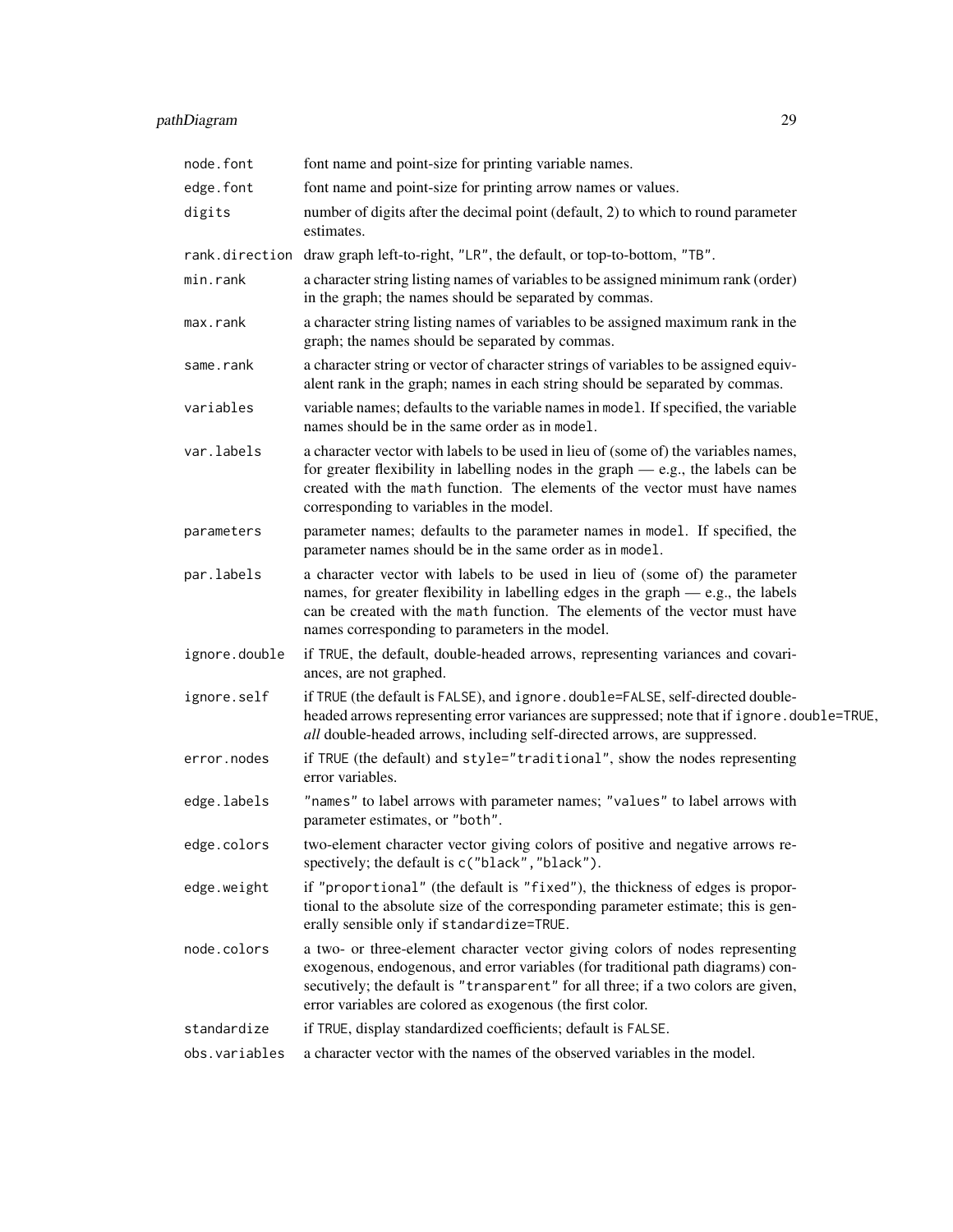| text      | a character string or vector of character strings to be translated into node or edge<br>label symbols. If a vector of character strings is supplied, then the elements of<br>the vector should be named with the corresponding variable (node) or parameter<br>(edge) name.                                                                                                                                                                                                                                                                                                                                                                                                                                                                                                                                                                                               |
|-----------|---------------------------------------------------------------------------------------------------------------------------------------------------------------------------------------------------------------------------------------------------------------------------------------------------------------------------------------------------------------------------------------------------------------------------------------------------------------------------------------------------------------------------------------------------------------------------------------------------------------------------------------------------------------------------------------------------------------------------------------------------------------------------------------------------------------------------------------------------------------------------|
| html.only | If TRUE (the default is FALSE), the character strings in text are to be treated as<br>an HTML character codes, in which case the prefix "#" and suffix "; " are ap-<br>pended to each. Otherwise, text should only contain the names of lowercase<br>or uppercase Greek letters, such as "alpha" or "Alpha". The full set of Greek<br>letters recognized is given in the file Greek. txt in the package's etc subdi-<br>$rectory - or type sem:::Greek at the R command prompt. In either case, the$<br>symbols may be followed by numeric subscripts in curly braces consisting of<br>numerals (e.g., "beta_{12}"), and/or numeric superscripts (e.g., "sigma^{2}",<br>"sigma_ $\{1\}$ $\{2\}$ "). Depending upon your OS, subscripts and superscripts may<br>only work properly with HTML output from pathDiagram, not with graphics<br>output produced by <i>dot</i> . |
| hat       | If TRUE (the default is FALSE), a hat (circumflex) is placed over the symbols in<br>text; this feature doesn't produce a visually appealing result.                                                                                                                                                                                                                                                                                                                                                                                                                                                                                                                                                                                                                                                                                                                       |

### Details

pathDiagram creates a description of the path diagram for a structural-equation-model or SEMspecification object to be processed by the graph-drawing program *dot*, which can be called automatically; see Koutsofios and North (2002) and <http://www.graphviz.org/>. To obtain graphics output directly, the *dot* program must be on the system search path.

Alternatively, *HTML* output can be created in a web browser without an independent installation of dot using facilities in the DiagrammeR package.

The math function can be used to create node (variable) and edge (arrow) labels with symbols such as Greek letters, subscripts, and superscripts.

The semmod method of pathDiagram sets up a call to the sem method.

The various arguments to pathDiagram can be used to customize the diagram, but if there are too many constraints on node placement, *dot* may fail to produce a graph or may produce a distorted graph. pathDiagram can create both RAM-style diagrams, in which variances are represented as self-directed arrows, and traditional path diagrams, in which error variables appear explicitly as nodes. As is conventional, latent variables (including error variables) are represented as ellipses and observed variables as rectangles; double-headed arrows represent covariances (and in RAM diagrams, variances) and single-headed arrows represent structural coefficients.

### Value

pathDiagram invisibly returns a character vector containing *dot* commands. math returns a character vector containing suitable HTML markup.

### Author(s)

John Fox <jfox@mcmaster.ca>, Adam Kramer, and Michael Friendly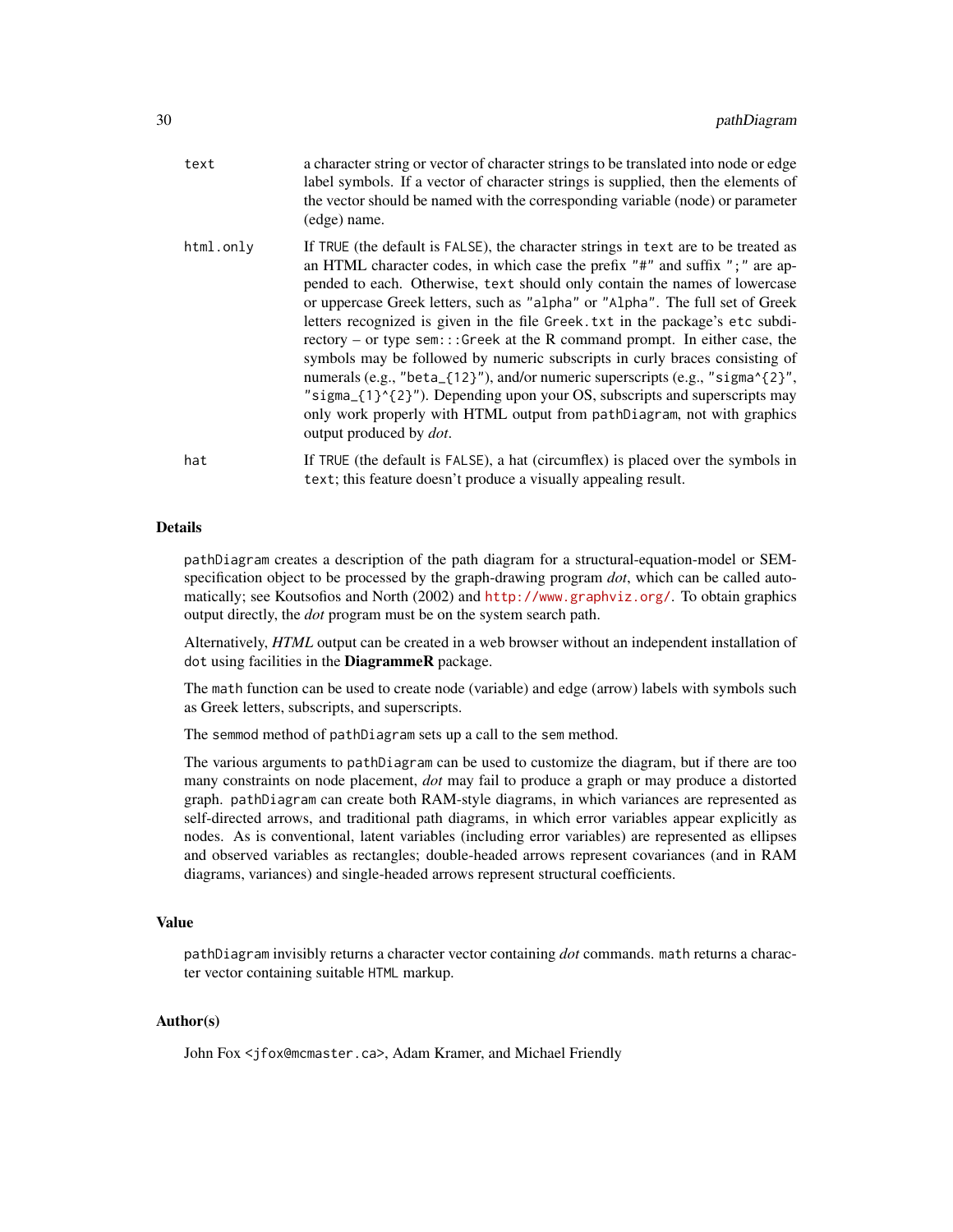### pathDiagram 31

#### References

Koutsofios, E., and North, S. C. (2002) Drawing graphs with *dot*. <https://graphviz.org/documentation/>.

#### See Also

[sem](#page-39-1), [specifyEquations](#page-62-1), [specifyModel](#page-62-2), [cfa](#page-62-1)

### Examples

```
if (interactive()) {
# The Duncan, Haller, and Portes Peer-Influences Model
R.DHP <- readMoments(diag=FALSE, names=c("ROccAsp", "REdAsp", "FOccAsp",
              "FEdAsp", "RParAsp", "RIQ", "RSES", "FSES", "FIQ", "FParAsp"),
               text="
   .6247
   .3269 .3669
   .4216 .3275 .6404
   .2137 .2742 .1124 .0839
   .4105 .4043 .2903 .2598 .1839
   .3240 .4047 .3054 .2786 .0489 .2220
   .2930 .2407 .4105 .3607 .0186 .1861 .2707
   .2995 .2863 .5191 .5007 .0782 .3355 .2302 .2950
   .0760 .0702 .2784 .1988 .1147 .1021 .0931 -.0438 .2087
")
model.dhp <- specifyModel(text="
   RParAsp -> RGenAsp, gam11, NA
   RIQ -> RGenAsp, gam12, NA
   RSES -> RGenAsp, gam13, NA
   FSES -> RGenAsp, gam14, NA
   RSES -> FGenAsp, gam23, NA
   FSES -> FGenAsp, gam24, NA
   FIQ -> FGenAsp, gam25, NA
   FParAsp -> FGenAsp, gam26, NA
   FGenAsp -> RGenAsp, beta12, NA
   RGenAsp -> FGenAsp, beta21, NA
   RGenAsp -> ROccAsp, NA, 1
   RGenAsp -> REdAsp, lam21, NA
   FGenAsp -> FOccAsp, NA, 1
   FGenAsp -> FEdAsp, lam42, NA
   RGenAsp <-> RGenAsp, ps11, NA
   FGenAsp <-> FGenAsp, ps22, NA
   RGenAsp <-> FGenAsp, ps12, NA
   ROccAsp <-> ROccAsp, theta1, NA
   REdAsp <-> REdAsp, theta2, NA
   FOccAsp <-> FOccAsp, theta3, NA
   FEdAsp <-> FEdAsp, theta4, NA
")
sem.dhp <- sem(model.dhp, R.DHP, 329,
   fixed.x=c("RParAsp", "RIQ", "RSES", "FSES", "FIQ", "FParAsp"))
```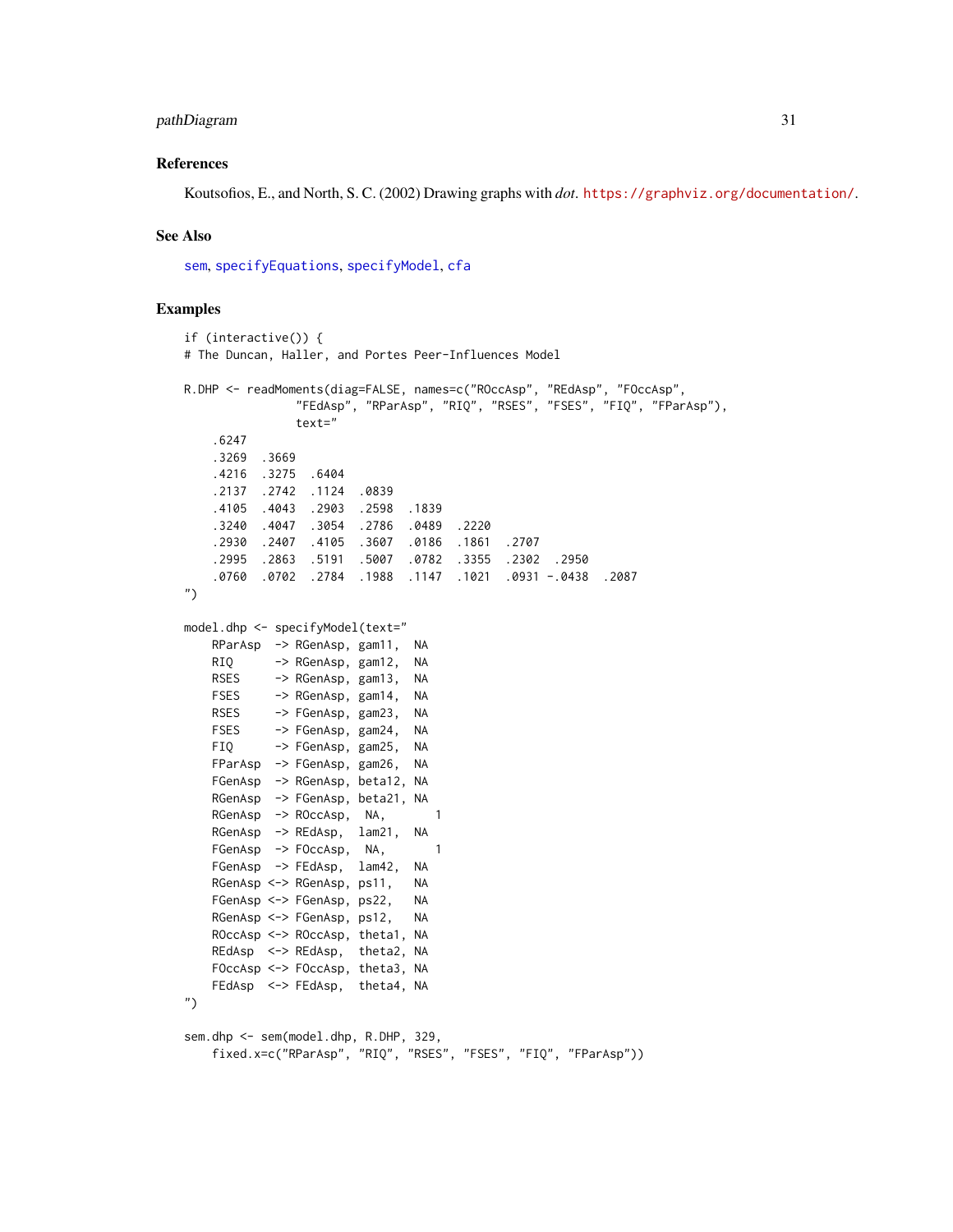```
pathDiagram(sem.dhp, min.rank="RIQ, RSES, RParAsp, FParAsp, FSES, FIQ",
                     max.rank="ROccAsp, REdAsp, FEdAsp, FOccAsp",
                     same.rank="RGenAsp, FGenAsp",
                     edge.labels="values")
pathDiagram(model.dhp,
    obs.variables=c("RParAsp", "RIQ", "RSES", "FSES", "FIQ",
        "FParAsp", "ROccAsp", "REdAsp", "FOccAsp", "FEdAsp"),
    style="traditional",
    node.colors=c("pink", "lightblue", "lightgreen"),
    min.rank="RIQ, RSES, RParAsp, FParAsp, FSES, FIQ",
    max.rank="ROccAsp, REdAsp, FEdAsp, FOccAsp",
    same.rank="RGenAsp, FGenAsp",
    var.labels=c(RParAsp="Respondent Parental Aspiration",
        RIQ="Respondent IQ",
        RSES="Respondent SES",
        FSES="Friend SES",
        FIQ="Friend IQ",
        FParAsp="Friend Parental Aspiration",
        ROccAsp="Respondent Occupational Aspiration",
        REdAsp="Respondent Educational Aspiration",
        RGenAsp="Respondent General Aspiration",
        FOccAsp="Friend Occupational Aspiration",
        FEdAsp="Friend Educational Aspiration",
        FGenAsp="Friend General Aspiration",
        math(c(RGenAsp.error="xi_{1}",
        FGenAsp.error="xi_{2}",
        ROccAsp.error="epsilon_{1}",
        REdAsp.error="epsilon_{2}",
        FOccAsp.error="epsilon_{3}",
        FEdAsp.error="epsilon_{4}"))),
    par.labels=math(c(gam11="gamma_{11}",
        gam12="gamma_{12}",
        gam13="gamma_{13}",
        gam14="gamma_{14}",
        gam23="gamma_{23}"
        gam24="gamma_{24}",
        gam25="gamma_{25}",
        gam26="gamma_{26}",
        beta12="beta_{12}",
        beta21="beta_{21}",
        lam21="lambda_{21}",
        lam42="lambda_{42}",
        ps11="psi_{11}",
        ps22="psi_{22}",
        ps12="psi_{12}",
        theta1="theta_{1}",
        theta2="theta_{2}",
        theta3="theta_{3}",
        theta4="theta_{(4)}")))
```
# the following example contributed by Michael Friendly: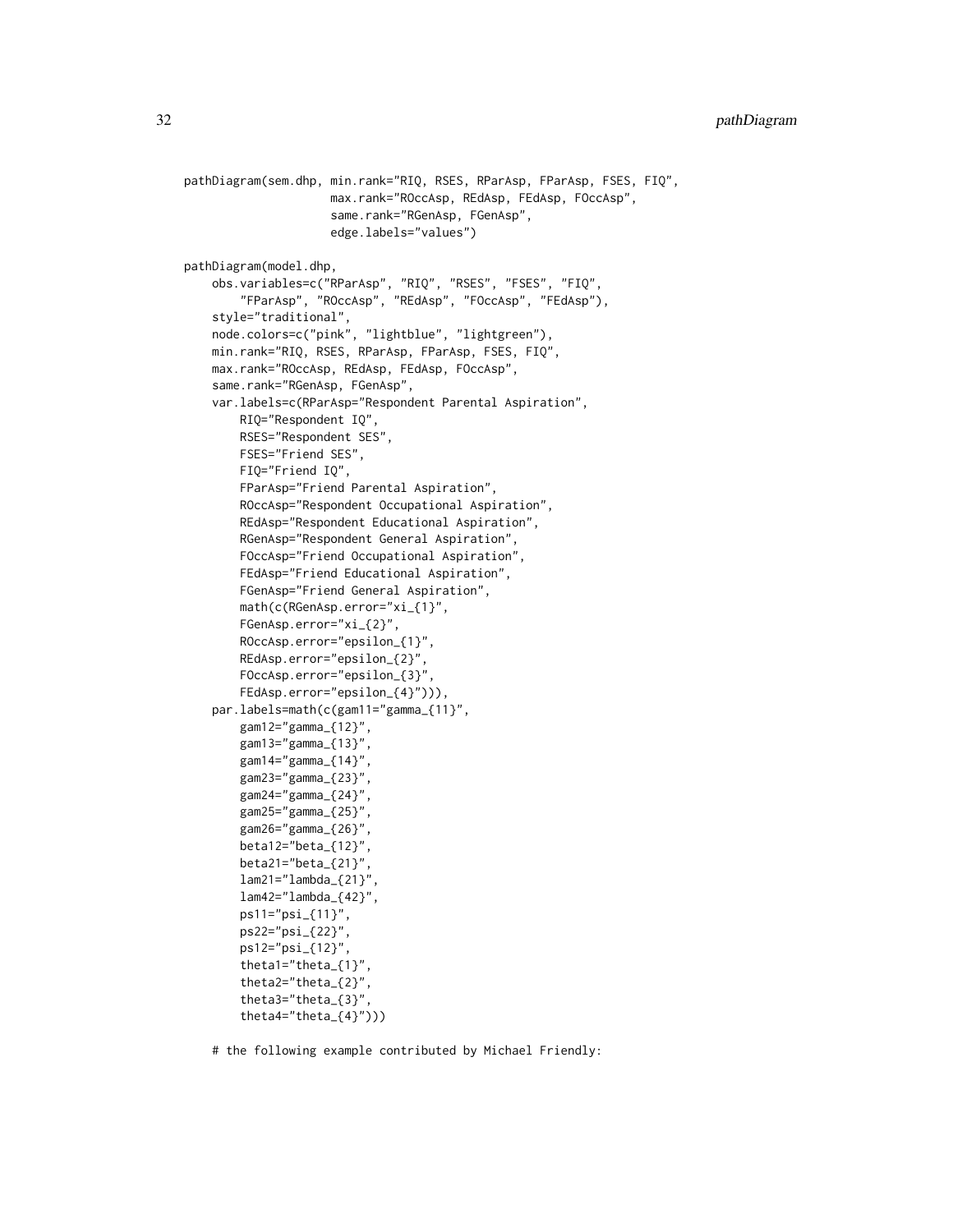```
union <- readMoments(diag=TRUE,
   names=c('y1', 'y2', 'y3', 'x1', 'x2'), text="
14.610
-5.250 11.017
-8.057 11.087 31.971
-0.482 0.677 1.559 1.021
-18.857 17.861 28.250 7.139 215.662
")
union.mod <- specifyEquations(covs=c("x1, x2"), text="
y1 = \text{gam12}*x2
y2 = beta21*y1 + gam22*x2y3 = beta31*y1 + beta32*y2 + gam31*x1")
union.sem <- sem(union.mod, union, N=173)
dot <- pathDiagram(union.sem, style="traditional",
    ignore.double=FALSE, error.nodes=FALSE,
    edge.labels="values",
   min.rank=c("Years", "Age"),
   max.rank=c("Sentiment", "Sentiment.error"),
    same.rank=c("Deference, Deference.error", "Activism, Activism.error"),
    variables=c("Deference", "Activism", "Sentiment", "Years", "Age"),
    edge.colors=c("black", "red"),
    node.colors = c("pink", "lightblue"))
cat(paste(dot, collapse="\n")) # dot commands
    }
```
ram *RAM Matrix for a Structural-Equation Model*

#### Description

Print the labelled RAM definition matrix for a structural-equation model fit by sem.

#### Usage

```
ram(object, digits=getOption("digits"), startvalues=FALSE)
```
#### Arguments

| object      | an object of class sem returned by the sem function.                             |
|-------------|----------------------------------------------------------------------------------|
| digits      | number of digits for printed output.                                             |
| startvalues | if TRUE, start values for parameters are printed; otherwise, the parameter esti- |
|             | mates are printed; the default is FALSE.                                         |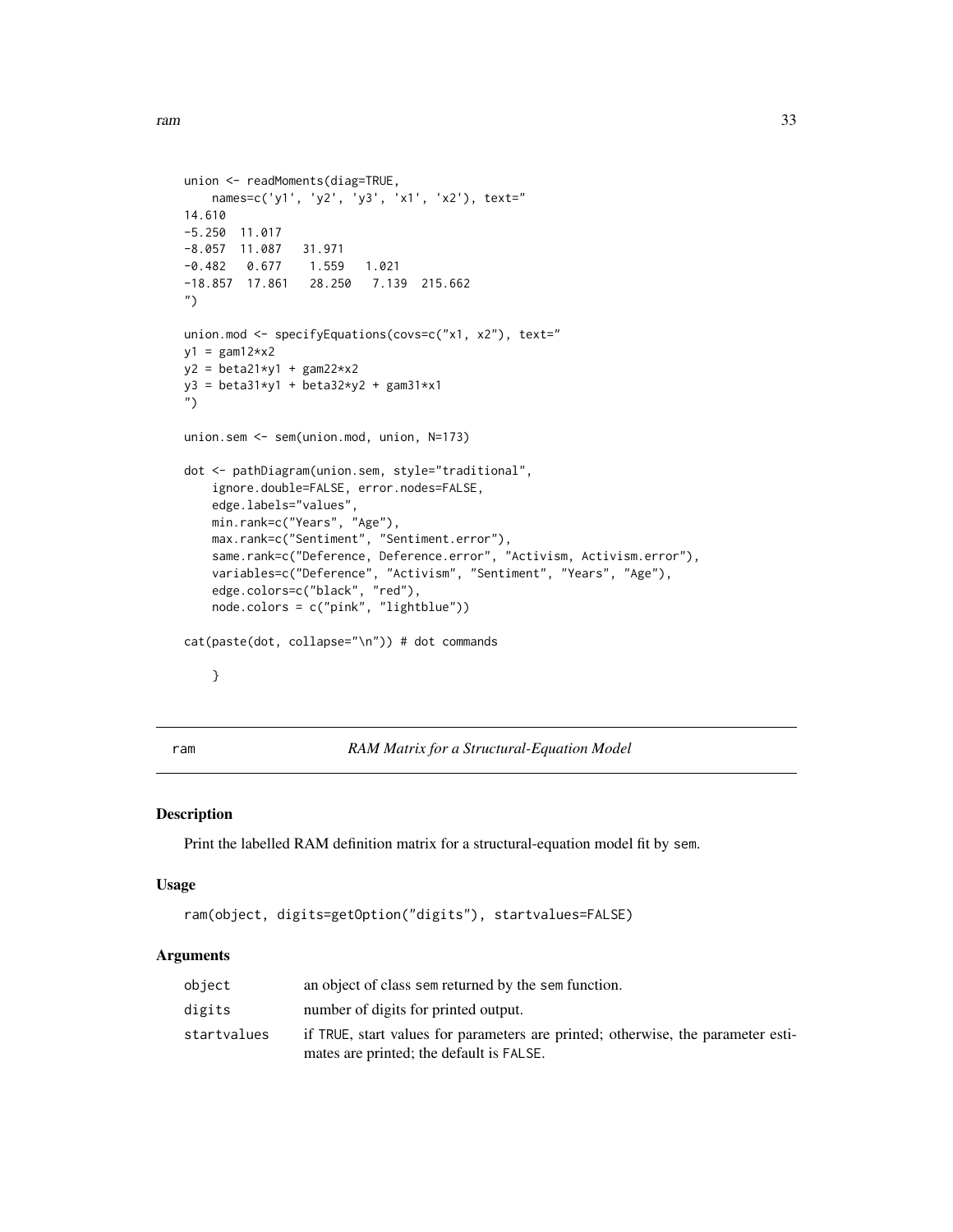<span id="page-33-0"></span>A data frame containing the labelled RAM definition matrix, which is normally just printed.

### Author(s)

John Fox <jfox@mcmaster.ca>

### See Also

[sem](#page-39-1)

### Examples

```
# ------------- assumes that Duncan, Haller and Portes peer-influences model
# ------------- has been fit and is in sem.dhp
   ## Not run:
ram(sem.dhp)
## End(Not run)
```
### rawMoments *Compute Raw Moments Matrix*

### Description

Computes the "uncorrected" sum-of-squares-and-products matrix divided by the number of observations.

### Usage

```
## S3 method for class 'formula'
rawMoments(formula, data, subset, na.action,
    contrasts=NULL, ...)
## Default S3 method:
rawMoments(object, na.rm=FALSE, ...)
cov2raw(cov, mean, N, sd)
## S3 method for class 'rawmoments'
print(x, \ldots)
```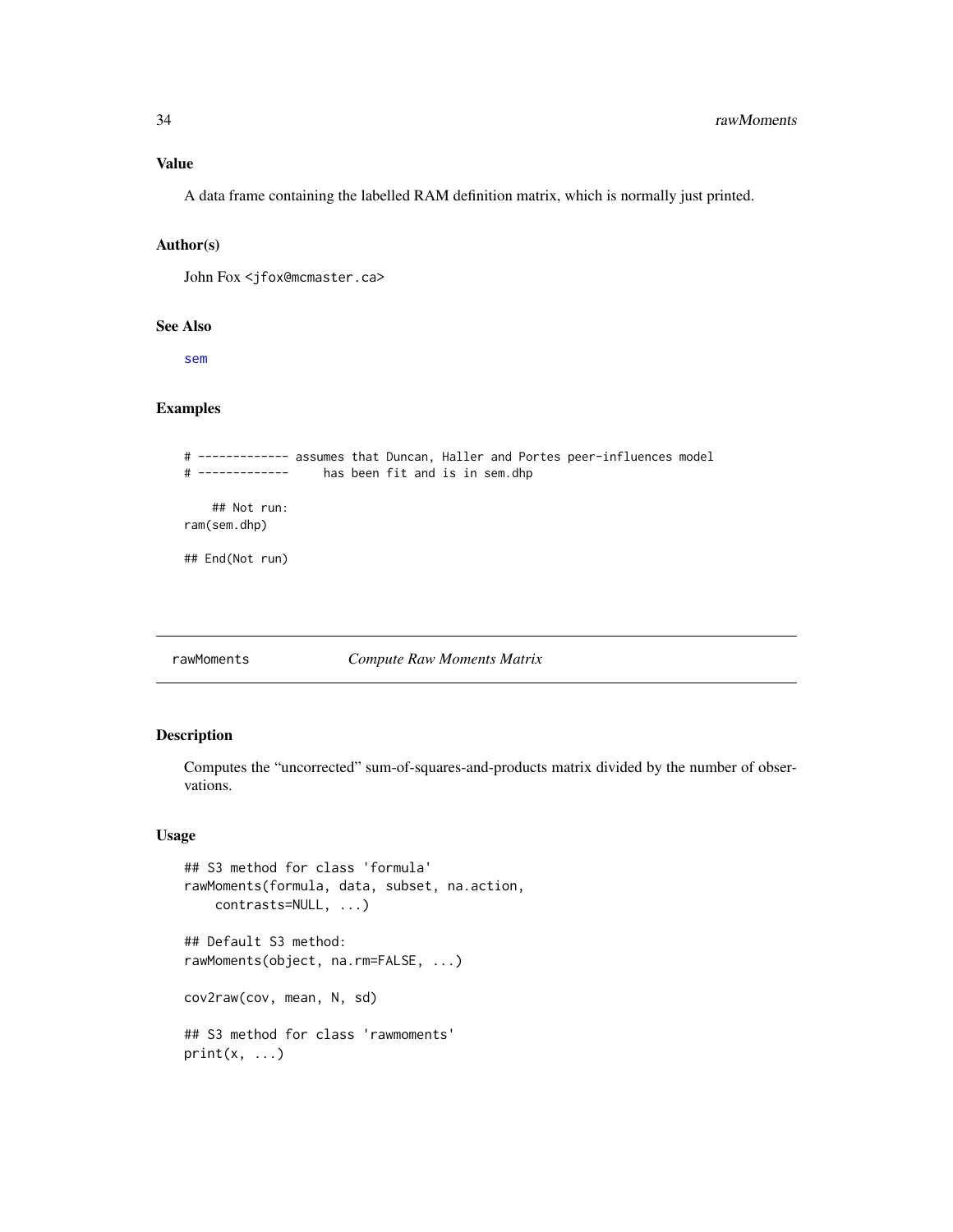### rawMoments 35

#### Arguments

| object      | a one-sided model formula or an object coercible to a numeric matrix.                                                                                                                                     |
|-------------|-----------------------------------------------------------------------------------------------------------------------------------------------------------------------------------------------------------|
| formula     | a one-sided model formula specifying the model matrix for which raw moments<br>are to be computed; note that a constant is included if it is not explicitly sup-<br>pressed by putting -1 in the formula. |
| data        | an optional data frame containing the variables in the formula. By default the<br>variables are taken from the environment from which rawmoments is called.                                               |
| subset      | an optional vector specifying a subset of observations to be used in computing<br>moments.                                                                                                                |
| na.action   | a function that indicates what should happen when the data contain NAs. The<br>default is set by the na. action option.                                                                                   |
| contrasts   | an optional list. See the contrasts arg argument of model matrix default.                                                                                                                                 |
| $na$ . $rm$ | if TRUE, any data rows with missing data will be removed.                                                                                                                                                 |
| COV         | a covariance or correlation matrix.                                                                                                                                                                       |
| mean        | a vector of means.                                                                                                                                                                                        |
| N           | the number of observations on which the covariances or correlations are based.                                                                                                                            |
| sd          | an optional vector of standard deviations, to be given if cov is a correlation<br>matrix.                                                                                                                 |
| X           | an object of class rawmoments to print.                                                                                                                                                                   |
| $\cdots$    | arguments passed down.                                                                                                                                                                                    |

### Value

rawMoments and cov2raw return an object of class rawmoments, which is simply a matrix with an attribute "N" that contains the number of observations on which the moments are based.

### Author(s)

John Fox <jfox@mcmaster.ca>

#### See Also

[sem](#page-39-1)

#### Examples

# the following are all equivalent (with the exception of the name of the intercept):

```
rawMoments(cbind(1, Kmenta))
rawMoments(\sim Q + P + D + F + A, data=Kmenta)
Cov <- with(Kmenta, cov(cbind(Q, P, D, F, A)))
cov2raw(Cov, colMeans(Kmenta), nrow(Kmenta))
```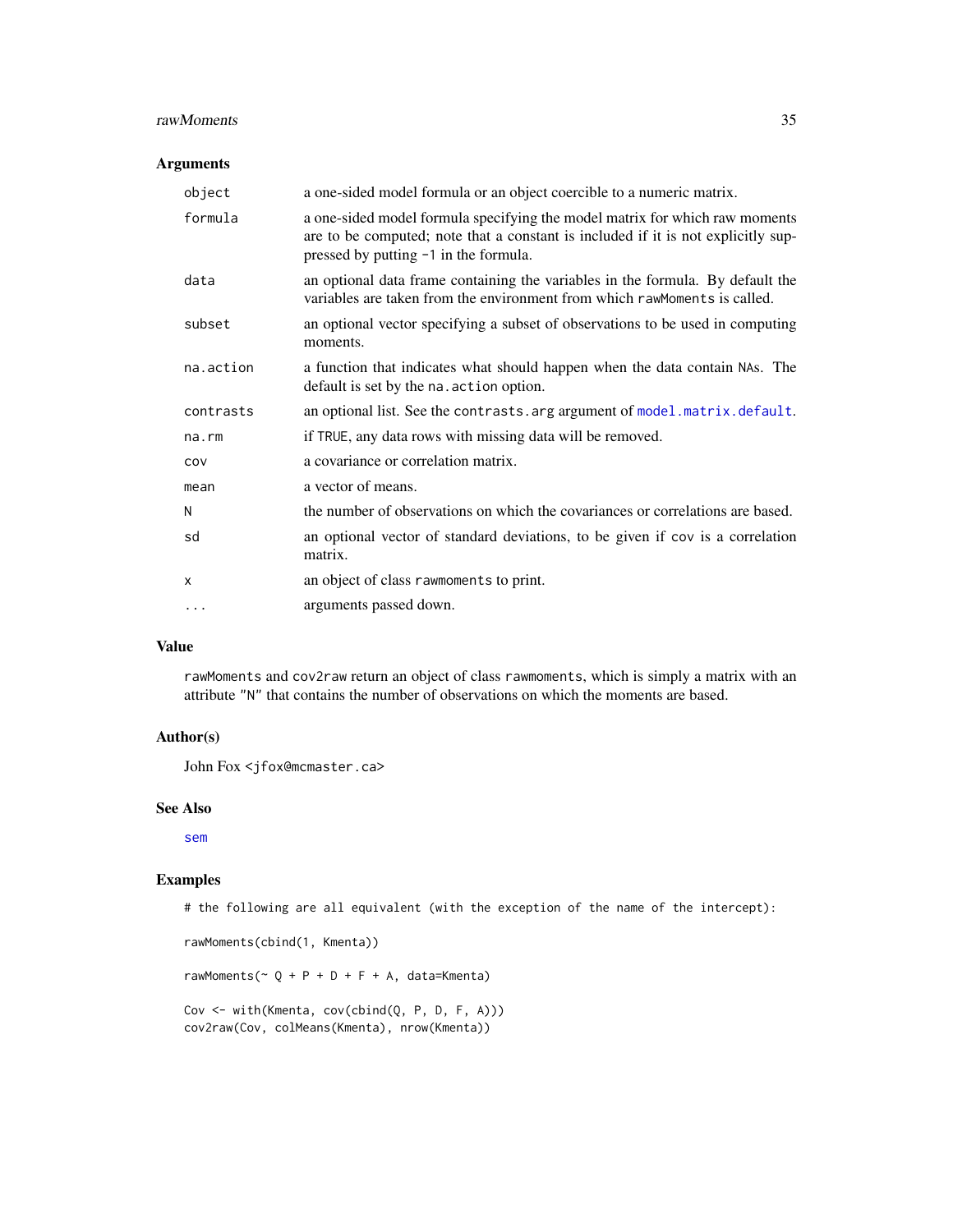<span id="page-35-0"></span>

### Description

This functions makes it simpler to input covariance, correlation, and raw-moment matrices to be analyzed by the [sem](#page-39-1) function. The matrix is input in lower-triangular form on as many lines as is convenient, omitting the above-diagonal elements. The elements on the diagonal may also optionally be omitted, in which case they are taken to be 1.

### Usage

```
readMoments(file="", text, diag=TRUE,
   names=as.character(paste("X", 1:n, sep = "")))
```
### Arguments

| file  | The (quoted) file from which to read the moment matrix, including the path<br>to the file if it is not in the current directory. If "" (the default) and the text<br>argument is absent, then the moment matrix is read from the standard input<br>stream, and is terminated by a blank line. |
|-------|-----------------------------------------------------------------------------------------------------------------------------------------------------------------------------------------------------------------------------------------------------------------------------------------------|
| text  | The moment matrix given as a character string, as an alternative to specifying<br>the file argument or reading the moments from the input stream $-e.g.,$ when<br>the session is not interactive and there is no standard input.                                                              |
| diag  | If TRUE (the default), then the input matrix includes diagonal elements.                                                                                                                                                                                                                      |
| names | a character vector containing the names of the variables, to label the rows and<br>columns of the moment matrix.                                                                                                                                                                              |

### Value

Returns a lower-triangular matrix (i.e., with zeroes above the main diagonal) suitable for input to sem.

### Author(s)

John Fox <jfox@mcmaster.ca>

### See Also

[sem](#page-39-1)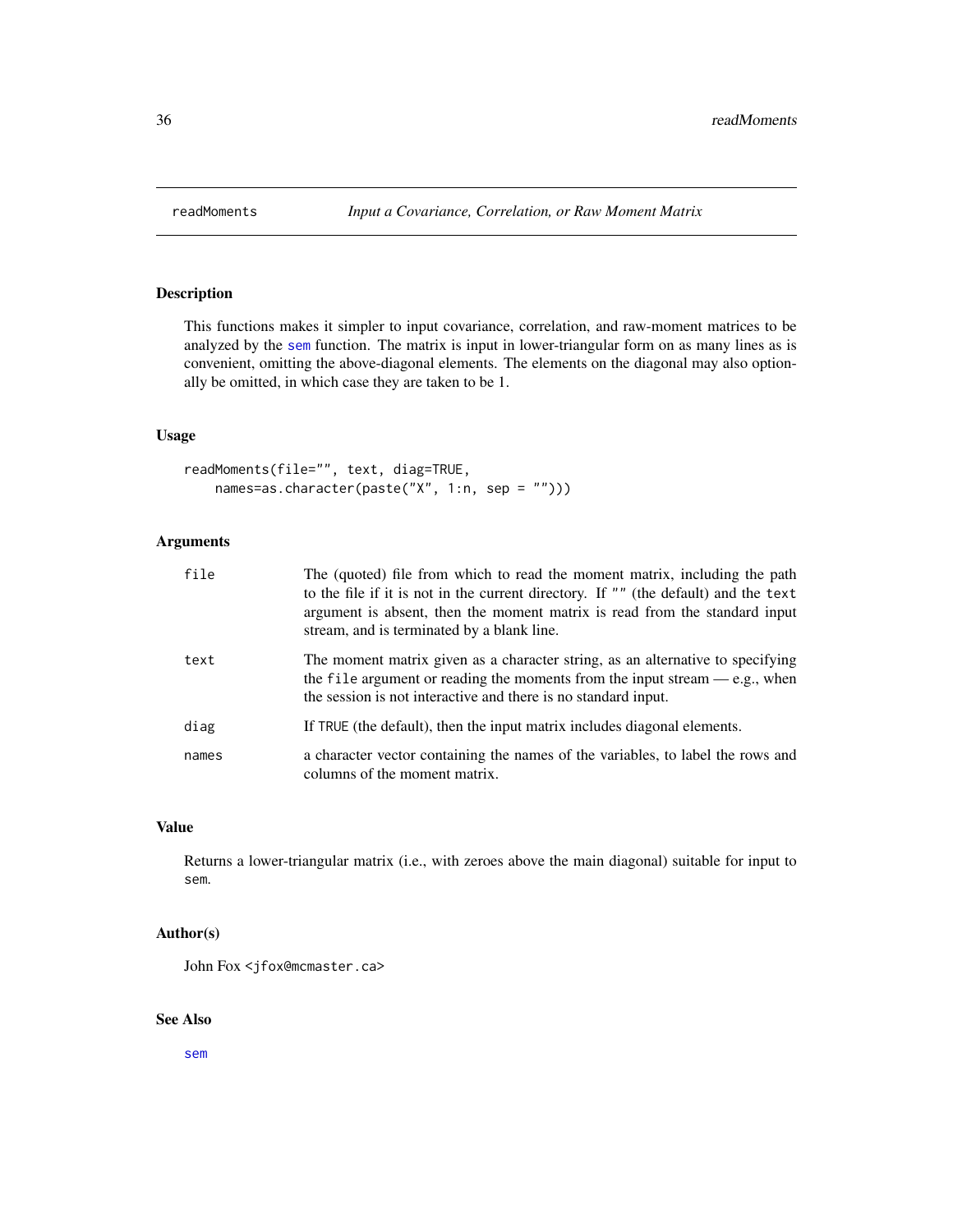# residuals.sem 37

## Examples

```
R.DHP <- readMoments(diag=FALSE, names=c("ROccAsp", "REdAsp", "FOccAsp",
               "FEdAsp", "RParAsp", "RIQ", "RSES", "FSES", "FIQ", "FParAsp"),
               text="
   .6247
   .3269 .3669
   .4216 .3275 .6404
   .2137 .2742 .1124 .0839
   .4105 .4043 .2903 .2598 .1839
   .3240 .4047 .3054 .2786 .0489 .2220
   .2930 .2407 .4105 .3607 .0186 .1861 .2707
   .2995 .2863 .5191 .5007 .0782 .3355 .2302 .2950
   .0760 .0702 .2784 .1988 .1147 .1021 .0931 -.0438 .2087
")
R.DHP
#the following will work only in an interactive sessions:
   ## Not run:
R.DHP <- readMoments(diag=FALSE, names=c("ROccAsp", "REdAsp", "FOccAsp",
               "FEdAsp", "RParAsp", "RIQ", "RSES", "FSES", "FIQ", "FParAsp"))
   .6247
   .3269 .3669
   .4216 .3275 .6404
   .2137 .2742 .1124 .0839
   .4105 .4043 .2903 .2598 .1839
   .3240 .4047 .3054 .2786 .0489 .2220
   .2930 .2407 .4105 .3607 .0186 .1861 .2707
   .2995 .2863 .5191 .5007 .0782 .3355 .2302 .2950
   .0760 .0702 .2784 .1988 .1147 .1021 .0931 -.0438 .2087
R.DHP
## End(Not run)
```
<span id="page-36-0"></span>**Description** 

These functions compute residual covariances, variance-standardized residual covariances, and normalized residual covariances for the observed variables in a structural-equation model fit by sem.

residuals.sem *Residual Covariances for a Structural Equation Model*

## Usage

```
## S3 method for class 'sem'
residuals(object, ...)
## S3 method for class 'msem'
residuals(object, ...)
```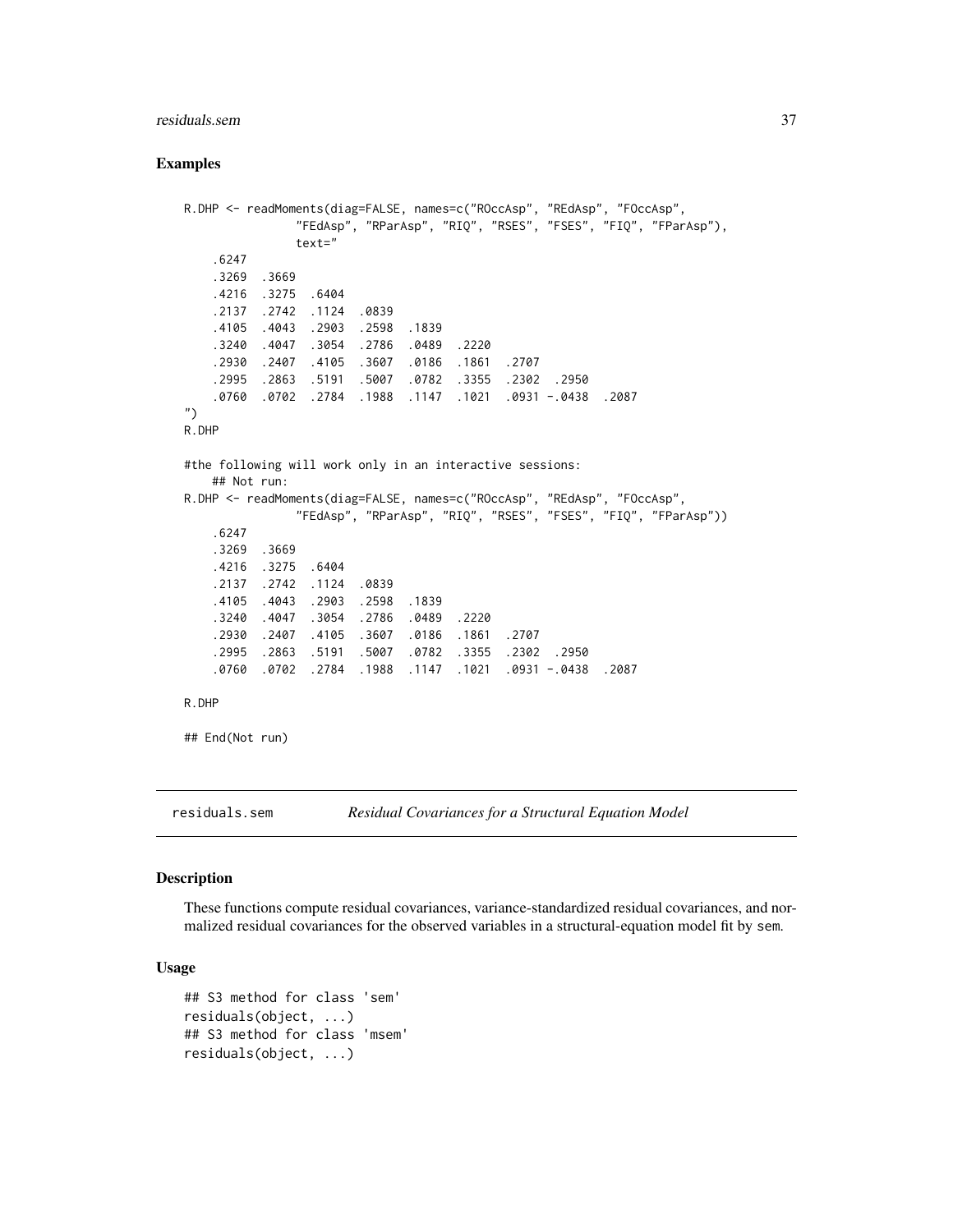```
## S3 method for class 'sem'
standardizedResiduals(object, ...)
## S3 method for class 'msem'
standardizedResiduals(object, ...)
## S3 method for class 'objectiveML'
normalizedResiduals(object, ...)
## S3 method for class 'objectiveGLS'
normalizedResiduals(object, ...)
## S3 method for class 'msemObjectiveML'
normalizedResiduals(object, ...)
```
## Arguments

| object | an object inheriting from class sem or msem returned by the sem function. |
|--------|---------------------------------------------------------------------------|
| .      | not for the user.                                                         |

## Details

Residuals are defined as  $S - C$ , where S is the sample covariance matrix of the observed variables and C is the model-reproduced covariance matrix. The *standardized* residual covariance for a pair of variables divides the residual covariance by the product of the sample standard deviations of the two variables,  $(s_{ij} - c_{ij})/(s_{ii}s_{jj})^{1/2}$ . The *normalized* residual is given by

$$
\frac{s_{ij} - c_{ij}}{[(c_{ii}c_{jj} - c_{ij}^2)/N^*]^{1/2}}
$$

where  $N^*$  is the number of observations minus one if the model is fit to a covariance matrix, or the number of observations if it is fit to a raw moment matrix.

#### Value

Each function returns a matrix of residuals.

## Author(s)

John Fox <jfox@mcmaster.ca>

### References

Bollen, K. A. (1989) *Structural Equations With Latent Variables.* Wiley.

#### See Also

[sem](#page-39-0)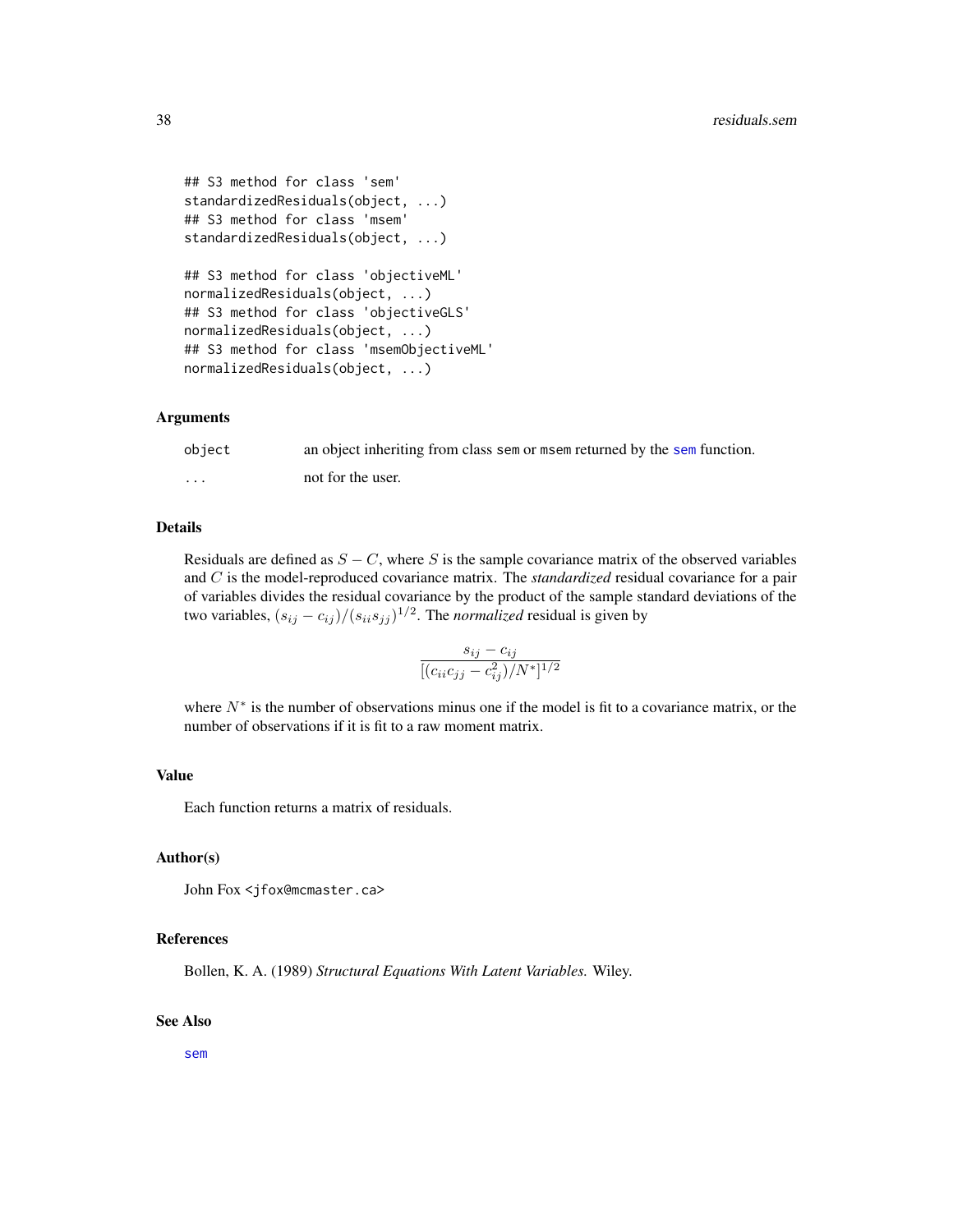## residuals.sem 39

## Examples

```
# In the first example, readMoments() and specifyModel() read from the
# input stream. This example cannot be executed via example() but can be entered
# at the command prompt. The example is repeated using file input;
# this example can be executed via example().
   ## Not run:
# Duncan, Haller, and Portes peer-influences model
R.DHP <- readMoments(diag=FALSE, names=c("ROccAsp", "REdAsp", "FOccAsp",
               "FEdAsp", "RParAsp", "RIQ", "RSES", "FSES", "FIQ", "FParAsp"))
   .6247
   .3269 .3669
   .4216 .3275 .6404
   .2137 .2742 .1124 .0839
   .4105 .4043 .2903 .2598 .1839
   .3240 .4047 .3054 .2786 .0489 .2220
   .2930 .2407 .4105 .3607 .0186 .1861 .2707
   .2995 .2863 .5191 .5007 .0782 .3355 .2302 .2950
   .0760 .0702 .2784 .1988 .1147 .1021 .0931 -.0438 .2087
model.dhp <- specifyModel()
   RParAsp -> RGenAsp, gam11, NA
   RIQ -> RGenAsp, gam12, NA
   RSES -> RGenAsp, gam13, NA
   FSES -> RGenAsp, gam14, NA
   RSES -> FGenAsp, gam23, NA
   FSES -> FGenAsp, gam24, NA
   FIQ -> FGenAsp, gam25, NA
   FParAsp -> FGenAsp, gam26, NA
   FGenAsp -> RGenAsp, beta12, NA
   RGenAsp -> FGenAsp, beta21, NA
   RGenAsp \rightarrow ROccAsp, NA, 1
   RGenAsp -> REdAsp, lam21, NA
   FGenAsp -> FOccAsp, NA, 1
   FGenAsp -> FEdAsp, lam42, NA
   RGenAsp <-> RGenAsp, ps11, NA
   FGenAsp <-> FGenAsp, ps22, NA
   RGenAsp <-> FGenAsp, ps12, NA
   ROccAsp <-> ROccAsp, theta1, NA
   REdAsp <-> REdAsp, theta2, NA
   FOccAsp <-> FOccAsp, theta3, NA
   FEdAsp <-> FEdAsp, theta4, NA
sem.dhp <- sem(model.dhp, R.DHP, 329,
   fixed.x=c('RParAsp', 'RIQ', 'RSES', 'FSES', 'FIQ', 'FParAsp'))
residuals(sem.dhp)
normalizedResiduals(sem.dhp)
standardizedResiduals(sem.dhp) # same as residuals because model is fit to correlations
## End(Not run)
# The following example can be executed via example():
```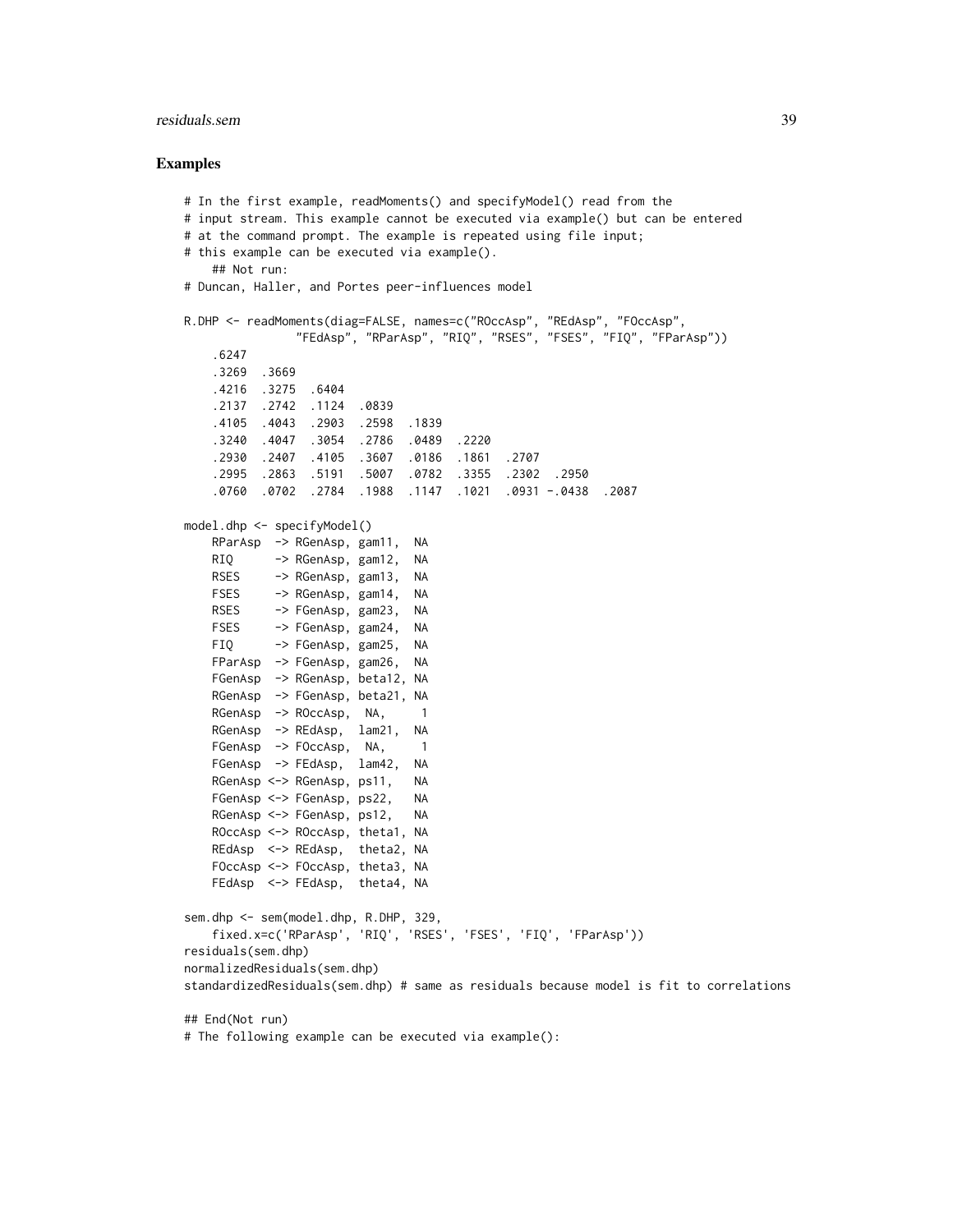```
etc <- system.file(package="sem", "etc") # path to data and model files
(R.DHP <- readMoments(file=file.path(etc, "R-DHP.txt"),
diag=FALSE, names=c("ROccAsp", "REdAsp", "FOccAsp",
                "FEdAsp", "RParAsp", "RIQ", "RSES", "FSES", "FIQ", "FParAsp")))
(model.dhp <- specifyModel(file=file.path(etc, "model-DHP.txt")))
(sem.dhp <- sem(model.dhp, R.DHP, 329,
   fixed.x=c('RParAsp', 'RIQ', 'RSES', 'FSES', 'FIQ', 'FParAsp')))
residuals(sem.dhp)
normalizedResiduals(sem.dhp)
standardizedResiduals(sem.dhp) # same as residuals because model is fit to correlations
```
<span id="page-39-0"></span>sem *General Structural Equation Models*

#### <span id="page-39-1"></span>**Description**

sem fits general structural equation models (with both observed and unobserved variables). Observed variables are also called *indicators* or *manifest variables*; unobserved variables are also called *factors* or *latent variables*. Normally, the generic function (sem) is called directly with a semmod first argument produced by [specifyModel](#page-62-0), [specifyEquations](#page-62-1), or [cfa](#page-62-1), invoking the sem. semmod method, which in turn sets up a call to the sem. default method; thus, the user may wish to specify arguments accepted by the semmod and default methods. Similarly, for a multigroup model, sem would normally be called with a semmodList object produced by [multigroupModel](#page-62-1) as its first argument, and would then generate a call to the code msemmod method.

## Usage

```
## S3 method for class 'semmod'
sem(model, S, N, data,
   raw=identical(na.action, na.pass), obs.variables=rownames(S),
  fixed.x=NULL, formula= ~ ., na.action=na.omit,
   robust=!missing(data), debug=FALSE,
   optimizer=optimizerSem, objective=objectiveML, ...)
## Default S3 method:
sem(model, S, N, raw=FALSE, data=NULL, start.fn=startvalues,
   pattern.number=NULL, valid.data.patterns=NULL,
   use.means=TRUE, param.names,
  var.names, fixed.x=NULL, robust=!is.null(data), semmod=NULL, debug=FALSE,
analytic.gradient=!identical(objective, objectiveFIML),
       warn=FALSE, maxiter=1000, par.size=c("ones", "startvalues"),
start.tol=1E-6, optimizer=optimizerSem, objective=objectiveML, cls, ...)
## S3 method for class 'semmodList'
```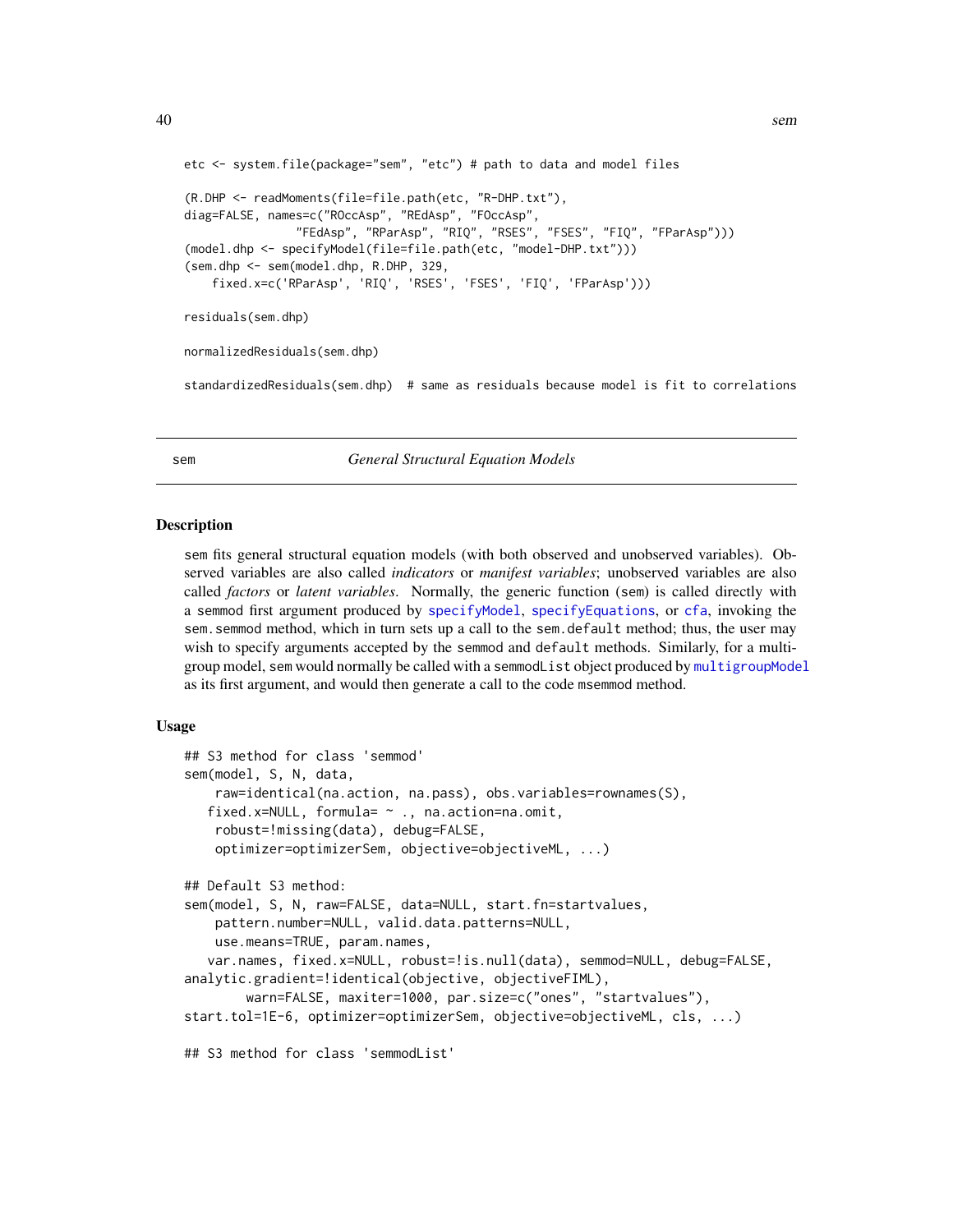```
sem(model, S, N, data, raw=FALSE, fixed.x=NULL,
robust=!missing(data), formula, group="Group", debug=FALSE, ...)
## S3 method for class 'msemmod'
sem(model, S, N, start.fn=startvalues,
       group="Group", groups=names(model), raw=FALSE, fixed.x,
param.names, var.names, debug=FALSE, analytic.gradient=TRUE, warn=FALSE,
maxiter=5000, par.size = c("ones", "startvalues"), start.tol = 1e-06,
start=c("initial.fit", "startvalues"), initial.maxiter=1000,
optimizer = optimizerMsem, objective = msemObjectiveML, ...)
startvalues(S, ram, debug=FALSE, tol=1E-6)
startvalues2(S, ram, debug=FALSE, tol=1E-6)
## S3 method for class 'sem'
coef(object, standardized=FALSE, ...)
## S3 method for class 'msem'
coef(object, ...)
## S3 method for class 'sem'
vcov(object, robust=FALSE,
analytic=inherits(object, "objectiveML") && object$t <= 500, ...)
## S3 method for class 'msem'
vcov(object, robust=FALSE,
    analytic=inherits(object, "msemObjectiveML") && object$t <= 500, ...)
## S3 method for class 'sem'
df.residual(object, ...)
## S3 method for class 'msem'
df.residual(object, ...)
```
## Arguments

| model | RAM specification, which is a simple encoding of the path diagram for the<br>model. The model may be given either in symbolic form (as a semmod object,<br>as returned by the specifyModel, specifyEquations, or cfa function, or as a<br>character matrix), invoking sem. semmod, which calls sem. default after setting<br>up the model, or (less conveniently) in numeric form, invoking sem. default<br>directly, which is not recommended (see Details below). The model argument<br>may also be a multigroup-model specification, as produced by multigroup Model.                                                                                      |
|-------|---------------------------------------------------------------------------------------------------------------------------------------------------------------------------------------------------------------------------------------------------------------------------------------------------------------------------------------------------------------------------------------------------------------------------------------------------------------------------------------------------------------------------------------------------------------------------------------------------------------------------------------------------------------|
| S     | covariance matrix among observed variables; may be input as a symmetric ma-<br>trix, or as a lower- or upper-triangular matrix. S may also be a raw (i.e., "un-<br>corrected") moment matrix — that is, a sum-of-squares-and-products matrix<br>divided by N. This form of input is useful for fitting models with intercepts,<br>in which case the moment matrix should include the mean square and cross-<br>products for a unit variable all of whose entries are 1; of course, the raw mean<br>square for the unit variable is 1. Raw-moment matrices may be computed by<br>rawMoments. If the ram argument is given in symbolic form, then the observed- |

variable covariance or raw-moment matrix may contain variables that do not appear in the model, in which case a warning is printed. S may also be a list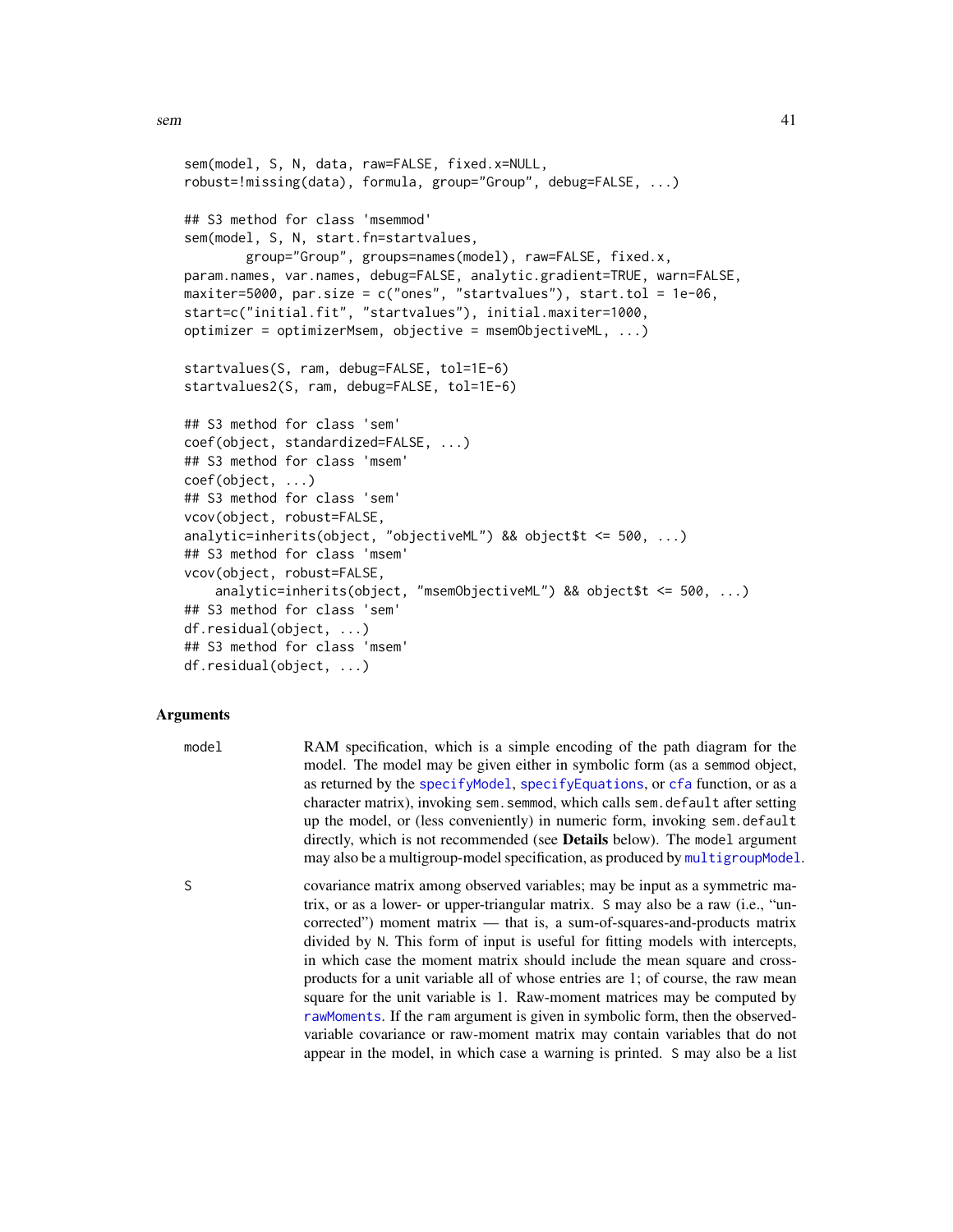|               | of covariance or moment matrices for each group in a multigroup model. As an<br>alternative to specifying S the user may supply a data frame containing the data<br>for the model (see the argument data).                                                                                                                                                                                                                                                  |
|---------------|-------------------------------------------------------------------------------------------------------------------------------------------------------------------------------------------------------------------------------------------------------------------------------------------------------------------------------------------------------------------------------------------------------------------------------------------------------------|
| N             | number of observations on which the covariance matrix is based; for a multi-<br>group model, a vector of group $Ns$ .                                                                                                                                                                                                                                                                                                                                       |
| data          | As a generally preferable alternative to specifying S and N, the user may supply<br>a data frame containing the data to which the model is to be fit. In a multigroup<br>model, the data argument may be a list of data frames or a single data frame; in<br>the later event, the factor given as the group argument is used to split the data<br>into groups.                                                                                              |
| start.fn      | a function to compute startvalues for the free parameters of the model; two func-<br>tions are supplied, startvalues and a older version, startvalues2, the first of<br>which is the default.                                                                                                                                                                                                                                                               |
| na.action     | a function to process missing data, if raw data are supplied in the data ar-<br>gument. The default is na.omit, which returns only complete cases; specify<br>na. action=na. pass to get FIML estimates in the presence of missing data from<br>the objectiveFIML and objectiveFIML2 objective functions.                                                                                                                                                   |
| raw           | TRUE if S is a raw moment matrix or if a raw moment matrix $-$ as opposed to a<br>covariance matrix $-$ is to be computed from data; the default is FALSE unless<br>the na. action argument is set to na. pass.                                                                                                                                                                                                                                             |
|               | pattern.number, valid.data.patterns<br>these arguments pass information about valid (i.e., non-missing) data patterns<br>and normally would not be specified directly by the user.                                                                                                                                                                                                                                                                          |
| use.means     | When raw data are supplied and intercepts are included in the model, use the<br>observed-variable means as start values for the intercepts; the default is TRUE.                                                                                                                                                                                                                                                                                            |
| obs.variables | names of observed variables, by default taken from the row names of the covari-<br>ance or moment matrix S, which may be given directly or generated according<br>to the data and formula arguments.                                                                                                                                                                                                                                                        |
| fixed.x       | names (if the ram matrix is given in symbolic form) or indices (if it is in numeric<br>form) of fixed exogenous variables. Specifying these obviates the necessity of<br>having to fix the variances and covariances among these variables (and produces<br>correct degrees of freedom for the model chisquare).                                                                                                                                            |
| formula       | a one-sided formula, to be applied to data to generate the variables for which<br>covariances or raw moments are computed. The default formula is ~., i.e., all of<br>the variables in the data, including an implied intercept; if a covariance matrix<br>is to be computed, the constant is suppressed. In a multigroup model, alterna-<br>tively a list one one-sided formulas as be given, to be applied individually to the<br>groups.                 |
| robust        | In sem: if TRUE, then quantities are calculated that can be used to compute robust<br>estimates of coefficient standard errors and robust tests when the model is fit by<br>multinormal maximum likelihood; the default is TRUE when the data argument<br>is TRUE, and this option is only available when the data argument is given. In<br>vcov: if TRUE, return a robust coefficient covariance matrix (if object contains<br>the requisite information). |
| semmod        | a semmod object containing the description of the model; optional, and normally<br>supplied not directly by the user but via the semmod method for sem.                                                                                                                                                                                                                                                                                                     |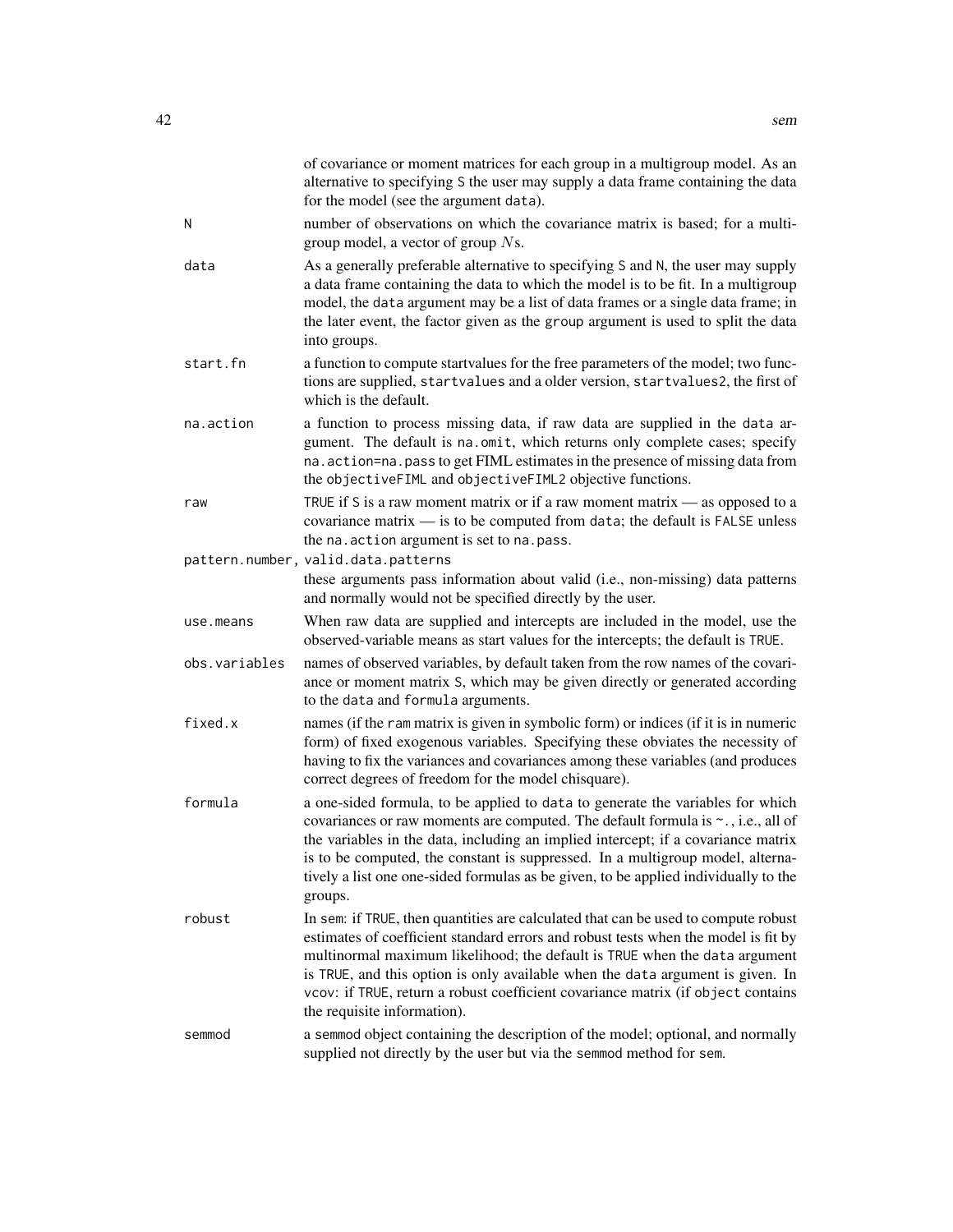| debug             | if TRUE, some information is printed to help you debug the symbolic model<br>specification; for example, if a variable name is misspelled, sem will assume<br>that the variable is a (new) latent variable. Information about the optimization<br>will also be printed, but details will vary with the optimizer employed. The<br>default is FALSE.                                                                                                                                                                                           |
|-------------------|-----------------------------------------------------------------------------------------------------------------------------------------------------------------------------------------------------------------------------------------------------------------------------------------------------------------------------------------------------------------------------------------------------------------------------------------------------------------------------------------------------------------------------------------------|
| .                 | arguments to be passed down, including from sem. default to the optimizer.                                                                                                                                                                                                                                                                                                                                                                                                                                                                    |
| param.names       | names of the t free parameters, given in their numerical order; default names are<br>Param1, , Paramt. Note: Should not be specified when the model is given in<br>symbolic form.                                                                                                                                                                                                                                                                                                                                                             |
| var.names         | names of the $m$ entries of the $v$ vector (typically the observed and latent variables<br>— see below), given in their numerical order; default names are $Var1, \ldots, Varm$ .<br>Note: Should not be specified when the model is given in symbolic form.                                                                                                                                                                                                                                                                                  |
| analytic.gradient |                                                                                                                                                                                                                                                                                                                                                                                                                                                                                                                                               |
|                   | if TRUE (the default, except for the objectiveFIML objective function, where,<br>at present, an analytic gradient slows down the computation), then analytic first<br>derivatives are used in the maximization of the likelihood if the optimzer em-<br>ployed will accept them; otherwise numeric derivatives are used, again if the<br>optimizer will compute them.                                                                                                                                                                         |
| warn              | if TRUE, warnings produced by the optimization function will be printed. This<br>should generally not be necessary, since sem prints its own warning, and saves<br>information about convergence. The default is FALSE.                                                                                                                                                                                                                                                                                                                       |
| maxiter           | the maximum number of iterations for the optimization of the objective function,<br>to be passed to the optimizer.                                                                                                                                                                                                                                                                                                                                                                                                                            |
| par.size          | the anticipated size of the free parameters; if "ones", a vector of ones is used; if<br>"startvalues", taken from the start values. You can try changing this argument<br>if you encounter convergence problems. The default is "startvalues" if the<br>largest input variance is at least 100 times the smallest, and "ones" otherwise.<br>Whether this argument is actually used depends upon the optimizer employed.                                                                                                                       |
| start.tol, tol    | if the magnitude of an automatic start value is less than start. tol, then it is set<br>to start.tol; defaults to 1E-6.                                                                                                                                                                                                                                                                                                                                                                                                                       |
| optimizer         | a function to be used to minimize the objective function; the default for single-<br>group models is optimizerSem. Alternatives are nlm, which employs the stan-<br>dard R optimizer nlm; optimizer Optim, which employs optim; and optimizer Nlminb,<br>which uses $nlminb$ — or the user can supply an optimizer. For multigroup<br>model, the default is optimizerMsem, and msemOptimizerN1m, based on n1m, is<br>provided as an alternative.                                                                                              |
| objective         | An objective function to be minimized, sometimes called a "fit" function in the<br>SEM literature. The default for single-group models is objectiveML, which<br>produces maximum-likelihood estimates assuming multinormality. An alterna-<br>tive is objectiveGLS, which produced generalized least squares estimates -<br>or the user can supply an objective function to be minimized. For multigroup<br>models, the default is available is msemObjectiveML for ML estimates and an<br>alternative is msemObjectiveGLS for GLS estiamtes. |
| cls               | primary class to be assigned to the result; normally this is not specified directly,<br>but raither is inferred from the objective function.                                                                                                                                                                                                                                                                                                                                                                                                  |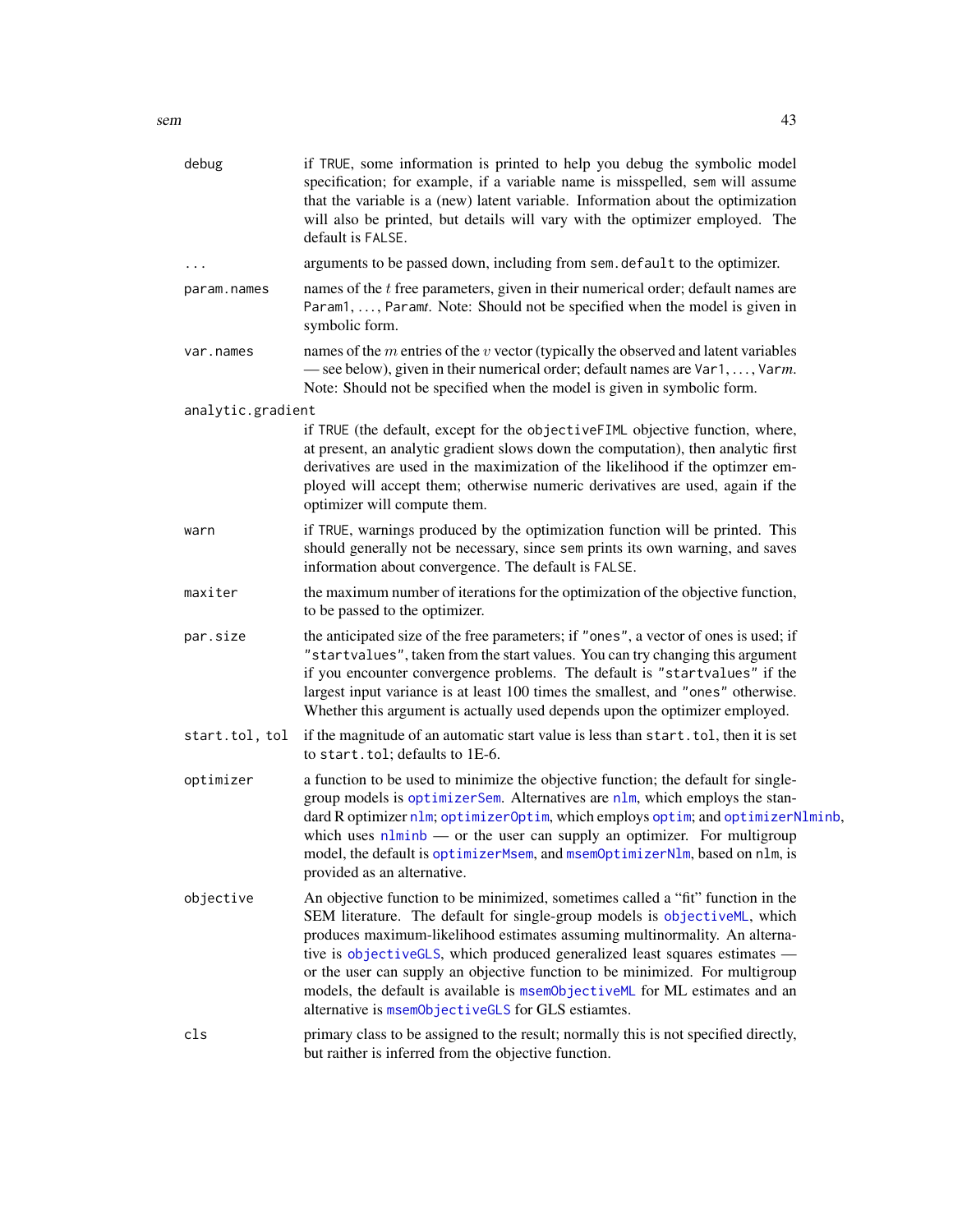| ram             | numeric RAM matrix.                                                                                                                                                                                                                                                                                                                                                                       |  |  |
|-----------------|-------------------------------------------------------------------------------------------------------------------------------------------------------------------------------------------------------------------------------------------------------------------------------------------------------------------------------------------------------------------------------------------|--|--|
| object          | an object of class "sem" or "msem", returned by sem.                                                                                                                                                                                                                                                                                                                                      |  |  |
| standardized    | if TRUE, return standardized coefficients.                                                                                                                                                                                                                                                                                                                                                |  |  |
| analytic        | return an analytic (as opposed to numeric) estimate of the coefficient covari-<br>ance matrix; at present only available for the objectiveML objective function.<br>The default is FALSE for this objective function if there are no more than 100<br>parameters and FALSE otherwise.                                                                                                     |  |  |
| group           | for a multigroup model, the quoted name of the group variable; if the data<br>argument is given, snd is a single data frame, then this should be a factor in the<br>data set or a variable coercible to a factor, to be used to split the data into groups;<br>otherwise, the name is arbitrary.                                                                                          |  |  |
| groups          | a character vector giving the names of the groups; will be ignored if group is a<br>factor in data.                                                                                                                                                                                                                                                                                       |  |  |
| start           | if "initial.fit" (the default), start values for a multi-group model are com-<br>puted by first fitting the intra-group models separately by group; if "startvalues",<br>then start values are computed as for a single-group model. In some cases, the<br>intra-group models may not be identified even if the multi-group model is, and<br>then start="initial.fit" should not be used. |  |  |
| initial.maxiter |                                                                                                                                                                                                                                                                                                                                                                                           |  |  |
|                 | if start="initial.fit" for a multi-group model, then initial.maxiter gives<br>the maximum number of iterations for each initial intra-group fit.                                                                                                                                                                                                                                          |  |  |

## Details

The model is set up using either RAM ("reticular action model" – don't ask!) notation – a simple format for specifying general structural equation models by coding the "arrows" in the path diagram for the model (see, e.g., McArdle and McDonald, 1984) – typically using the [specifyModel](#page-62-0) function; in equation format using the [specifyEquations](#page-62-1) function; or, for a simple confirmatory factor analysis model, via the [cfa](#page-62-1) function. In any case, the model is represented internally in RAM format.

The variables in the  $v$  vector in the model (typically, the observed and unobserved variables, but not error variables) are numbered from 1 to  $m$ . the RAM matrix contains one row for each (free or constrained) parameter of the model, and may be specified either in symbolic format or in numeric format.

A symbolic ram matrix consists of three columns, as follows:

- **1. Arrow specification:** This is a simple formula, of the form " $A \rightarrow B$ " or, equivalently, " $B \leq A$ " for a regression coefficient (i.e., a single-headed or directional arrow); "A <-> A" for a variance or "A <-> B" for a covariance (i.e., a double-headed or bidirectional arrow). Here, A and B are variable names in the model. If a name does not correspond to an observed variable, then it is assumed to be a latent variable. Spaces can appear freely in an arrow specification, and there can be any number of hyphens in the arrows, including zero: Thus, e.g., " $A \rightarrow B''$ , " $A \rightarrow B''$ ," and "A>B" are all legitimate and equivalent.
- 2. Parameter name: The name of the regression coefficient, variance, or covariance specified by the arrow. Assigning the same name to two or more arrows results in an equality constraint. Specifying the parameter name as NA produces a fixed parameter.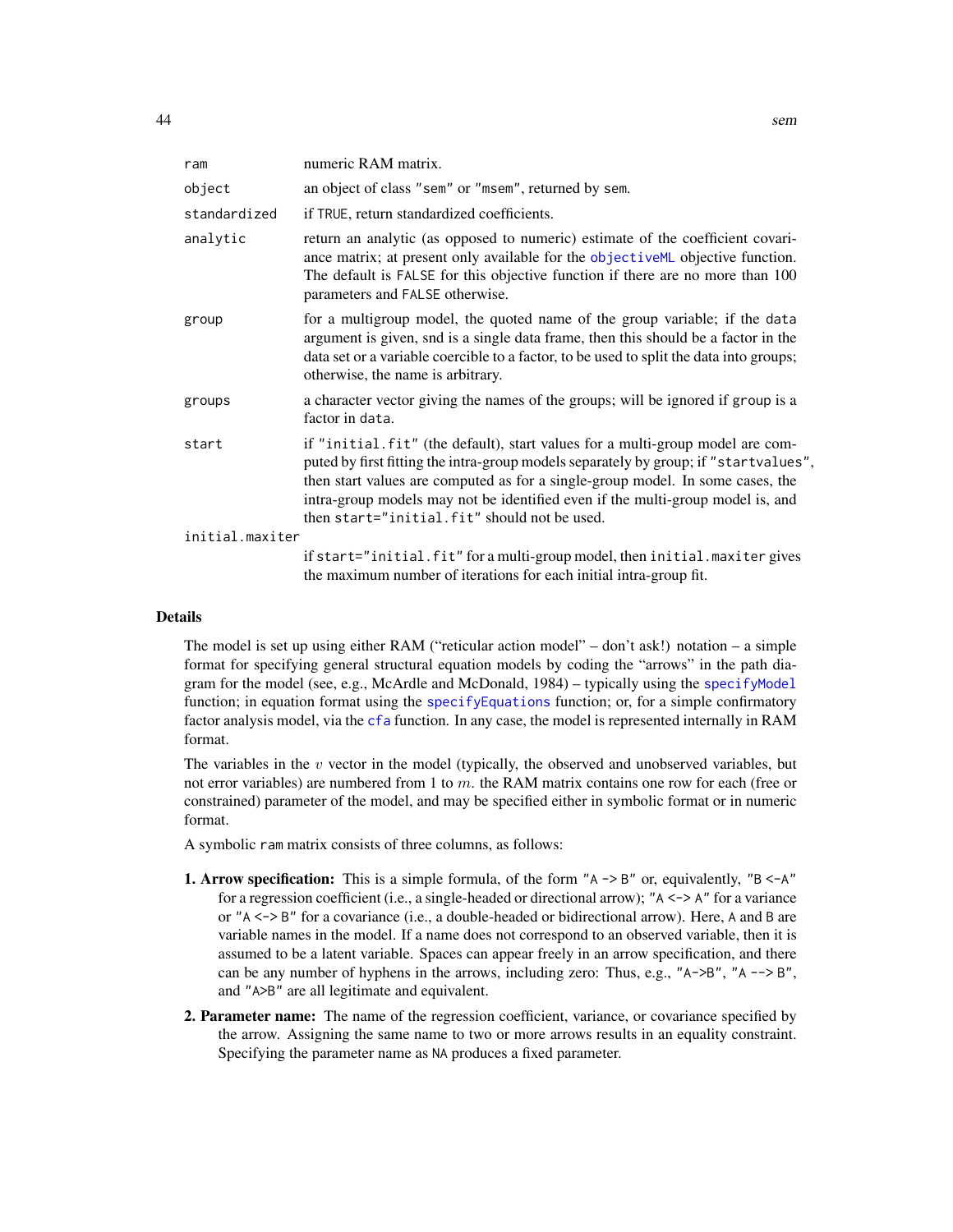3. Value: start value for a free parameter or value of a fixed parameter. If given as NA, sem will compute the start value.

It is simplest to construct the RAM matrix with the [specifyModel](#page-62-0), [specifyEquations](#page-62-1), or [cfa](#page-62-1) function, all of which return an object of class semmod, and also incorporate some model-specification convenience shortcuts. This process is illustrated in the examples below.

- A numeric ram matrix consists of five columns, as follows:
- 1. Number of arrow heads: 1 (directed arrow) or 2 (covariance).
- 2. Arrow *to*: index of the variable at the head of a directional arrow, or at one end of a bidirectional arrow. Observed variables should be assigned the numbers 1 to  $n$ , where  $n$  is the number of rows/columns in the covariance matrix S, with the indices corresponding to the variables' positions in S. Variable indices above  $n$  represent latent variables.
- 3. Arrow *from*: the index of the variable at the tail of a directional arrow, or at the other end of a bidirectional arrow.
- **4. Parameter number:** free parameters are numbered from 1 to  $t$ , but do not necessarily appear in consecutive order. Fixed parameters are given the number 0. Equality contraints are specified by assigning two or more parameters the same number.
- 5. Value: start value for a free parameter, or value of a fixed parameter. If given as NA, the program will compute a start value, by a slight modification of the method described by McDonald and Hartmann (1992). *Note:* In some circumstances, some start values are selected randomly; this might produce small differences in the parameter estimates when the program is rerun.

The numeric ram matrix is normally generated automatically, not specified directly by the user.

For specifyEquations, each input line is either a regression equation or the specification of a variance or covariance. Regression equations are of the form

 $y = par1*x1 + par2*x2 + ... + parkxk$ 

where y and the xs are variables in the model (either observed or latent), and the pars are parameters. If a parameter is given as a numeric value (e.g., 1) then it is treated as fixed. Note that no "error" variable is included in the equation; "error variances" are specified via either the covs argument, via  $V(y)$  = par (see immediately below), or are added automatically to the model when, as by default, endog.variances=TRUE.

Variances are specified in the form  $V(\text{var}) =$  par and covariances in the form  $C(\text{var1}, \text{var2}) =$  par, where the vars are variables (observed or unobserved) in the model. The symbols  $V$  and  $C$  may be in either lower- or upper-case. If par is a numeric value (e.g., 1) then it is treated as fixed. In conformity with the RAM model, a variance or covariance for an endogenous variable in the model is an "error" variance or covariance.

To set a start value for a free parameter, enclose the numeric start value in parentheses after the parameter name, as parameter(value).

sem fits the model by calling the optimizer specified in the optimizer argument to minimize the objective function specified in the objective argument. If the optimization fails to converge, a warning message is printed.

The RAM formulation of the general structural equation model is given by the basic equation

 $v = Av + u$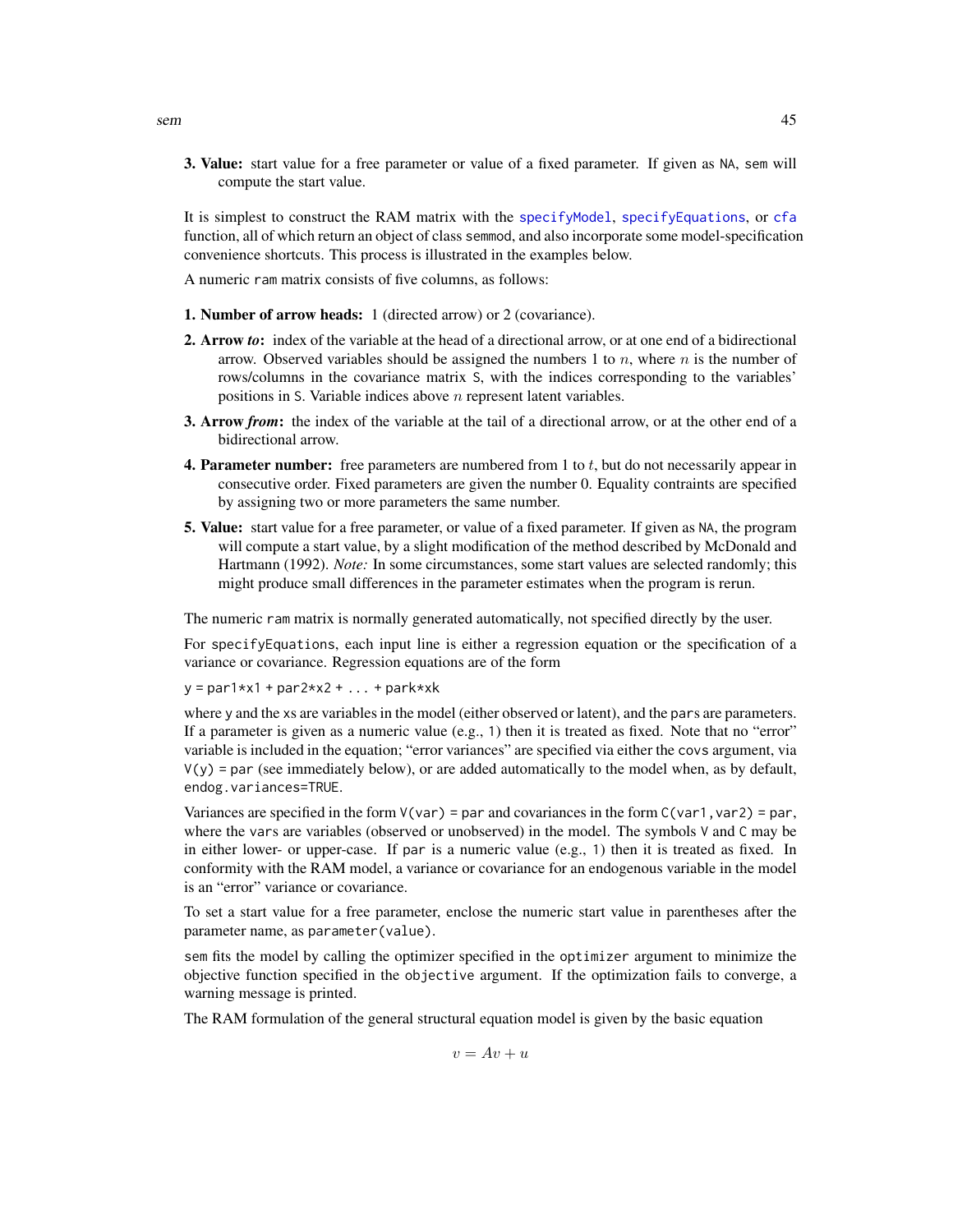where  $v$  and  $u$  are vectors of random variables (observed or unobserved), and the parameter matrix A contains regression coefficients, symbolized by single-headed arrows in a path diagram. Another parameter matrix,

 $P = E(uu')$ 

contains covariances among the elements of  $u$  (assuming that the elements of  $u$  have zero means). Usually  $v$  contains endogenous and exogenous observed and unobserved variables, but not error variables (see the examples below).

The startvalues function may be called directly, but is usually called by sem.default; startvalues2 is an older version of this function that may be used alternatively; see the startvalues argument to sem.

### Value

sem returns an object of class c(*objective*,"sem"), where *objective* is the name of the objective function that was optimized (e.g., "objectiveML"), with the following elements:

| var.names   | vector of variable names.                                                                                                                     |  |  |
|-------------|-----------------------------------------------------------------------------------------------------------------------------------------------|--|--|
| ram         | RAM matrix, including any rows generated for covariances among fixed exoge-<br>nous variables; column 5 includes computed start values.       |  |  |
| S           | observed covariance matrix.                                                                                                                   |  |  |
| J           | RAM selection matrix, J, which picks out observed variables.                                                                                  |  |  |
| n.fix       | number of fixed exogenous variables.                                                                                                          |  |  |
| n           | number of observed variables.                                                                                                                 |  |  |
| N           | number of observations.                                                                                                                       |  |  |
| m           | number of variables (observed plus unobserved).                                                                                               |  |  |
| t           | number of free parameters.                                                                                                                    |  |  |
| raw         | TRUE if the model is fit to a raw moment matrix, FALSE otherwise.                                                                             |  |  |
| data        | the observed-variable data matrix, or NULL if data are not supplied.                                                                          |  |  |
| semmod      | the semmod specification object for the model, if one was supplied; otherwise<br>NULL.                                                        |  |  |
| optimizer   | the optimizer function.                                                                                                                       |  |  |
| objective   | the objective function.                                                                                                                       |  |  |
| coeff       | estimates of free parameters.                                                                                                                 |  |  |
| <b>VCOV</b> | estimated asymptotic covariance matrix of parameter estimates, based on a nu-<br>meric Hessian, if supplied by the optimizer; otherwise NULL. |  |  |
| par.posn    | indices of free parameters.                                                                                                                   |  |  |
| convergence | TRUE or FALSE, depending upon whether the optimization apparently converged.                                                                  |  |  |
| iterations  | number of iterations performed.                                                                                                               |  |  |
| criterion   | value of the objective function at the minimum.                                                                                               |  |  |
| C           | model-reproduced covariance matrix.                                                                                                           |  |  |
| A           | RAM A matrix.                                                                                                                                 |  |  |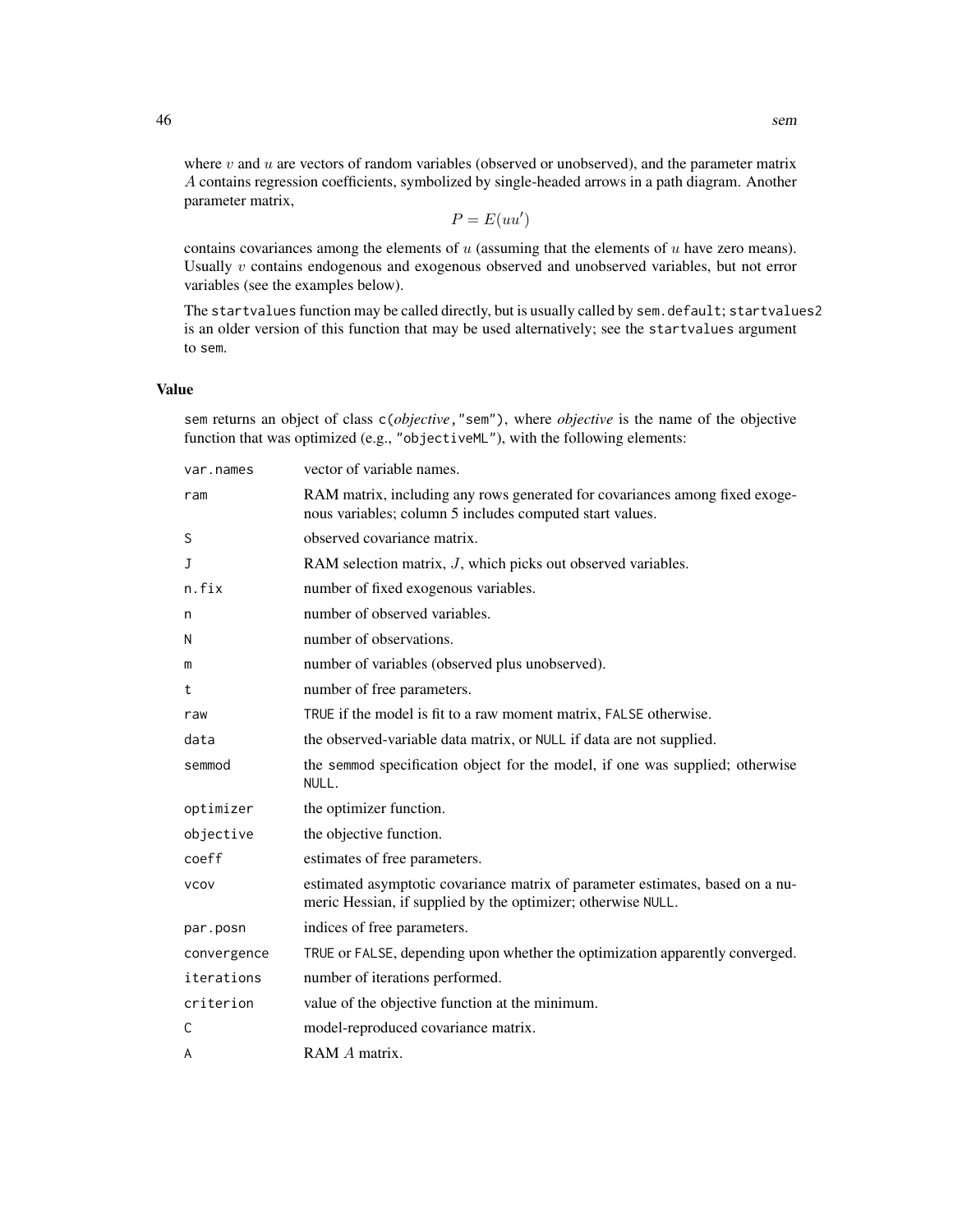| D           | RAM P matrix.                                                             |
|-------------|---------------------------------------------------------------------------|
| adi.obi     | robust adjusted value of the objective function; NULL if robust is FALSE. |
| robust.vcov | robust estimated coefficient covariance matrix; NULL if robust is FALSE.  |

For multigroup models, sem returns an object of class c("msemObjectiveML","msem").

## Warning

A common error is to fail to specify variance or covariance terms in the model, which are denoted by double-headed arrows, <->.

In general, every observed or latent variable in the model should be associated with a variance or error variance. This may be a free parameter to estimate or a fixed constant (as in the case of a latent exogenous variable for which you wish to fix the variance, e.g., to 1). Again in general, there will be an *error variance* associated with each endogenous variable in the model (i.e., each variable to which at least one single-headed arrow points — including observed indicators of latent variables), and a *variance* associated with each exogenous variable (i.e., each variable that appears only at the tail of single-headed arrows, never at the head).

To my knowledge, the only *apparent* exception to this rule is for observed variables that are declared to be fixed exogenous variables. In this case, the program generates the necessary (fixed-constant) variances and covariances automatically.

If there are missing variances, a warning message will be printed, and estimation will almost surely fail in some manner. Missing variances might well indicate that there are missing covariances too, but it is not possible to deduce this in a mechanical manner. The [specifyModel](#page-62-0) funciton will by default supply error-variance parameters if these are missing.

## Author(s)

John Fox <jfox@mcmaster.ca>, Zhenghua Nie, and Jarrett Byrnes

#### References

Fox, J. (2006) Structural equation modeling with the sem package in R. *Structural Equation Modeling* 13:465–486.

Bollen, K. A. (1989) *Structural Equations With Latent Variables.* Wiley.

Bollen, K. A. and Long, J. S. (eds.) *Testing Structural Equation Models*, Sage.

McArdle, J. J. and Epstein, D. (1987) Latent growth curves within developmental structural equation models. *Child Development* 58, 110–133.

McArdle, J. J. and McDonald, R. P. (1984) Some algebraic properties of the reticular action model. *British Journal of Mathematical and Statistical Psychology* 37, 234–251.

McDonald, R. P. and Hartmann, W. M. (1992) A procedure for obtaining initial values of parameters in the RAM model. *Multivariate Behavioral Research* 27, 57–76.

Raftery, A. E. (1993) Bayesian model selection in structural equation models. In Bollen, K. A. and Long, J. S. (eds.) *Testing Structural Equation Models*, Sage.

Raftery, A. E. (1995) Bayesian model selection in social research (with discussion). *Sociological Methodology* 25, 111–196.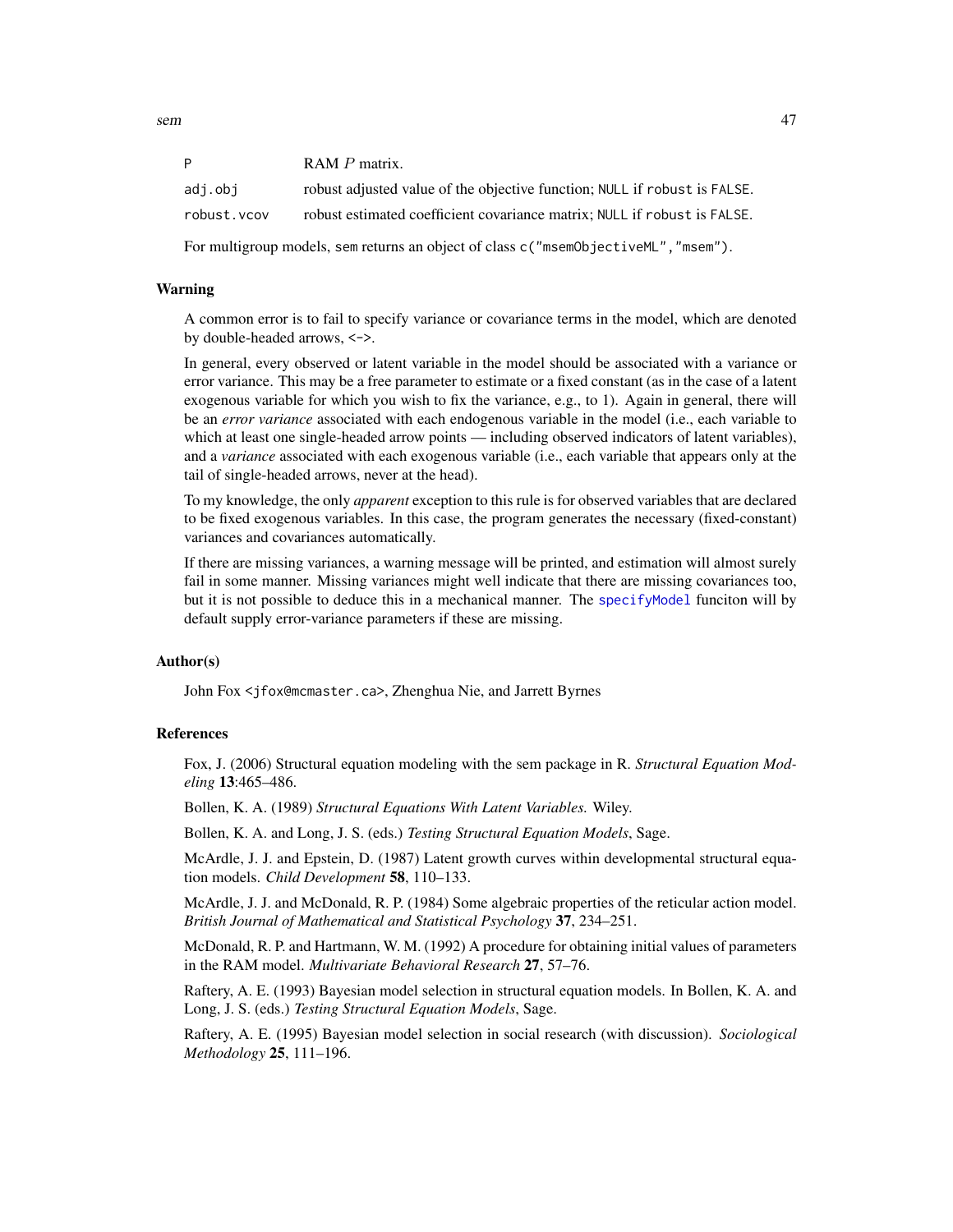Satorra, A. (2000) Scaled and adjusted restricted tests in multi-sample analysis of moment structures. pp. 233–247 in Heijmans, R.D.H., Pollock, D.S.G. & Satorra, A. (eds.) *Innovations in Multivariate Statistical Analysis. A Festschrift for Heinz Neudecker* , Kluwer.

# See Also

[rawMoments](#page-33-0), [startvalues](#page-39-1), [objectiveML](#page-23-0), [objectiveGLS](#page-23-0), [optimizerNlm](#page-25-0), [optimizerOptim](#page-25-0), [optimizerNlminb](#page-25-0), [nlm](#page-0-0), [optim](#page-0-0), [nlminb](#page-0-0), [specifyModel](#page-62-0), [specifyEquations](#page-62-1), [cfa](#page-62-1)

# Examples

```
# The following example illustrates the use the text argument to
# readMoments() and specifyEquations():
R.DHP <- readMoments(diag=FALSE, names=c("ROccAsp", "REdAsp", "FOccAsp",
               "FEdAsp", "RParAsp", "RIQ", "RSES", "FSES", "FIQ", "FParAsp"),
               text="
    .6247
    .3269 .3669
    .4216 .3275 .6404
   .2137 .2742 .1124 .0839
   .4105 .4043 .2903 .2598 .1839
    .3240 .4047 .3054 .2786 .0489 .2220
    .2930 .2407 .4105 .3607 .0186 .1861 .2707
    .2995 .2863 .5191 .5007 .0782 .3355 .2302 .2950
   .0760 .0702 .2784 .1988 .1147 .1021 .0931 -.0438 .2087
")
model.dhp.1 <- specifyEquations(covs="RGenAsp, FGenAsp", text="
RGenAsp = gam11*RParAsp + gam12*RIQ + gam13*RSES + gam14*FSES + beta12*FGenAsp
FGenAsp = gam23*RSES + gam24*FSES + gam25*FIQ + gam26*FParAsp + beta21*RGenAsp
ROccAsp = 1*RGenAsp
REdAsp = lam21(1)*RGenAsp # to illustrate setting start valuesFOccAsp = 1*FGenAsp
FEdAsp = lam42(1)*FGenAsp")
sem.dhp.1 <- sem(model.dhp.1, R.DHP, 329,
   fixed.x=c('RParAsp', 'RIQ', 'RSES', 'FSES', 'FIQ', 'FParAsp'))
summary(sem.dhp.1)
# Note: The following set of examples can't be run via example() because the default file
# argument of specifyeEquations, specifyModel(), and readMoments() requires that the model
# specification and covariances, correlations, or raw moments be entered in an interactive
# session at the command prompt. The examples can be copied and run in the R console,
# however. See ?specifyModel and ?readMoments for further information.
# These examples are repeated below using file input to specifyModel() and
# readMoments(). The second version of the examples may be executed through example().
```
## Not run: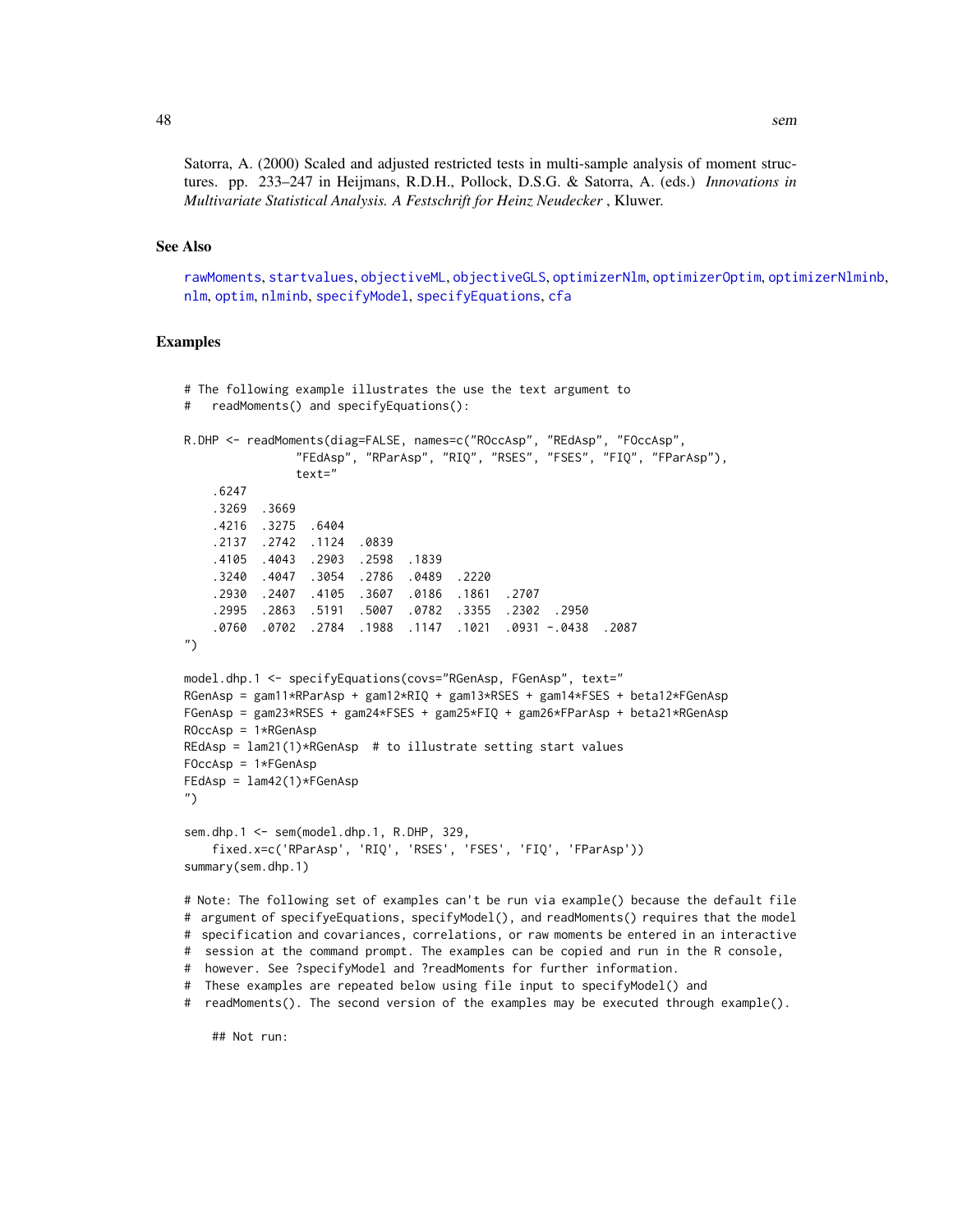sem 49

# ------------- Duncan, Haller and Portes peer-influences model ---------------------- # A nonrecursive SEM with unobserved endogenous variables and fixed exogenous variables R.DHP <- readMoments(diag=FALSE, names=c("ROccAsp", "REdAsp", "FOccAsp", "FEdAsp", "RParAsp", "RIQ", "RSES", "FSES", "FIQ", "FParAsp")) .6247 .3269 .3669 .4216 .3275 .6404 .2137 .2742 .1124 .0839 .4105 .4043 .2903 .2598 .1839 .3240 .4047 .3054 .2786 .0489 .2220 .2930 .2407 .4105 .3607 .0186 .1861 .2707 .2995 .2863 .5191 .5007 .0782 .3355 .2302 .2950 .0760 .0702 .2784 .1988 .1147 .1021 .0931 -.0438 .2087 # Fit the model using a symbolic ram specification model.dhp <- specifyModel() RParAsp -> RGenAsp, gam11, NA RIQ -> RGenAsp, gam12, NA RSES -> RGenAsp, gam13, NA FSES -> RGenAsp, gam14, NA RSES -> FGenAsp, gam23, NA FSES -> FGenAsp, gam24, NA FIQ -> FGenAsp, gam25, NA FParAsp -> FGenAsp, gam26, NA FGenAsp -> RGenAsp, beta12, NA RGenAsp -> FGenAsp, beta21, NA RGenAsp -> ROccAsp, NA, 1 RGenAsp -> REdAsp, lam21, NA FGenAsp -> FOccAsp, NA, 1 FGenAsp -> FEdAsp, lam42, NA RGenAsp <-> RGenAsp, ps11, NA FGenAsp <-> FGenAsp, ps22, NA RGenAsp <-> FGenAsp, ps12, NA ROccAsp <-> ROccAsp, theta1, NA REdAsp <-> REdAsp, theta2, NA FOccAsp <-> FOccAsp, theta3, NA FEdAsp <-> FEdAsp, theta4, NA # an equivalent specification, allowing specifyModel() to generate # variance parameters for endogenous variables (and suppressing the # unnecessary NAs): model.dhp <- specifyModel() RParAsp -> RGenAsp, gam11 RIQ -> RGenAsp, gam12 RSES -> RGenAsp, gam13 FSES -> RGenAsp, gam14 RSES -> FGenAsp, gam23 FSES -> FGenAsp, gam24

FIQ -> FGenAsp, gam25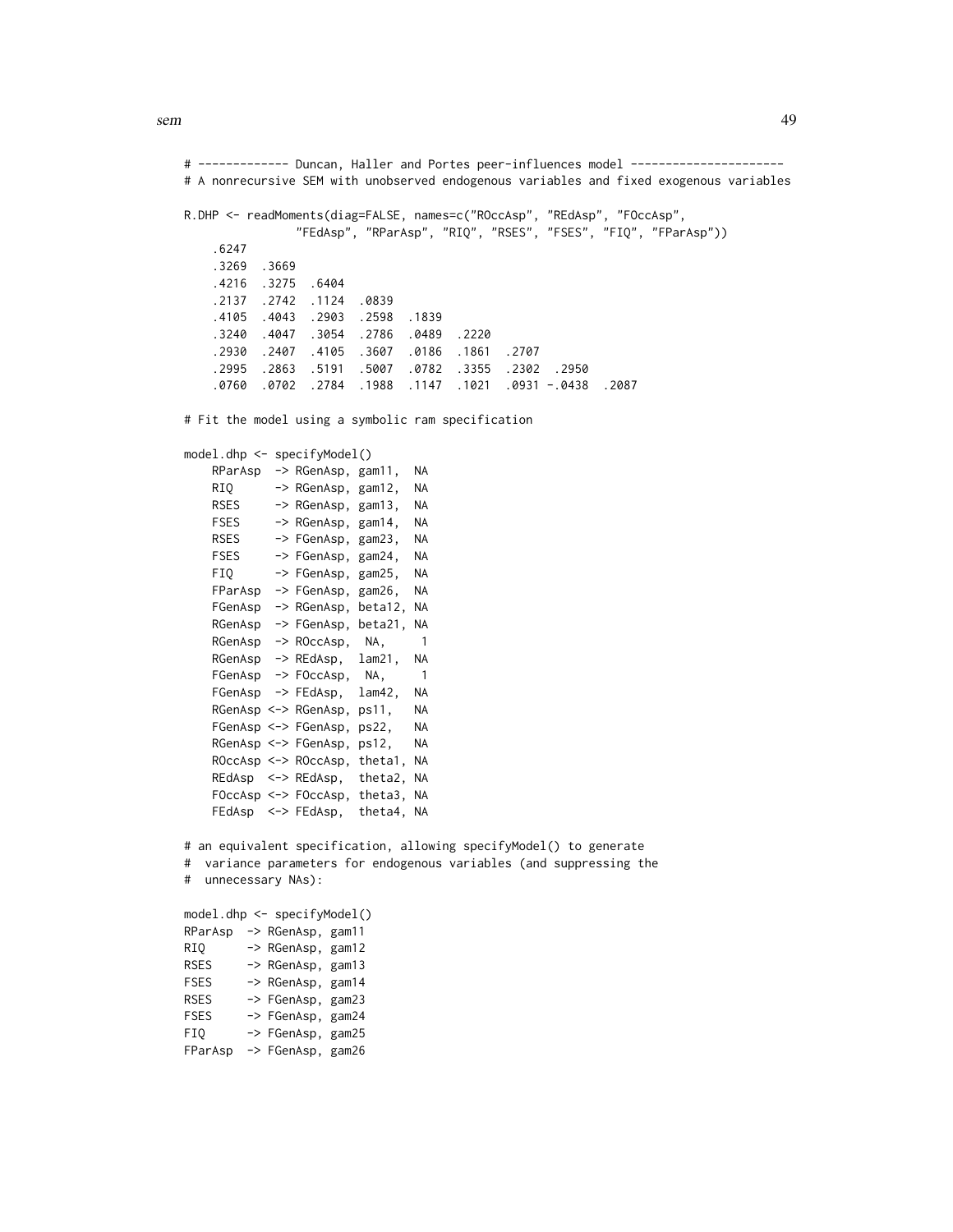```
FGenAsp -> RGenAsp, beta12
RGenAsp -> FGenAsp, beta21
RGenAsp -> ROccAsp, NA, 1
RGenAsp -> REdAsp, lam21
FGenAsp -> FOccAsp, NA, 1
FGenAsp -> FEdAsp, lam42
RGenAsp <-> FGenAsp, ps12
# Another equivalent specification, telling specifyModel to add paths for
# variances and covariance of RGenAsp and FGenAsp:
model.dhp <- specifyModel(covs="RGenAsp, FGenAsp")
RParAsp -> RGenAsp, gam11
RIQ -> RGenAsp, gam12
RSES -> RGenAsp, gam13
FSES -> RGenAsp, gam14
RSES -> FGenAsp, gam23
FSES -> FGenAsp, gam24
FIQ -> FGenAsp, gam25
FParAsp -> FGenAsp, gam26
FGenAsp -> RGenAsp, beta12
RGenAsp -> FGenAsp, beta21
RGenAsp -> ROccAsp, NA, 1
RGenAsp -> REdAsp, lam21
FGenAsp -> FOccAsp, NA, 1
FGenAsp -> FEdAsp, lam42
# Yet another equivalent specification using specifyEquations():
model.dhp.1 <- specifyEquations(covs="RGenAsp, FGenAsp")
RGenAsp = gam11*RParAsp + gam12*RIQ + gam13*RSES + gam14*FSES + beta12*FGenAsp
FGenAsp = gam23*RSES + gam24*FSES + gam25*FIQ + gam26*FParAsp + beta21*RGenAsp
ROccAsp = 1*RGenAsp
REdAsp = lam21(1)*RGenAsp # to illustrate setting start values
FOccAsp = 1*FGenAsp
FEdAsp = lam42(1)*FGenAsp
sem.dhp.1 <- sem(model.dhp.1, R.DHP, 329,
   fixed.x=c('RParAsp', 'RIQ', 'RSES', 'FSES', 'FIQ', 'FParAsp'))
summary(sem.dhp.1)
# Fit the model using a numerical ram specification (not recommended!)
ram.dhp <- matrix(c(
# heads to from param start
              1, 1, 11, 0, 1,
              1, 2, 11, 1, NA, # lam21
              1, 3, 12, 0, 1,<br>1. 4, 12, 2, NA,
              1, 4, 12, 2, NA, # lam42
              1, 11, 5, 3, NA, # gam11
              1, 11, 6, 4, NA, # gam12<br>1. 11, 7, 5, NA, # gam13
              1, 11, 7, 5, NA, # gam13<br>1. 11, 8, 6, NA, # gam14
              1, 11, 8, 6, NA, # gam14
```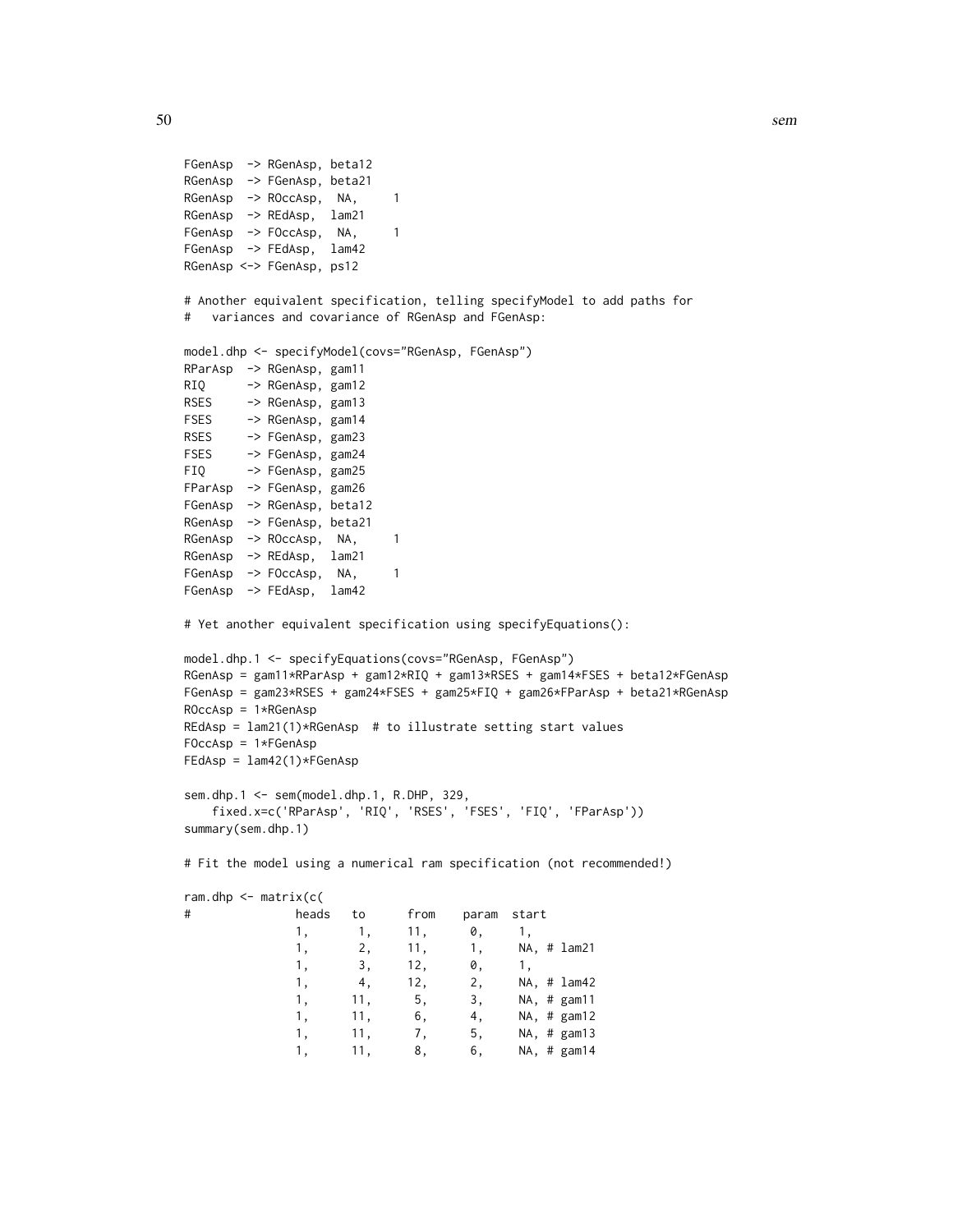```
1, 12, 8, 8, NA, # gam24<br>1. 12, 9, 9, NA, # gam25
             1, 12, 9, 9, NA, # gam25<br>1. 12. 10, 10, NA, # gam26
             1, 12, 10, 10, NA, # gam26
             1, 11, 12, 11, NA, # beta12
             1, 12, 11, 12, NA, # beta21
             2, 1, 1, 13, NA, # theta1
             2, 2, 2, 14, NA, # theta2
             2, 3, 3, 15, NA, # theta3
             2, 4, 4, 16, NA, # theta4
             2, 11, 11, 17, NA, # psi11
             2, 12, 12, 18, NA, # psi22
             2, 11, 12, 19, NA # psi12
             ), ncol=5, byrow=TRUE)
params.dhp <- c('lam21', 'lam42', 'gam11', 'gam12', 'gam13', 'gam14',
               'gam23', 'gam24', 'gam25', 'gam26',
               'beta12', 'beta21', 'theta1', 'theta2', 'theta3', 'theta4',
              'psi11', 'psi22', 'psi12')
vars.dhp <- c('ROccAsp', 'REdAsp', 'FOccAsp', 'FEdAsp', 'RParAsp', 'RIQ',
             'RSES', 'FSES', 'FIQ', 'FParAsp', 'RGenAsp', 'FGenAsp')
sem.dhp.2 <- sem(ram.dhp, R.DHP, 329, param.names=params.dhp, var.names=vars.dhp,
fixed.x=5:10)
summary(sem.dhp.2)
# -------------------- Wheaton et al. alienation data ----------------------
S.wh <- readMoments(names=c('Anomia67','Powerless67','Anomia71',
                              'Powerless71','Education','SEI'))
  11.834
   6.947 9.364
   6.819 5.091 12.532
   4.783 5.028 7.495 9.986
  -3.839 -3.889 -3.841 -3.625 9.610-21.899 -18.831 -21.748 -18.775 35.522 450.288
# This is the model in the SAS manual for PROC CALIS: A Recursive SEM with
# latent endogenous and exogenous variables.
# Curiously, both factor loadings for two of the latent variables are fixed.
model.wh.1 <- specifyModel()
   Alienation67 -> Anomia67, NA, 1
   Alienation67 -> Powerless67, NA, 0.833
   Alienation71 -> Anomia71, NA, 1
   Alienation71 -> Powerless71, NA, 0.833
   SES -> Education, NA, 1
   SES -> SEI, lamb, NA
   SES -> Alienation67, gam1, NA
   Alienation67 -> Alienation71, beta, NA
```
1, 12, 7, 7, NA, # gam23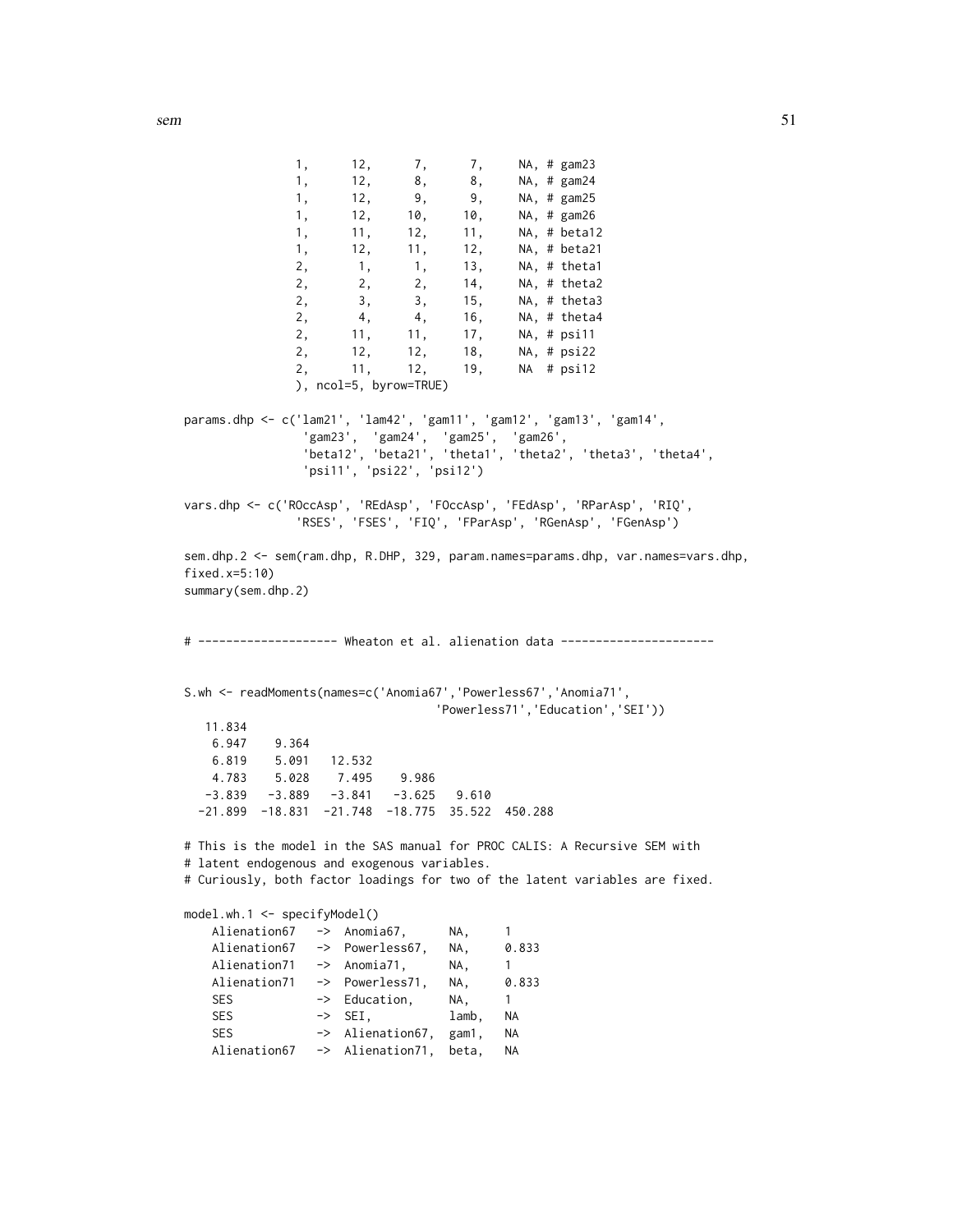```
SES -> Alienation71, gam2, NA
   Anomia67 <-> Anomia67, the1, NA
   Anomia71 <-> Anomia71, the1, NA
   Powerless67 <-> Powerless67, the2, NA
   Powerless71 <-> Powerless71, the2, NA
   Education <-> Education, the3, NA
   SEI <-> SEI, the4, NA
   Anomia67 <-> Anomia71, the5, NA
   Powerless67 <-> Powerless71, the5, NA
   Alienation67 <-> Alienation67, psi1, NA
   Alienation71 <-> Alienation71, psi2, NA
   SES <-> SES, phi, NA
sem.wh.1 <- sem(model.wh.1, S.wh, 932)
summary(sem.wh.1)
# The same model in equation format:
model.wh.1 <- specifyEquations()
Anomia67 = 1*Alienation67
Powerless67 = 0.833*Alienation67
Anomia71 = 1*Alienation71
Powerless71 = 0.833*Alienation71
Education = 1*SES
SEI = lamb*SES
Alienation67 = gam1*SES
Alienation71 = gam2*SES + beta*Alienation67
V(\text{Anomia67}) = \text{the1}V(\text{Anomia71}) = \text{the1}V(Powerless67) = the2
V(Powerless71) = the2
V(SES) = phiC(\text{Anomia67}, \text{Anomia71}) = \text{the5}C(Powerless67, Powerless71) = the5
# The same model, but treating one loading for each latent variable as free
# (and equal to each other).
model.wh.2 <- specifyModel()
```

| Alienation67 | -> | Anomia67,              | NA.    | 1         |
|--------------|----|------------------------|--------|-----------|
| Alienation67 |    | -> Powerless67.        | lamby, | NA        |
| Alienation71 | -> | Anomia71,              | NA.    | 1         |
| Alienation71 |    | -> Powerless71.        | lamby, | NA        |
| <b>SES</b>   |    | -> Education,          | NA.    | 1         |
| <b>SES</b>   |    | $\Rightarrow$ SEI.     | lambx. | NA        |
| <b>SES</b>   |    | -> Alienation67.       | gam1,  | NA        |
| Alienation67 |    | -> Alienation71.       | beta.  | NA.       |
| <b>SES</b>   |    | -> Alienation71.       | gam2,  | NA        |
| Anomia67     |    | $\leftarrow$ Anomia67, | the1,  | <b>NA</b> |
| Anomia71     |    | $\leftarrow$ Anomia71, | the1,  | NA.       |
| Powerless67  |    | <-> Powerless67.       | the2,  | NA        |
| Powerless71  |    | <-> Powerless71.       | the2,  | NA        |
| Education    |    | <-> Education,         | the3,  | NA        |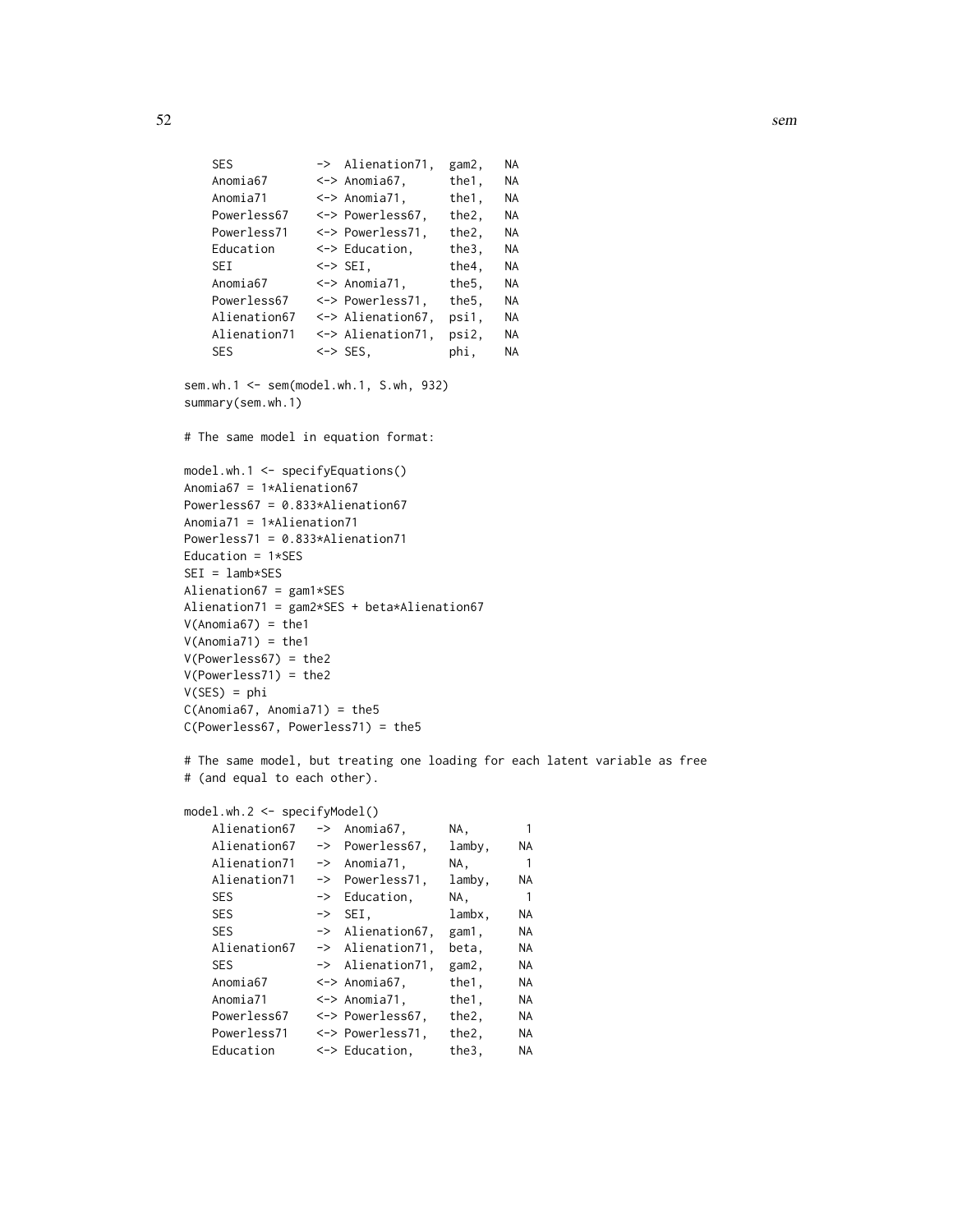sem 53

```
SEI <-> SEI, the4, NA
   Anomia67 <-> Anomia71, the5, NA
   Powerless67 <-> Powerless71, the5, NA
   Alienation67 <-> Alienation67, psi1, NA
   Alienation71 <-> Alienation71, psi2, NA
   SES <-> SES, phi, NA
sem.wh.2 <- sem(model.wh.2, S.wh, 932)
summary(sem.wh.2)
# And again, in equation format:
model.wh <- specifyEquations()
Anomia67 = 1*Alienation67
Powerless67 = lamby*Alienation67
Anomia71 = 1*Alienation71
Powerless71 = lamby*Alienation71
Education = 1*SES
SEI = lambx*SES
Alienation67 = gam1*SES
Alienation71 = gam2*SES + beta*Alienation67
V(\text{Anomia67}) = \text{the1}V(\text{Anomia71}) = \text{the1}V(Powerless67) = the2
V(Powerless71) = the2
V(SES) = phiC(\text{Anomia67}, \text{Anomia71}) = \text{the5}C(Powerless67, Powerless71) = the5
# Compare the two models by a likelihood-ratio test:
anova(sem.wh.1, sem.wh.2)
# ----------------------- Thurstone data ---------------------------------------
# Second-order confirmatory factor analysis, from the SAS manual for PROC CALIS
R.thur <- readMoments(diag=FALSE, names=c('Sentences','Vocabulary',
       'Sent.Completion','First.Letters','4.Letter.Words','Suffixes',
       'Letter.Series','Pedigrees', 'Letter.Group'))
   .828
   .776 .779
   .439 .493 .46
   .432 .464 .425 .674
   .447 .489 .443 .59 .541
   .447 .432 .401 .381 .402 .288
   .541 .537 .534 .35 .367 .32 .555
   .38 .358 .359 .424 .446 .325 .598 .452
model.thur <- specifyModel()
   F1 -> Sentences, lam11
```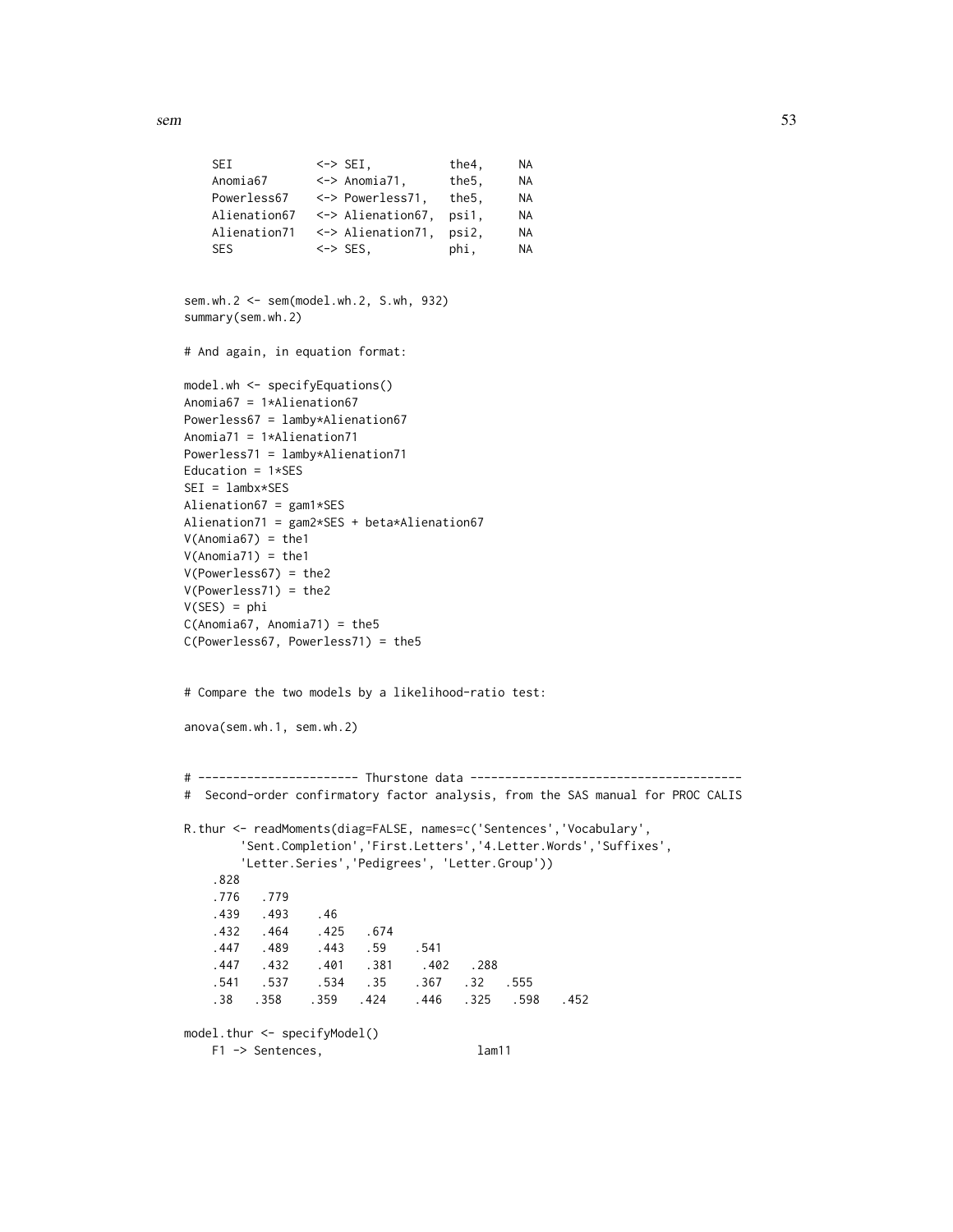```
F1 -> Vocabulary, lam21
F1 -> Sent.Completion, lam31
F2 -> First.Letters, lam42
F2 -> 4. Letter. Words, lam52
F2 -> Suffixes, lam62
F3 -> Letter.Series, lam73
F3 -> Pedigrees, lam83
F3 -> Letter.Group, lam93
F4 \rightarrow F1, gam1
F4 -> F2, gam2
F4 -> F3, gam3
F1 <-> F1, NA, NA, 1
F2 \le -> F2, NA, 1
F3 <-> F3, NA, 1
F4 \le -\frac{1}{2} F4, NA, 1
```
sem.thur <- sem(model.thur, R.thur, 213) summary(sem.thur)

# The model in equation format:

```
model.thur <- specifyEquations()
Sentences = lam11*F1
Vocabulary = lam21*F1
Sent.Completion = lam31*F1
First.Letters = lam42*F2
4.Letter.Words = lam52*F2
Suffixes = lamb2*F2Letter.Series = lam73*F3
Pedigrees = lam83*F3
Letter.Group = lam93*F3
F1 = \text{gam1*}F4F2 = \text{gam2*}F4F3 = \text{gam3*}F4V(F1) = 1V(F2) = 1V(F3) = 1V(F4) = 1
```
#------------------------- Kerchoff/Kenney path analysis --------------------- # An observed-variable recursive SEM from the LISREL manual

```
R.kerch <- readMoments(diag=FALSE, names=c('Intelligence','Siblings',
                      'FatherEd','FatherOcc','Grades','EducExp','OccupAsp'))
   -.100
    .277 -.152
    .250 -.108 .611
    .572 -.105 .294 .248
    .489 -.213 .446 .410 .597
    .335 -.153 .303 .331 .478 .651
```
model.kerch <- specifyModel()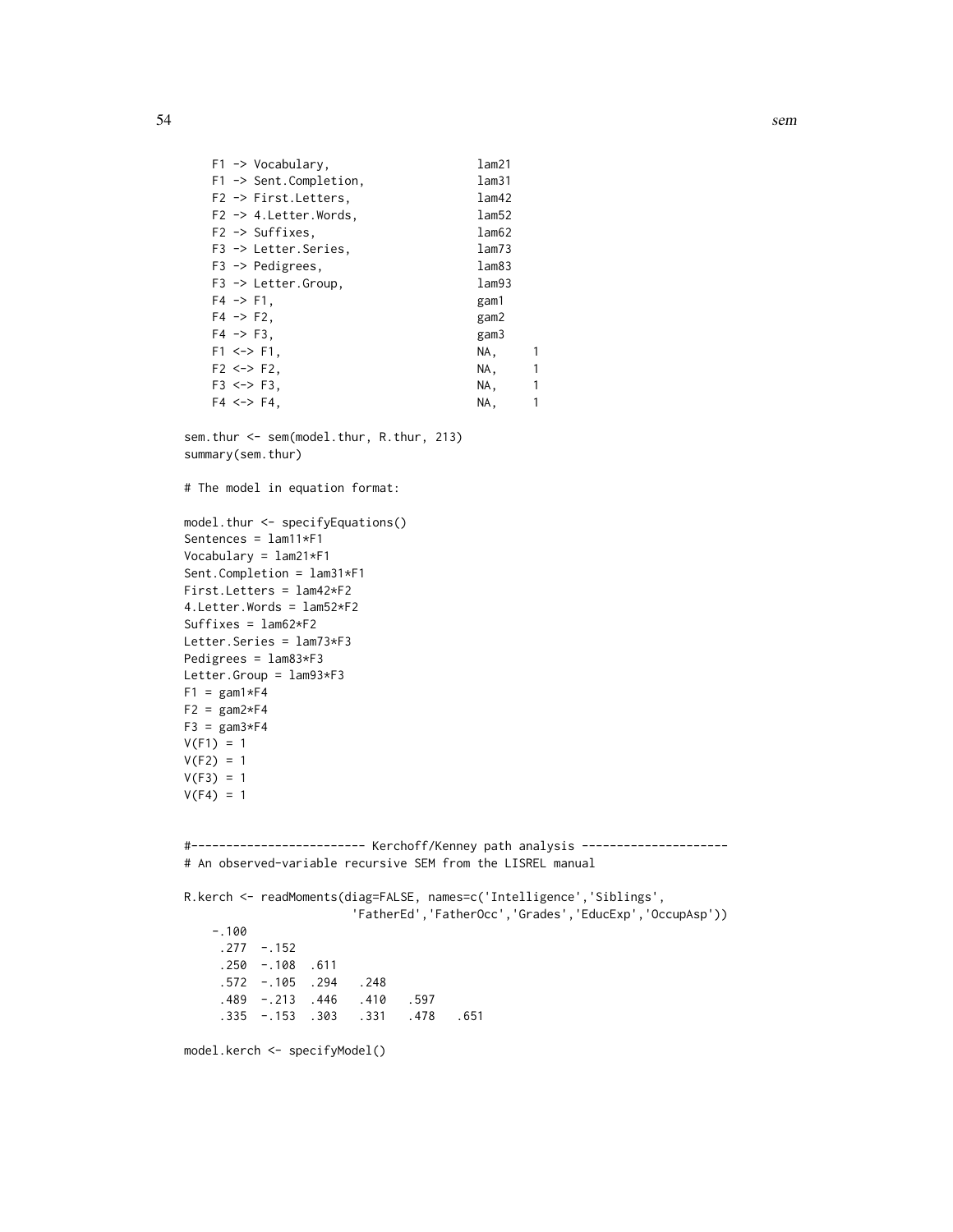```
sem 55
```

```
Intelligence -> Grades, gam51
   Siblings -> Grades, gam52
   FatherEd -> Grades, gam53
   FatherOcc -> Grades, gam54
   Intelligence -> EducExp, gam61
   Siblings -> EducExp, gam62
   FatherEd -> EducExp, gam63
   FatherOcc -> EducExp, gam64
   Grades -> EducExp, beta65
   Intelligence -> OccupAsp, gam71
   Siblings -> OccupAsp, gam72
   FatherEd -> OccupAsp, gam73
   FatherOcc -> OccupAsp, gam74
   Grades -> OccupAsp, beta75
   EducExp -> OccupAsp, beta76
sem.kerch <- sem(model.kerch, R.kerch, 737,
   fixed.x=c('Intelligence', 'Siblings', 'FatherEd', 'FatherOcc'))
summary(sem.kerch)
# The model in equation format:
model.kerch <- specifyEquations()
Grades = gam51*Intelligence + gam52*Siblings + gam53*FatherEd
         + gam54*FatherOcc
EducExp = gam61*Intelligence + gam62*Siblings + gam63*FatherEd
          + gam64*FatherOcc + beta65*Grades
OccupAsp = gam71*Intelligence + gam72*Siblings + gam73*FatherEd
          + gam74*FatherOcc + beta75*Grades + beta76*EducExp
#------------------- McArdle/Epstein latent-growth-curve model -----------------
# This model, from McArdle and Epstein (1987, p.118), illustrates the use of a
# raw moment matrix to fit a model with an intercept. (The example was suggested
# by Mike Stoolmiller.)
M.McArdle <- readMoments(
   names=c('WISC1', 'WISC2', 'WISC3', 'WISC4', 'UNIT'))
   365.661
   503.175 719.905
   675.656 958.479 1303.392
   890.680 1265.846 1712.475 2278.257
    18.034 25.819 35.255 46.593 1.000
mod.McArdle <- specifyModel()
   C -> WISC1, NA, 6.07
   C -> WISC2, B2, NA
   C -> WISC3, B3, NA
   C -> WISC4, B4, NA
   UNIT \rightarrow C, Mc, NA
   C \iff C, VC, NA,WISC1 <-> WISC1, Vd, NA
   WISC2 <-> WISC2, Vd, NA
```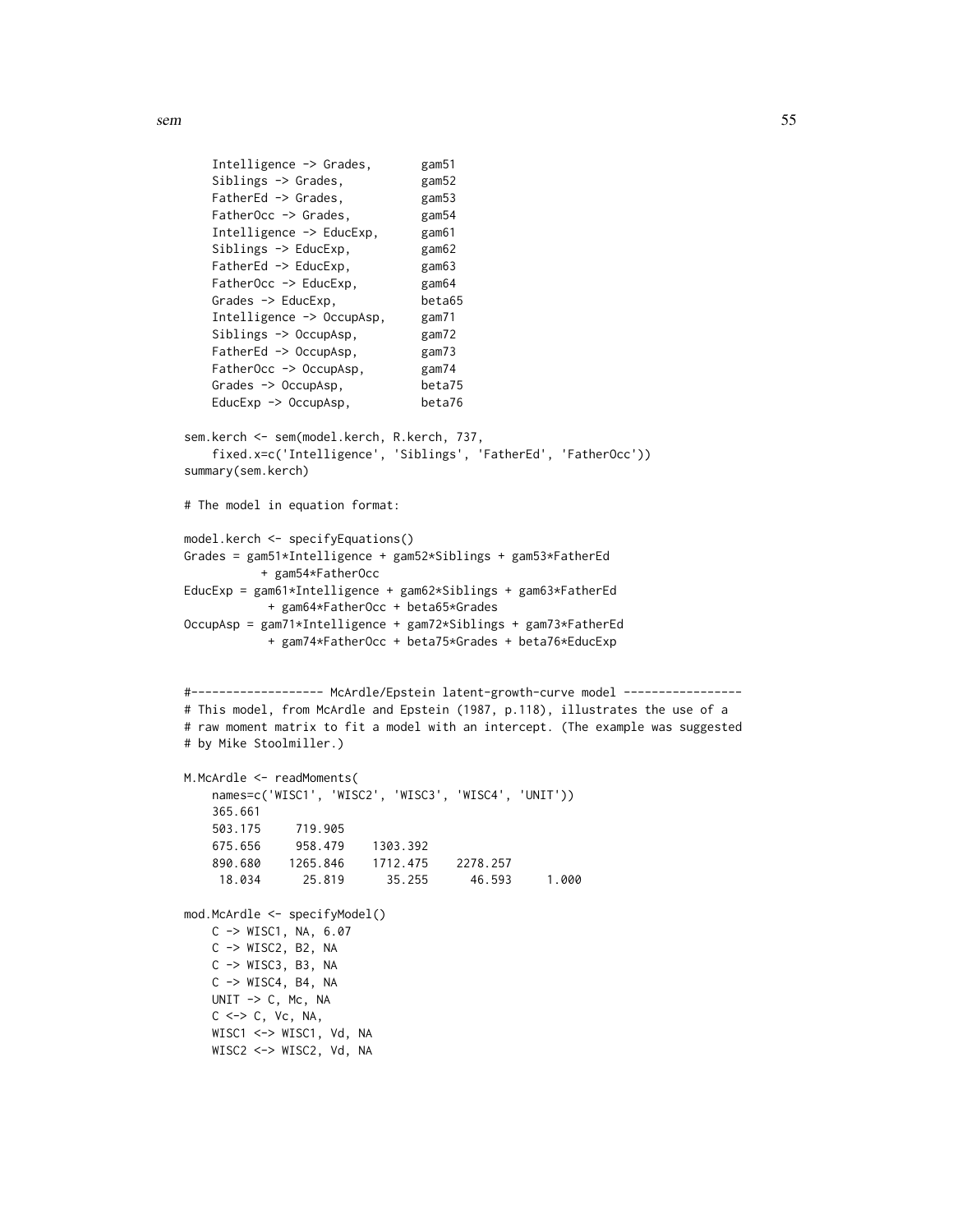```
WISC3 <-> WISC3, Vd, NA
    WISC4 <-> WISC4, Vd, NA
sem.McArdle <- sem(mod.McArdle, M.McArdle, 204, fixed.x="UNIT", raw=TRUE)
summary(sem.McArdle)
# The model in equation format:
mod.McArdle <- specifyEquations()
WISC1 = 6.07*CWISC2 = B2*CWISC3 = B3*CWISC4 = b4*CC = Mc*UNITv(C) = Vcv(WISC1) = Vdv(WISC2) = Vdv(WISC3) = Vdv(WISC4) = Vd#------------ Bollen industrialization and democracy example -----------------
# This model, from Bollen (1989, Ch. 8), illustrates the use in sem() of a
# case-by-variable data (see ?Bollen) set rather than a covariance or moment matrix
model.bollen <- specifyModel()
Demo60 -> y1, NA, 1
Demo60 -> y2, lam2,
Demo60 -> y3, lam3,
Demo60 -> y4, lam4,
Demo65 -> y5, NA, 1
Demo65 -> y6, lam2,
Demo65 -> y7, lam3,
Demo65 \rightarrow y8, lam4,
Indust \rightarrow x1, NA, 1
Indust \rightarrow x2, lam6,
Indust \rightarrow x3, lam7,
y1 <-> y5, theta15
y2 <-> y4, theta24
y2 <-> y6, theta26
y3 <-> y7, theta37
y4 <-> y8, theta48
y6 <-> y8, theta68
Indust -> Demo60, gamma11,
Indust -> Demo65, gamma21,
Demo60 -> Demo65, beta21,
Indust <-> Indust, phi
sem.bollen <- sem(model.bollen, data=Bollen)
summary(sem.bollen)
summary(sem.bollen, robust=TRUE) # robust SEs and tests
```
summary(sem.bollen, analytic.se=FALSE) # uses numeric rather than analytic Hessian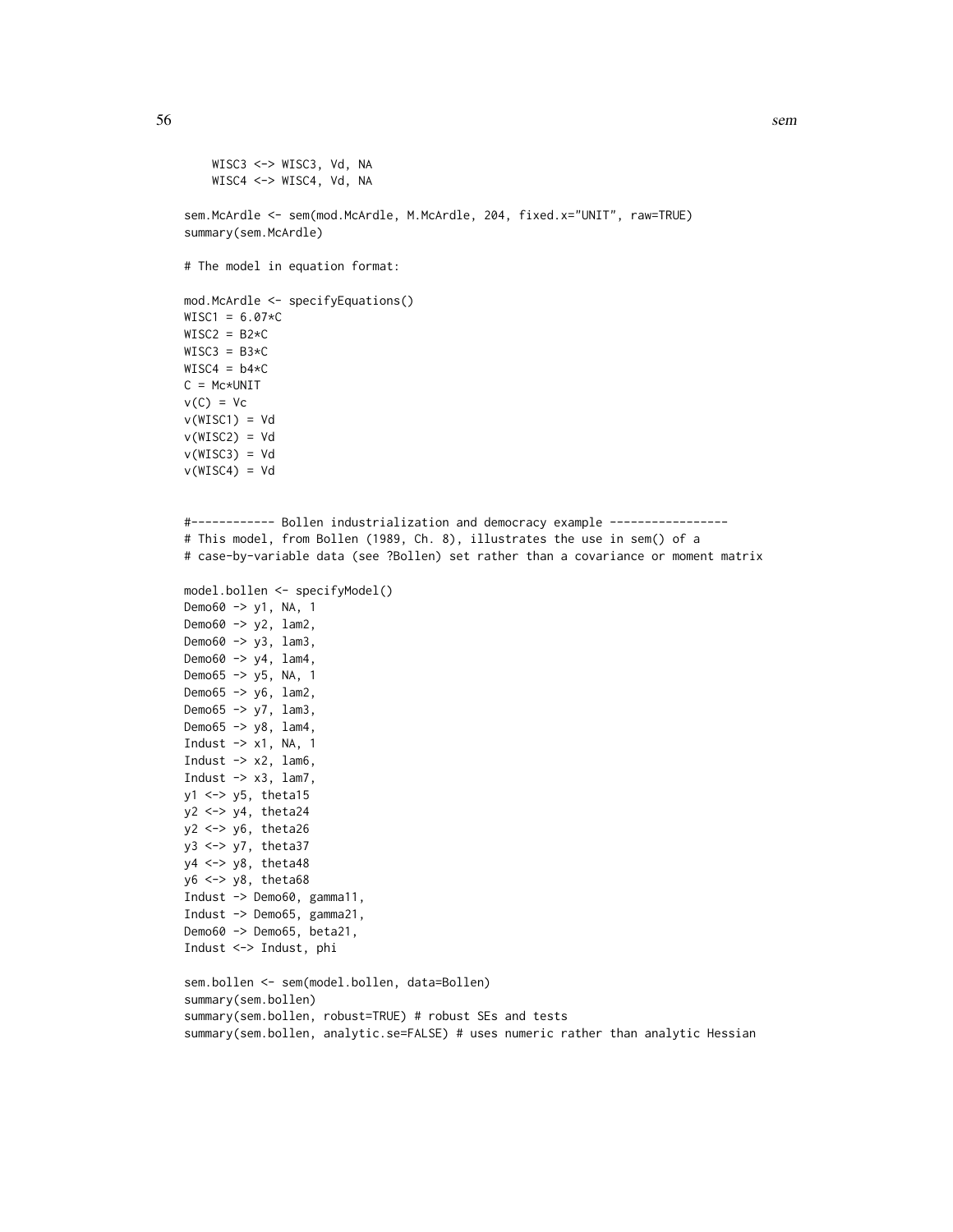sem 57

```
# GLS rather than ML estimator:
sem.bollen.gls <- sem(model.bollen, data=Bollen, objective=objectiveGLS)
summary(sem.bollen.gls)
# The model in equation format:
model.bollen <- specifyEquations()
y1 = 1*Dem 60y2 = lam2*Demo60
y3 = lam3*Demo60
y4 = lam4*Demo60
y5 = 1*Demo65y6 = lam2*Demo65
y7 = lam3*Demo65
y8 = lam4*Demo65
x1 = 1*Industx2 = lam6*Indust
x3 = lam7*Indust
c(y1, y5) = \text{theta15}c(y2, y4) = \text{theta}24c(y2, y6) = \text{theta}26c(y3, y7) = \text{theta37}c(y4, y8) = \text{theta4}c(y6, y8) = \text{theta}68Demo60 = gamma11*IndustDemo65 = gamma21*Indust + beta21*Demo60
v(Indust) = phi# -------------- A simple CFA model for the Thurstone mental tests data --------------
R.thur <- readMoments(diag=FALSE,
  names=c('Sentences','Vocabulary',
          'Sent.Completion','First.Letters','4.Letter.Words','Suffixes',
          'Letter.Series','Pedigrees', 'Letter.Group'))
.828
.776 .779
.439 .493 .46
.432 .464 .425 .674
.447 .489 .443 .59 .541
.447 .432 .401 .381 .402 .288<br>541 .537 .534 .35 .367 .32
.541 .537 .534 .35 .367 .32 .555
.38 .358 .359 .424 .446 .325 .598 .452
# (1) in CFA format:
mod.cfa.thur.c <- cfa(reference.indicators=FALSE)
FA: Sentences, Vocabulary, Sent.Completion
FB: First.Letters, 4.Letter.Words, Suffixes
FC: Letter.Series, Pedigrees, Letter.Group
cfa.thur.c <- sem(mod.cfa.thur.c, R.thur, 213)
summary(cfa.thur.c)
```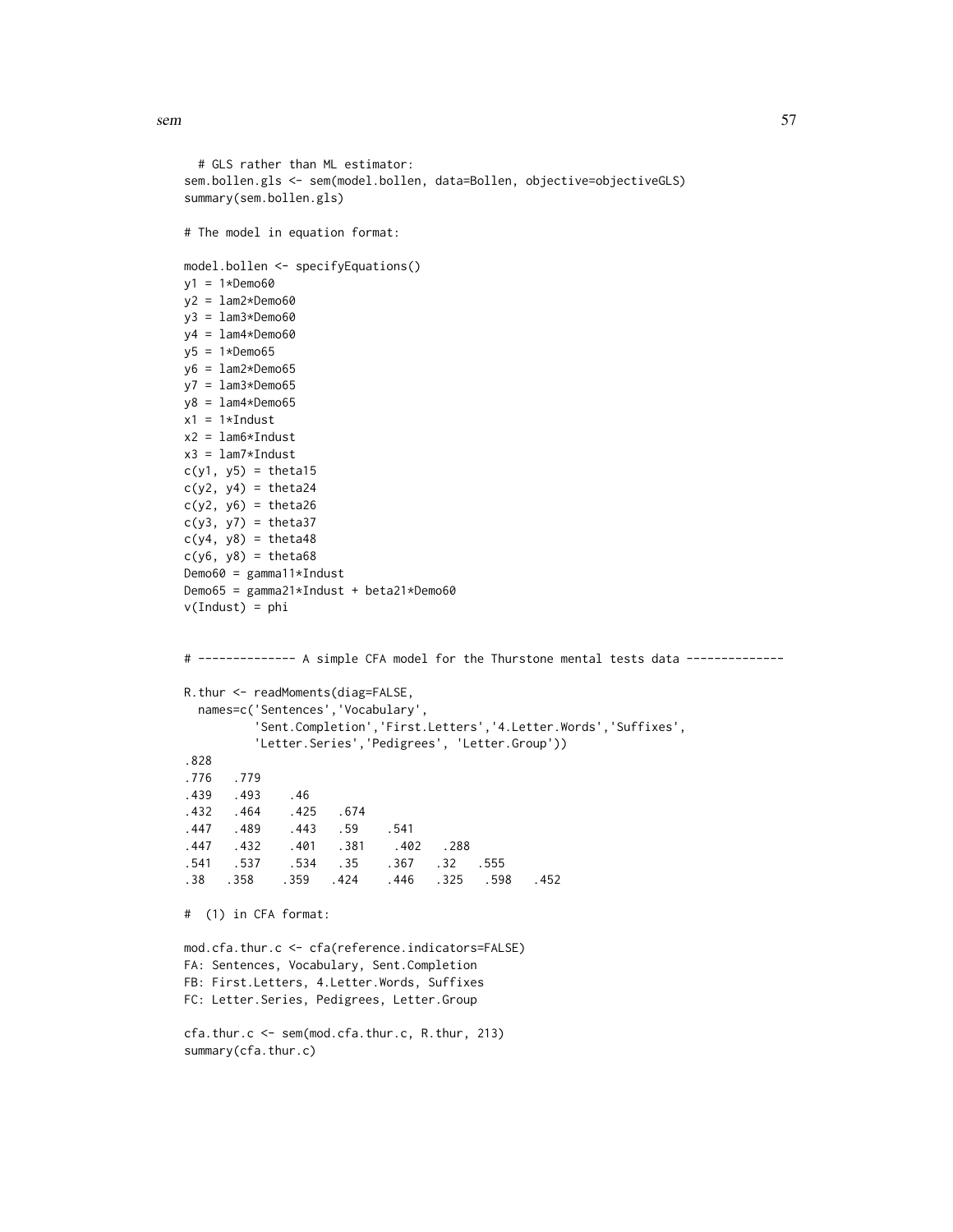```
# (2) in equation format:
```

```
mod.cfa.thur.e <- specifyEquations(covs="F1, F2, F3")
Sentences = lam11*F1
Vocabulary = lam21*F1
Sent.Completion = lam31*F1
First.Letters = lam42*F2
4.Letter.Words = lam52*F2
Suffixes = lam62*F2
Letter.Series = lam73*F3
Pedigrees = lam83*F3
Letter.Group = lam93*F3
V(F1) = 1V(F2) = 1V(F3) = 1cfa.thur.e <- sem(mod.cfa.thur.e, R.thur, 213)
summary(cfa.thur.e)
# (3) in path format:
mod.cfa.thur.p <- specifyModel(covs="F1, F2, F3")
F1 -> Sentences, lam11
F1 -> Vocabulary, lam21
F1 -> Sent.Completion, lam31
F2 -> First.Letters, lam41
F2 -> 4. Letter. Words, lam52
F2 -> Suffixes, lam62
F3 -> Letter.Series, lam73
F3 -> Pedigrees, lam83
F3 -> Letter.Group, lam93
F1 <-> F1, NA, 1
F2 \le -\ge F2, NA, 1
F3 \lt -> F3, NA, 1
```

```
cfa.thur.p <- sem(mod.cfa.thur.p, R.thur, 213)
summary(cfa.thur.p)
```

```
# ----- a CFA model fit by FIML to the mental-tests dataset with missing data ----
```

```
mod.cfa.tests <- cfa(raw=TRUE)
verbal: x1, x2, x3
math: y1, y2, y3
cfa.tests <- sem(mod.cfa.tests, data=Tests, na.action=na.pass,
                objective=objectiveFIML, fixed.x="Intercept")
summary(cfa.tests)
summary(cfa.tests, saturated=TRUE) # takes time to fit saturated model for comparison
```
# --- a multigroup CFA model fit to the Holzinger-Swineford mental-tests data -----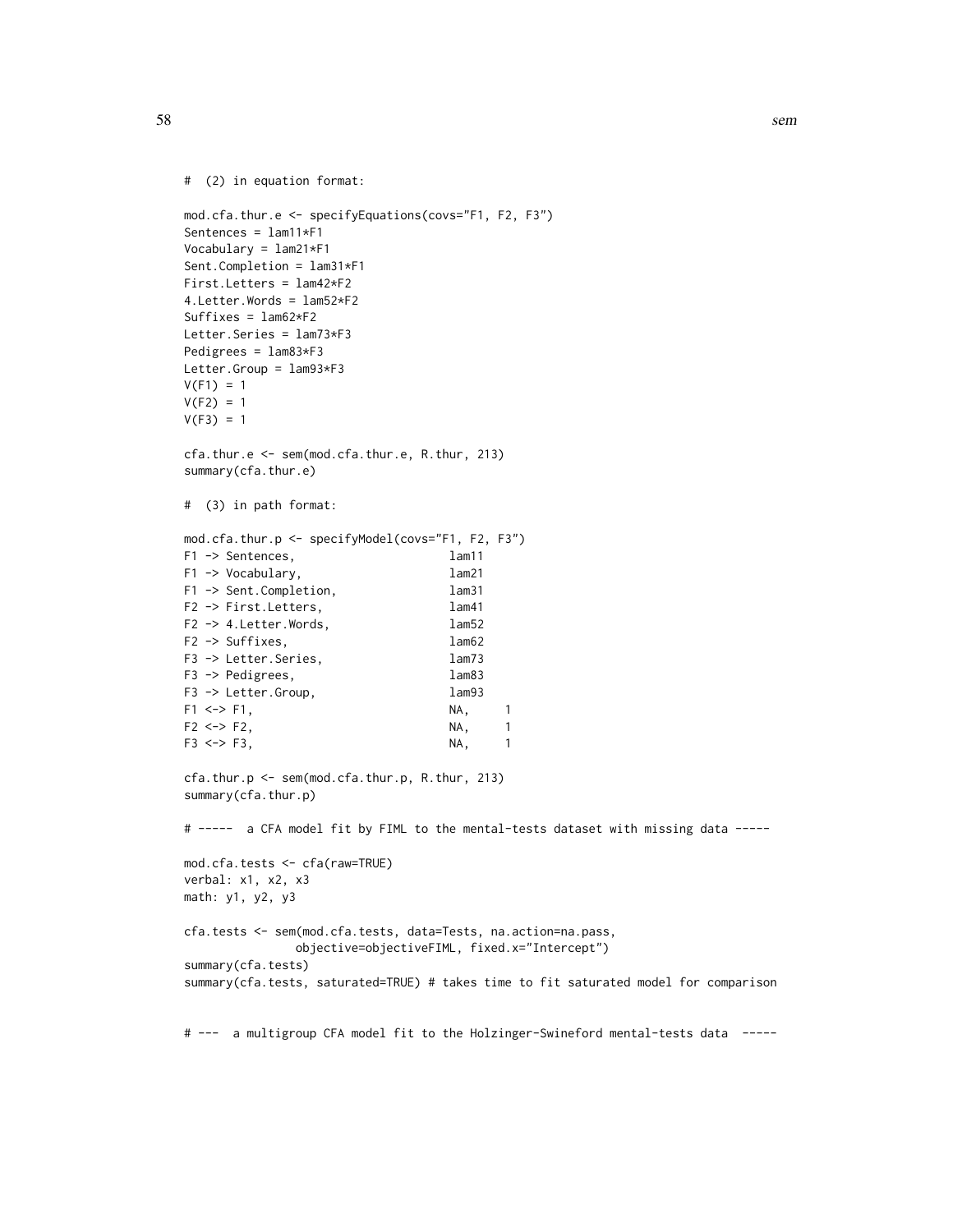```
mod.hs < -cfa()spatial: visual, cubes, paper, flags
verbal: general, paragrap, sentence, wordc, wordm
memory: wordr, numberr, figurer, object, numberf, figurew
math: deduct, numeric, problemr, series, arithmet
mod.mg <- multigroupModel(mod.hs, groups=c("Female", "Male"))
sem.mg <- sem(mod.mg, data=HS.data, group="Gender",
              formula = \sim visual + cubes + paper + flags +
              general + paragrap + sentence + wordc + wordm +
              wordr + numberr + figurer + object + numberf + figurew +
              deduct + numeric + problemr + series + arithmet
               )
summary(sem.mg)
# with cross-group equality constraints:
mod.mg.eq <- multigroupModel(mod.hs, groups=c("Female", "Male"), allEqual=TRUE)
sem.mg.eq <- sem(mod.mg.eq, data=HS.data, group="Gender",
              formula = \sim visual + cubes + paper + flags +
                general + paragrap + sentence + wordc + wordm +
                wordr + numberr + figurer + object + numberf + figurew +
                deduct + numeric + problemr + series + arithmet
              )
summary(sem.mg.eq)
anova(sem.mg, sem.mg.eq) # test equality constraints
## End(Not run)
## ===============================================================================
# The following examples use file input and may be executed via example():
etc <- system.file(package="sem", "etc") # path to data and model files
# to get all fit indices (not recommended, but for illustration):
opt <- options(fit.indices = c("GFI", "AGFI", "RMSEA", "NFI", "NNFI",
         "CFI", "RNI", "IFI", "SRMR", "AIC", "AICc", "BIC", "CAIC"))
# ------------- Duncan, Haller and Portes peer-influences model ----------------------
# A nonrecursive SEM with unobserved endogenous variables and fixed exogenous variables
(R.DHP <- readMoments(file=file.path(etc, "R-DHP.txt"),
diag=FALSE, names=c("ROccAsp", "REdAsp", "FOccAsp",
                 "FEdAsp", "RParAsp", "RIQ", "RSES", "FSES", "FIQ", "FParAsp")))
(model.dhp <- specifyModel(file=file.path(etc, "model-DHP.txt")))
sem.dhp.1 <- sem(model.dhp, R.DHP, 329,
    fixed.x=c('RParAsp', 'RIQ', 'RSES', 'FSES', 'FIQ', 'FParAsp'))
summary(sem.dhp.1)
```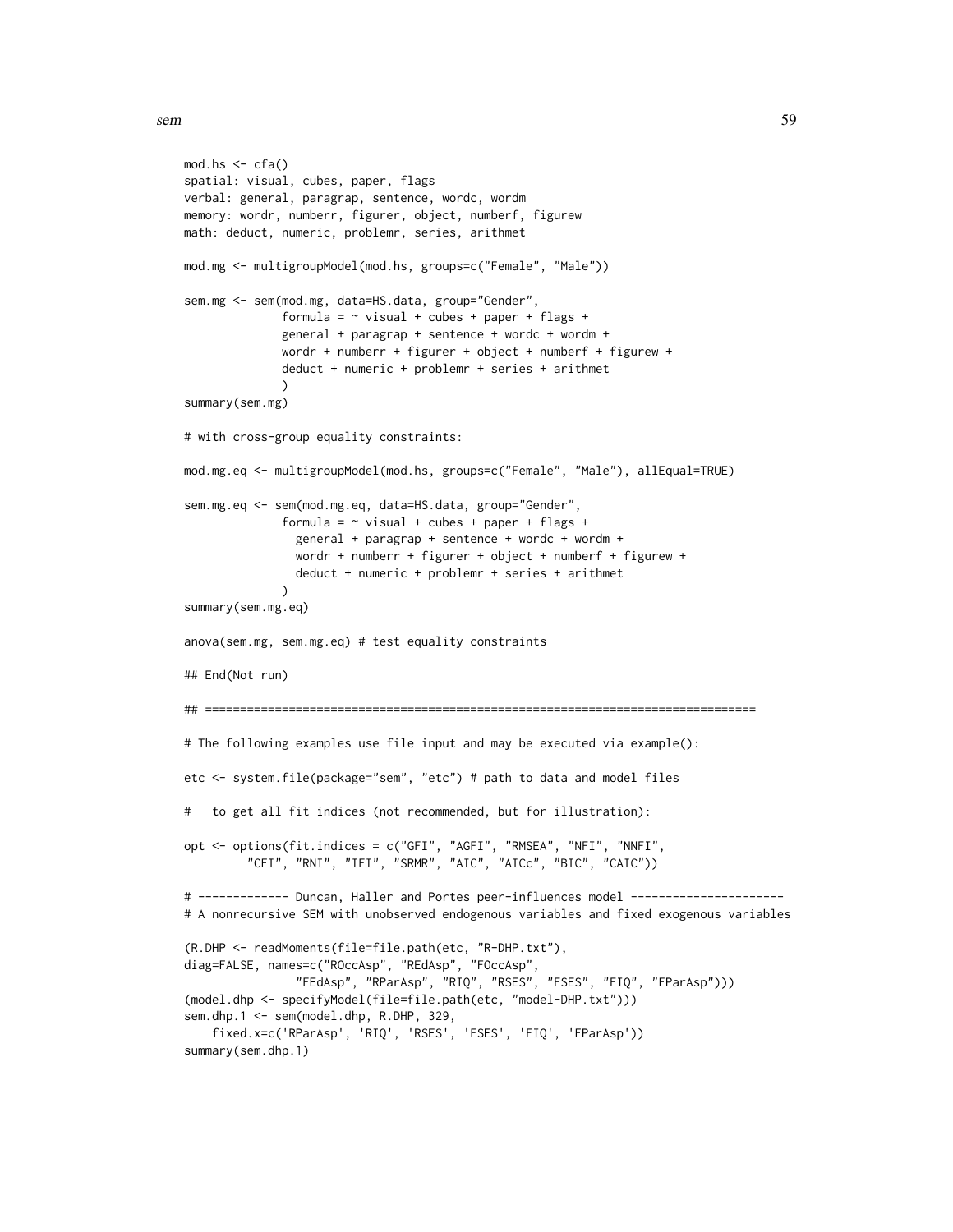```
# -------------------- Wheaton et al. alienation data ----------------------
(S.wh <- readMoments(file=file.path(etc, "S-Wheaton.txt"),
names=c('Anomia67','Powerless67','Anomia71',
                            'Powerless71','Education','SEI')))
# This is the model in the SAS manual for PROC CALIS: A Recursive SEM with
# latent endogenous and exogenous variables.
# Curiously, both factor loadings for two of the latent variables are fixed.
(model.wh.1 <- specifyModel(file=file.path(etc, "model-Wheaton-1.txt")))
sem.wh.1 <- sem(model.wh.1, S.wh, 932)
summary(sem.wh.1)
# The same model, but treating one loading for each latent variable as free
# (and equal to each other).
(model.wh.2 <- specifyModel(file=file.path(etc, "model-Wheaton-2.txt")))
sem.wh.2 <- sem(model.wh.2, S.wh, 932)
summary(sem.wh.2)
# Compare the two models by a likelihood-ratio test:
anova(sem.wh.1, sem.wh.2)
# ----------------------- Thurstone data ---------------------------------------
# Second-order confirmatory factor analysis, from the SAS manual for PROC CALIS
(R.thur <- readMoments(file=file.path(etc, "R-Thurstone.txt"),
diag=FALSE, names=c('Sentences','Vocabulary',
        'Sent.Completion','First.Letters','4.Letter.Words','Suffixes',
        'Letter.Series','Pedigrees', 'Letter.Group')))
(model.thur <- specifyModel(file=file.path(etc, "model-Thurstone.txt")))
sem.thur <- sem(model.thur, R.thur, 213)
summary(sem.thur)
#------------------------- Kerchoff/Kenney path analysis ---------------------
# An observed-variable recursive SEM from the LISREL manual
(R.kerch <- readMoments(file=file.path(etc, "R-Kerchoff.txt"),
   diag=FALSE, names=c('Intelligence','Siblings',
                        'FatherEd','FatherOcc','Grades','EducExp','OccupAsp')))
(model.kerch <- specifyModel(file=file.path(etc, "model-Kerchoff.txt")))
sem.kerch <- sem(model.kerch, R.kerch, 737,
    fixed.x=c('Intelligence', 'Siblings', 'FatherEd', 'FatherOcc'))
summary(sem.kerch)
```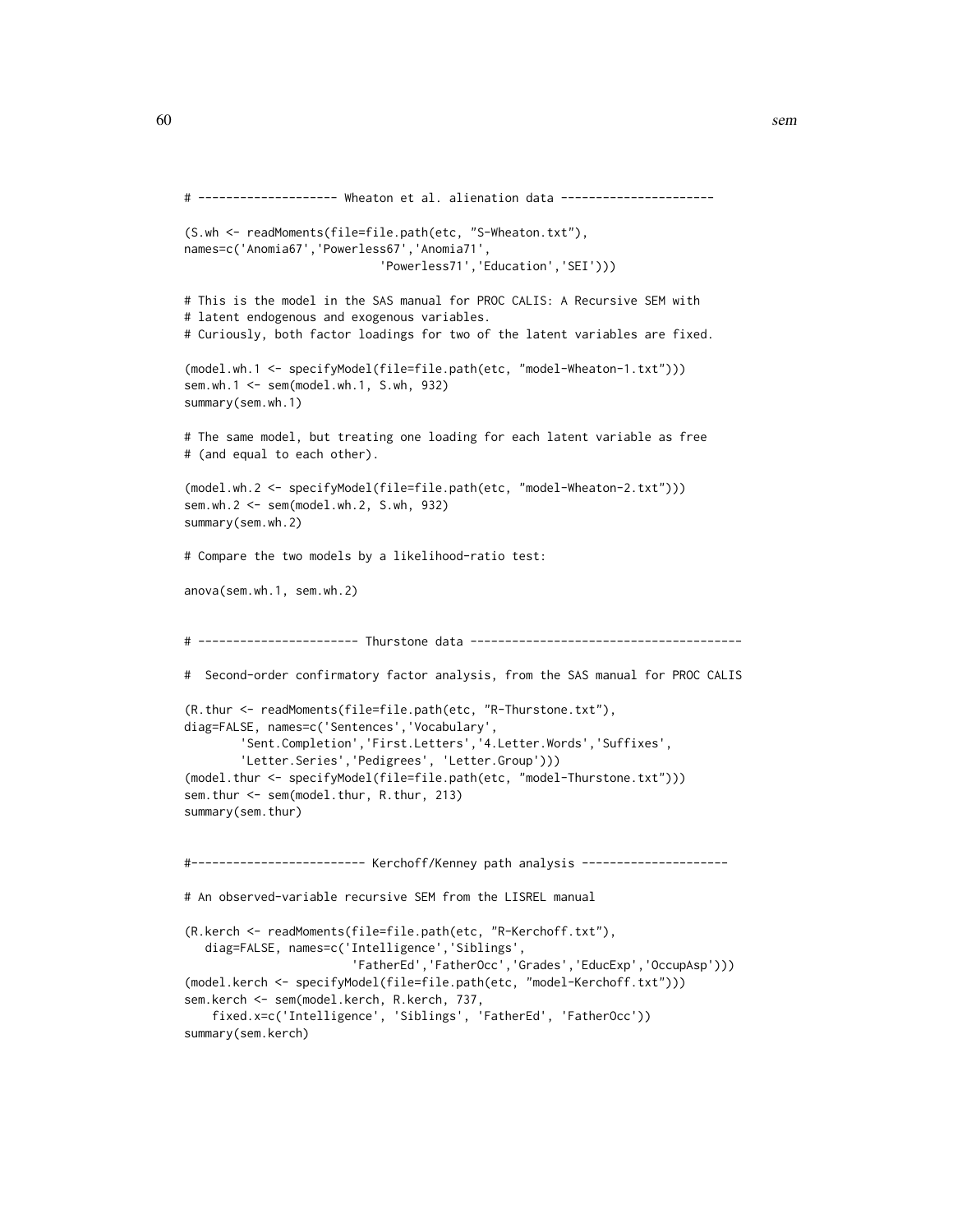sem 61

```
#------------------- McArdle/Epstein latent-growth-curve model -----------------
# This model, from McArdle and Epstein (1987, p.118), illustrates the use of a
# raw moment matrix to fit a model with an intercept. (The example was suggested
# by Mike Stoolmiller.)
(M.McArdle <- readMoments(file=file.path(etc, "M-McArdle.txt"),
    names=c('WISC1', 'WISC2', 'WISC3', 'WISC4', 'UNIT')))
(mod.McArdle <- specifyModel(file=file.path(etc, "model-McArdle.txt")))
sem.McArdle <- sem(mod.McArdle, M.McArdle, 204, fixed.x="UNIT", raw=TRUE)
summary(sem.McArdle)
#------------ Bollen industrialization and democracy example -----------------
# This model, from Bollen (1989, Ch. 8), illustrates the use in sem() of a
# case-by-variable data set (see ?Bollen) rather than a covariance or moment matrix
(model.bollen <- specifyModel(file=file.path(etc, "model-Bollen.txt")))
sem.bollen <- sem(model.bollen, data=Bollen)
summary(sem.bollen)
summary(sem.bollen, robust=TRUE) # robust SEs and tests
summary(sem.bollen, analytic.se=FALSE) # uses numeric rather than analytic Hessian
 # GLS rather than ML estimator:
sem.bollen.gls <- sem(model.bollen, data=Bollen, objective=objectiveGLS)
summary(sem.bollen.gls)
# ----- a CFA model fit by FIML to the mental-tests dataset with missing data -----
(mod.cfa.tests <- cfa(file=file.path(etc, "model-Tests.txt"), raw=TRUE))
cfa.tests <- sem(mod.cfa.tests, data=Tests, na.action=na.pass,
                optimizer=optimizerNlm, objective=objectiveFIML, fixed.x="Intercept")
summary(cfa.tests)
#------------ Holzinger and Swineford muiltigroup CFA example ----------------
mod.hs <- cfa(file=file.path(etc, "model-HS.txt"))
mod.mg <- multigroupModel(mod.hs, groups=c("Female", "Male"))
sem.mg <- sem(mod.mg, data=HS.data, group="Gender",
              formula = \sim visual + cubes + paper + flags +
              general + paragrap + sentence + wordc + wordm +
              wordr + numberr + figurer + object + numberf + figurew +
              deduct + numeric + problemr + series + arithmet
             \lambdasummary(sem.mg)
# with cross-group equality constraints:
```
mod.mg.eq <- multigroupModel(mod.hs, groups=c("Female", "Male"), allEqual=TRUE)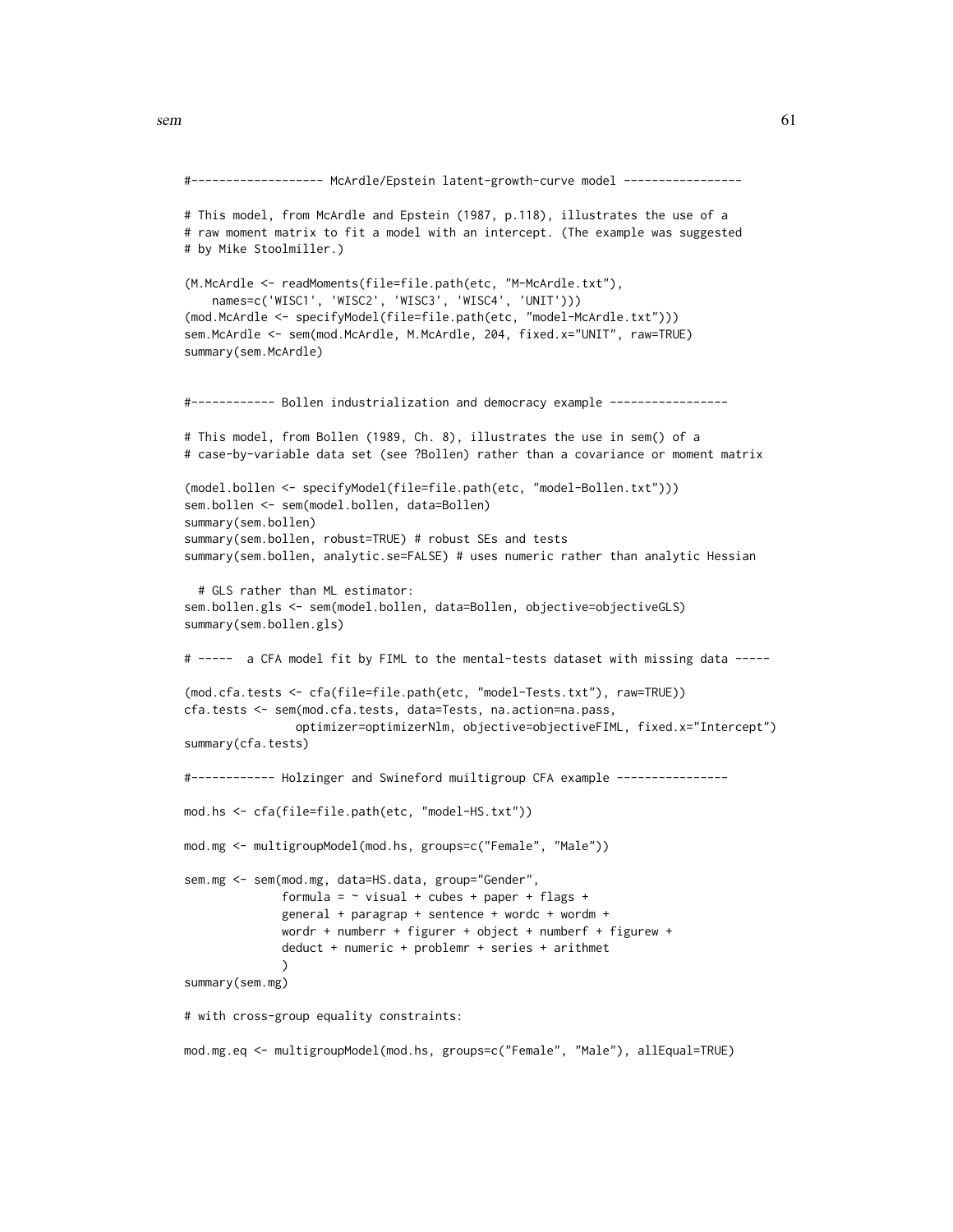```
sem.mg.eq <- sem(mod.mg.eq, data=HS.data, group="Gender",
              formula = \sim visual + cubes + paper + flags +
                general + paragrap + sentence + wordc + wordm +
                wordr + numberr + figurer + object + numberf + figurew +
                deduct + numeric + problemr + series + arithmet
              )
summary(sem.mg.eq)
anova(sem.mg, sem.mg.eq) # test equality constraints
options(opt) # restore fit.indices option
```
sem-deprecated *Deprecated Functions in the sem Package*

## Description

These functions are provided for compatibility with older versions of the sem package only, and may be removed eventually. Although an effort has been made to insure backwards-compatibility, commands that worked in versions of the sem package prior to version 2.0-0 will not necessarily work in version 2.0-0 and beyond, or may not work in the same manner.

## Usage

```
boot.sem(...)
mod.indices(...)
normalized.residuals(...)
path.diagram(...)
raw.moments(...)
read.moments(...)
specify.model(...)
standardized.coefficients(...)
standardized.residuals(...)
std.coef(...)
```
### Arguments

... pass arguments down to replacements for deprecated functions.

## Details

boot.sem is now a synonym for the [bootSem](#page-2-0) function. mod.indices is now a synonym for [modIndices](#page-21-0). normalized.residuals is now a synonym for [normalizedResiduals](#page-36-0).

path.diagram is now a synonym for [pathDiagram](#page-26-0).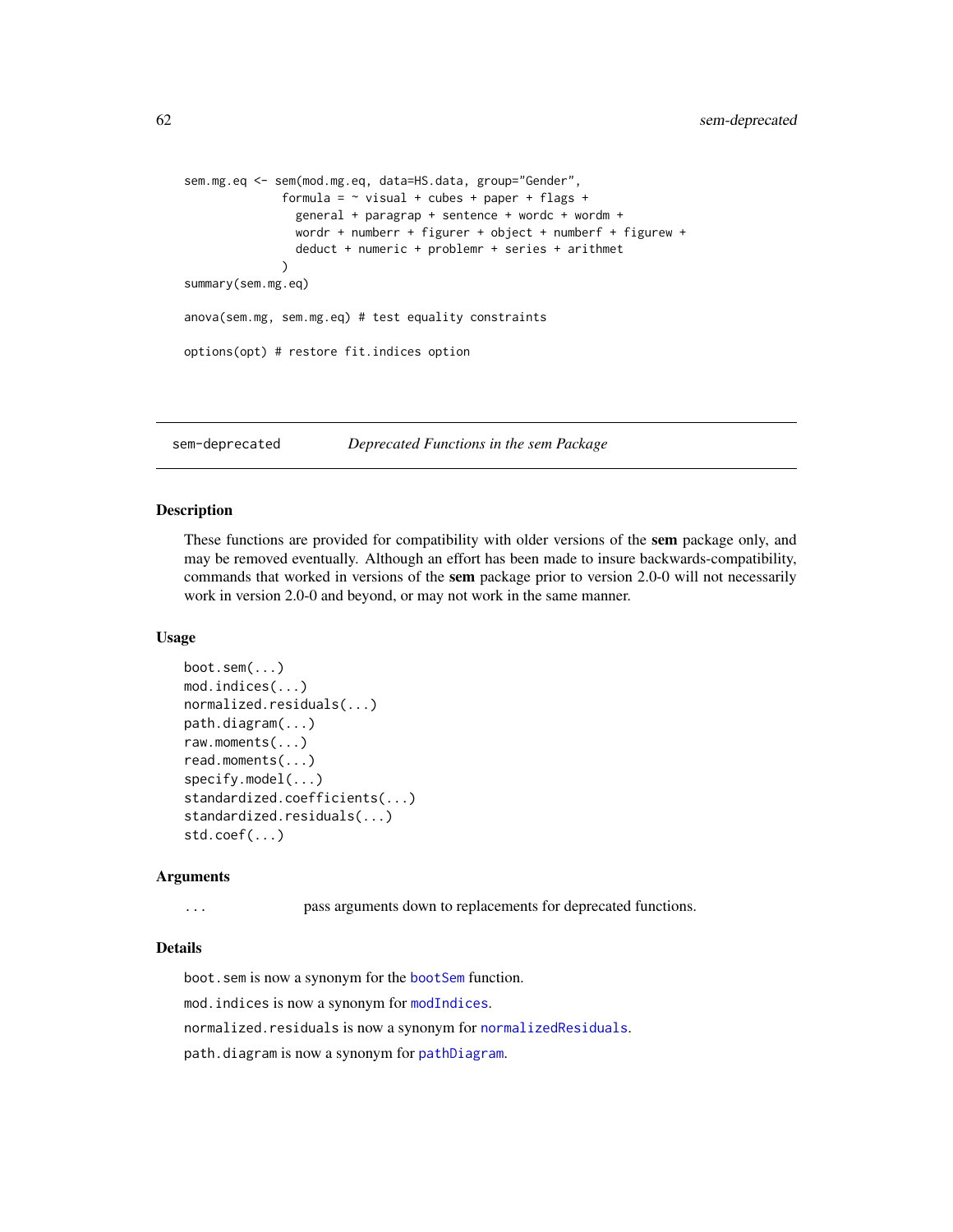# specifyModel 63

raw.moments is now a synonym for [rawMoments](#page-33-0).

read.moments is now a synonym for [readMoments](#page-35-0).

specify.model is now a synonym for [specifyModel](#page-62-0).

standardized.coefficients and std.coef are now synonyms for the [standardizedCoefficients](#page-71-0) and [stdCoef](#page-71-1) functions.

standardized.residuals is now a synonym for [standardizedResiduals](#page-36-0).

<span id="page-62-0"></span>specifyModel *Specify a Structural Equation Model* 

## <span id="page-62-1"></span>Description

Create the RAM specification of a structural equation model.

## Usage

```
specifyModel(file="", text, exog.variances=FALSE, endog.variances=TRUE, covs,
suffix="", quiet=FALSE)
specifyEquations(file="", text, ...)
cfa(file="", text, covs=paste(factors, collapse=","),
    reference.indicators=TRUE, raw=FALSE,
    subscript=c("name", "number"), ...)
multigroupModel(..., groups=names(models), allEqual=FALSE)
classifyVariables(model)
removeRedundantPaths(model, warn=TRUE)
## S3 method for class 'semmod'
combineModels(..., warn=TRUE)
## S3 method for class 'semmod'
update(object, file = ", text, ...)
## S3 method for class 'semmod'
edit(name, ...)
## S3 method for class 'semmod'
print(x, \ldots)## S3 method for class 'semmodList'
print(x, \ldots)
```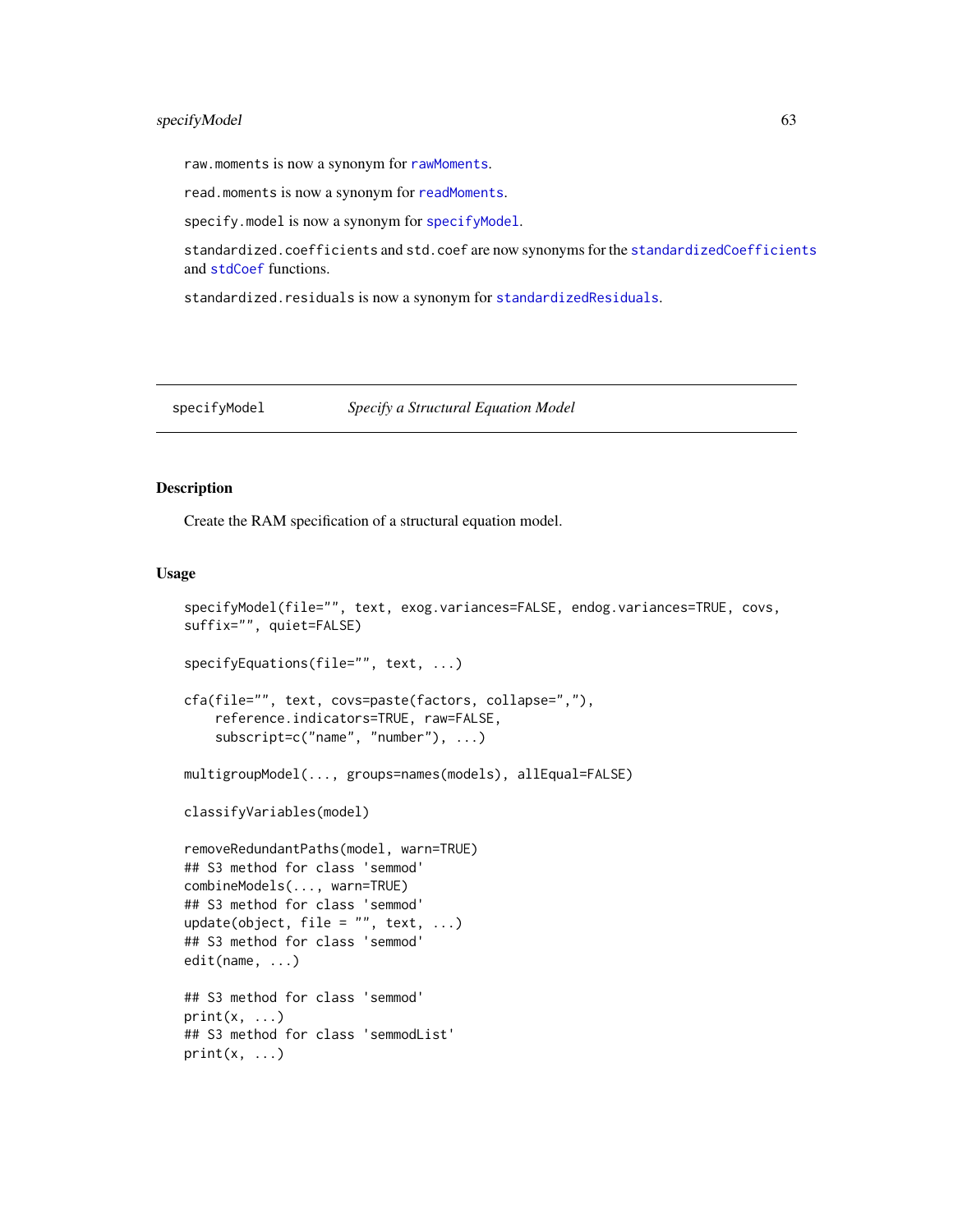# Arguments

| file                   | The (quoted) file from which to read the model specification, including the path<br>to the file if it is not in the current directory. If "" (the default) and the text<br>argument is not supplied, then the specification is read from the standard input<br>stream, and is terminated by a blank line.                                                                                                                                                                                                                                                                                                                                                                                                           |  |  |
|------------------------|---------------------------------------------------------------------------------------------------------------------------------------------------------------------------------------------------------------------------------------------------------------------------------------------------------------------------------------------------------------------------------------------------------------------------------------------------------------------------------------------------------------------------------------------------------------------------------------------------------------------------------------------------------------------------------------------------------------------|--|--|
| text                   | The model specification given as a character string, as an alternative to speci-<br>fying the ]codefile argument or reading the model specification from the input<br>stream $-e.g.,$ when the session is not interactive and there is no standard input.                                                                                                                                                                                                                                                                                                                                                                                                                                                           |  |  |
| exog.variances         | If TRUE (the default is FALSE), free variance parameters are added for the exoge-<br>nous variables that lack them.                                                                                                                                                                                                                                                                                                                                                                                                                                                                                                                                                                                                 |  |  |
| endog.variances        |                                                                                                                                                                                                                                                                                                                                                                                                                                                                                                                                                                                                                                                                                                                     |  |  |
|                        | If TRUE (the default), free error-variance parameters are added for the endoge-<br>nous variables that lack them.                                                                                                                                                                                                                                                                                                                                                                                                                                                                                                                                                                                                   |  |  |
| covs                   | optional: a character vector of one or more elements, with each element giving<br>a string of variable names, separated by commas. Variances and covariances<br>among all variables in each such string are added to the model. For confirma-<br>tory factor analysis models specified via cfa, covs defaults to all of the fac-<br>tors in the model, thus specifying all variances and covariances among these<br>factors. Warning: covs="x1, x2" and covs=c("x1", "x2") are not equivalent:<br>$\cos^{-1} x$ 1, x2" specifies the variance of x1, the variance of x2, and their covari-<br>ance, while covs=c("x1","x2") specifies the variance of x1 and the variance<br>of x2 <i>but not</i> their covariance. |  |  |
| suffix                 | a character string (defaulting to an empty string) to be appended to each param-<br>eter name; this can be convenient for specifying multiple-group models.                                                                                                                                                                                                                                                                                                                                                                                                                                                                                                                                                         |  |  |
| reference.indicators   |                                                                                                                                                                                                                                                                                                                                                                                                                                                                                                                                                                                                                                                                                                                     |  |  |
|                        | if FALSE, the default, variances of factors are set to 1 by cfa; if TRUE, variances<br>of factors are free parameters to estimate from the data, and instead the first<br>factor loading for each factor is set to 1 to identify the model.                                                                                                                                                                                                                                                                                                                                                                                                                                                                         |  |  |
| raw                    | if TRUE (the default is FALSE), a path from Intercept to each observed variable<br>is added to the model, and the raw second moment for Intercept is fixed to 1.<br>The sem function should then be called with raw=TRUE, and either supplied with<br>a data set (via the data argument) or a raw-moment matrix (via the S argument).                                                                                                                                                                                                                                                                                                                                                                               |  |  |
| subscript              | The "subscripts" to be appended to lam to name factor-loading parameters, ei-<br>ther "name" (the default) to use the names of observed variables, or "number"<br>to number the parameters serially within each factor. Using "number" produces<br>shorter parameter names.                                                                                                                                                                                                                                                                                                                                                                                                                                         |  |  |
| quiet                  | if FALSE, the default, then the number of input lines is reported and a message is<br>printed suggesting that specifyEquations or cfa be used.                                                                                                                                                                                                                                                                                                                                                                                                                                                                                                                                                                      |  |  |
| x, model, object, name |                                                                                                                                                                                                                                                                                                                                                                                                                                                                                                                                                                                                                                                                                                                     |  |  |
|                        | An object of class semmod or semmodList, as produced by specifyModel or<br>multigroupModel.                                                                                                                                                                                                                                                                                                                                                                                                                                                                                                                                                                                                                         |  |  |
| warn                   | print a warning if redundant paths are detected.                                                                                                                                                                                                                                                                                                                                                                                                                                                                                                                                                                                                                                                                    |  |  |
| .                      | For multigroupModel, one or more optionally named arguments each of which<br>is a semmod object produced, e.g., by specifyModel, specifyEquations, or<br>cfa; if only one such model is given, then it will be used for all groups defined                                                                                                                                                                                                                                                                                                                                                                                                                                                                          |  |  |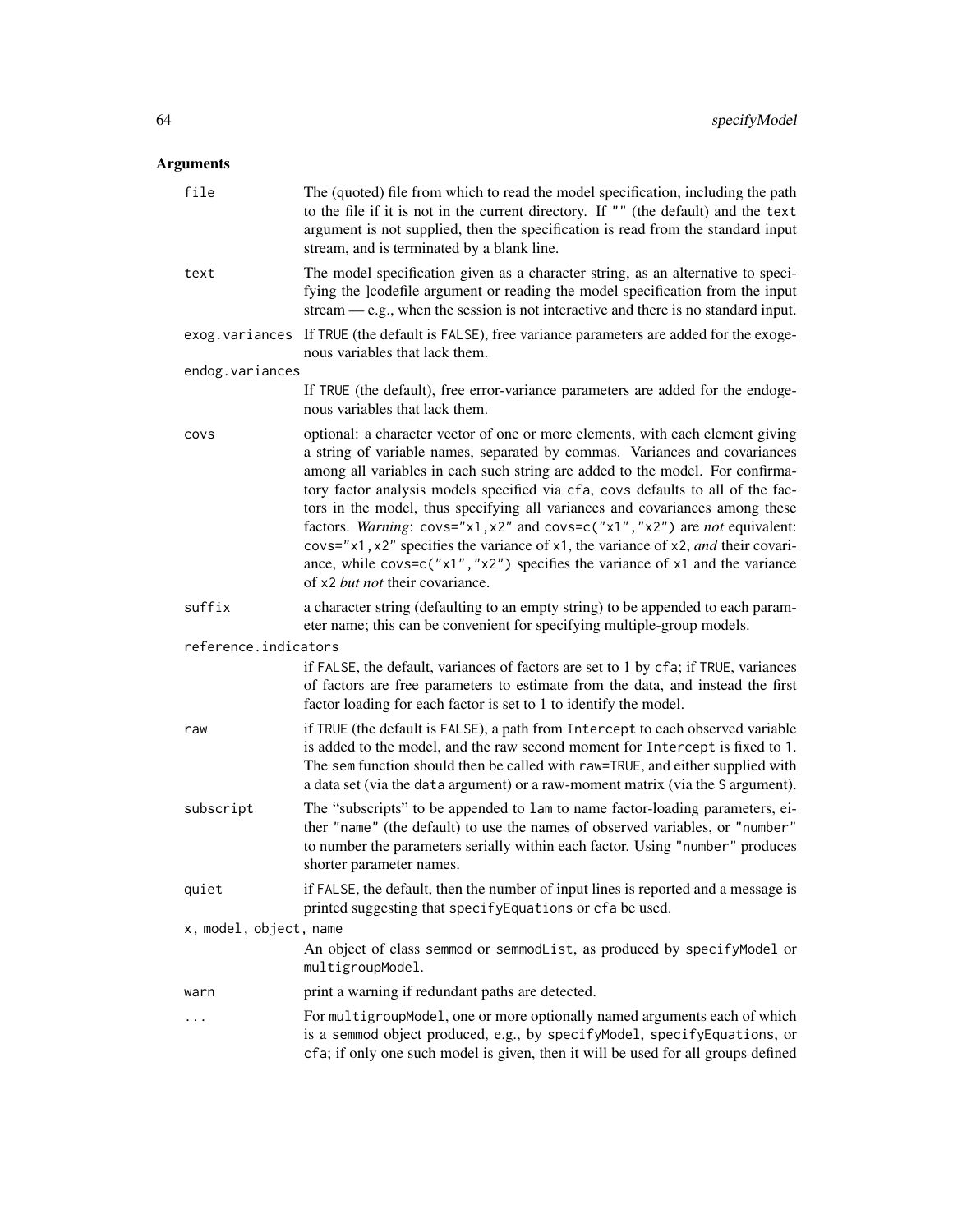|          | by the groups argument. If parameters have the same name in different groups,<br>then they will be constrained to be equal. For specify Equations and cfa,<br>arguments (such as covs, in the case of specify Equations) to be passed to<br>specifyModel; for combineModels, sem objects; ignored in the update and<br>print methods. |
|----------|---------------------------------------------------------------------------------------------------------------------------------------------------------------------------------------------------------------------------------------------------------------------------------------------------------------------------------------|
| groups   | a character vector of names for the groups in a multigroup model; taken by<br>default from the names of the  arguments.                                                                                                                                                                                                               |
| allEqual | if FALSE (the default), then if only one model object is given for a multigroup<br>model, all corresponding parameters in the groups will be distinct; if TRUE, all<br>corresponding parameters will be constrained to be equal.                                                                                                      |

## Details

The principal functions for model specification are specifyModel, to specify a model in RAM (path) format via single- and double-headed arrows; specifyEquations, to specify a model in equation format, which is then translated by the function into RAM format; and cfa, for compact specification of simple confirmatory factor analysis models.

specifyModel:

Each line of the RAM specification for specifyModel consists of three (unquoted) entries, separated by commas:

- **1. Arrow specification:** This is a simple formula, of the form  $A \rightarrow B$  or, equivalently,  $B \leq A$  for a regression coefficient (i.e., a single-headed or directional arrow); A <-> A for a variance or A <-> B for a covariance (i.e., a double-headed or bidirectional arrow). Here, A and B are variable names in the model. If a name does not correspond to an observed variable, then it is assumed to be a latent variable. Spaces can appear freely in an arrow specification, and there can be any number of hyphens in the arrows, including zero: Thus, e.g., A->B, A --> B, and A>B are all legitimate and equivalent.
- 2. Parameter name: The name of the regression coefficient, variance, or covariance specified by the arrow. Assigning the same name to two or more arrows results in an equality constraint. Specifying the parameter name as NA produces a fixed parameter.
- 3. Value: start value for a free parameter or value of a fixed parameter. If given as NA (or simply omitted), sem will compute the start value.

Lines may end in a comment following #.

specifyEquations:

For specifyEquations, each input line is either a regression equation or the specification of a variance or covariance. Regression equations are of the form

 $y = par1*x1 + par2*x2 + ... + parkxk$ 

where y and the xs are variables in the model (either observed or latent), and the pars are parameters. If a parameter is given as a numeric value (e.g., 1) then it is treated as fixed. Note that no "error" variable is included in the equation; "error variances" are specified via either the covs argument, via  $V(y)$  = par (see immediately below), or are added automatically to the model when, as by default, endog.variances=TRUE. A regression equation may be split over more than one input by breaking at a +, so that + is either the last non-blank character on a line or the first non-blank character on the subsequent line.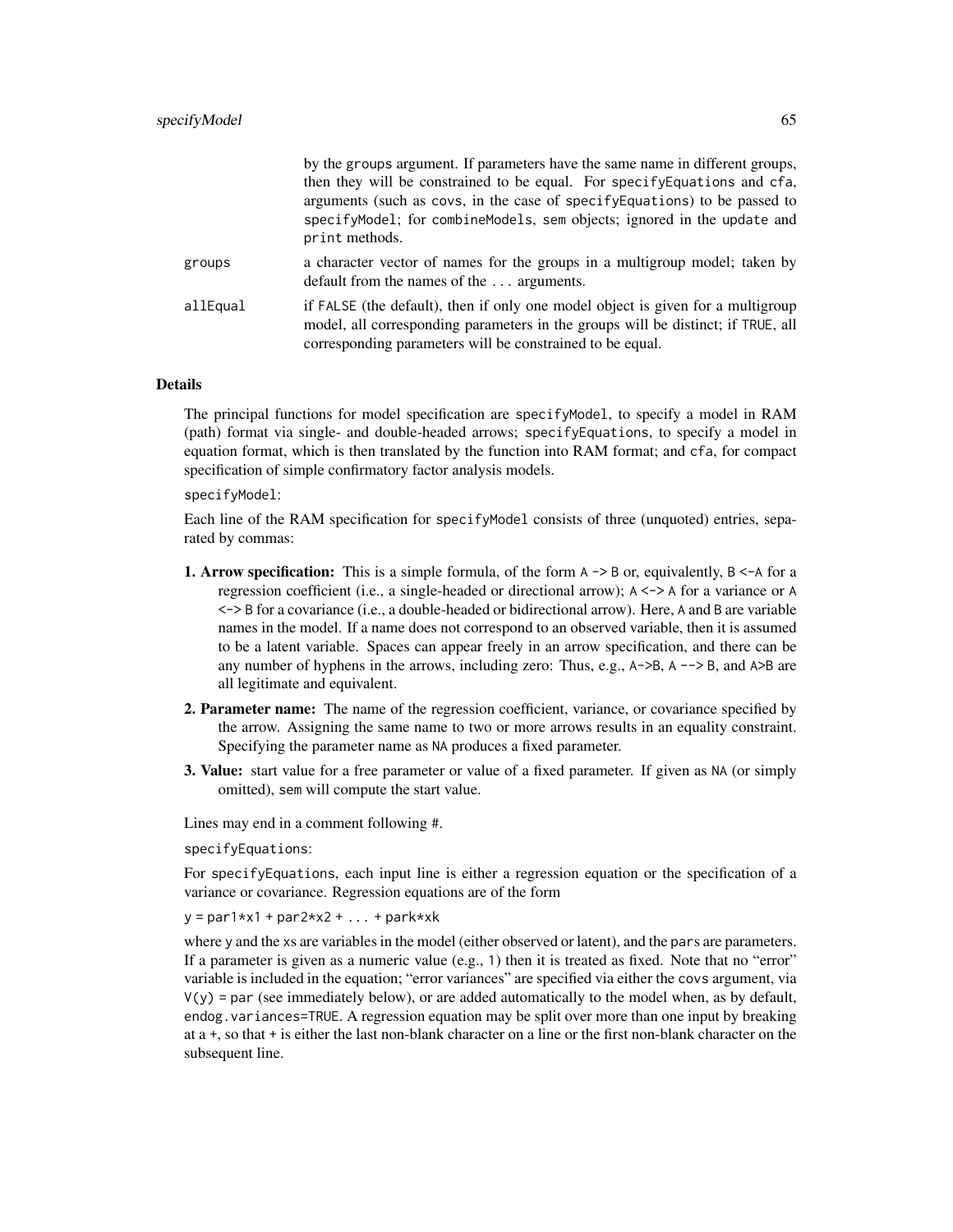Variances are specified in the form  $V(var) = par$  and covariances in the form  $C(var1, var2) = par$ , where the vars are variables (observed or unobserved) in the model. The symbols V and C may be in either lower- or upper-case. If par is a numeric value (e.g., 1) then it is treated as fixed. In conformity with the RAM model, a variance or covariance for an endogenous variable in the model is an "error" variance or covariance.

*Warning*: If the covs argument to specifyEquations is used to specify variances and covariances, please be aware that covs="x1,x2" and covs=c("x1","x2") are *not* equivalent: covs="x1,x2" specifies the variance of x1, the variance of x2, *and* their covariance, while covs=c("x1","x2") specifies the variance of x1 and the variance of x2 *but not* their covariance.

To set a start value for a free parameter, enclose the numeric start value in parentheses after the parameter name, as parameter(value).

cfa:

For cfa, each input line includes the names of the variables, separated by commas, that load on the corresponding factor; the name of the factor is given optionally at the beginning of the line, followed by a colon. If necessary, the variables that load on a factor may be continued across two or more input lines; in this case, each such line but the last must end in a comma. A variable may load on more than one factor (as long as the resulting model is identified, of course), but each factor may appear in only one input line (or set of input lines, if the variable list is continued onto the next line).

Equality constraints for factor loadings can be set by using equal-signs (=) rather than commas to separate observed variable names. For example,  $fac1$ :  $x1=x2=x3$ ,  $x4=x5$  sets the loadings for  $x1$ , x2, and x3 equal to each other, and the loadings for x4 and x5 equal to each other.

Equality constraints among error variances can similarly be specified by using var: or variance: at the beginning of a line (actually, any character string beginning with var will do, and thus no factor name may begin with the characters var). For example, var: x1=x2=x3,x4=x5 sets the error variances for x1, x2, and x3 equal to each other, and the error variances for x4 and x5 equal to each other. There may be several lines beginning with var:.

If the argument reference.indicators=FALSE, the default, cfa will fix the variance of each factor to 1, and by default include covariances (i.e., correlations) among all pairs of factors. Alternatively, if reference.indicators=TRUE, then the factor variances are free parameters to be estimated from the data, and the first loading for each factor is set to 1 to identify the model. These two approaches produce equivalent models, with the same fit to the data, but alternative parametrizations. Specifying the argument covs=NULL implicitly fixes the factor intercorrelations to 0.

See [sem](#page-39-0) and the examples for further details on model specification.

Other Functions:

classifyVariables classifies the variables in a model as endogenous or exogenous.

combineModels and removeRedundantPaths take semmod objects as arguments and do what their names imply.

The file input argument to the update method for semmod objects, which by default comes from standard input, is a set of update directives, one per line. There are five kinds of directives. In each case the directive begins with the directive name, followed by one or more fields separated by commas.

1. delete: Remove a path from the model. Example: delete, RSES -> FGenAsp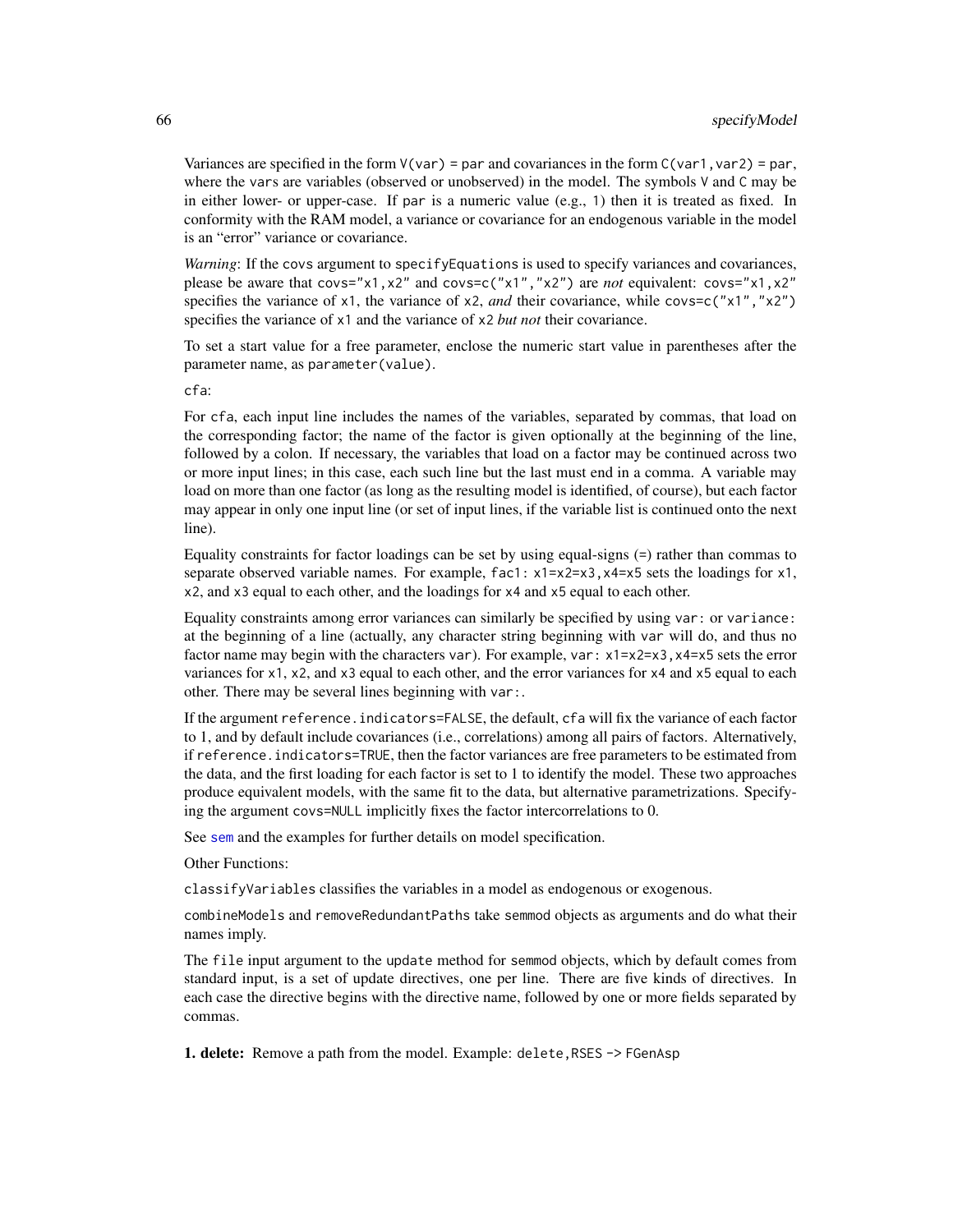- 2. add: Add a path to the model. Example (the NA for the start value is optional): add, RSES -> FGenAsp,gam14,NA
- 3. replace: Replace every occurrence of the first string with the second in the variables and parameters of the model. This directive may be used, for example, to change one variable to another or to rename a parameter. Example: replace,gam,gamma, substitutes the string "gamma" for "gam" wherever the latter appears, presumably in parameter names.
- **4. fix:** Fix a parameter that was formerly free. Example:  $fix$ , RGenAsp  $\rightarrow$  REdAsp, 1
- 5. free: Free a parameter that was formerly fixed. Example (the NA for the start value is optional): free,RGenAsp -> ROccAsp,lam11,NA

The edit method for semmod objects opens the model in the R editor.

# Value

specifyModel, specifyEquations, cfa, removeRedundantPaths, combineModels, update, and edit return an object of class semmod, suitable as input for [sem](#page-39-0).

multigroupModel returns an object of class semmodList, also suitable as input for [sem](#page-39-0).

classifyVariables returns a list with two character vectors: endogenous, containing the names of endogenous variables in the model; and exogenous, containing the names of exogenous variables.

## Author(s)

John Fox <jfox@mcmaster.ca> and Jarrett Byrnes

#### See Also

[sem](#page-39-0)

## Examples

# example using the text argument:

```
model.dhp <- specifyModel(text="
   RParAsp -> RGenAsp, gam11, NA
   RIQ -> RGenAsp, gam12, NA
   RSES -> RGenAsp, gam13, NA
   FSES -> RGenAsp, gam14, NA
   RSES -> FGenAsp, gam23, NA
   FSES -> FGenAsp, gam24, NA
   FIQ -> FGenAsp, gam25, NA
   FParAsp -> FGenAsp, gam26, NA
   FGenAsp -> RGenAsp, beta12, NA
   RGenAsp -> FGenAsp, beta21, NA
   RGenAsp -> ROccAsp, NA, 1
   RGenAsp -> REdAsp, lam21, NA
   FGenAsp -> FOccAsp, NA, 1
   FGenAsp -> FEdAsp, lam42, NA
   RGenAsp <-> RGenAsp, ps11, NA
   FGenAsp <-> FGenAsp, ps22, NA
```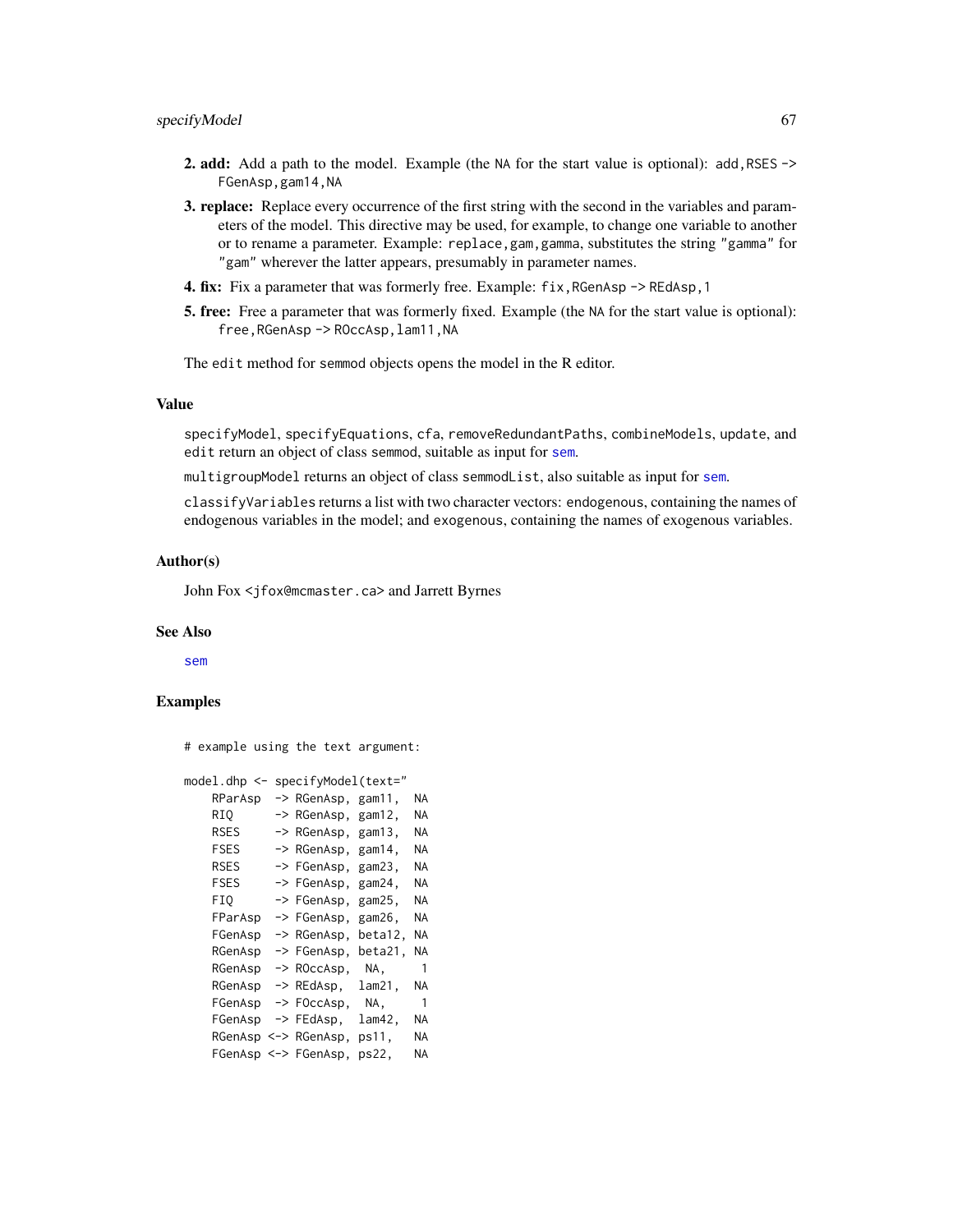```
RGenAsp <-> FGenAsp, ps12, NA
   ROccAsp <-> ROccAsp, theta1, NA
   REdAsp <-> REdAsp, theta2, NA
   FOccAsp <-> FOccAsp, theta3, NA
   FEdAsp <-> FEdAsp, theta4, NA
")
model.dhp
  # same model in equation form:
model.dhp.1 <- specifyEquations(covs="RGenAsp, FGenAsp", text="
RGenAsp = gam11*RParAsp + gam12*RIQ + gam13*RSES + gam14*FSES + beta12*FGenAsp
FGenAsp = gam23*RSES + gam24*FSES + gam25*FIQ + gam26*FParAsp + beta21*RGenAsp
ROccAsp = 1*RGenAsp
REdAsp = lam21(1)*RGenAsp # to illustrate setting start valuesFOccAsp = 1*FGenAsp
FEdAsp = lam42(1)*FGenAsp
")
model.dhp
# Note: The following examples can't be run via example() because the
# default file argument requires that the model specification be entered
# at the command prompt. The examples can be copied and run in an interactive
# session in the R console, however.
   ## Not run:
model.dhp <- specifyModel()
   RParAsp -> RGenAsp, gam11, NA
   RIQ -> RGenAsp, gam12, NA
   RSES -> RGenAsp, gam13, NA
   FSES -> RGenAsp, gam14, NA
   RSES -> FGenAsp, gam23, NA
   FSES -> FGenAsp, gam24, NA
   FIQ -> FGenAsp, gam25, NA
   FParAsp -> FGenAsp, gam26, NA
   FGenAsp -> RGenAsp, beta12, NA
   RGenAsp -> FGenAsp, beta21, NA
   RGenAsp -> ROccAsp, NA, 1
   RGenAsp -> REdAsp, lam21, NA
   FGenAsp -> FOccAsp, NA, 1
   FGenAsp -> FEdAsp, lam42, NA
   RGenAsp <-> RGenAsp, ps11, NA
   FGenAsp <-> FGenAsp, ps22, NA
   RGenAsp <-> FGenAsp, ps12, NA
   ROccAsp <-> ROccAsp, theta1, NA
   REdAsp <-> REdAsp, theta2, NA
   FOccAsp <-> FOccAsp, theta3, NA
   FEdAsp <-> FEdAsp, theta4, NA
model.dhp
```
# an equivalent specification, allowing specifyModel() to generate

# variance parameters for endogenous variables (and suppressing

# the unnecessary trailing NAs):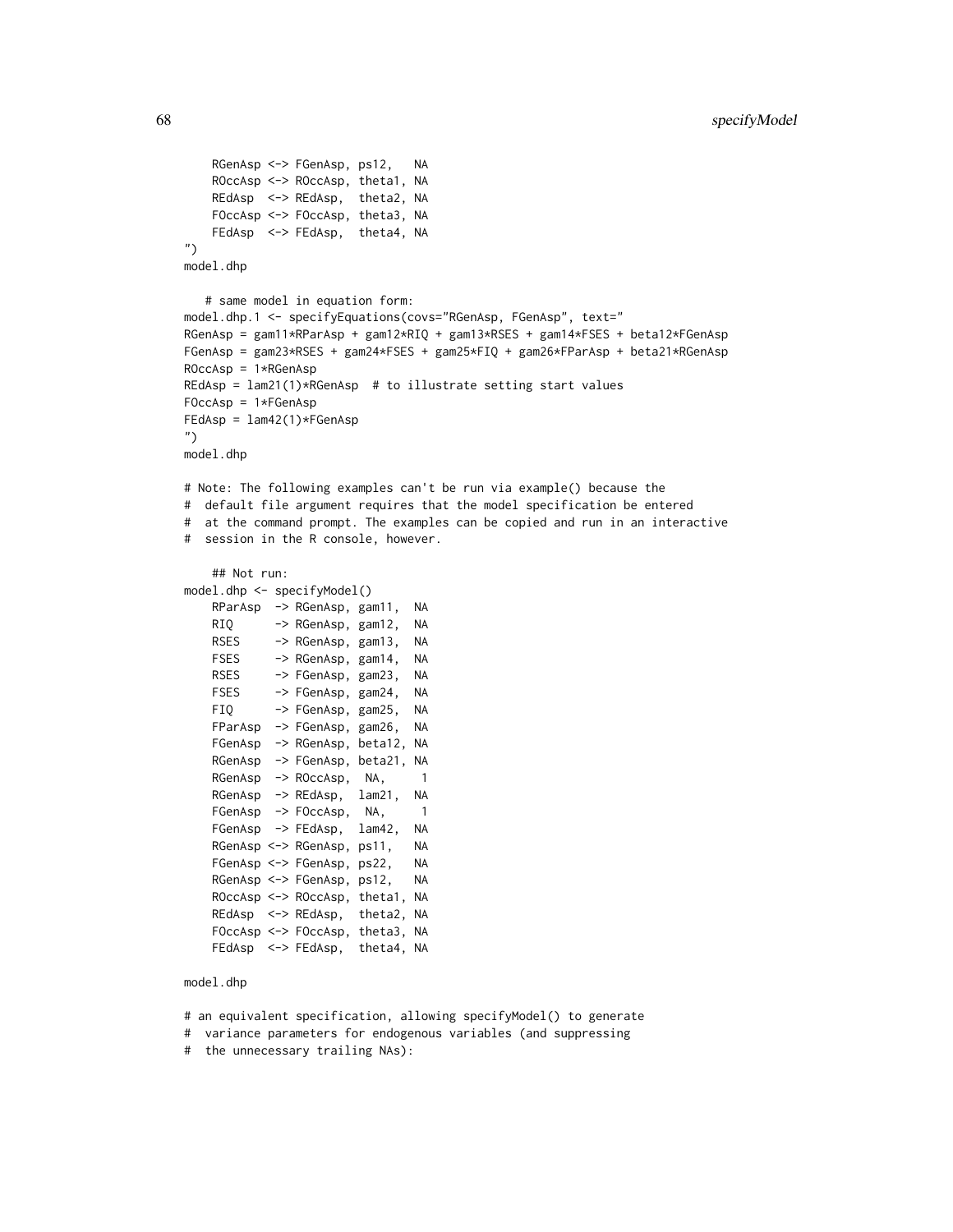```
model.dhp <- specifyModel()
RParAsp -> RGenAsp, gam11
RIQ -> RGenAsp, gam12
RSES -> RGenAsp, gam13
FSES -> RGenAsp, gam14
RSES -> FGenAsp, gam23
FSES -> FGenAsp, gam24
FIQ -> FGenAsp, gam25
FParAsp -> FGenAsp, gam26
FGenAsp -> RGenAsp, beta12
RGenAsp -> FGenAsp, beta21
RGenAsp -> ROccAsp, NA, 1
RGenAsp -> REdAsp, lam21
FGenAsp -> FOccAsp, NA, 1
FGenAsp -> FEdAsp, lam42
RGenAsp <-> FGenAsp, ps12
model.dhp
# Another equivalent specification, telling specifyModel to add paths for
# variances and covariance of RGenAsp and FGenAsp:
model.dhp <- specifyModel(covs="RGenAsp, FGenAsp")
RParAsp -> RGenAsp, gam11
RIQ -> RGenAsp, gam12
RSES -> RGenAsp, gam13
FSES -> RGenAsp, gam14
RSES -> FGenAsp, gam23
FSES -> FGenAsp, gam24
```

```
FIQ -> FGenAsp, gam25
FParAsp -> FGenAsp, gam26
FGenAsp -> RGenAsp, beta12
RGenAsp -> FGenAsp, beta21
RGenAsp -> ROccAsp, NA, 1
RGenAsp -> REdAsp, lam21
FGenAsp -> FOccAsp, NA, 1
FGenAsp -> FEdAsp, lam42
```

```
model.dhp
```
# The same model in equation format:

```
model.dhp.1 <- specifyEquations(covs="RGenAsp, FGenAsp")
RGenAsp = gam11*RParAsp + gam12*RIQ + gam13*RSES + gam14*FSES + beta12*FGenAsp
FGenAsp = gam23*RSES + gam24*FSES + gam25*FIQ + gam26*FParAsp + beta21*RGenAsp
ROccAsp = 1*RGenAsp
REdAsp = lam21(1)*RGenAsp # to illustrate setting start values
FOccAsp = 1*FGenAsp
FEdAsp = 1am42(1)*FGenAsp
```
model.dhp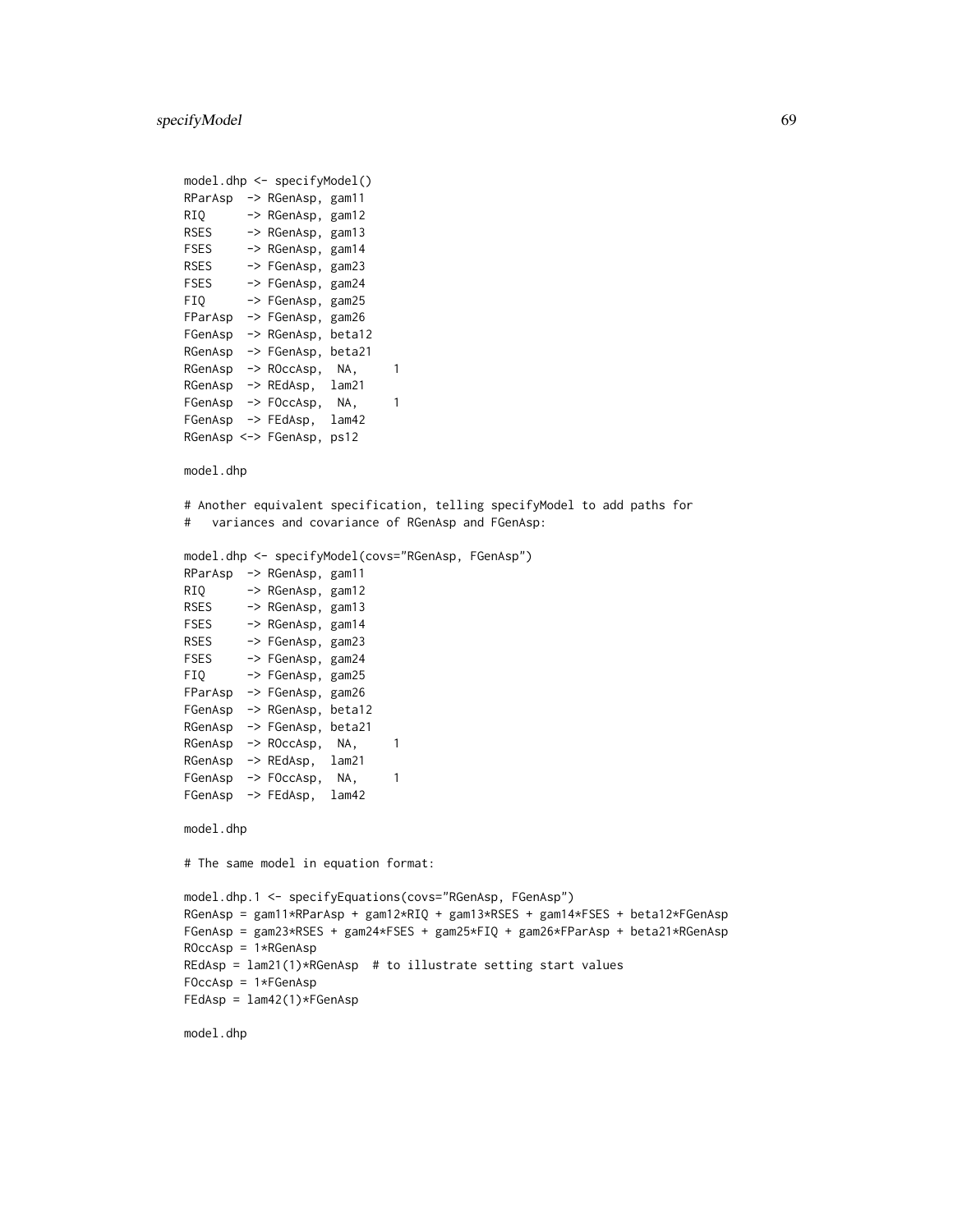```
classifyVariables(model.dhp)
# updating the model to impose equality constraints
# and to rename the latent variables and gamma parameters
model.dhp.eq <- update(model.dhp)
delete, RSES -> FGenAsp
delete, FSES -> FGenAsp
delete, FIQ -> FGenAsp
delete, FParAsp -> FGenAs
delete, RGenAsp -> FGenAsp
add, RSES -> FGenAsp, gam14, NA
add, FSES -> FGenAsp, gam13, NA
add, FIQ -> FGenAsp, gam12, NA
add, FParAsp -> FGenAsp, gam26, NA
add, RGenAsp -> FGenAsp, beta12, NA
replace, gam, gamma
replace, Gen, General
model.dhp.eq
# A three-factor CFA model for the Thurstone mental-tests data,
# specified three equivalent ways:
R.thur <- readMoments(diag=FALSE,
   names=c('Sentences','Vocabulary',
           'Sent.Completion','First.Letters','4.Letter.Words','Suffixes',
           'Letter.Series','Pedigrees', 'Letter.Group'))
.828
.776 .779
.439 .493 .46
.432 .464 .425 .674
.447 .489 .443 .59 .541
.447 .432 .401 .381 .402 .288
.541 .537 .534 .35 .367 .32 .555
.38 .358 .359 .424 .446 .325 .598 .452
# (1a) in CFA format:
mod.cfa.thur.c <- cfa(reference.indicators=FALSE)
FA: Sentences, Vocabulary, Sent.Completion
FB: First.Letters, 4.Letter.Words, Suffixes
FC: Letter.Series, Pedigrees, Letter.Group
cfa.thur.c <- sem(mod.cfa.thur.c, R.thur, 213)
summary(cfa.thur.c)
# (1b) in CFA format, using reference indicators:
mod.cfa.thur.r <- cfa()
FA: Sentences, Vocabulary, Sent.Completion
FB: First.Letters, 4.Letter.Words, Suffixes
FC: Letter.Series, Pedigrees, Letter.Group
```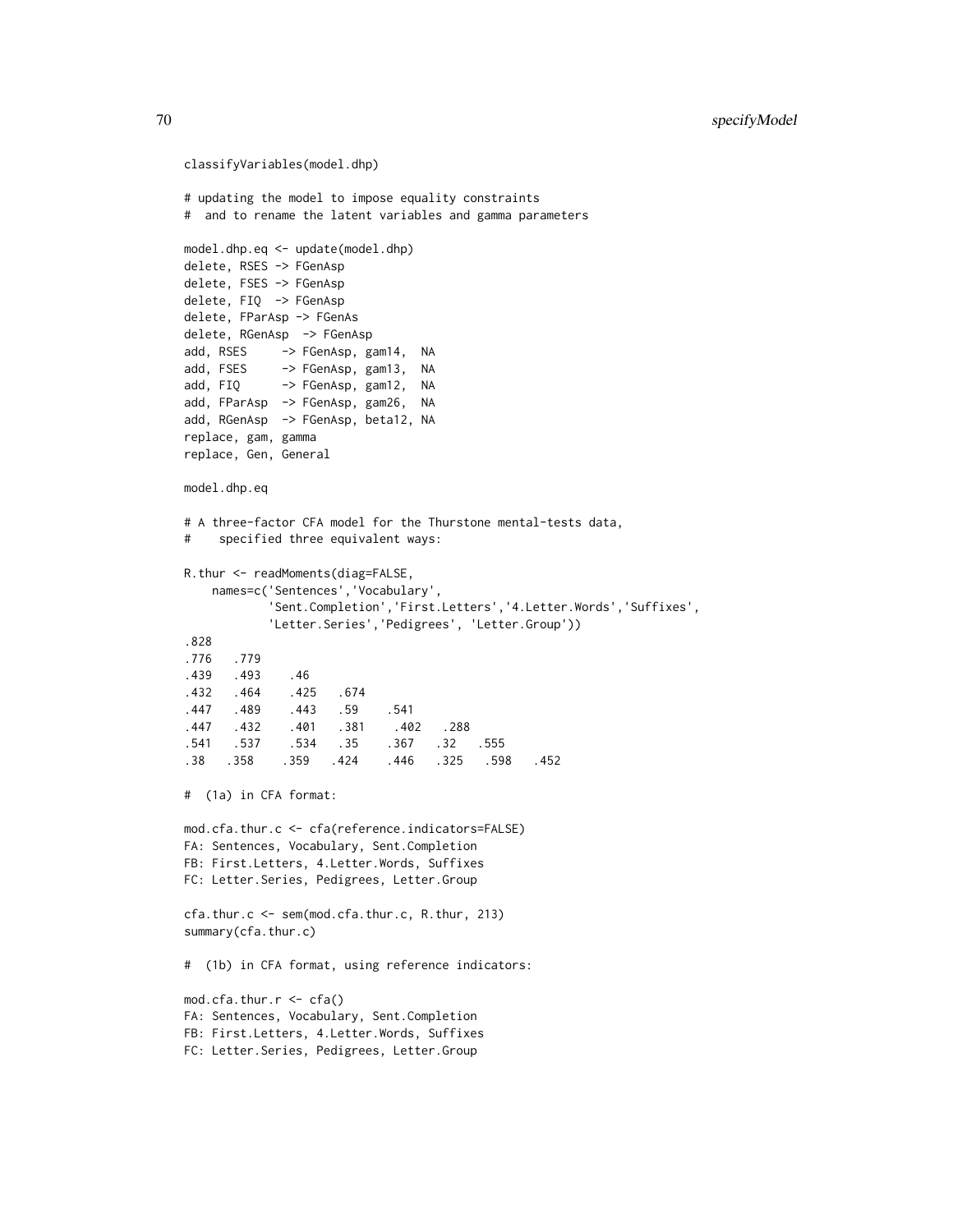```
cfa.thur.r <- sem(mod.cfa.thur.r, R.thur, 213)
summary(cfa.thur.r)
# (2) in equation format:
mod.cfa.thur.e <- specifyEquations(covs="F1, F2, F3")
Sentences = lam11*F1
Vocabulary = lam21*F1
Sent.Completion = lam31*F1
First.Letters = lam42*F2
4.Letter.Words = lam52*F2
Suffixes = lam62*F2Letter.Series = lam73*F3
Pedigrees = lam83*F3
Letter.Group = lam93*F3
V(F1) = 1V(F2) = 1V(F3) = 1cfa.thur.e <- sem(mod.cfa.thur.e, R.thur, 213)
summary(cfa.thur.e)
# (3) in path format:
mod.cfa.thur.p <- specifyModel(covs="F1, F2, F3")
F1 -> Sentences, lam11
F1 -> Vocabulary, lam21
F1 -> Sent.Completion, lam31
F2 -> First.Letters, lam41
F2 -> 4. Letter. Words, lam52
F2 -> Suffixes, lam62
F3 -> Letter.Series, lam73
F3 -> Pedigrees, lam83
F3 -> Letter.Group, lam93
F1 <-> F1, NA, 1
F2 \le -\ge F2, NA, 1
F3 \lt -> F3, NA, 1
cfa.thur.p <- sem(mod.cfa.thur.p, R.thur, 213)
summary(cfa.thur.p)
# The Thursstone CFA model with equality constraints on the
# factor loadings and error variances
mod.cfa.thur.ceq <- cfa(reference.indicators=FALSE)
FA: Sentences = Vocabulary = Sent.Completion
FB: First.Letters = 4.Letter.Words = Suffixes
FC: Letter.Series = Pedigrees = Letter.Group
var: Sentences = Vocabulary = Sent.Completion
var: First.Letters = 4.Letter.Words = Suffixes
var: Letter.Series = Pedigrees = Letter.Group
```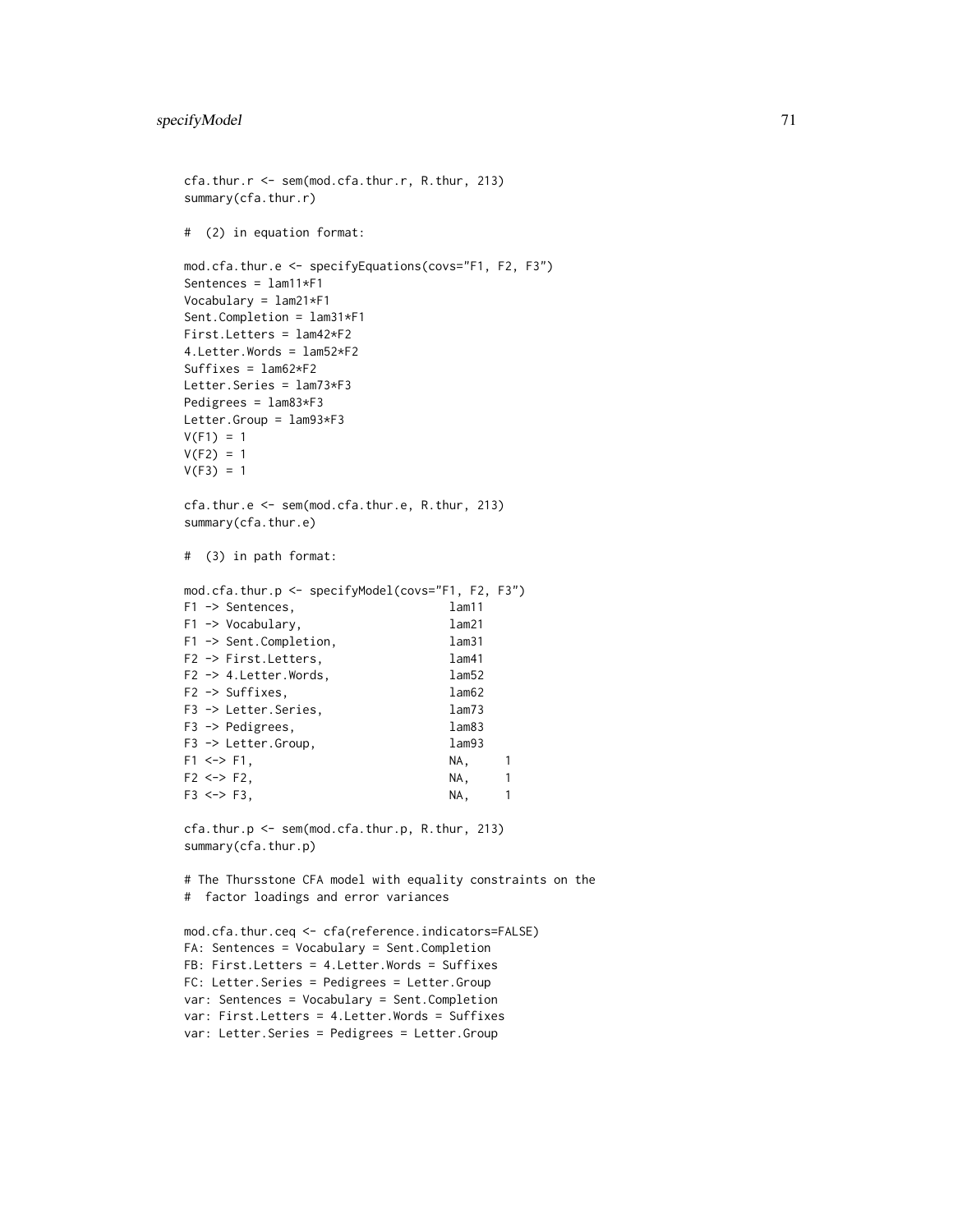```
cfa.thur.ceq <- sem(mod.cfa.thur.ceq, R.thur, 213)
summary(cfa.thur.ceq)
anova(cfa.thur.c, cfa.thur.ceq)
pathDiagram(cfa.thur.ceq, ignore.double=FALSE, ignore.self=TRUE,
    min.rank="FA, FB, FC", edge.labels="values")
# a multigroup CFA model fit to the Holzinger-Swineford
   mental-tests data
mod.hs < -cfa()spatial: visual, cubes, paper, flags
verbal: general, paragrap, sentence, wordc, wordm
memory: wordr, numberr, figurer, object, numberf, figurew
math: deduct, numeric, problemr, series, arithmet
mod.mg <- multigroupModel(mod.hs, groups=c("Female", "Male"))
sem.mg <- sem(mod.mg, data=HS.data, group="Gender",
              formula = \sim visual + cubes + paper + flags +
              general + paragrap + sentence + wordc + wordm +
              wordr + numberr + figurer + object + numberf + figurew +
              deduct + numeric + problemr + series + arithmet
              \lambdasummary(sem.mg)
# with cross-group equality constraints:
mod.mg.eq <- multigroupModel(mod.hs, groups=c("Female", "Male"), allEqual=TRUE)
sem.mg.eq <- sem(mod.mg.eq, data=HS.data, group="Gender",
              formula = \sim visual + cubes + paper + flags +
                general + paragrap + sentence + wordc + wordm +
                wordr + numberr + figurer + object + numberf + figurew +
                deduct + numeric + problemr + series + arithmet
              \lambdasummary(sem.mg.eq)
## End(Not run)
```
<span id="page-71-0"></span>standardizedCoefficients

*Standardized Coefficients for Structural Equation Models*

## <span id="page-71-1"></span>Description

These functions calculate standardized regression coefficients for structural equation models. The function stdCoef is simply an abbreviation for standardizedCoefficients.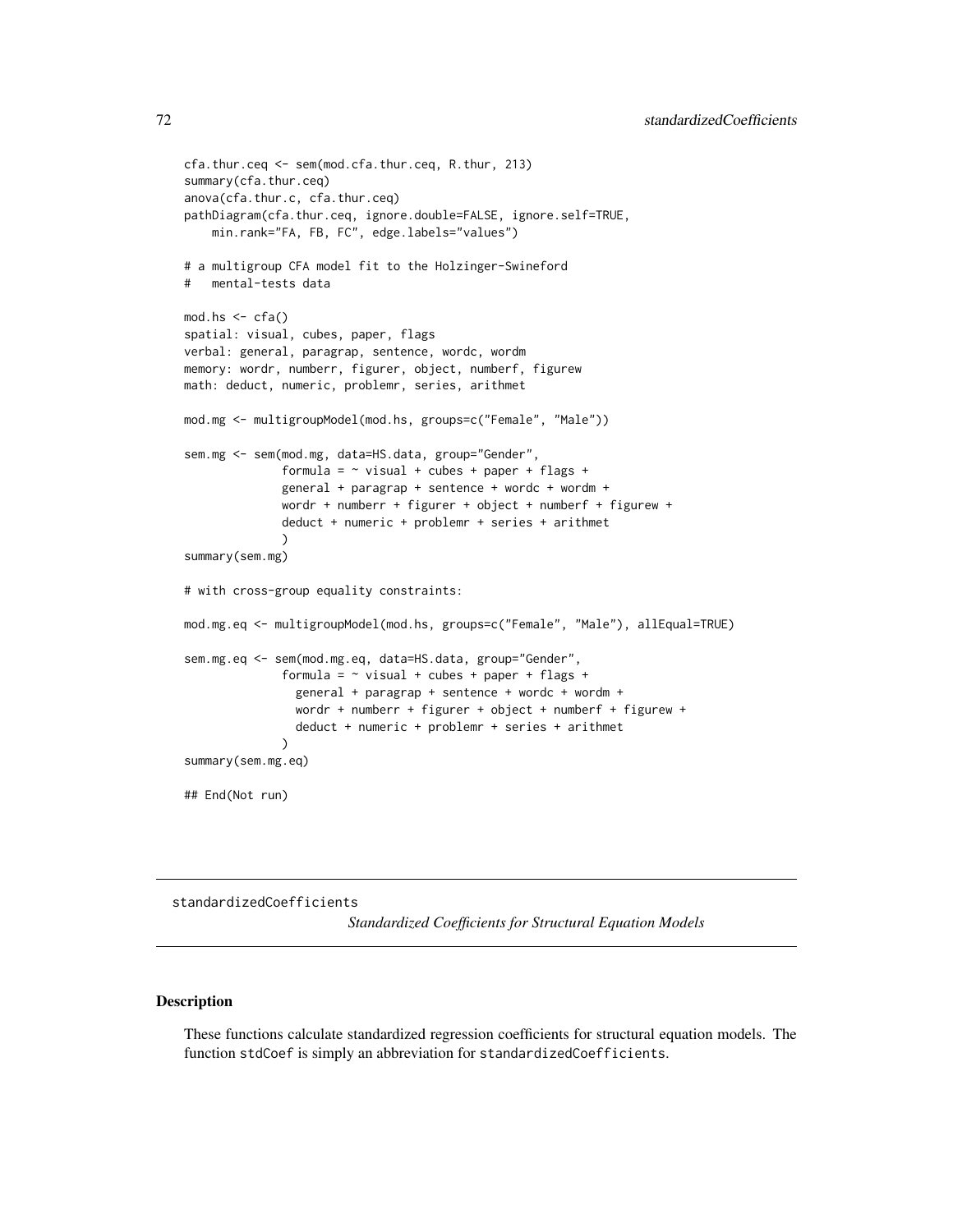## <span id="page-72-0"></span>Usage

```
standardizedCoefficients(object, ...)
## S3 method for class 'sem'
standardizedCoefficients(object,
    digits = getOption("digits"), oneheaded = TRUE, twoheaded = TRUE, ...)
## S3 method for class 'msem'
standardizedCoefficients(object, ...)
```
stdCoef(...)

## Arguments

| object    | an object of class sem or msem returned by the sem function. |
|-----------|--------------------------------------------------------------|
| digits    | number of digits for printed output.                         |
| oneheaded | standardize path coefficients? Default is TRUE.              |
| twoheaded | standardize variances and covariances? Default is TRUE.      |
|           | arguments to pass down.                                      |

## Value

Returns a data frame with the coefficients, labelled both by parameter names and by arrows in the path diagram for the model. The msem (multigroup) method computes and prints the standardized coefficients for each group; it does not return a useful result.

## Author(s)

John Fox <jfox@mcmaster.ca> and Adam Kramer

#### References

Bollen, K. A. (1989) *Structural Equations With Latent Variables.* Wiley.

#### See Also

[sem](#page-39-0)

## Examples

```
# In the first example, readMoments() and specifyModel() read from the
# input stream. This example cannot be executed via example() but can be entered
# at the command prompt. The example is repeated using file input;
# this example can be executed via example().
    ## Not run:
# Duncan, Haller, and Portes peer-influences model
R.DHP <- readMoments(diag=FALSE, names=c("ROccAsp", "REdAsp", "FOccAsp",
                "FEdAsp", "RParAsp", "RIQ", "RSES", "FSES", "FIQ", "FParAsp"))
    .6247
    .3269 .3669
```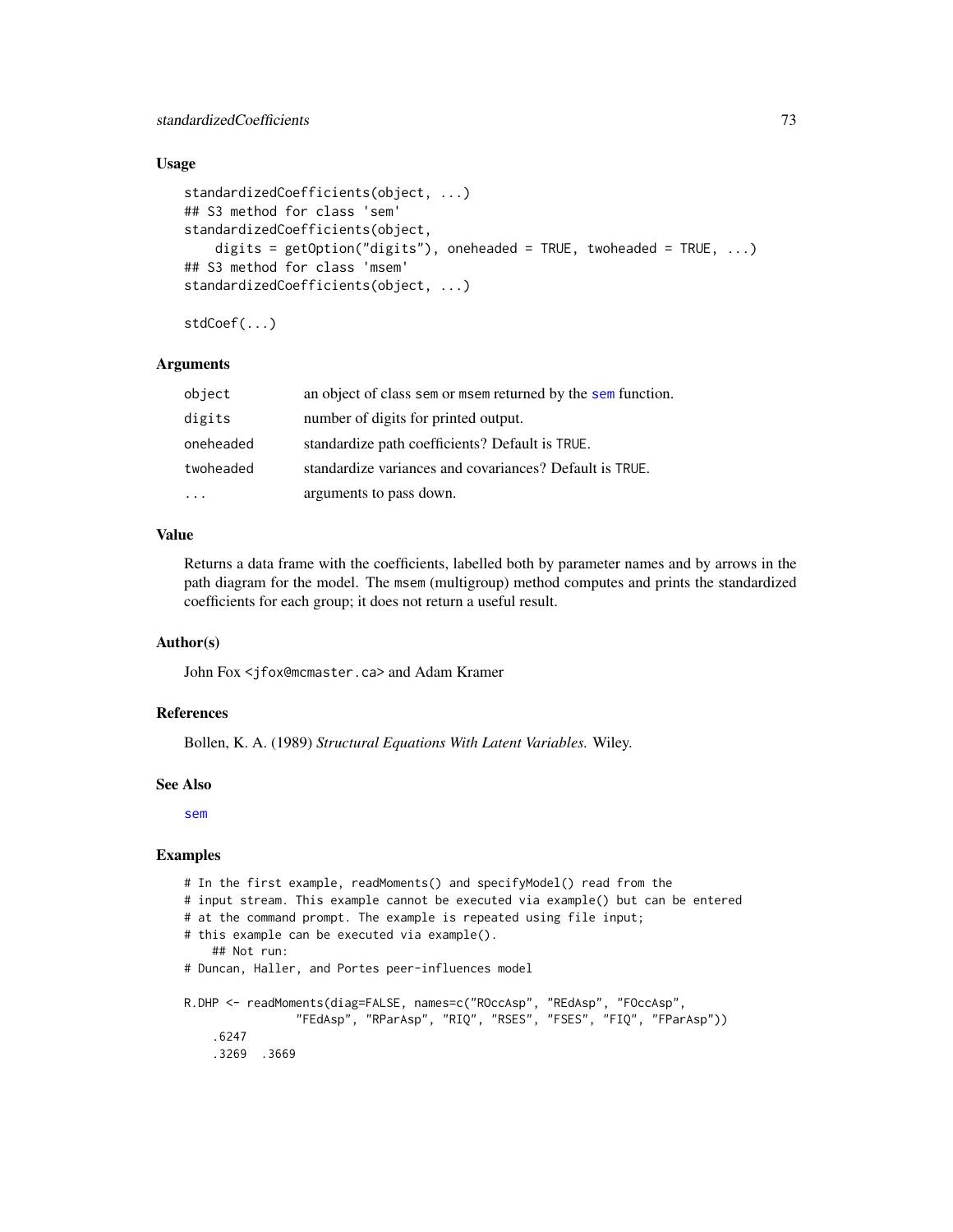```
.4216 .3275 .6404
   .2137 .2742 .1124 .0839
   .4105 .4043 .2903 .2598 .1839
   .3240 .4047 .3054 .2786 .0489 .2220
   .2930 .2407 .4105 .3607 .0186 .1861 .2707
   .2995 .2863 .5191 .5007 .0782 .3355 .2302 .2950
   .0760 .0702 .2784 .1988 .1147 .1021 .0931 -.0438 .2087
model.dhp <- specifyModel()
   RParAsp -> RGenAsp, gam11, NA
   RIQ -> RGenAsp, gam12, NA
   RSES -> RGenAsp, gam13, NA
   FSES -> RGenAsp, gam14, NA
   RSES -> FGenAsp, gam23, NA
   FSES -> FGenAsp, gam24, NA
   FIQ -> FGenAsp, gam25, NA
   FParAsp -> FGenAsp, gam26, NA
   FGenAsp -> RGenAsp, beta12, NA
   RGenAsp -> FGenAsp, beta21, NA
   RGenAsp -> ROccAsp, NA, 1
   RGenAsp -> REdAsp, lam21, NA
   FGenAsp -> FOccAsp, NA, 1
   FGenAsp -> FEdAsp, lam42, NA
   RGenAsp <-> RGenAsp, ps11, NA
   FGenAsp <-> FGenAsp, ps22, NA
   RGenAsp <-> FGenAsp, ps12, NA
   ROccAsp <-> ROccAsp, theta1, NA
   REdAsp <-> REdAsp, theta2, NA
   FOccAsp <-> FOccAsp, theta3, NA
   FEdAsp <-> FEdAsp, theta4, NA
sem.dhp <- sem(model.dhp, R.DHP, 329,
   fixed.x=c('RParAsp', 'RIQ', 'RSES', 'FSES', 'FIQ', 'FParAsp'))
standardizedCoefficients(sem.dhp)
## End(Not run)
# The following example can be executed via example():
etc <- system.file(package="sem", "etc") # path to data and model files
(R.DHP <- readMoments(file=file.path(etc, "R-DHP.txt"),
diag=FALSE, names=c("ROccAsp", "REdAsp", "FOccAsp",
               "FEdAsp", "RParAsp", "RIQ", "RSES", "FSES", "FIQ", "FParAsp")))
(model.dhp <- specifyModel(file=file.path(etc, "model-DHP.txt")))
(sem.dhp <- sem(model.dhp, R.DHP, 329,
   fixed.x=c('RParAsp', 'RIQ', 'RSES', 'FSES', 'FIQ', 'FParAsp')))
standardizedCoefficients(sem.dhp)
```
Tests *Six Mental Tests*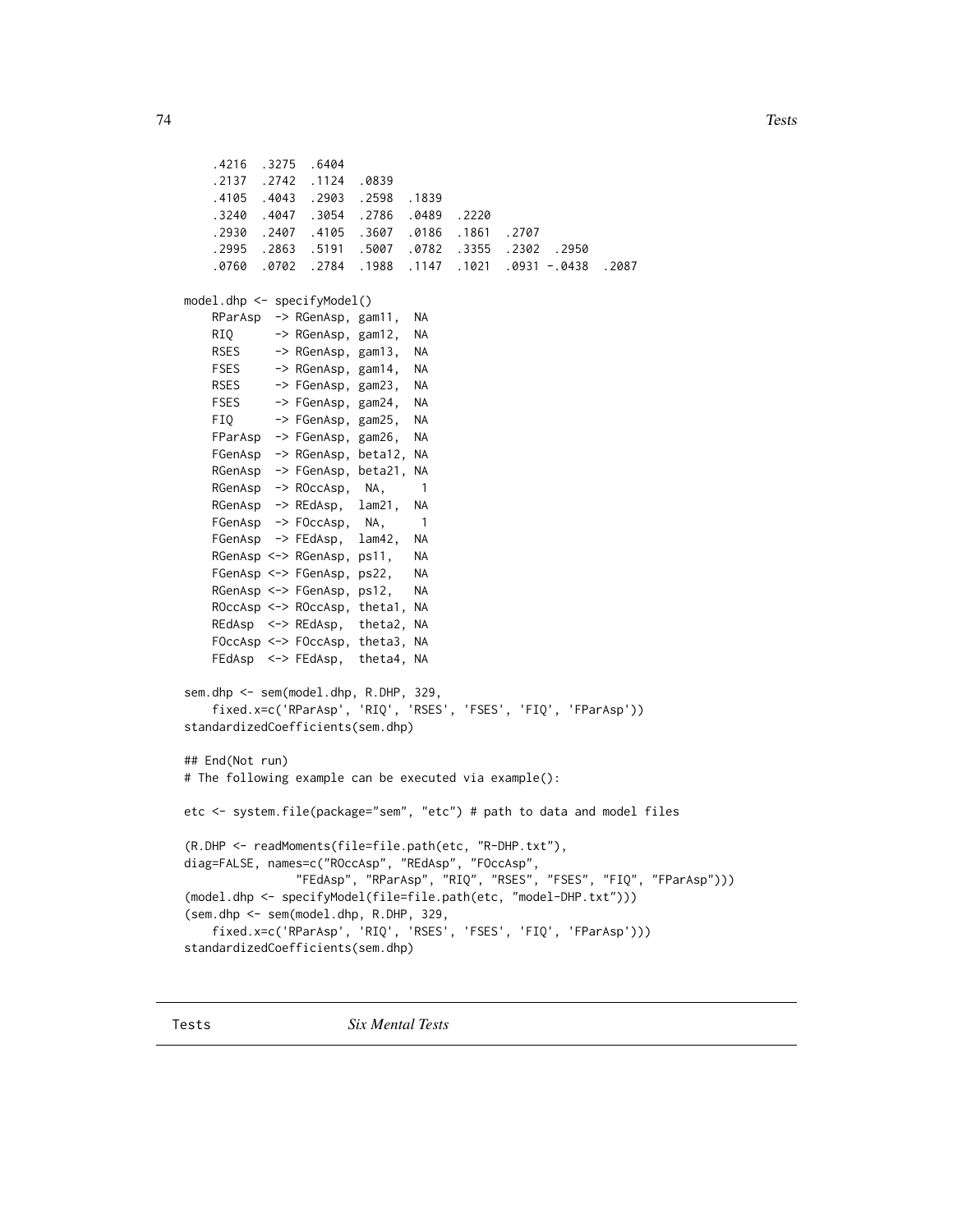#### Description

These data are from the SAS manual and consist of six mental tests for 32 students, with some missing data. The three x variables are intended to load on a verbal factor, and the three y variables on a math factor. The data can be used to illustrate the estimation of a confirmatory factor analysis model by multinormal full-information maximum-likelihood in the presence of missing data.

## Usage

Tests

## Format

A data frame with 32 observations on the following 6 variables.

- x1 score on verbal test 1.
- x2 score on verbal test 2.
- x3 score on verbal test 3.
- y1 score on math test 1.
- y2 score on math test 2.
- y3 score on math test 3.

#### Source

Example 25.13 from *SAS/STAT 9.22 User's Guide*, SAS Institute, 2010.

tsls *Two-Stage Least Squares*

#### Description

Fits a regression equation, such as an equation in a structural-equation model, by two-stage least squares. This is equivalent to direct instrumental-variables estimation when the number of instruments is equal to the number of predictors.

## Usage

```
## S3 method for class 'formula'
tsls(formula, instruments, data, subset, weights,
na.action, contrasts=NULL, ...)
## Default S3 method:
tsls(y, X, Z, w, names=NULL, ...)## S3 method for class 'tsls'
print(x, \ldots)## S3 method for class 'tsls'
summary(object, digits=getOption("digits"), ...)
```
<span id="page-74-0"></span>tsls and the contract of the contract of the contract of the contract of the contract of the contract of the contract of the contract of the contract of the contract of the contract of the contract of the contract of the c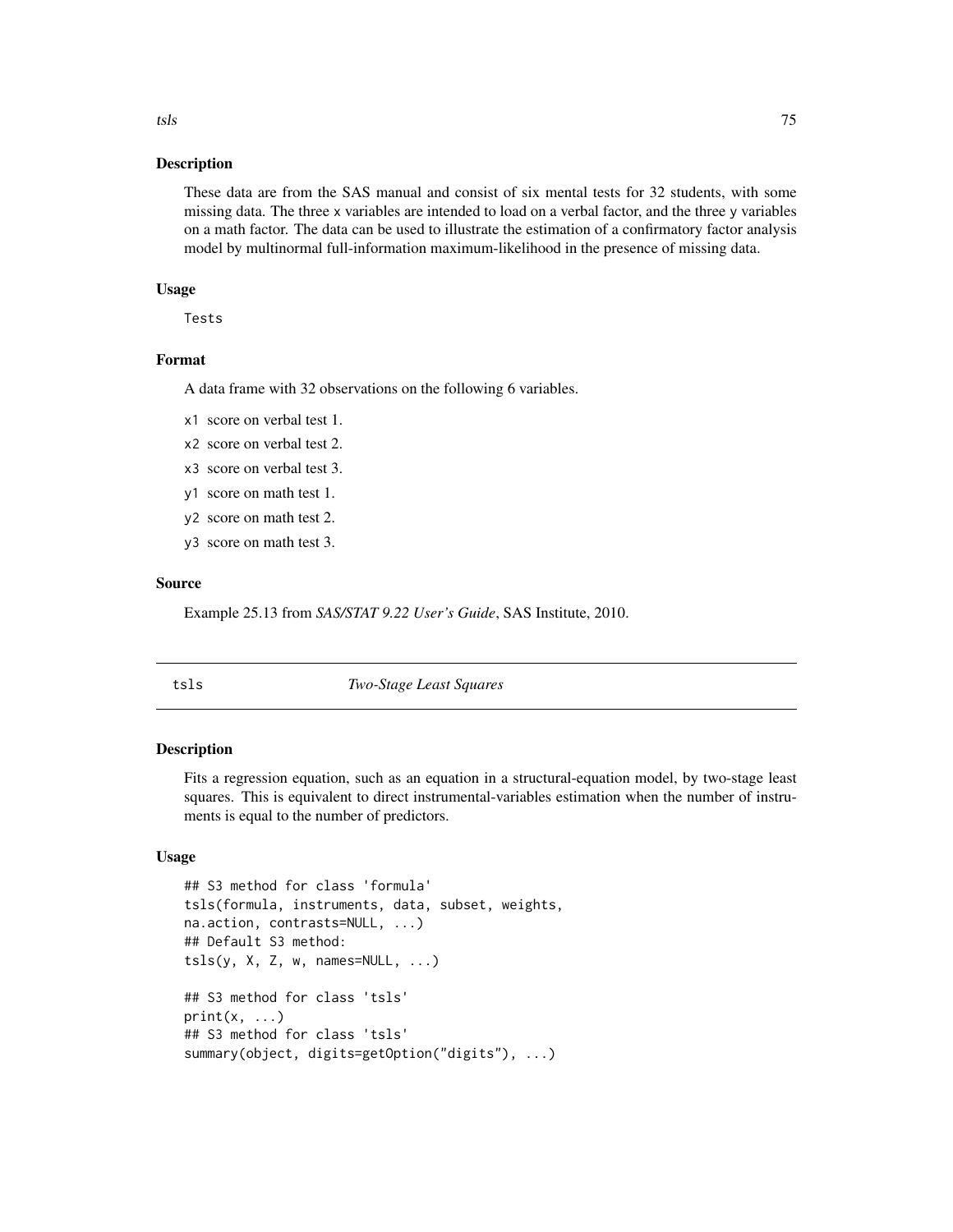```
## S3 method for class 'summary.tsls'
print(x, \ldots)## S3 method for class 'tsls'
anova(object, model.2, s2, dfe, ...)
## S3 method for class 'tsls'
fitted(object, ...)
## S3 method for class 'tsls'
residuals(object, ...)
## S3 method for class 'tsls'
coef(object, ...)
## S3 method for class 'tsls'
vcov(object, ...)
```
## Arguments

| formula            | model formula for structural equation to be estimated; a regression constant is<br>implied if not explicitly omitted.                                                                                                                         |  |
|--------------------|-----------------------------------------------------------------------------------------------------------------------------------------------------------------------------------------------------------------------------------------------|--|
| instruments        | one-sided model formula specifying instrumental variables.                                                                                                                                                                                    |  |
| data               | an optional data frame containing the variables in the model. By default the<br>variables are taken from the environment from which tsls is called.                                                                                           |  |
| subset             | an optional vector specifying a subset of observations to be used in fitting the<br>model.                                                                                                                                                    |  |
| weights, w         | an optional vector of weights to be used in the fitting process; if specified should<br>be a non-negative numeric vector with one entry for each observation, to be used<br>to compute weighted 2SLS estimates.                               |  |
| na.action          | a function that indicates what should happen when the data contain NAs. The<br>default is set by the na. action option.                                                                                                                       |  |
| contrasts          | an optional list. See the contrasts. arg argument of model. matrix. default.                                                                                                                                                                  |  |
| у                  | Response-variable vector.                                                                                                                                                                                                                     |  |
| X                  | Matrix of predictors, including a constant (if one is in the model).                                                                                                                                                                          |  |
| Ζ                  | Matrix of instrumental variables, including a constant (if one is in the model).                                                                                                                                                              |  |
| names              | optional character vector of names for the columns of the X matrix.                                                                                                                                                                           |  |
| x, object, model.2 |                                                                                                                                                                                                                                               |  |
|                    | objects of class tsls returned by tsls. formula (or of class summary. tsls),<br>for anova containing nested models to be compared by an incremental $F$ -test.<br>One model should be nested in the other; the order of models is immaterial. |  |
| s2                 | an optional estimate of error variance for the denominator of the $F$ -test. If miss-<br>ing, the error-variance estimate is taken from the larger model.                                                                                     |  |
| dfe                | optional error degrees of freedom, to be specified when an estimate of error<br>variance is given.                                                                                                                                            |  |
| digits             | number of digits for summary output.                                                                                                                                                                                                          |  |
| $\cdots$           | arguments to be passed down.                                                                                                                                                                                                                  |  |

<span id="page-75-0"></span>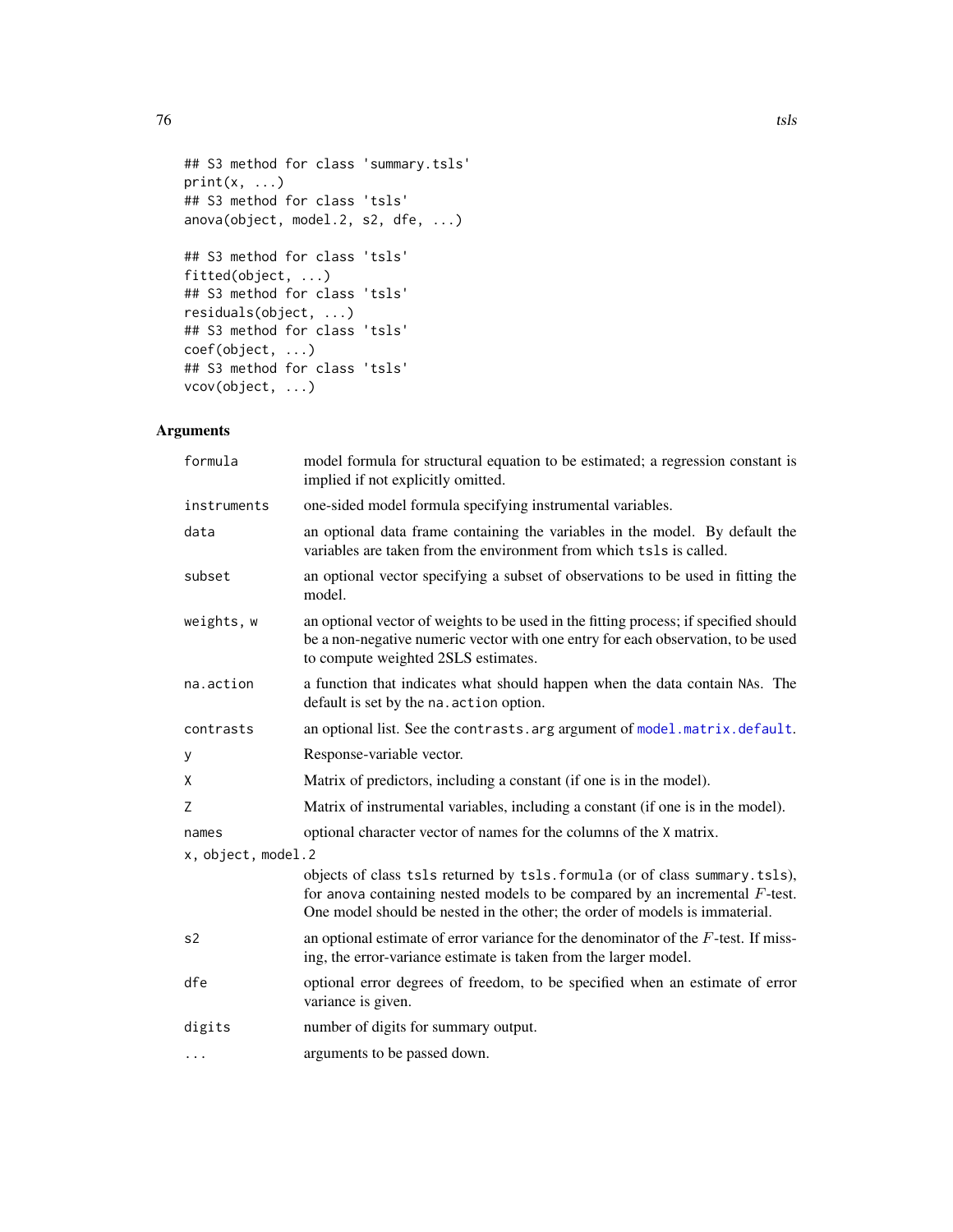<span id="page-76-0"></span>tsls **the contract of the contract of the contract of the contract of the contract of the contract of the contract of the contract of the contract of the contract of the contract of the contract of the contract of the cont** 

# Value

tsls.formula returns an object of class tsls, with the following components:

| n             | number of observations.                                          |
|---------------|------------------------------------------------------------------|
| p             | number of parameters.                                            |
| coefficients  | parameter estimates.                                             |
| V             | estimated covariance matrix of coefficients.                     |
| S             | residual standard error.                                         |
| residuals     | vector of residuals.                                             |
| response      | vector of response values.                                       |
| X             | model matrix.                                                    |
|               | instrumental-variables matrix.                                   |
| response.name | name of response variable, or expression evaluating to response. |
| formula       | model formula.                                                   |
| instruments   | one-sided formula for instrumental variables.                    |

## Author(s)

John Fox <jfox@mcmaster.ca>

## References

Fox, J. (1979) Simultaneous equation models and two-stage least-squares. In Schuessler, K. F. (ed.) *Sociological Methodology 1979*, Jossey-Bass.

Greene, W. H. (1993) *Econometric Analysis, Second Edition*, Macmillan.

#### See Also

[sem](#page-39-0)

## Examples

```
summary(tsls(Q \sim P + D, \sim D + F + A, data=Kmenta)) # demand equation
summary(tsls(Q \sim P + F + A, \sim D + F + A, data=Kmenta)) # supply equation
anova(tsls(Q \sim P + F + A, \sim D + F + A, data=Kmenta),tsls(Q \sim 1, \sim D + F + A, data=Kmenta))
```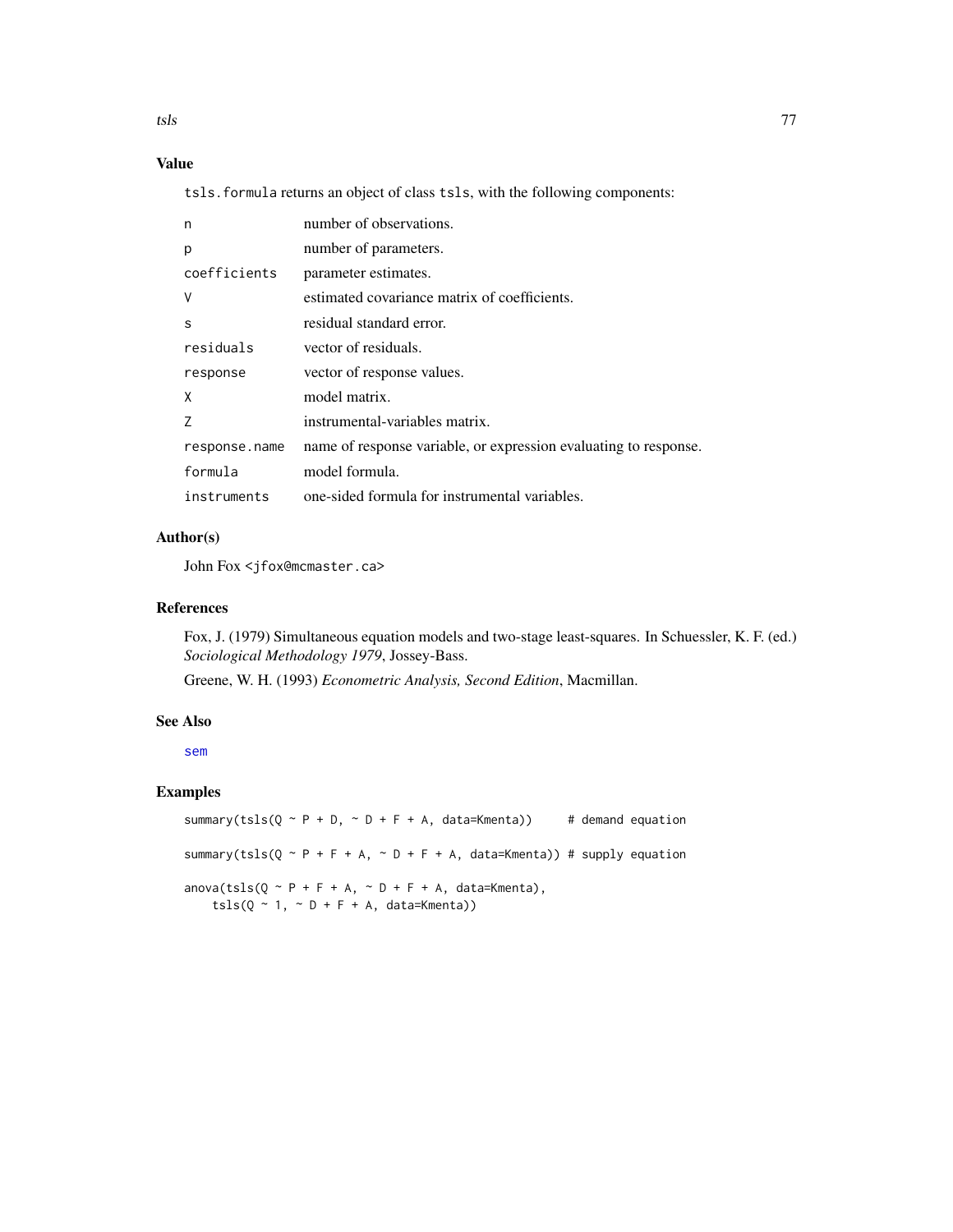# **Index**

∗ datasets Bollen, [2](#page-1-0) CNES, [7](#page-6-0) HS.data, [13](#page-12-0) Klein, [15](#page-14-0) Kmenta, [16](#page-15-0) Tests, [74](#page-73-0) ∗ dplot pathDiagram, [27](#page-26-0) ∗ htest bootSem, [3](#page-2-0) ∗ manip fscores, [10](#page-9-0) rawMoments, [34](#page-33-0) readMoments, [36](#page-35-0) ∗ models bootSem, [3](#page-2-0) effects.sem, [8](#page-7-0) fscores, [10](#page-9-0) information.criteria, [14](#page-13-0) miSem, [17](#page-16-0) ML.methods, [19](#page-18-0) modIndices, [22](#page-21-0) objective.functions, [24](#page-23-0) optimizers, [26](#page-25-0) pathDiagram, [27](#page-26-0) ram, [33](#page-32-0) residuals.sem, [37](#page-36-0) sem, [40](#page-39-1) specifyModel, [63](#page-62-0) standardizedCoefficients, [72](#page-71-0) tsls, [75](#page-74-0) AIC.msemObjectiveML *(*ML.methods*)*, [19](#page-18-0)

```
AIC.objectiveFIML (ML.methods), 19
AIC.objectiveML (ML.methods), 19
AICc (information.criteria), 14
AICc.msemObjectiveML (ML.methods), 19
AICc.objectiveFIML (ML.methods), 19
AICc.objectiveML, 14
```
AICc.objectiveML *(*ML.methods*)*, [19](#page-18-0) anova.msemObjectiveML *(*ML.methods*)*, [19](#page-18-0) anova.objectiveFIML *(*ML.methods*)*, [19](#page-18-0) anova.objectiveML *(*ML.methods*)*, [19](#page-18-0) anova.tsls *(*tsls*)*, [75](#page-74-0)

BIC.msemObjectiveML *(*ML.methods*)*, [19](#page-18-0) BIC.objectiveFIML *(*ML.methods*)*, [19](#page-18-0) BIC.objectiveML *(*ML.methods*)*, [19](#page-18-0) Bollen, [2](#page-1-0) boot, *[5](#page-4-0)* boot.ci, *[4](#page-3-0)* boot.sem *(*sem-deprecated*)*, [62](#page-61-0) bootSem, [3,](#page-2-0) *[62](#page-61-0)*

```
CAIC (information.criteria), 14
CAIC.objectiveFIML (ML.methods), 19
CAIC.objectiveML, 14
CAIC.objectiveML (ML.methods), 19
cfa, 17, 31, 40, 41, 44, 45, 48
cfa (specifyModel), 63
classifyVariables (specifyModel), 63
CNES, 7
coef.msem (sem), 40
coef.sem (sem), 40
coef.tsls (tsls), 75
combineModels (specifyModel), 63
complete, 18
cor, 4
cov, 4
cov2raw (rawMoments), 34
```
deviance.msemObjectiveML *(*ML.methods*)*, [19](#page-18-0) deviance.objectiveFIML *(*ML.methods*)*, [19](#page-18-0) deviance.objectiveML *(*ML.methods*)*, [19](#page-18-0) df.residual.msem *(*sem*)*, [40](#page-39-1) df.residual.sem *(*sem*)*, [40](#page-39-1)

```
edit.semmod (specifyModel), 63
```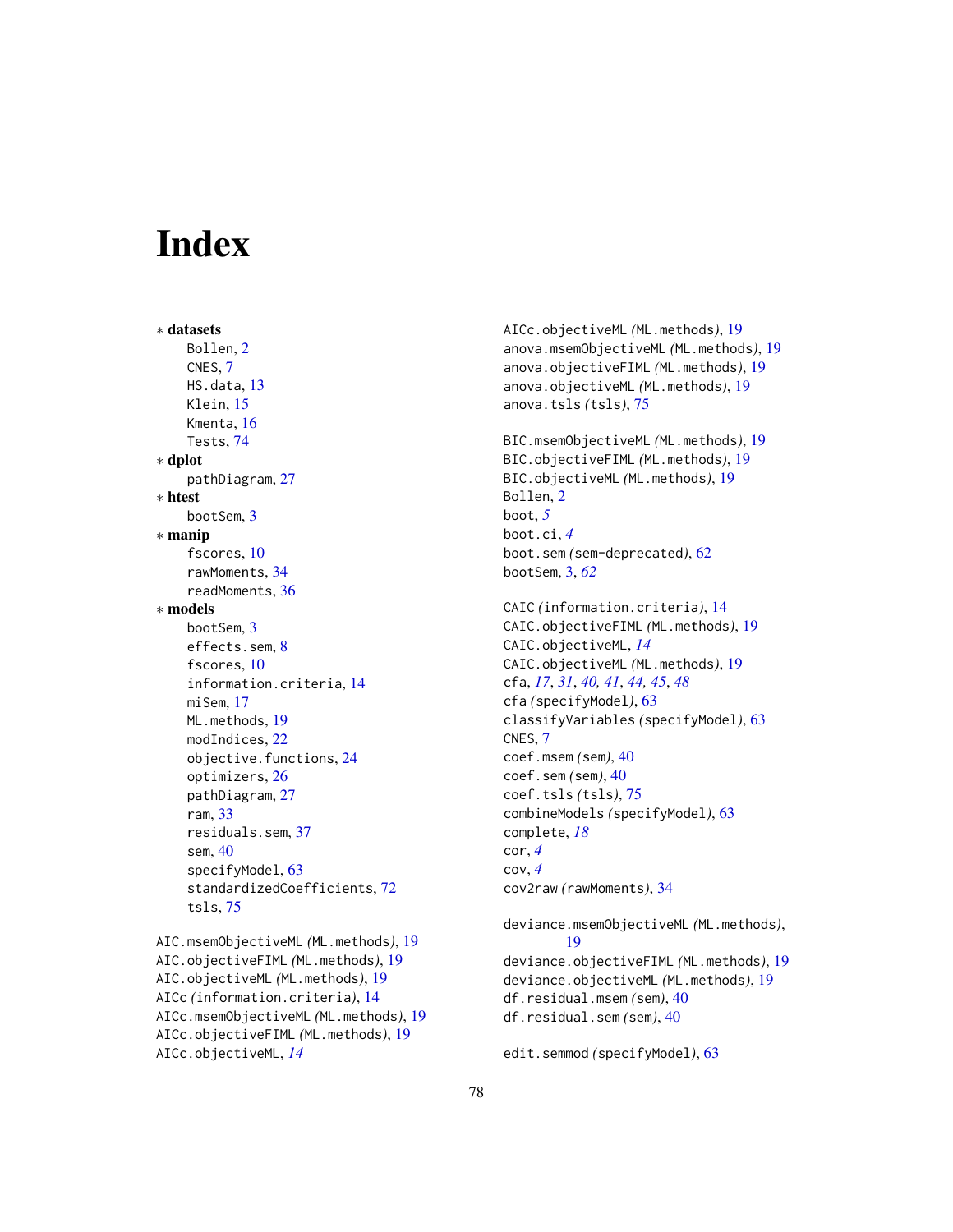#### INDEX 29

effects.msem *(*effects.sem*)*, [8](#page-7-0) effects.sem, [8](#page-7-0)

fitted.tsls *(*tsls*)*, [75](#page-74-0) fscores, [10](#page-9-0)

GLS.methods *(*ML.methods*)*, [19](#page-18-0)

hetcor, *[4](#page-3-0)* HS.data, [12](#page-11-0)

information.criteria, [14](#page-13-0)

Klein, [15](#page-14-0) Kmenta, [16](#page-15-0)

logLik.msemObjectiveML *(*ML.methods*)*, [19](#page-18-0) logLik.objectiveFIML *(*ML.methods*)*, [19](#page-18-0) logLik.objectiveML *(*ML.methods*)*, [19](#page-18-0)

math *(*pathDiagram*)*, [27](#page-26-0) mi, *[17,](#page-16-0) [18](#page-17-0)* miSem, [17](#page-16-0) ML.methods, [19](#page-18-0) mod.indices *(*sem-deprecated*)*, [62](#page-61-0) model.matrix.default, *[35](#page-34-0)*, *[76](#page-75-0)* modIndices, [22,](#page-21-0) *[62](#page-61-0)* modIndices.objectiveML, *[22](#page-21-0)* msemObjectiveGLS, *[43](#page-42-0)* msemObjectiveGLS *(*objective.functions*)*, [24](#page-23-0) msemObjectiveML, *[19](#page-18-0)*, *[43](#page-42-0)* msemObjectiveML *(*objective.functions*)*, [24](#page-23-0) msemObjectiveML2 *(*objective.functions*)*, [24](#page-23-0) msemOptimizerNlm, *[43](#page-42-0)* msemOptimizerNlm *(*optimizers*)*, [26](#page-25-0) multigroupModel, *[17](#page-16-0)*, *[40,](#page-39-1) [41](#page-40-0)* multigroupModel *(*specifyModel*)*, [63](#page-62-0)

nlm, *[26,](#page-25-0) [27](#page-26-0)*, *[43](#page-42-0)*, *[48](#page-47-0)* nlminb, *[26,](#page-25-0) [27](#page-26-0)*, *[43](#page-42-0)*, *[48](#page-47-0)* normalized.residuals *(*sem-deprecated*)*, [62](#page-61-0) normalizedResiduals, *[62](#page-61-0)* normalizedResiduals *(*residuals.sem*)*, [37](#page-36-0)

objective.functions, *[22](#page-21-0)*, [24,](#page-23-0) *[26,](#page-25-0) [27](#page-26-0)* objectiveFIML, *[18](#page-17-0)*

objectiveFIML *(*objective.functions*)*, [24](#page-23-0) objectiveFIML2 *(*objective.functions*)*, [24](#page-23-0) objectiveGLS, *[19](#page-18-0)*, *[26](#page-25-0)*, *[43](#page-42-0)*, *[48](#page-47-0)* objectiveGLS *(*objective.functions*)*, [24](#page-23-0) objectiveGLS2 *(*objective.functions*)*, [24](#page-23-0) objectiveML, *[19](#page-18-0)*, *[26](#page-25-0)*, *[43,](#page-42-0) [44](#page-43-0)*, *[48](#page-47-0)* objectiveML *(*objective.functions*)*, [24](#page-23-0) objectiveML2 *(*objective.functions*)*, [24](#page-23-0) optim, *[26,](#page-25-0) [27](#page-26-0)*, *[43](#page-42-0)*, *[48](#page-47-0)* optimizerMsem, *[43](#page-42-0)* optimizerMsem *(*optimizers*)*, [26](#page-25-0) optimizerNlm, *[48](#page-47-0)* optimizerNlm *(*optimizers*)*, [26](#page-25-0) optimizerNlminb, *[43](#page-42-0)*, *[48](#page-47-0)* optimizerNlminb *(*optimizers*)*, [26](#page-25-0) optimizerOptim, *[43](#page-42-0)*, *[48](#page-47-0)* optimizerOptim *(*optimizers*)*, [26](#page-25-0) optimizers, *[24](#page-23-0)*, *[26](#page-25-0)*, [26](#page-25-0) optimizerSem, *[43](#page-42-0)* optimizerSem *(*optimizers*)*, [26](#page-25-0)

path.diagram *(*sem-deprecated*)*, [62](#page-61-0) pathDiagram, [27,](#page-26-0) *[62](#page-61-0)* print.bootsem *(*bootSem*)*, [3](#page-2-0) print.miSem *(*miSem*)*, [17](#page-16-0) print.modIndices *(*modIndices*)*, [22](#page-21-0) print.msemModIndices *(*modIndices*)*, [22](#page-21-0) print.msemObjectiveGLS *(*ML.methods*)*, [19](#page-18-0) print.msemObjectiveML *(*ML.methods*)*, [19](#page-18-0) print.objectiveFIML *(*ML.methods*)*, [19](#page-18-0) print.objectiveGLS *(*ML.methods*)*, [19](#page-18-0) print.objectiveML *(*ML.methods*)*, [19](#page-18-0) print.rawmoments *(*rawMoments*)*, [34](#page-33-0) print.semeffects *(*effects.sem*)*, [8](#page-7-0) print.semeffectsList *(*effects.sem*)*, [8](#page-7-0) print.semmod *(*specifyModel*)*, [63](#page-62-0) print.semmodList *(*specifyModel*)*, [63](#page-62-0) print.summary.bootsem *(*bootSem*)*, [3](#page-2-0) print.summary.objectiveML *(*ML.methods*)*, [19](#page-18-0) print.summary.tsls *(*tsls*)*, [75](#page-74-0) print.tsls *(*tsls*)*, [75](#page-74-0)

ram, [33](#page-32-0) raw.moments *(*sem-deprecated*)*, [62](#page-61-0) rawMoments, [34,](#page-33-0) *[41](#page-40-0)*, *[48](#page-47-0)*, *[63](#page-62-0)* read.moments *(*sem-deprecated*)*, [62](#page-61-0) readMoments, [36,](#page-35-0) *[63](#page-62-0)* removeRedundantPaths *(*specifyModel*)*, [63](#page-62-0)